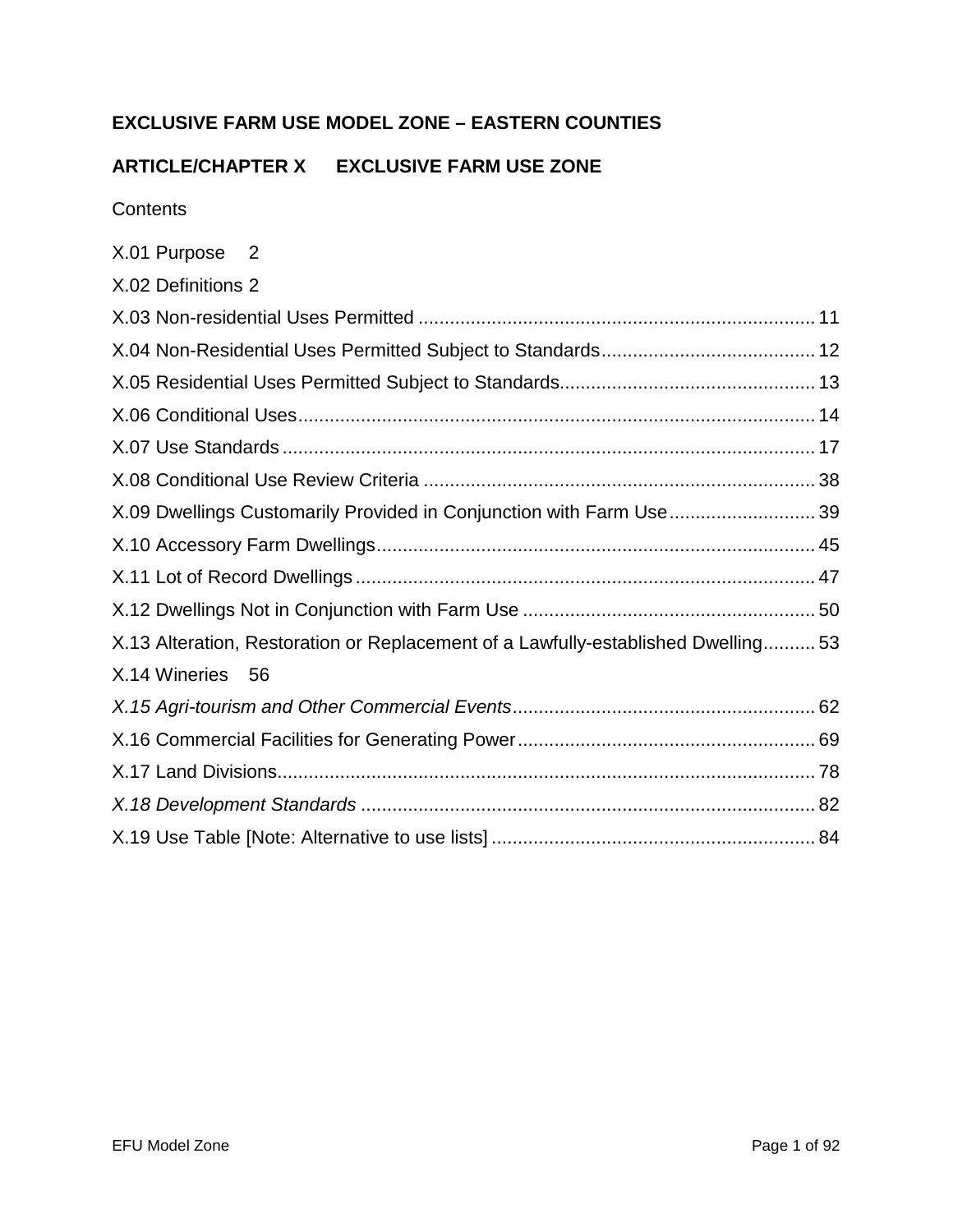# <span id="page-1-0"></span>**X.01 Purpose**

*In most cases, the purpose statements for resource zones echo the statewide planning goals: Goal 3 language (preserve and maintain agricultural lands) and Goal 4 (conserve forest lands). In addition to reflecting the state-articulated objectives for EFU and forest lands and applicable comprehensive plan designations or policies, zone purpose statements can be tailored to a jurisdiction's individual resource zone, especially where there is more than one EFU or forest zone in the code or where a mixed farm/forest zone is designated. Local resource zone purpose statements can reflect communityspecific values and highlight the jurisdiction's commitment to protecting land features and economies specific to that zone. Purpose statements are not generally applicable as an approval criterion for discretionary reviews. However, there have been challenges to county decisions where it was argued that consistency with the purpose statement was a requirement.* 

*The purpose of the Exclusive Farm Use (EFU) Zone is to protect and maintain agricultural lands for farm use, consistent with existing and future needs for agricultural products. The EFU zone is also intended to allow other uses that are compatible with agricultural activities, to protect forests, scenic resources and fish and wildlife habitat, and to maintain and improve the quality of air, water and land resources of the county. It is also the purpose of the EFU zone to qualify farms for farm use valuation under the provisions of ORS Chapter 308.*

*The EFU zone has been applied to lands designated as Agriculture in the Comprehensive Plan, which primarily include [local reference here].The provisions of the EFU zone reflect the agricultural policies of the Comprehensive Plan as well as the requirements of ORS Chapter 215 and OAR 660-033. The minimum parcel size and other standards established by this zone are intended to promote commercial agricultural operations.*

*The purpose statement in brackets above (ERL Zone) is intended as an alternative for lands designated as a mix EFU and Forest.*

# <span id="page-1-1"></span>**X.02 Definitions**

*Notes: The following definitions are specific to an EFU zone. Definitions may be provided in a subsection in the EFU zoning chapter, as shown here, or may be incorporated into the existing definitions Section of the county zoning ordinance. When including a definition in a general definitions Section, care should be taken to ensure that the definition is accurate for every occurrence of that term in the adopted ordinance.* 

*Words used in the present tense include the future; the singular number includes the plural; and the word "shall" is mandatory and not directory. Whenever the term "this*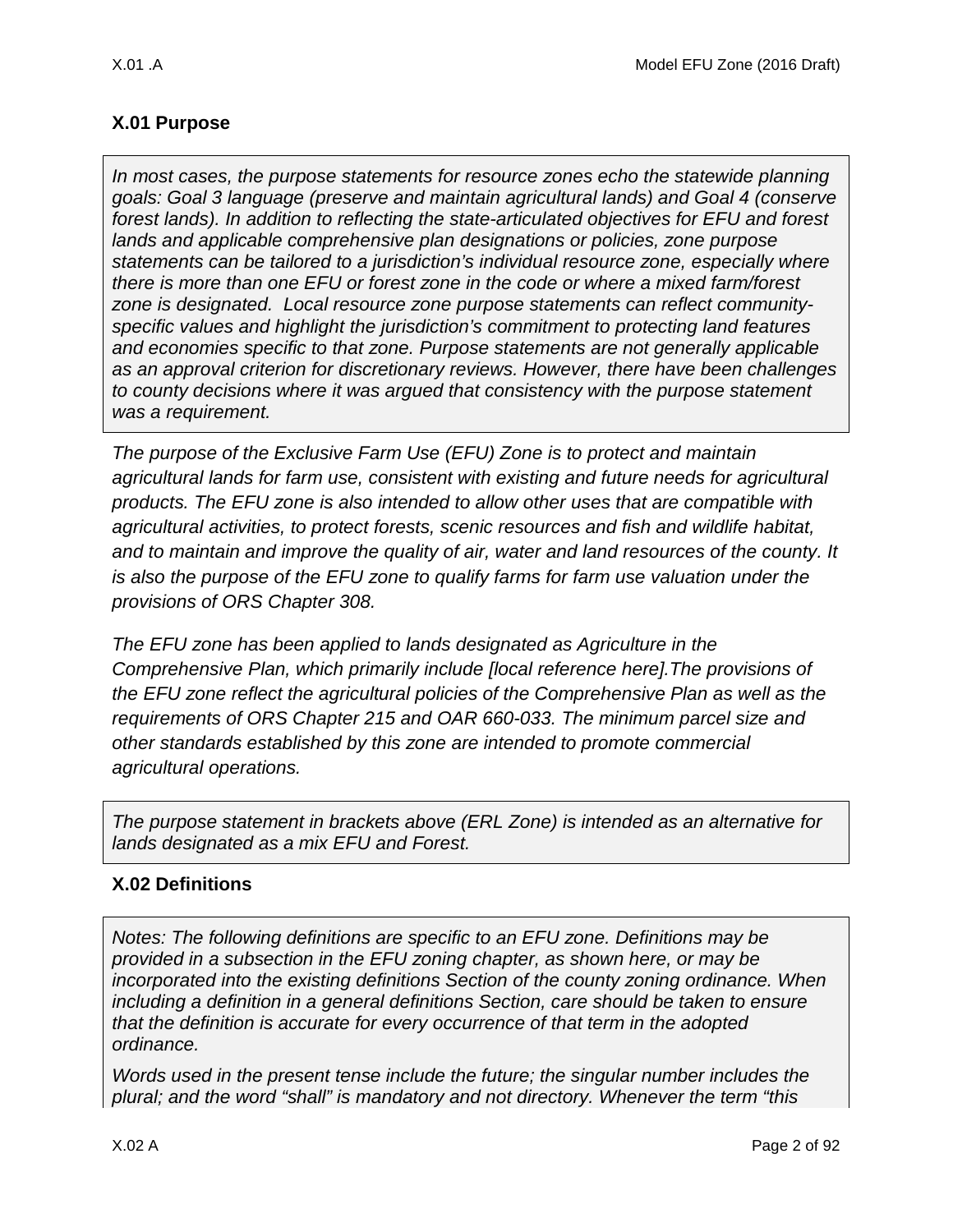*ordinance" is used herewith, it shall be deemed to include all amendments thereto as may hereafter from time to time be adopted.*

For the purpose of this article, unless otherwise specifically provided, certain words, terms, and phrases are defined as follows:

- A. Accepted Farming Practice: A mode of operation that is common to farms of a similar nature, necessary for the operation of such farms to obtain a profit in money, and customarily utilized in conjunction with farm use. *As applied to composting operations on high-value farmland, "accepted farming practice" includes composting operations that either 1) compost only materials produced on the subject tract, or 2) compost materials brought from off-site and processed alone or in conjunction with materials generated on the subject tract, and use all on-site generated compost for on-farm production in conjunction with, and auxiliary to, the farm use on the subject tract.*
- *B. Accessory Structure: A detached structure, the use of which is customarily incidental to that of the primary structure or the primary use of the land and which is located on the same lot or parcel as the primary structure or use, and for which the owner files a restrictive covenant in the deed records of the county agreeing that the accessory structure will not be used as a residence or rental unit.*
- *C. Agricultural building: Any structure that is considered to be an "agricultural building" as defined in ORS 455.315 on a lot or parcel that is enrolled in a farm or forest deferral program with the County Assessor and for which the owner 1) submits a signed floor plan showing that only farm- or forest-related uses will occupy the building space and 2) files a restrictive covenant in the deed records of the county agreeing that the agricultural building will not be used as a residence or rental unit.*
- *D. Agri-tourism: A common, farm-dependent activity that promotes agriculture, any income from which is incidental and subordinate to a working farm. Such uses may include hay rides, corn mazes and other similar uses that are directly related to on-site agriculture. Any assembly of persons shall be for the purpose of taking part in agriculturally-based activities such as animal or crop care, tasting farm products or learning about farm or ranch operations. Agri-tourism may include*  farm-to-plate meals. Except for small, farm-themed parties, regularly occurring *celebratory gatherings, weddings, parties or similar uses are not Agri-tourism.*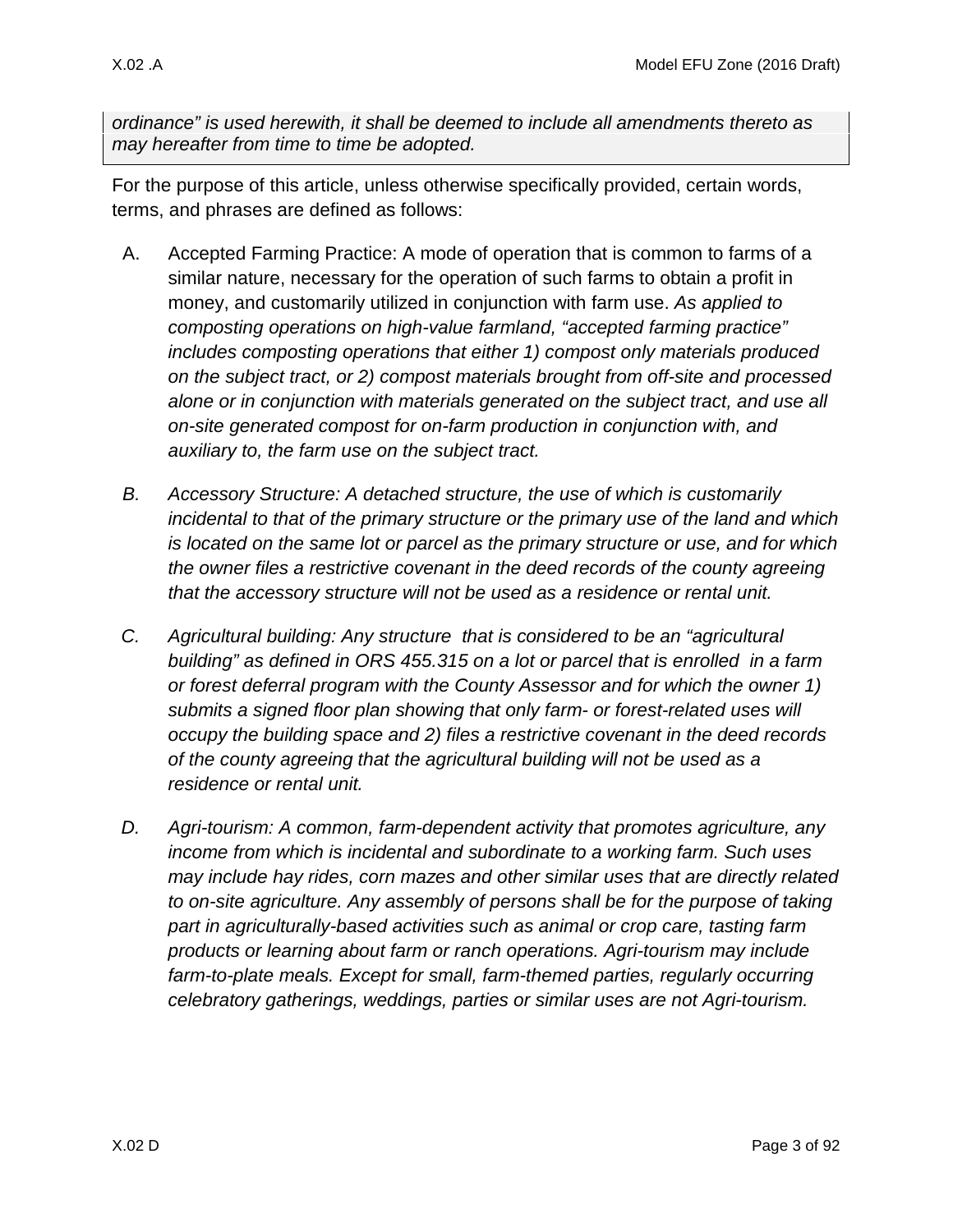- E. Associated Transmission Lines: Transmission lines constructed to connect an energy facility to the first point of junction with either a power distribution system or an interconnected primary transmission system or both or to the Northwest Power Grid.
- *F. Bed and Breakfast facility: An accessory use in a single-family dwelling in which lodging and a morning meal for guests only are offered for compensation, having no more than five (5) sleeping rooms for this purpose. A bed and breakfast*  facility must be within the residence of the operator and be compliant with the *requirements of ORS 333-170-0000(1) A bed and breakfast facility may be reviewed as either a home occupation or as a room and board operation.*
- G. Campground: An area devoted to overnight temporary use for vacation, recreational or emergency purposes, but not for residential purposes and established on a site or is contiguous to lands with a park or other outdoor natural amenity that is accessible for recreational use by the occupants of the campground.
- *H. Commercial activity in conjunction with farm use: The processing, packaging, treatment and wholesale distribution, and storage of a product primarily derived from farm activities in the local agricultural community. Also, retail sales of products, supplies and services to the agricultural community that support the production and harvesting of agricultural products.*
- I. Commercial Dairy Farm: A commercial dairy farm is a dairy operation that owns a sufficient number of producing dairy animals capable of earning the gross annual income required by this Article/Chapter from the sale of fluid milk.
- *J. Commercial power generating facility: A facility for the production of energy and its related or supporting facilities that:* 
	- (1) *Generates energy using means listed in ORS or OAR such as solar power, wind power, fuel cells, hydroelectric power, thermal power, geothermal power, landfill gas, digester gas, waste, dedicated energy crops available on a renewable basis or low-emission, nontoxic biomass based on solid organic fuels from wood, forest or field residues but not including the production of biofuel as authorized by ORS 215.203(2)(b)(K) in all zones that allow "Farm Use" and 215.283(1)(r) and 215.283(2)(a) in the EFU zone;*
	- (2) *Is intended to provide energy for sale; and*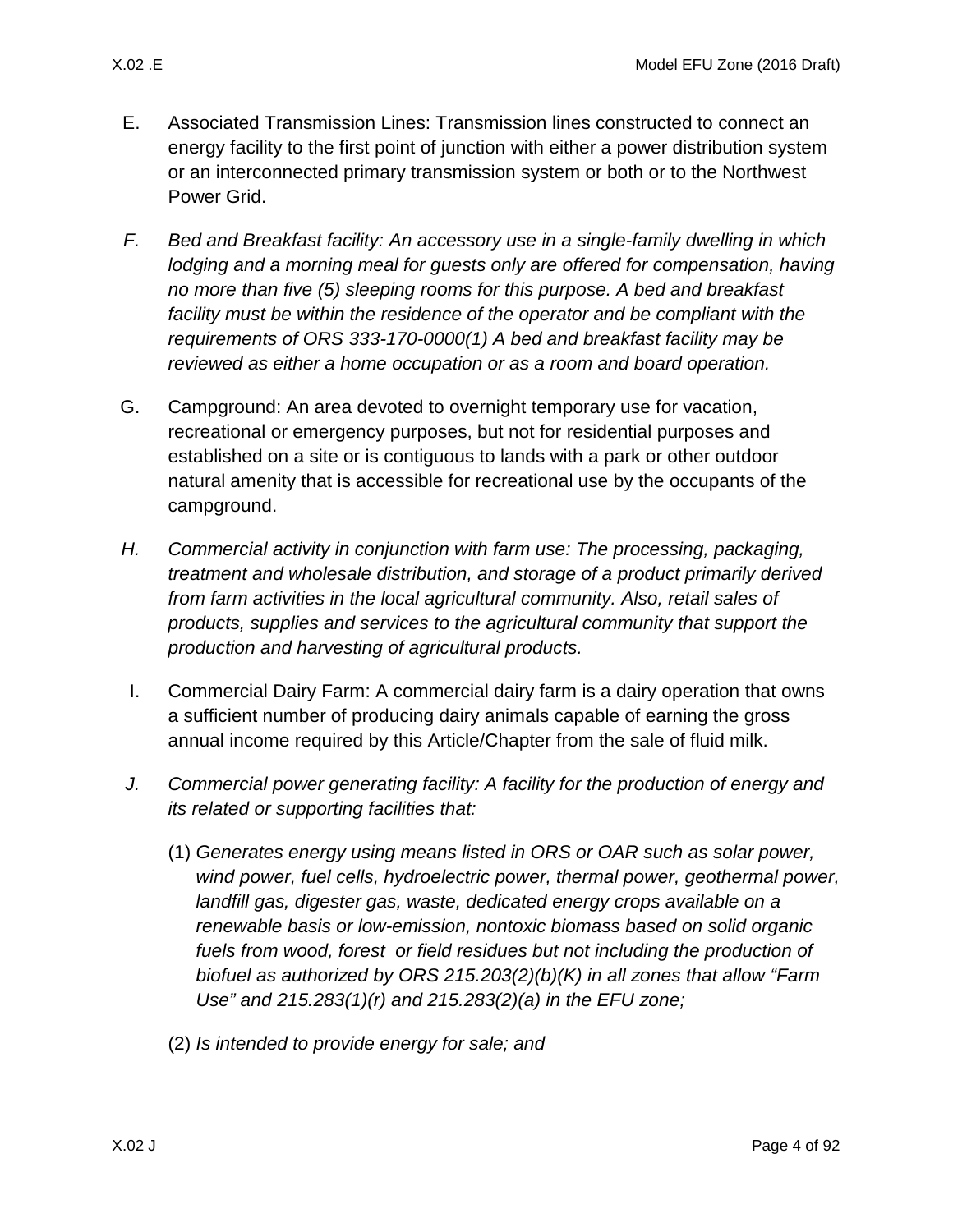(3) *Does not include a net metering project established consistent with ORS 757.300 and OAR chapter 860, division 39 or a Feed-in-Tariff project established consistent with ORS 757.365 and OAR chapter 860, division 84.*

*Counties may define outdoor mass gatherings to include smaller gatherings, or gatherings of shorter duration, than what is provided in ORS 433.735 so that health and safety standards can be applied. Counties should review existing health and safety requirements to ensure that there are adequate measures to mitigate noise, odors or other nuisances and ensure public safety (access/egress, sanitary, fire, etc.).* 

- K. Contiguous: Connected in such a manner as to form a single block of land.
- L. Date of Creation and Existence: When a lot, parcel or tract is reconfigured pursuant to applicable law after November 4, 1993, the effect of which is to qualify a lot, parcel or tract for the siting of a dwelling, the date of the reconfiguration is the date of creation or existence. Reconfigured means any change in the boundary of the lot, parcel or tract.
- *M. Event, Temporary: A temporary event is one that is held primarily on or is using public property that has an expected attendance of more than [50], but no more than [500] people, that will not continue for more than [72] hours in any three month period, and that will be located in a rural or resource area. Temporary Events are permitted through a [ministerial/Type I] process and are not considered "outdoor mass gatherings" as defined by ORS 433.735 or Agritourism events as provided for by ORS 215.283(4).*
- N. Farmworker housing: Housing limited to occupancy by farmworkers and their immediate families, no dwelling unit of which is occupied by a relative of the owner or operator of the farmworker housing.
- O. Farm Operator: A person who operates a farm, doing the work and making the day-to-day decisions about such things as planting, harvesting, feeding and marketing.
- P. Farm or Ranch Operation: All lots or parcels of land in the same ownership that are used by the farm or ranch operator for farm use as defined in ORS 215.203.
- *Q. Farm Stand Structure: A structure that is designed and used for the sale of farm crops and livestock as provided in [X.07 F.](#page-18-0) A food stand is considered to be a farm stand structure.*
- R. Farm Use: As used in the definition of "farm use" in ORS 215.203: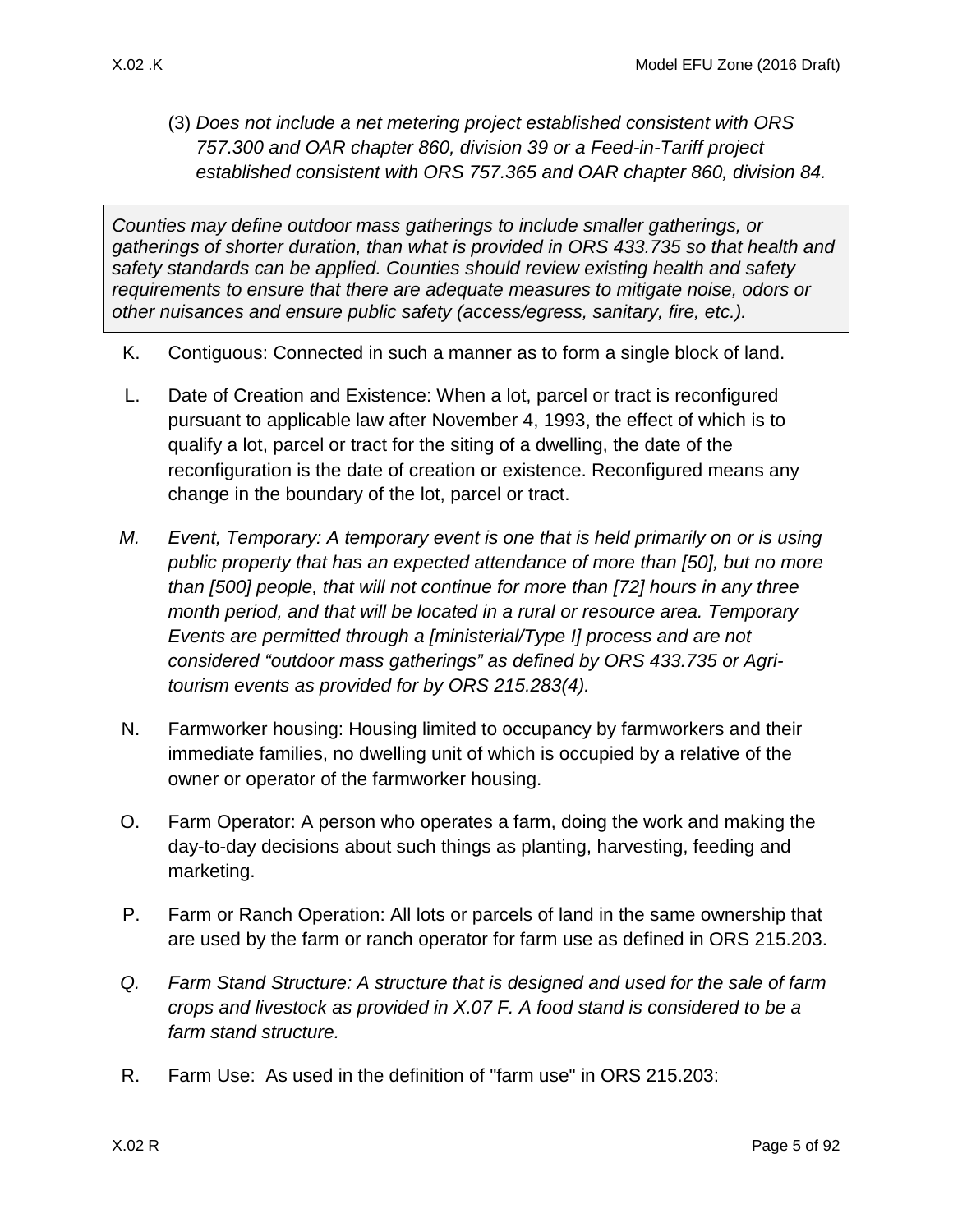- (1) "Preparation" of products or by-products includes but is not limited to the cleaning, treatment, sorting, or packaging of the products or by-products; and
- (2) "Products or by-products raised on such land" means that those products or by-products are raised on the farm operation where the preparation occurs or on other farm land provided the preparation is occurring only on land being used for the primary purpose of obtaining a profit in money from the farm use of the land.
- *S. Fee-based activity to promote the sale of farm crops or livestock (as applied to farm stands): An agri-tourism activity as defined herein that is directly related to the sale of farm crops or livestock sold at the farm stand, and that meets the standards of [X.07 F.](#page-18-0)*
- T. Golf course: An area of land with highly maintained natural turf laid out for the game of golf with a series of nine or more holes, each including a tee, a fairway, a putting green, and often one or more natural or artificial hazards. A "golf course" for purposes of this ordinance means a nine or 18 hole regulation golf course or a combination nine and 18 hole regulation golf course consistent with the following:
	- (1) A regulation 18 hole golf course is generally characterized by a site of about 120 to 150 acres of land, has a playable distance of 5,000 to 7,200 yards, and a par of 64 to 73 strokes;
	- (2) A regulation nine hole golf course is generally characterized by a site of about 65 to 90 acres of land, has a playable distance of 2,500 to 3,600 yards, and a par of 32 to 36 strokes;
	- (3) Non-regulation golf courses are not allowed. "Non-regulation golf course" means a golf course or golf course-like development that does not meet the definition of golf course in this Subsection, including but not limited to executive golf courses, Par three golf courses, pitch and putt golf courses, miniature golf courses and driving ranges.
- <span id="page-5-0"></span>U. High-Value Farmland, described as:
	- (1) Land in a tract composed predominantly of soils that are:
		- (a) Irrigated and classified prime, unique, Class I or II; or
		- (b) Not irrigated and classified prime, unique, Class I or II.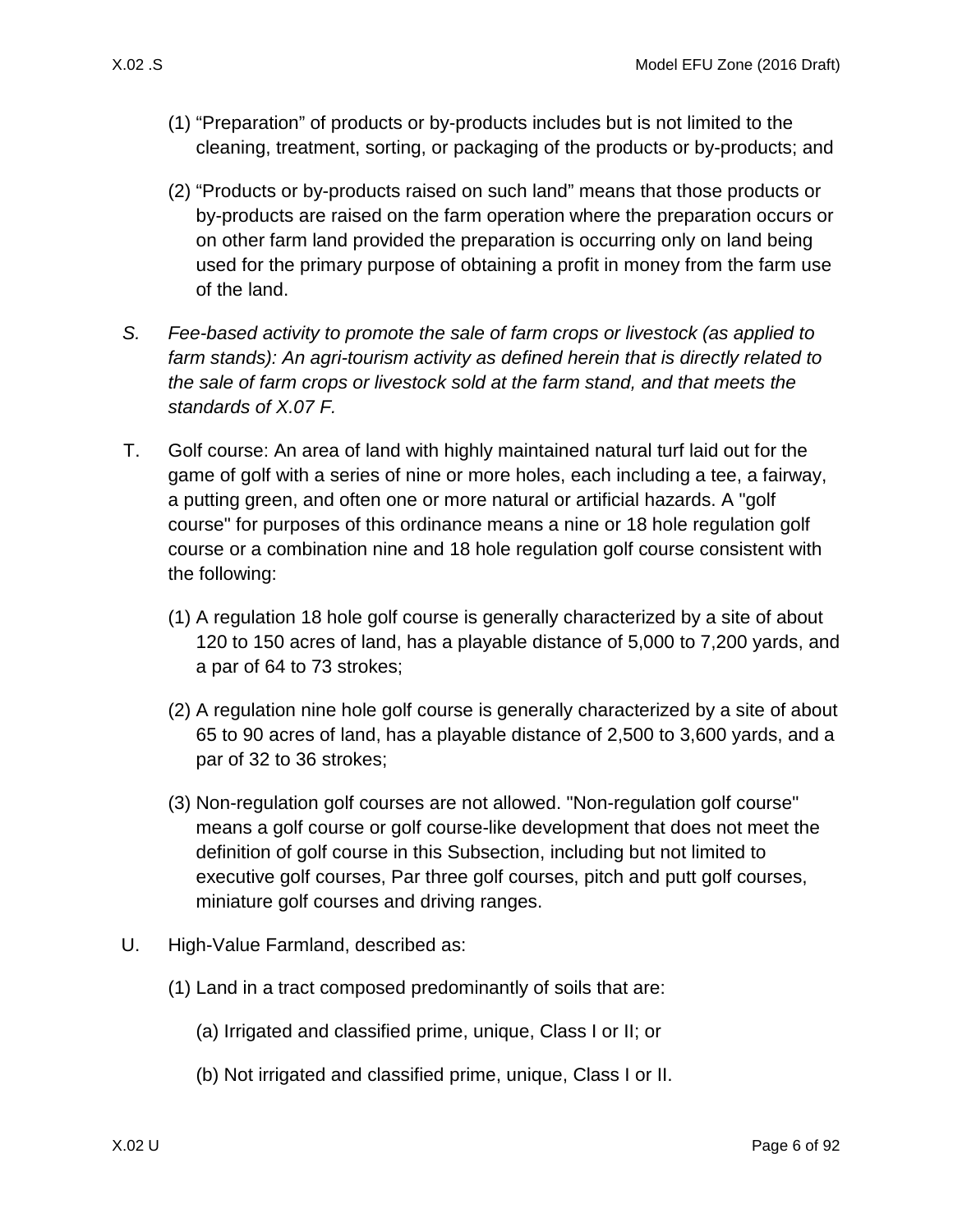- (2) In addition to that land described in Subsection [X.02 U\(1\),](#page-5-0) high-value farmland includes tracts growing specified perennials as demonstrated by the most recent aerial photography of the Agricultural Stabilization and Conservation Service of the U.S. Department of Agriculture taken prior to November 4, 1993. "Specified perennials" means perennials grown for market or research purposes including, but not limited to, nursery stock, berries, fruits, nuts, Christmas trees, or vineyards, but not including seed crops, hay, pasture or alfalfa;
- *V. Home Occupation: A limited business activity that is accessory to a residential use. Home occupations are conducted primarily within a residence or a building normally associated with uses permitted in the zone in which the property is located and are operated by a resident or employee of a resident of the property on which the business is located.*
- W. Irrigated: Watered by an artificial or controlled means, such as sprinklers, furrows, ditches, or spreader dikes. An area or tract is "irrigated" if it is currently watered, or has established rights to use water for irrigation, including such tracts that receive water for irrigation from a water or irrigation district or other provider. For the purposes of this ordinance, an area or tract within a water or irrigation district that was once irrigated shall continue to be considered "irrigated" even if the irrigation water was removed or transferred to another tract.
- X. Living History Museum: A facility designed to depict and interpret everyday life and culture of some specific historic period using authentic buildings, tools, equipment and people to simulate past activities and events.
- Y. Lot: A single unit of land that is created by a subdivision of land as provided in ORS 92.010.
- *Z. Medical Hardship: "Medical hardship" means a temporary circumstance caused by serious illness or infirmity, authorized by a licensed medical practitioner (Medical Doctor, Physicians Assistant or Nurse Practitioner).*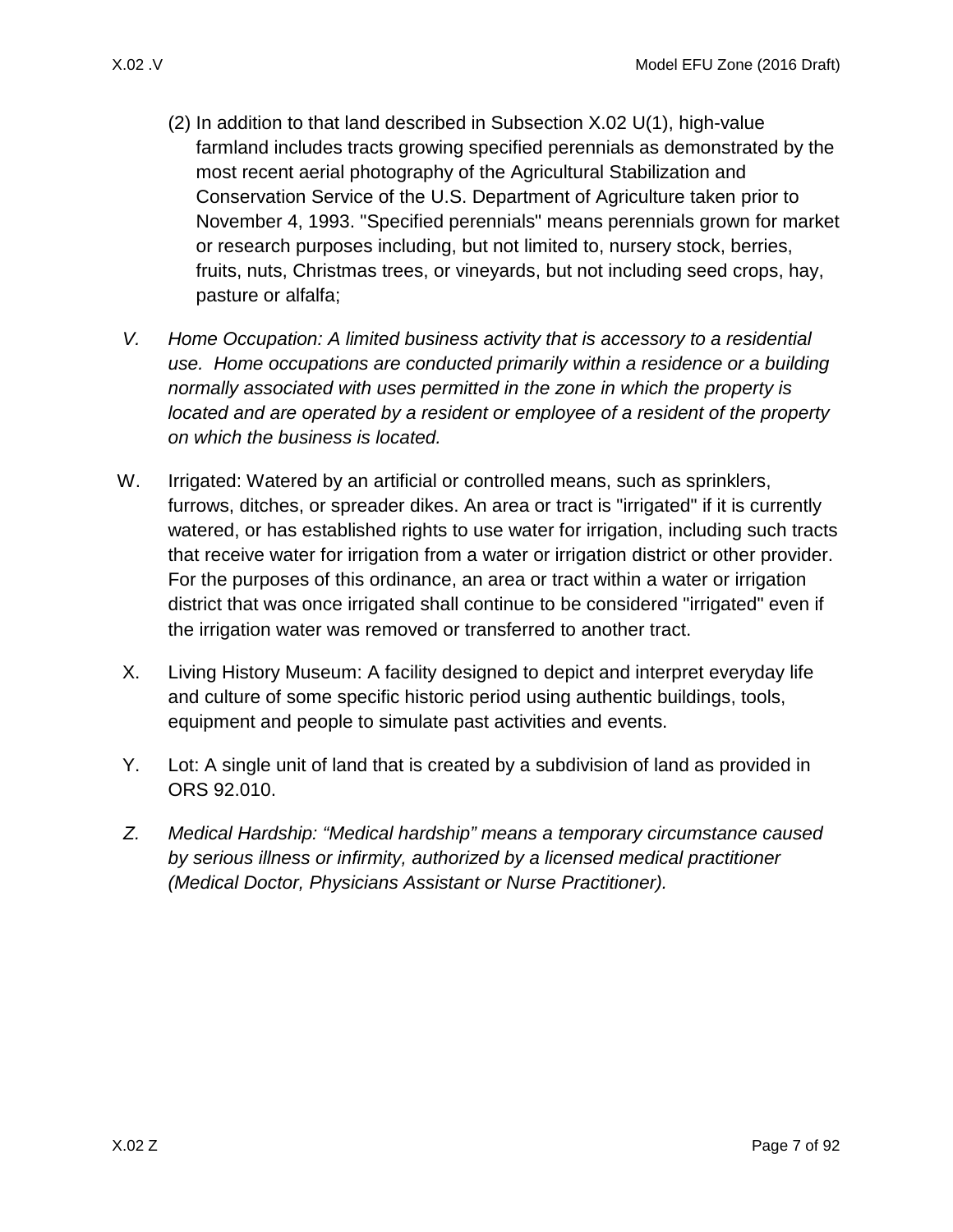- AA. Mining, Aggregate: This use includes all or any part of the process of mining by the removal of overburden and the extraction of natural mineral deposits thereby exposed by any method including open-pit mining operations, auger mining operations, processing, surface impacts of underground mining, production of surface mining refuse and the construction of adjacent or off-site borrow pits except those constructed for use as access roads. "Mining" does not include excavations of sand, gravel, clay, rock or other similar materials conducted by a landowner or tenant on the landowner or tenant's property for the primary purpose of reconstruction or maintenance of access roads and excavation or grading operations conducted in the process of farming or cemetery operations, on-site road construction or other on-site construction or nonsurface impacts of underground mines.
- *BB. Net Metering Power Facility: A facility for the production of energy that:*
	- (1) *Generates energy using means listed in ORS or OAR such as solar power, wind power, fuel cells, hydroelectric power, landfill gas, digester gas, waste, dedicated energy crops available on a renewable basis or low-emission, nontoxic biomass based on solid organic fuels from wood, forest or field residues but not including the production of biofuel as authorized by ORS 215.203(2)(b)(K) in all zones which allow "Farm Use" and 215.283(1)(r) in the Exclusive Farm Use zone;*
	- (2) *Is intended to offset part of the customer-generator's requirements for energy;*
	- (3) *Will operate in parallel with a utility's existing transmission and distribution facilities;*
	- (4) *Is consistent with generating capacity as specified in ORS 757.300 and/or OAR 860-039-0010 as well as any other applicable regulations;*
	- (5) *Is located on the same tract as the use(s) to which it is accessory and the power generating facility, tract, and use(s) are all under common ownership and management.*
- *CC. Non-Commercial/Stand Alone Power Generating Facility: A facility for the production of energy that:*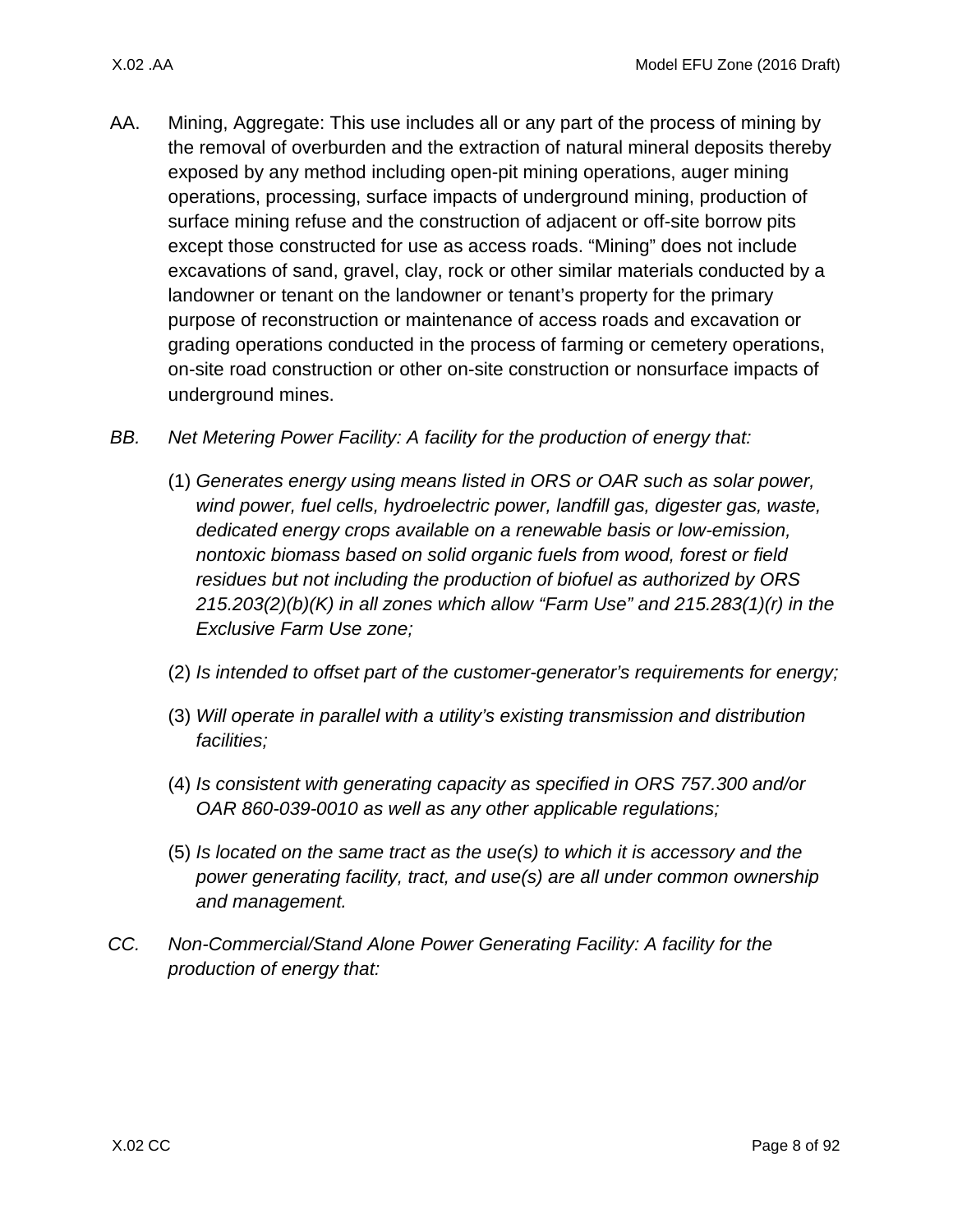- (1) *Generates energy using means listed in ORS or OAR such as solar power, wind power, fuel cells, hydroelectric power, landfill gas, digester gas, waste, dedicated energy crops available on a renewable basis or low-emission, nontoxic biomass based on solid organic fuels from wood, forest or field residues but not including the production of biofuel as authorized by ORS 215.203(2)(b)(K) in all zones which allow "Farm Use" and 215.283(1)(r) in the Exclusive Farm Use zone;*
- (2) *Is intended to provide all of the generator's requirements for energy for the tract or the specific lawful accessory use that it is connected to;*
- (3) *Operates as a standalone power generator not connected to a utility grid; and*
- (4) *Is located on the same tract as the use(s) to which it is accessory and the power generating facility, tract, and use(s) are all under common ownership and management.*
- DD. NRCS Web Soil Survey: Official source of certified soils data available online that identifies agricultural land capability classes, developed and maintained by the Natural Resources Conservation Service as of January 1, 2016, for agricultural soils that are not high-value, and as of December 6, 2007, for high-value agricultural soils.
- EE. Open play field: A large, grassy area with no structural improvements intended for outdoor games and activities by park visitors. The term does not include developed ballfields, golf courses or courts for racquet sports.
- FF. Outdoor Mass Gathering: A gathering, as defined by ORS 433.735, that is an actual or reasonably anticipated assembly of more than 3,000 [*more than 500*] persons which continues or can reasonably be expected to continue for more than 24 consecutive hours but less than 120 hours within any three-month period and which is held primarily in open spaces and not in any permanent structure. Any decision for a permit to hold an outdoor mass gathering as defined by statute is not a land use decision and is appealable to circuit court. Outdoor mass gatherings do not include agri-tourism events and activities as provided for by ORS 215.283(4).
- GG. Parcel: A single unit of land that is created by a partition of land as provided in ORS 215.010(1).
- HH. Preparation: See "farm use" definition.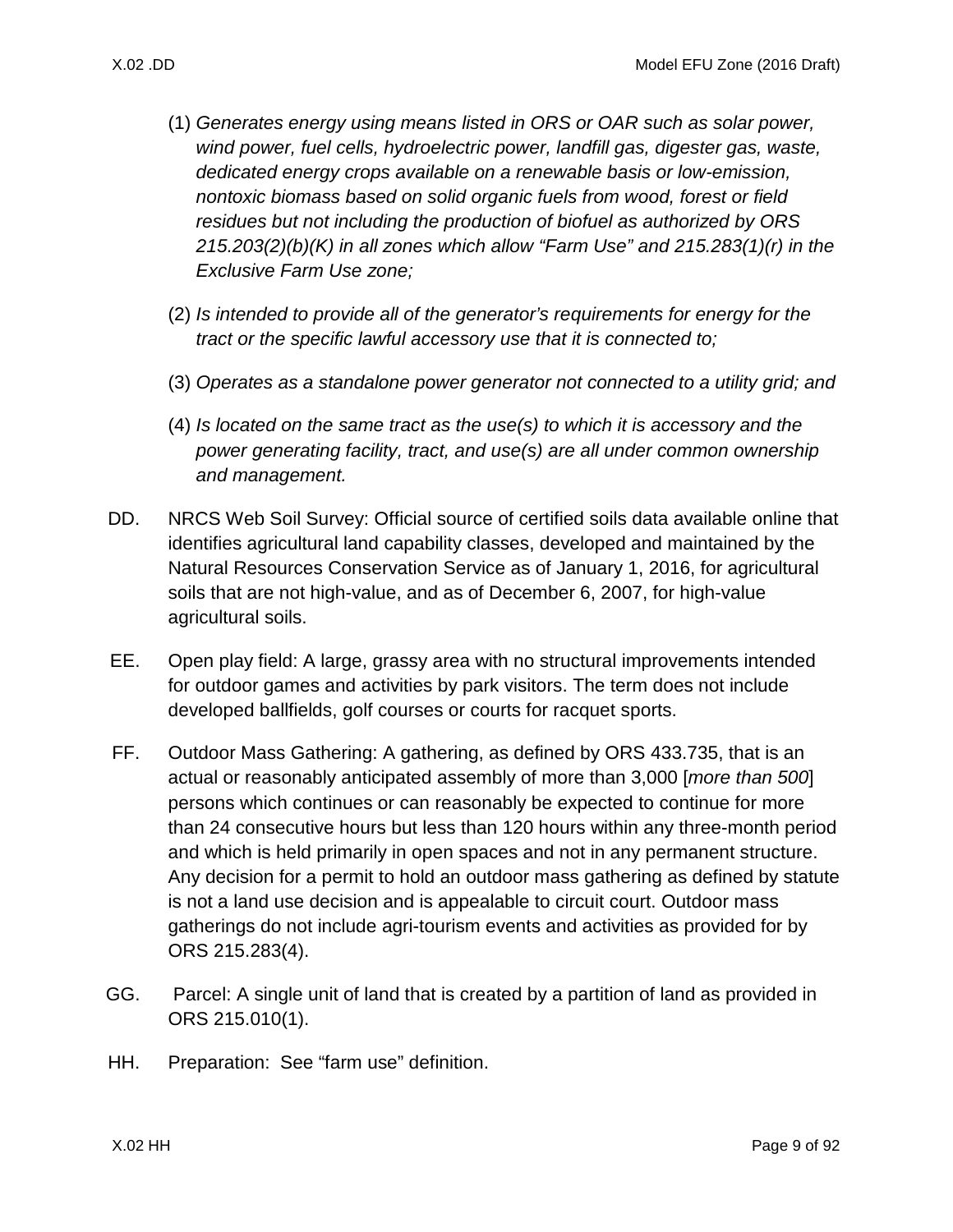- II. Personal use airport: An airstrip restricted, except for aircraft emergencies, to use by the owner, and, on an infrequent and occasional basis, by invited guests, and by commercial aviation activities in connection with agricultural operations.
- *JJ. Principally Engaged In Farm Use: As it refers to primary farm dwellings and accessory farm dwellings, a person is principally engaged in the farm use of the*  land when the amount of time that an occupant of the dwelling is engaged in farm *use of the property is similar to the average number of hours that is typically required for a full- time employee of the relevant type of farm use, whether that person is employed off the farm or not. Only one resident of a household need meet the "principally engaged" test, or the test may be met collectively by more than one household member.*
- *KK. Private Park: Land that is used for low impact casual recreational uses such as picnicking, boating, fishing, swimming, camping, and hiking or nature-oriented recreational uses such as viewing and studying nature and wildlife habitat, and may include play areas and accessory facilities that support the activities listed above, but does not include tracks for motorized vehicles or areas for target practice or the discharge of firearms.*
- *LL. Processed: As it applies to farm stands, processed crops and livestock means*  farm products that have been converted into other products through canning, *drying, baking, freezing, pressing, butchering or other similar means of adding value to the farm product, including the addition of incidental ingredients, but not including the conversion of farm products into food items that are prepared onsite or intended for on-site consumption.*
- MM. Public Park: A public area intended for open space and outdoor recreation use that is owned and managed by a city, county, regional government, state or federal agency, or park district and that may be designated as a public park in the applicable comprehensive plan and zoning ordinance.
- NN. Relative: A child, parent, stepparent, grandchild, grandparent, stepgrandparent, sibling, stepsibling, niece, nephew or first cousin of the farm operator or the farm operator's spouse.

*Note: Applies to relative farm help dwellings, but could also apply to temporary hardship dwellings.*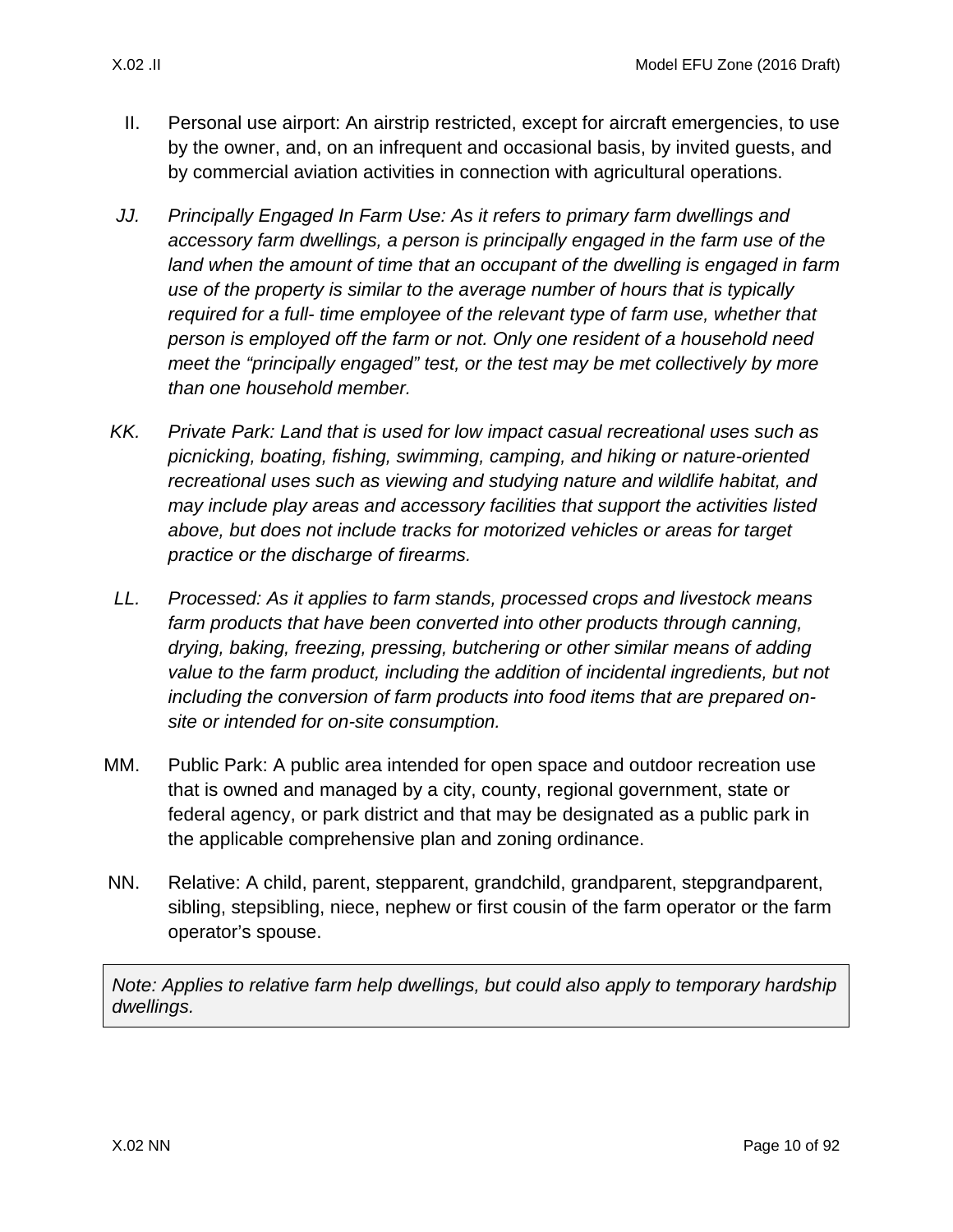- *OO. Structure: Anything constructed, erected or air-inflated, permanent or temporary, which requires location on the ground. Among other things, structure includes buildings, walls, fences, billboards, poster panels, food stands and parking lots. Retaining walls less than four (4) feet in height are not considered structures for the sake of general property line setbacks.*
- *PP. Temporary Structure or Use: A non-permanent structure, or one used for a limited time, or a use or activity that is of a limited duration.*
- QQ. Tract: one or more contiguous lots or parcels under the same ownership as provided in ORS 215.010(2).
- *RR. Utility Facilities Necessary for Public Service: Unless otherwise specified [in this Article/Chapter], any facility owned or operated by a public, private or cooperative company for the transmission, distribution or processing of its products or for the disposal of cooling water, waste or by-products, and including, major trunk pipelines, water towers , sewage lagoons, cell towers, electrical transmission facilities (except transmission towers over 200' in height) including substations not associated with a commercial power generating facilities and other similar facilities.*
- SS. Yurt: A round, domed shelter of cloth or canvas on a collapsible frame with no plumbing, sewage disposal hook-up or internal cooking appliance.

### <span id="page-10-0"></span>**X.03 Non-residential Uses Permitted**

In the EFU zone, the following uses and activities and their accessory buildings and uses are permitted subject to the general provisions set forth by this ordinance:

- A. Farm use.
- B. Propagation or harvesting of a forest product.
- C. Agricultural buildings customarily provided in conjunction with farm use.
- D. Creation of, restoration of, or enhancement of wetlands.
- E. Operations for the exploration for and production of geothermal resources as defined by ORS 522.005 and oil and gas as defined by ORS 520.005, including the placement and operation of compressors, separators and other customary production equipment for an individual well adjacent to the wellhead.
- F. Operations for the exploration for minerals as defined by ORS 517.750.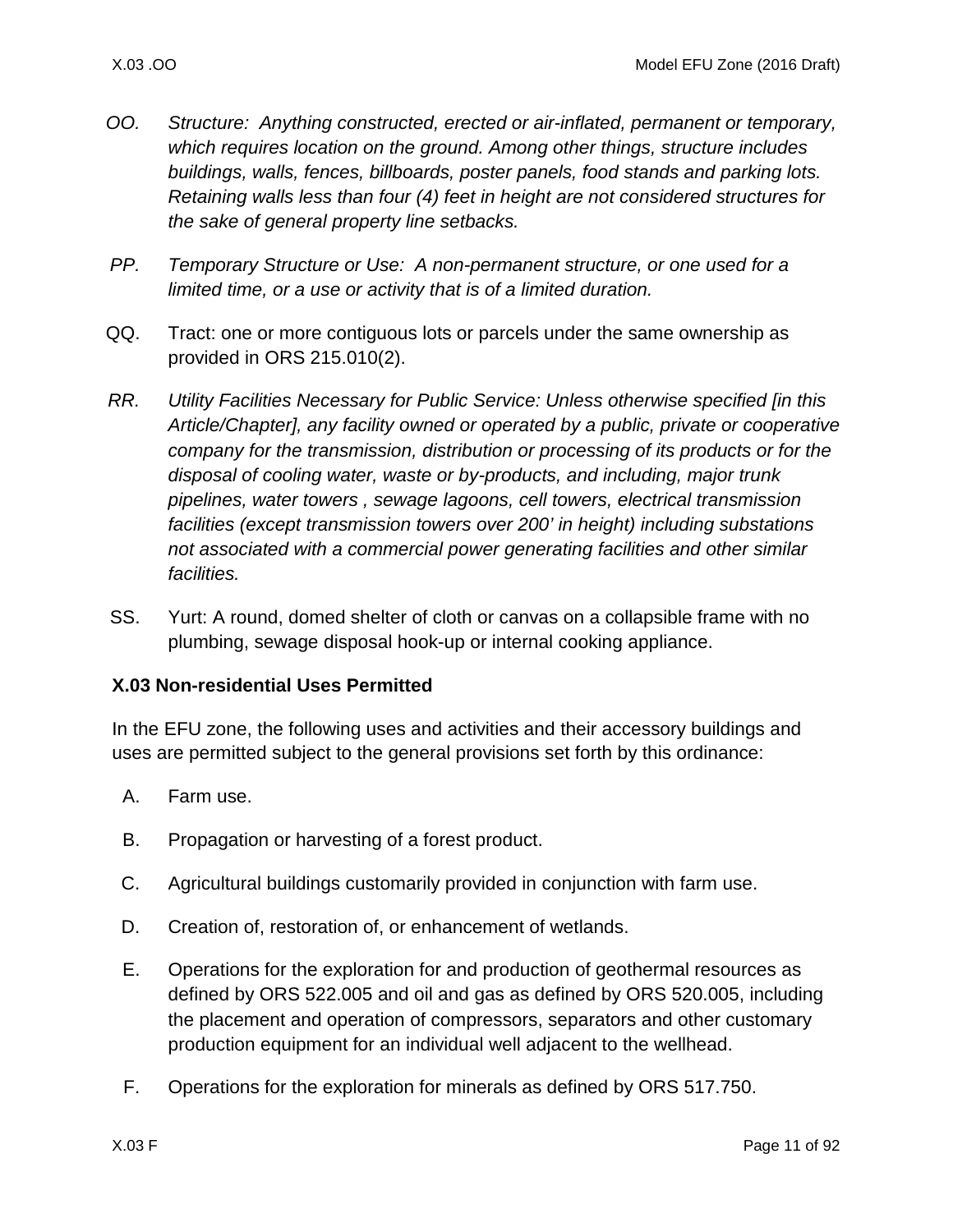- G. Climbing and passing lanes within the right of way existing as of July 1, 1987.
- H. Reconstruction or modification of public roads and highways, including the placement of utility facilities overhead and in the subsurface of public roads and highways along the public right of way, but not including the addition of travel lanes, where no removal or displacement of buildings would occur, or no new land parcels result.
- I. Temporary public road and highway detours that will be abandoned and restored to original condition or use at such time as no longer needed.
- J. Minor betterment of existing public road and highway related facilities such as maintenance yards, weigh stations and rest areas, within right of way existing as of July 1, 1987, and contiguous public-owned property utilized to support the operation and maintenance of public roads and highways.
- K. Irrigation reservoirs, canals, delivery lines and those structures and accessory operational facilities, not including parks or other recreational structures and facilities, associated with a district as defined in ORS 540.505.
- L. Fire service facilities providing rural fire protection services.
- M. Onsite filming and activities accessory to onsite filming for 45 days or less as provided for in ORS 215.306.
- N. Firearms training facility in existence on September 9, 1995.
- O. An outdoor mass gathering of more than 3,000 persons that is expected to continue for more than 24 hours but less than 120 hours in any three-month period, as provided in ORS 433.735.

*Note: This use is subject to a variety of health and safety standards. Counties may define outdoor mass gatherings to include smaller gatherings or gatherings of short duration, if they wish.*

### <span id="page-11-0"></span>**X.04 Non-Residential Uses Permitted Subject to Standards**

In the EFU zone, the following uses and their accessory buildings and uses are permitted subject to county review and the specific standards for the use set forth in Section [X.07 ,](#page-16-0) as well as the general standards for the zone *[and any other applicable siting and design standards and review process in the zoning ordinance]:*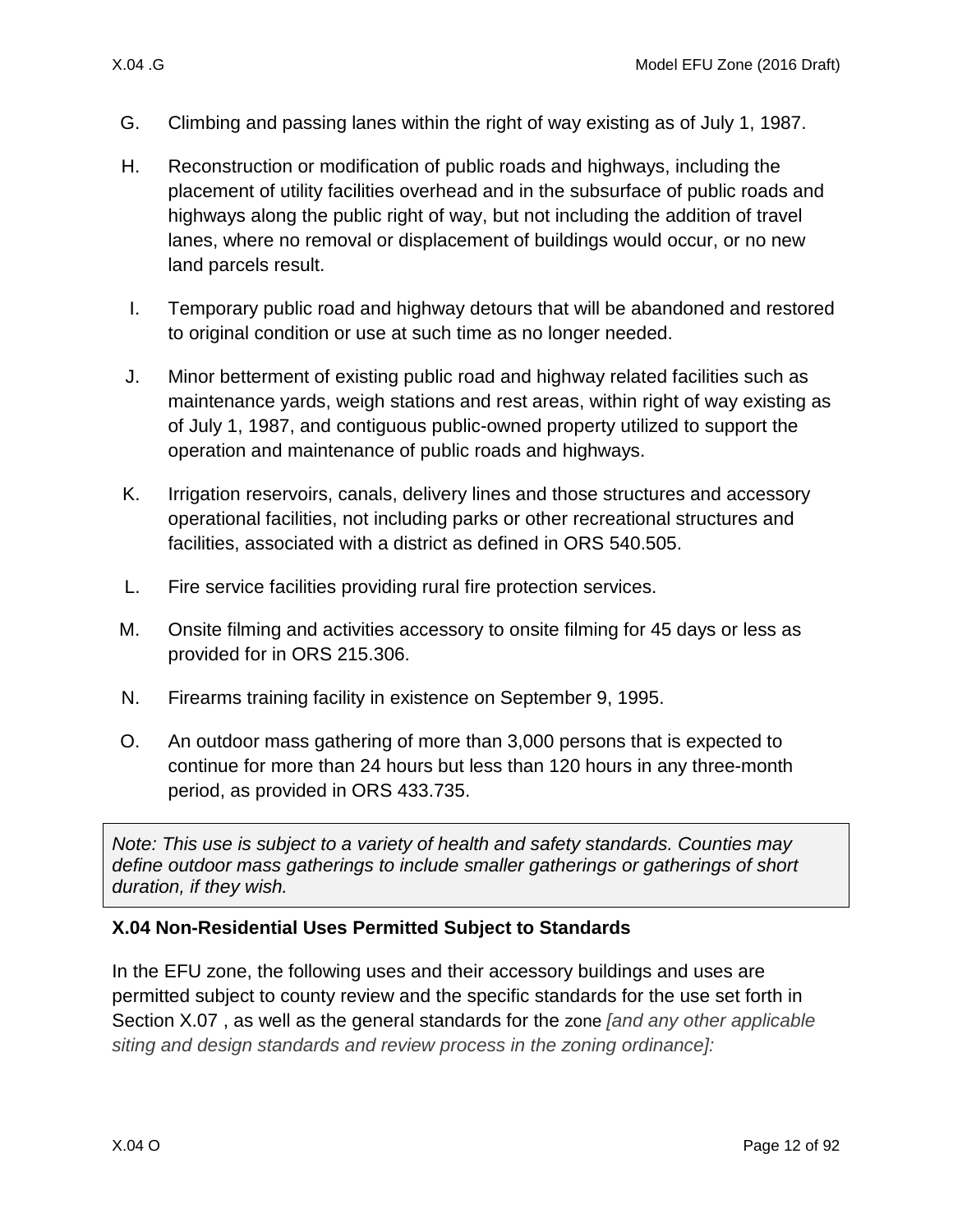- <span id="page-12-2"></span>A. A facility for the processing of farm crops, biofuel or poultry subject to Subsection [X.07 A.](#page-17-0)
- <span id="page-12-1"></span>B. Dog training classes or testing trials subject to Subsection [X.07 E.](#page-18-1)
- C. Farm stands subject to Subsection [X.07 F.](#page-18-0)
- D. A winery subject to Section X.14.
- E. Agri-tourism and other commercial events or activities subject to Section [X.15 .](#page-61-0)
- *F. Destination resort subject to Subsection [X.07 G.](#page-21-0)*
- G. Land application of reclaimed water, agricultural or industrial process water or biosolids subject to Subsection [X.07 N.](#page-27-0)
- H. Utility facility service lines subject to Subsection [X.07 O.](#page-27-1)
- I. Utility facilities necessary for public service, including associated transmission lines as defined in Section [X.02 a](#page-1-1)nd wetland waste treatment systems, but not including commercial facilities for the purpose of generating electrical power for public use by sale or transmission towers over 200 feet in height as provided in Subsection [X.07 P.](#page-27-2)
- J. A site for the takeoff and landing of model aircraft subject to Subsection [X.07 S.](#page-33-0)
- K. Churches, and cemeteries in conjunction with churches, subject to Subsection [X.07 Z.](#page-36-0) This use is not permitted on high-value farmland except that existing churches on high-value farmland may be expanded subject to Subsection [X.07](#page-37-1)  [BB.](#page-37-1)
- L. Any outdoor gathering of more than 3,000 persons that is anticipated to continue for more than 120 hours in any three-month period is subject to review by a county planning commission under ORS 433.763.

# <span id="page-12-0"></span>**X.05 Residential Uses Permitted Subject to Standards**

The following uses are permitted subject to county review and the specific standards for the use set forth in Section [X.07 ,](#page-16-0) as well as the general standards for the zone *[and any other applicable siting and design standards and review process in the zoning ordinance]*.

A. Dwelling customarily provided in conjunction with farm use subject to Subsection [X.07 AA](#page-37-2) and Section [X.09 .](#page-38-0)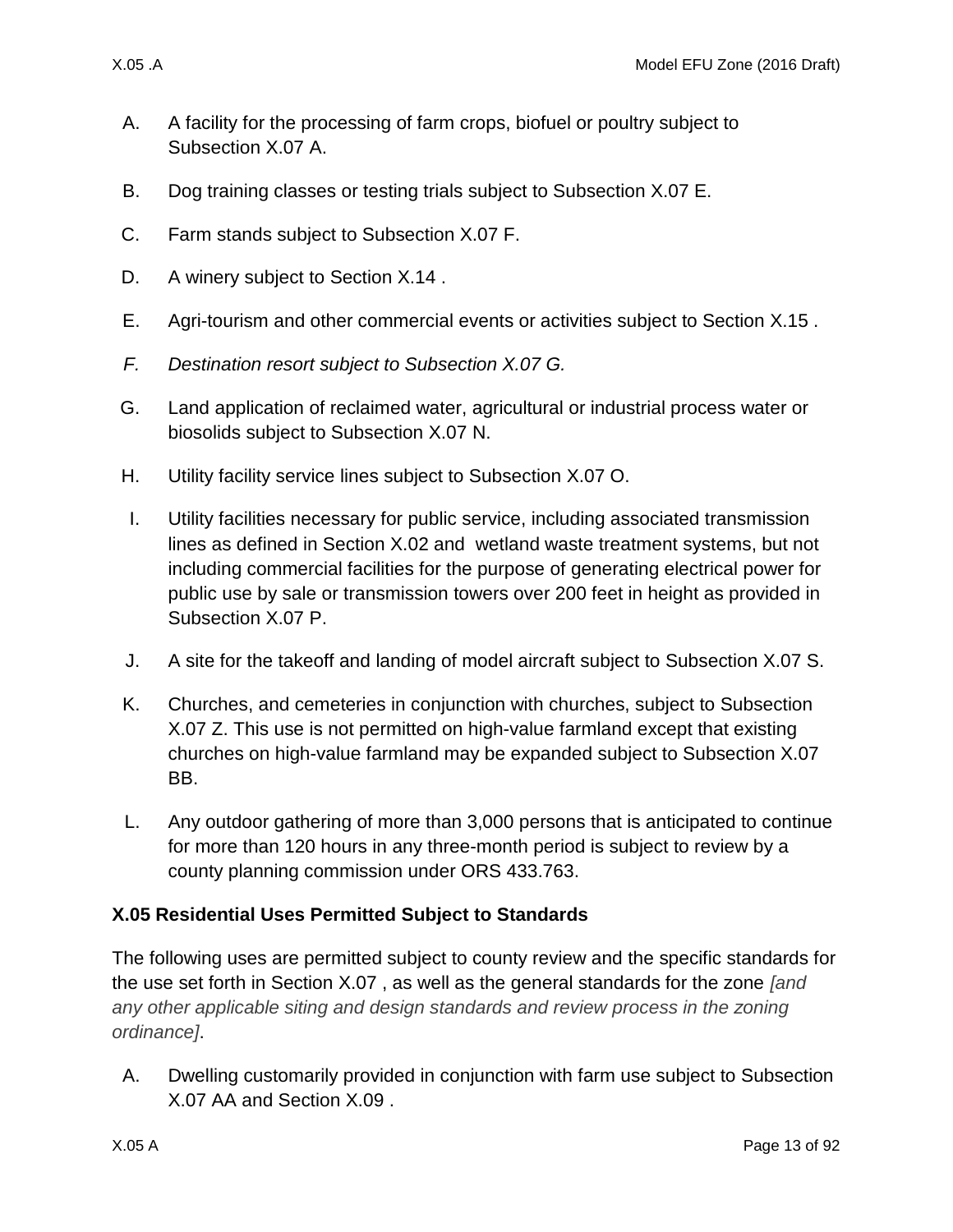- 
- B. A dwelling on property used for farm use located on the same lot or parcel as the dwelling of the farm operator, and occupied by a relative of the farm operator or farm operator's spouse if the farm operator does, or will, require the assistance of the relative in the management of the farm use subject to Subsections [X.07 C,](#page-17-1) and [X.07 AA.](#page-37-2)
- C. Accessory farm dwellings for year-round and seasonal farm workers subject to Subsection [X.07 AA](#page-37-2) and Section [X.10 .](#page-44-0)
- D. One single-family dwelling on a lawfully created lot or parcel subject to Subsection [X.07 AA](#page-37-2) and Section [X.11 .](#page-46-0) *[A "lot of record" dwelling]*
- E. Single-family residential dwelling, not provided in conjunction with farm use subject to Subsection [X.07 AA](#page-37-2) and Section [X.12 .](#page-49-0)
- F. Replacement dwelling to be used in conjunction with farm use if the existing dwelling has been listed in a county inventory as historic property as defined in ORS 358.480 and listed on the National Register of Historic Places subject to Subsection [X.07 AA.](#page-37-2)
- <span id="page-13-1"></span>G. Alteration, restoration, or replacement of a lawfully established dwelling subject to Subsection [X.07 AA](#page-37-2) and Section [X.13 .](#page-52-0)

# <span id="page-13-0"></span>**X.06 Conditional Uses**

The following uses are permitted subject to county review, any specific standards for the use set forth in Section [X.07 ,](#page-16-0) the conditional use review criteria in Section [X.08 ,](#page-37-0) and the general standards for the zone *[and any other applicable standards and review process in the zoning ordinance]*:

- *A. A facility for the primary processing of forest products subject to Subsection [X.07](#page-17-2)  [B.](#page-17-2)*
- *B. The propagation, cultivation, maintenance and harvesting of aquatic species that are not under the jurisdiction of the State Fish and Wildlife Commission or insect species.*
- *C. Temporary hardship dwelling subject to Subsection [X.07 D.](#page-17-3)*
- *D. Residential home as defined in ORS 197.660, in existing dwellings, subject to Subsection [X.07 AA.](#page-37-2)*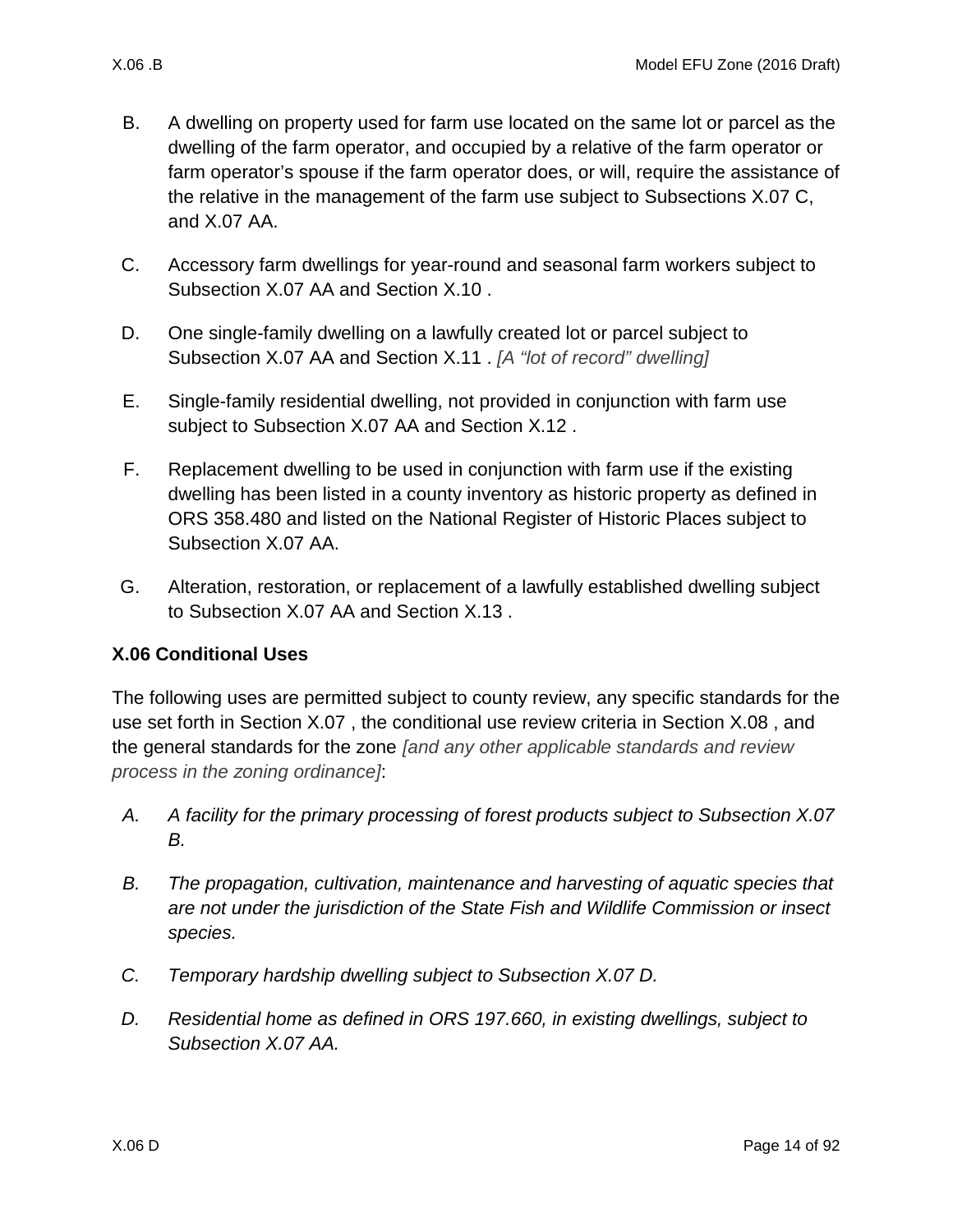- *E. Room and board arrangements for a maximum of five unrelated persons in existing residences subject to Subsection [X.07 AA.](#page-37-2)*
- F. Parking of up to seven log trucks.
- *G. Home occupations as provided in Subsection [X.07 H.](#page-21-1)*
- *H. Commercial dog boarding kennels or dog training classes or testing trials that cannot be established under Subsection [X.04 B.](#page-12-1)*
- *I. An aerial fireworks display business that has been in continuous operation at its current location since December 31, 1986, and possesses a wholesaler's permit to sell or provide fireworks. [This use should only be listed for counties that have such a use]*
- *J. A landscape contracting business, as defined in ORS 671.520, or a business providing landscape architecture services, as described in ORS 671.318, if the business is pursued in conjunction with the growing and marketing of nursery stock on the land that constitutes farm use.*
- *K. Commercial activities in conjunction with farm use, including the processing of farm crops into biofuel not permitted under Subsection [X.04 A,](#page-12-2) but excluding activities in conjunction with a marijuana crop, and subject to [X.07 I.](#page-24-0)*

*Case law: Multiple court rulings have found under different circumstances that the use must: 1) be either exclusively or primarily a customer or supplier of farm products, 2) provide products or services essential to the practice of agriculture; and/or 3) significantly enhance the farming enterprises of the local agricultural community. Case law establishes that associated events or activities must be incidental to the commercial activity.*

- *L. Guest ranch subject to Subsection [X.07 I](#page-24-0)*
- *M. Operations conducted for mining and processing of geothermal resources as defined by ORS 522.005 and oil and gas as defined by ORS 520.005 not otherwise permitted.*
- *N. Operations conducted for mining, crushing or stockpiling of aggregate and other mineral and other subsurface resources subject to ORS 215.298.*
- *O. Processing as defined by ORS 517.750 of aggregate into asphalt or portland cement subject to [X.07 K.](#page-26-0)*
- *P. Processing of other mineral resources and other subsurface resources.*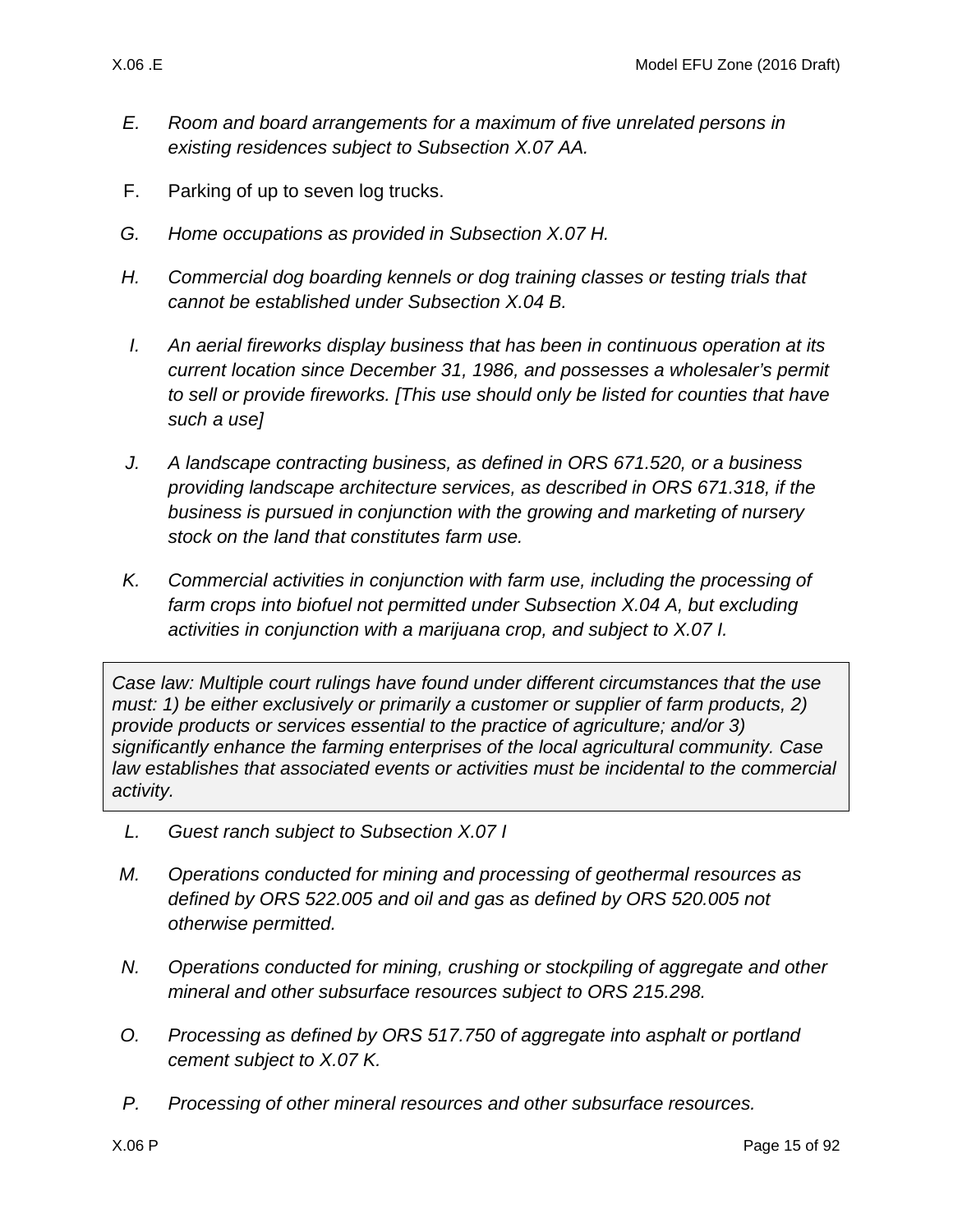- *Q. Construction of additional passing and travel lanes requiring the acquisition of right of way but not resulting in the creation of new land parcels.*
- *R. Reconstruction or modification of public roads and highways involving the removal or displacement of buildings but not resulting in the creation of new land parcels.*
- *S. Improvement of public road and highway related facilities, such as maintenance yards, weigh stations and rest areas, where additional property or right of way is required but not resulting in the creation of new land parcels.*
- T. Transportation improvements on rural lands allowed by and subject to the requirements of OAR 660-012-0065.
- *U. Personal-use airports for airplanes and helicopter pads, including associated hangar, maintenance and service facilities subject to Subsection [X.07 M.](#page-27-3)*
- *V. Transmission towers over 200 feet in height.*
- *W. Commercial utility facilities for the purpose of generating power for public use by sale, not including wind power generation facilities or photovoltaic solar power generation facilities subject to Subsection [X.16 A.](#page-68-1)*
- X. Wind power generation facilities as commercial utility facilities for the purpose of generating power for public use by sale subject to Subsection [X.16 B.](#page-68-2)
- Y. Photovoltaic solar power generation facilities as commercial utility facilities for the purpose of generating power for public use by sale subject to Subsection [X.16 C.](#page-71-0)
- *Z. A site for the disposal of solid waste for which a permit has been granted under ORS 459.245 by the Department of Environmental Quality together with equipment, facilities or buildings necessary for its operation. This use is not permitted on high-value farmland except that existing facilities on high-value farmland may be expanded subject to Subsections [X.07 R](#page-31-0) and [X.07 BB.](#page-37-1)*
- *AA. Composting facilities for which a permit has been granted by the Department of Environmental Quality under ORS 459.245 and OAR 340-093-0050 and 340- 096-0060 subject to Subsection [X.07 Q.](#page-30-0) This use is not permitted on high-value farmland except that existing facilities on high-value farmland may be expanded subject to Subsection [X.07 BB.](#page-37-1)*
- BB. Onsite filming and activities accessory to onsite filming for more than 45 days as provided for in ORS 215.306.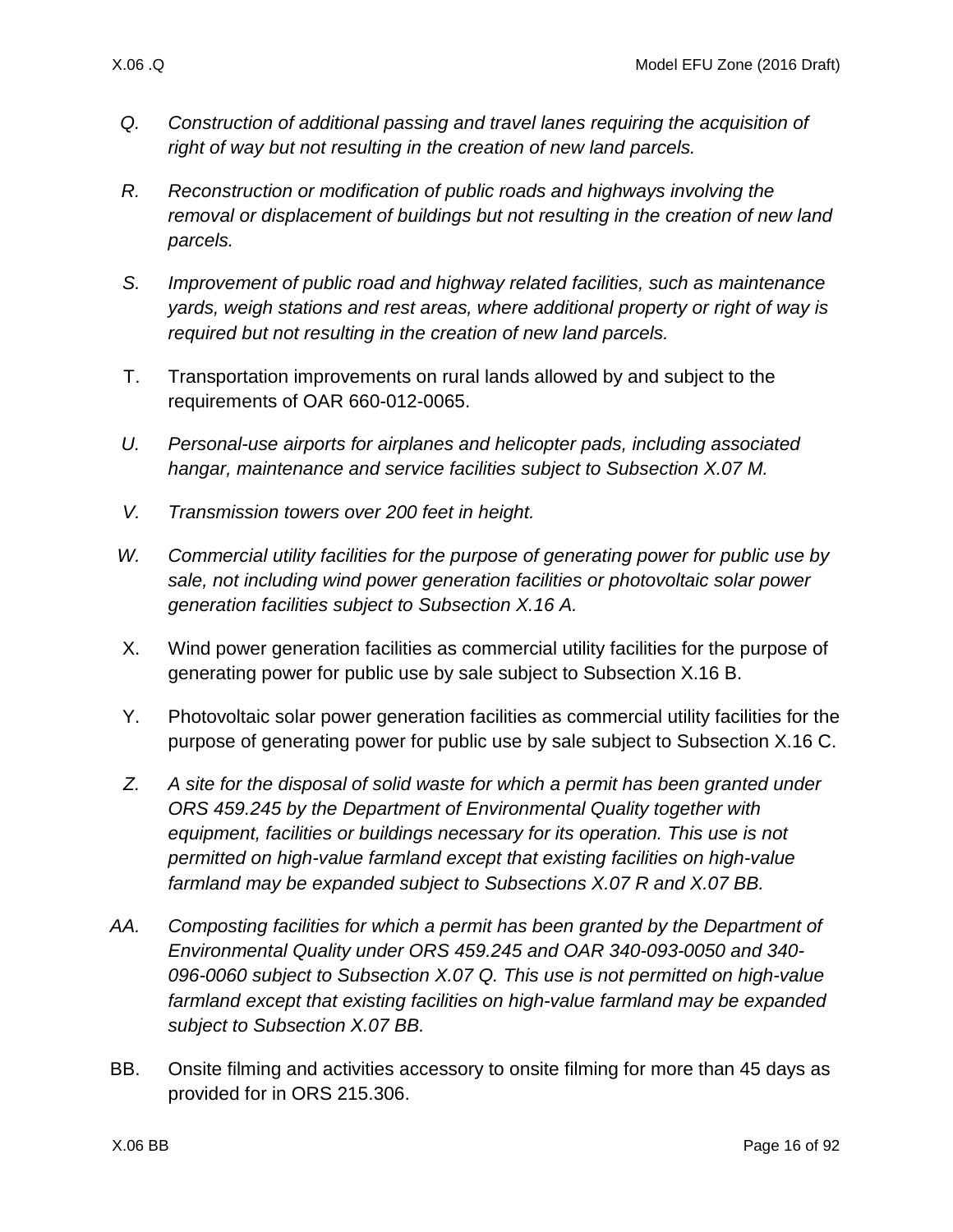- *CC. Living history museum as defined in Section [X.02 a](#page-1-1)nd subject to Subsections [X.07 T](#page-33-1) and [X.07 Z.](#page-36-0)*
- *DD. Community centers owned by a governmental agency or a nonprofit organization and operated primarily by and for residents of the local rural community subject to Subsections [X.07 U](#page-33-2) and [X.07 Z.](#page-36-0)*
- *EE. Public parks and playgrounds subject to Subsections [X.07 V](#page-33-3) and [X.07 Z.](#page-36-0)*
- *FF. Expansion of existing county fairgrounds and activities directly relating to county fairgrounds governed by county fair boards established pursuant to ORS 565.210. [This use should only be listed if the use already exists in the county.]*
- GG. A county law enforcement facility that lawfully existed on August 20, 2002, and is used to provide rural law enforcement services primarily in rural areas, including parole and post-prison supervision, but not including a correctional facility as defined under ORS 162.135. *[This use should only be listed for Lane and Washington Counties, where such a use already exists.]*
- *HH. Operations for the extraction and bottling of water.*
	- *II. Public or private schools for kindergarten through grade 12, including all buildings essential to the operation of a school, primarily for residents of the rural area in which the school is located, subject to Subsection [X.07 Z.](#page-36-0) This use is not permitted on high value farmland except that existing schools on high value farmland may be expanded subject to Subsections [X.07 W](#page-35-0) and [X.07 BB.](#page-37-1)*
- *JJ. Private parks, playgrounds, hunting and fishing preserves, and campgrounds subject to Subsections [X.07 X](#page-35-1) and [X.07 Z.](#page-36-0) This use is not permitted on high value farmland except that existing private parks on high value farmland may be expanded subject to Subsection [X.07 BB.](#page-37-1)*
- *KK. Golf courses as defined in Section [X.02 a](#page-1-1)nd subject to Subsections [X.07 Y](#page-35-2) and [X.07](#page-36-0) Z. This use is not permitted on high value farmland as defined in ORS 195.300 except that existing golf courses on high-value farmland may be expanded subject to Subsection [X.07 BB.](#page-37-1)*

# <span id="page-16-0"></span>**X.07 Use Standards**

*Note that some discretionary uses (uses with italicized text), where authorized by the county, are subject to standards that may or may not be discretionary.*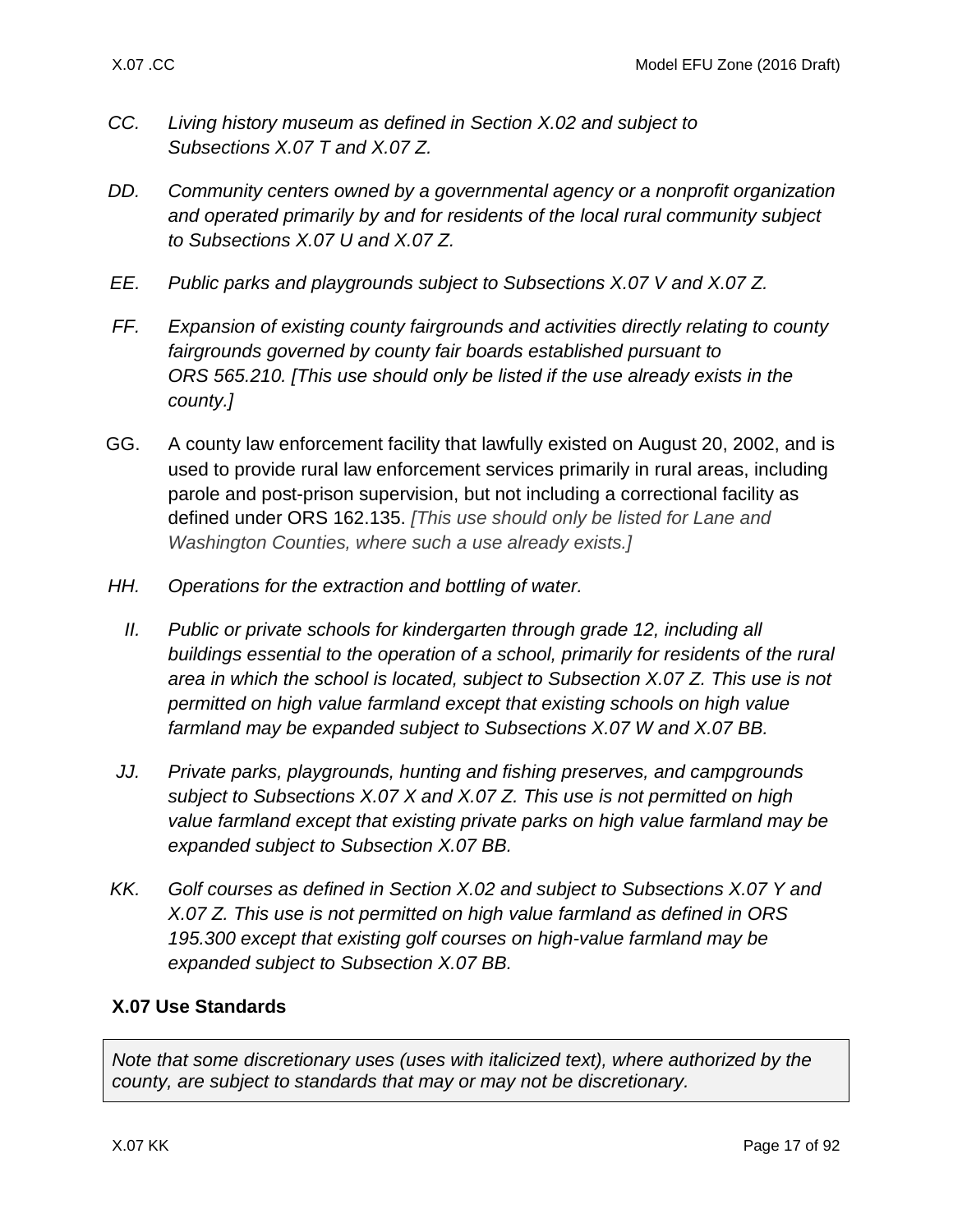### **Farm, Forest and Natural Resource Uses**

- <span id="page-17-0"></span>A. A farm on which a processing facility is located must provide at least one-quarter of the farm crops processed at the facility. A farm may also be used for an establishment for the slaughter, processing or selling of poultry or poultry products pursuant to ORS 603.038. If a building is established or used for the processing facility or establishment, the farm operator may not devote more than 10,000 square feet of floor area to the processing facility or establishment, exclusive of the floor area designated for preparation, storage or other farm use. A processing facility or establishment must comply with all applicable siting standards but the standards may not be applied in a manner that prohibits the siting of the processing facility or establishment. A county may not approve any division of a lot or parcel that separates a processing facility or establishment from the farm operation on which it is located.
- <span id="page-17-2"></span>B. A facility for the primary processing of forest products shall not seriously interfere with accepted farming practices and shall be compatible with farm uses described in Section [X.02 .](#page-1-1) Such facility may be approved for a one-year period that is renewable and is intended to be only portable or temporary in nature. The primary processing of a forest product, as used in this Section, means the use of a portable chipper or stud mill or other similar methods of initial treatment of a forest product in order to enable its shipment to market. Forest products as used in this Section means timber grown upon a tract where the primary processing facility is located.

### **Residential Uses**

- <span id="page-17-1"></span>C. To qualify for a relative farm help dwelling:
	- (1) A dwelling shall be occupied by relatives whose assistance in the management and farm use of the existing commercial farming operation is required by the farm operator. However, farming of a marijuana crop may not be used to demonstrate compliance with the approval criteria for a relative farm help dwelling. The farm operator shall continue to play the predominant role in the management and farm use of the farm.
	- (2) A relative farm help dwelling must be located on the same lot or parcel as the dwelling of the farm operator and must be on real property used for farm use.
- <span id="page-17-3"></span>D. A temporary hardship dwelling is subject to the following: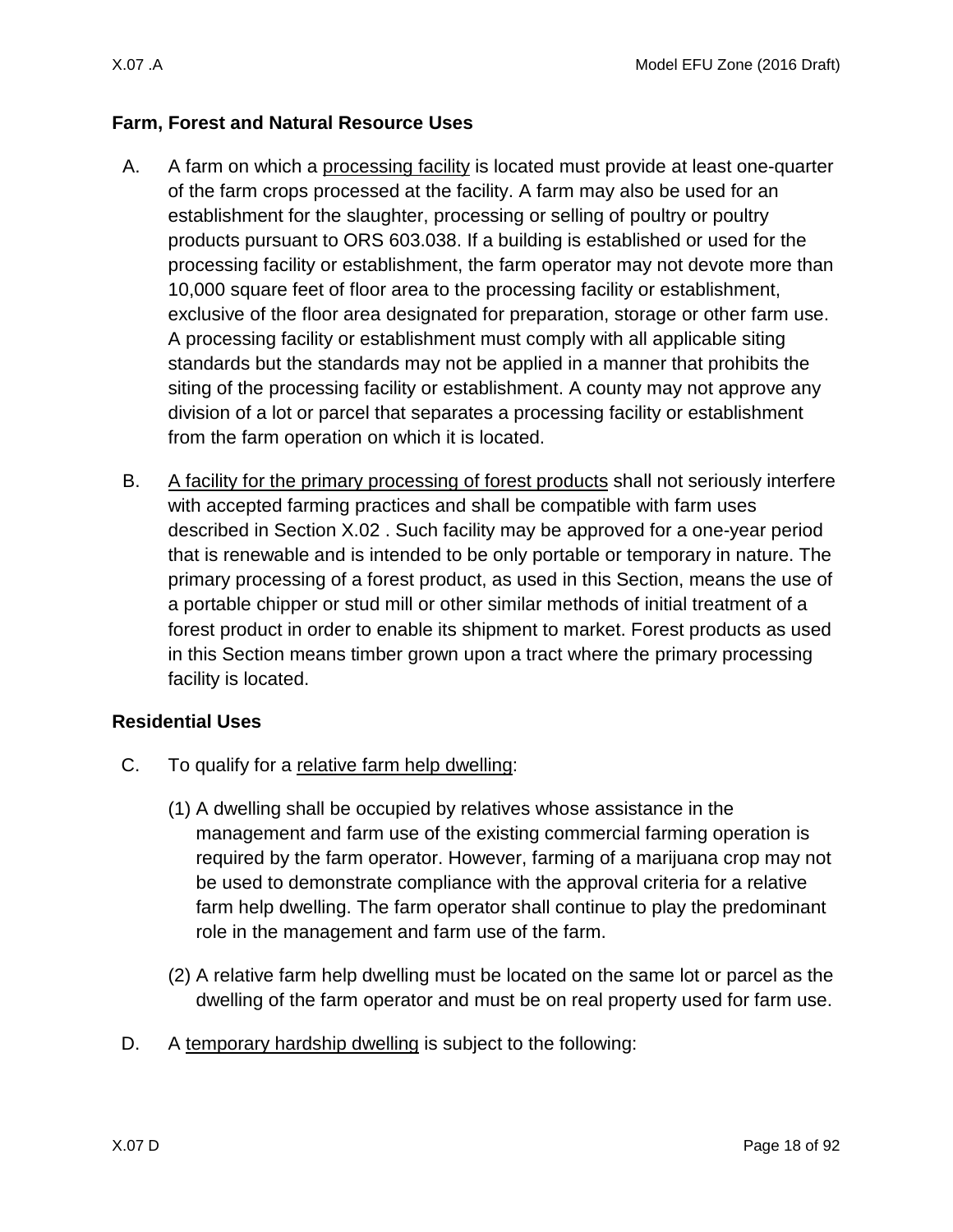- - (1) One manufactured dwelling, or recreational vehicle, or the temporary residential use of an existing building may be allowed in conjunction with an existing dwelling as a temporary use for the term of the hardship suffered by the existing resident or relative, subject to the following:
		- (a) The manufactured dwelling shall use the same subsurface sewage disposal system used by the existing dwelling, if that disposal system is adequate to accommodate the additional dwelling. If the manufactured home will use a public sanitary sewer system, such condition will not be required;
		- (b) The county shall review the permit authorizing such manufactured homes every two years; and
		- (c) Within three months of the end of the hardship, the manufactured dwelling or recreational vehicle shall be removed or demolished or, in the case of an existing building, the building shall be removed, demolished or returned to an allowed nonresidential use.
	- (2) A temporary residence approved under this Section is not eligible for replacement under Subsection [X.05 G.](#page-13-1) Department of Environmental Quality review and removal requirements also apply.
	- (3) As used in this Section "hardship" means a medical hardship or hardship for the care of an aged or infirm person or persons.

# **Commercial Uses**

- <span id="page-18-1"></span>E. Dog training classes or testing trials conducted outdoors, or in farm buildings that existed on January 1, 2013, are limited as follows:
	- (1) The number of dogs participating in training does not exceed 10 per training class and the number of training classes to be held on-site does not exceed six per day; and
	- (2) The number of dogs participating in a testing trial does not exceed 60 and the number of testing trials to be conducted on-site does not exceed four per calendar year.
- <span id="page-18-0"></span>F. A farm stand may be approved if: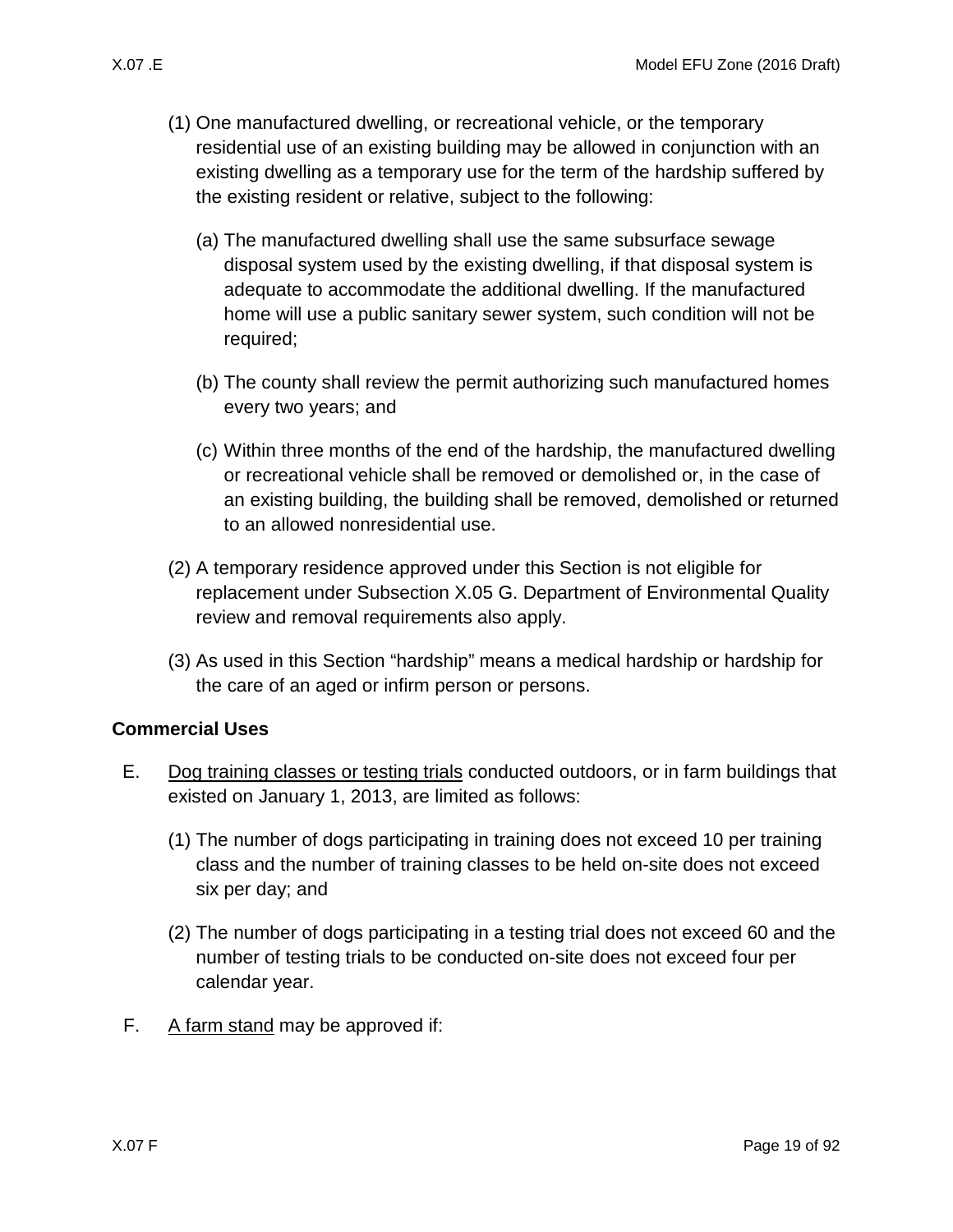- - (1) The structures are designed and used for sale of farm crops and livestock grown on the farm operation, or grown on the farm operation and other farm operations in the local agricultural area, including the sale of retail incidental items and fee-based activity to promote the sale of farm crops or livestock sold at the farm stand if the annual sales of the incidental items and fees from promotional activity do not make up more than 25 percent of the total annual sales of the farm stand; and
	- (2) The farm stand does not include structures designed for occupancy as a residence or for activities other than the sale of farm crops and livestock and does not include structures for banquets, public gatherings or public entertainment.
	- (3) As used in this Section, "farm crops or livestock" includes both fresh and processed farm crops and livestock grown on the farm operation, or grown on the farm operation and other farm operations in the local agricultural area.
	- (4) As used in this Subsection, "processed crops and livestock" includes jams, syrups, apple cider, animal products and other similar farm crops and livestock that have been processed and converted into another product but not prepared food items.
	- (5) As used in this Section, "local agricultural area" includes Oregon or an adjacent county in Washington, Idaho, Nevada or California that borders the Oregon county in which the farm stand is located.
	- (6) A farm stand may not be used for the sale, or to promote the sale, of marijuana products or extracts.

*Case law: Fee-based promotional activities may include farm-to-plate dinners and small-scale gatherings like farm-themed birthday parties, but not large-scale gatherings like weddings. Food carts may only be allowed if used for the sale of farm crops or livestock grown on the farm operation. Greenfield v. Multnomah County 259 Or App 687 (2013).*

- (7) *Farm Stand Development Standards*
	- *(a) Adequate off-street parking will be provided pursuant to provisions of the County [Off-Street Parking and Loading Ordinance or appropriate crossreference to applicable ordinance requirements].*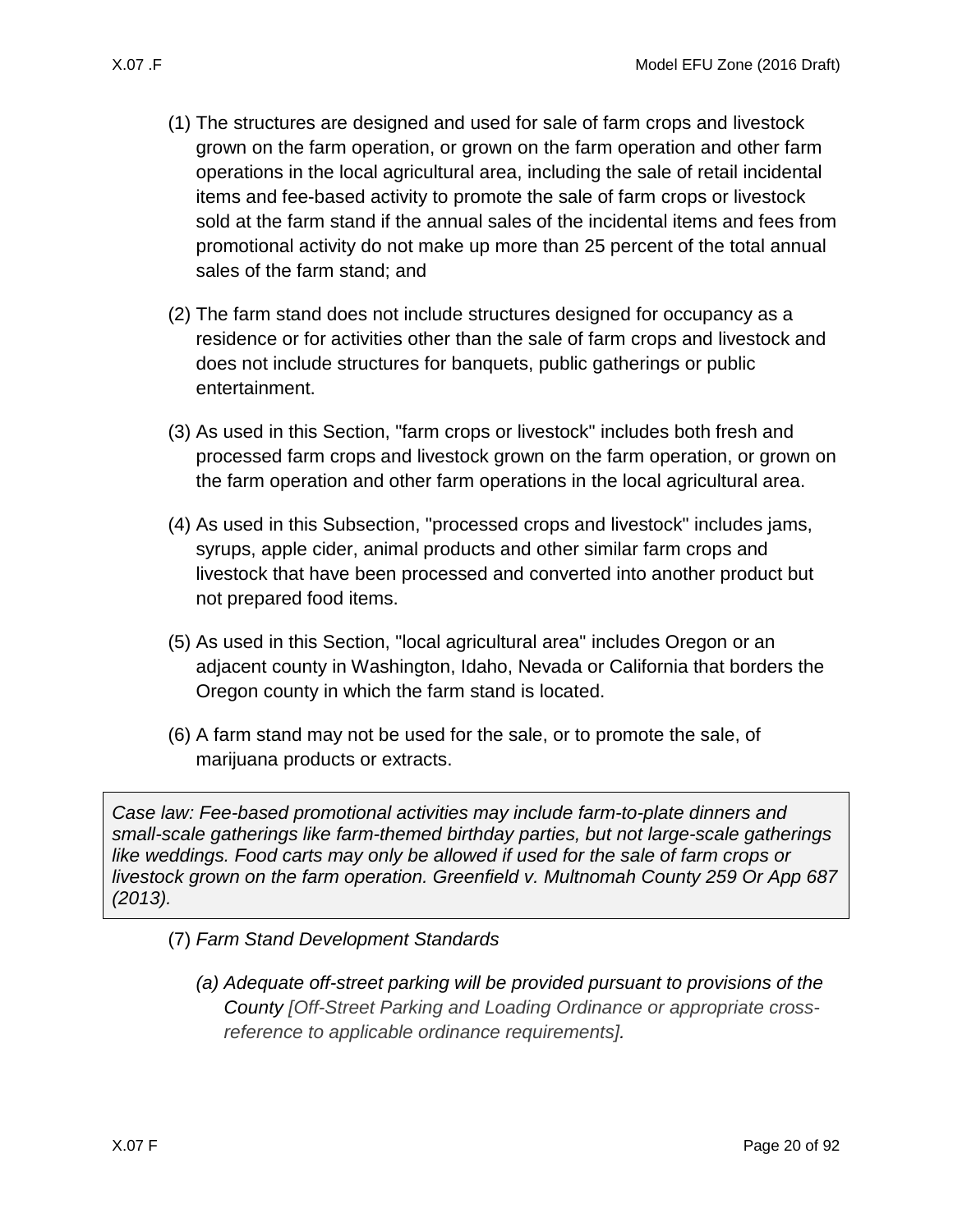- *(b) Roadways, driveway aprons, driveways and parking surfaces shall be surfaces that prevent dust, and may include paving, gravel, cinders, or bark/wood chips.*
- *(c) All vehicle maneuvering will be conducted on site. No vehicle backing or maneuvering shall occur within adjacent roads, streets or highways.*
- *(d) No farm stand building or parking is permitted within the right-of-way.*
- *(e) Approval is required from the County Public Works [Road] Department regarding adequate egress and access. All egress and access points shall be clearly marked.*
- *(f) Vision clearance areas. No visual obstruction (e.g., sign, structure, solid fence, wall, planting or shrub vegetation) may exceed [three (3) feet] in height within "vision clearance areas" at street intersections. [Alternative: This provision may be replaced with a cross-reference to adopted county clear-vision standards.]*
	- *(i) Service drives shall have a minimum clear-vision area formed by the intersection of the driveway centerline, the road right-of-way line, and a straight line joining said lines through points [twenty (20) feet] from their intersection.*
	- *(ii) Height is measured from the top of the curb or, where no curb exists, from the established street center line grade.*
	- *(iii) Trees exceeding [three (3) feet] in height may be located in this area, provided all branches and foliage are removed to a height of [eight (8) feet] above grade.*

*Requirements limiting outdoor lighting should be consistent with county requirements for illuminated signs. The suggested requirement below may need to be revised to include exceptions (e.g., "except as provided for up-lighting of flags and permitted buildingmounted signs").*

> *(g) All outdoor light fixtures shall be directed downward, and have full cutoff and full shielding to preserve views of the night sky and to minimize excessive light spillover onto adjacent properties, roads and highways.*

*Sign requirements should be consistent with the county's sign ordinance and the allowances/restrictions related to signs in resource zones. Existing sign standards should be reviewed for applicability to farm stands, including the permitted number,*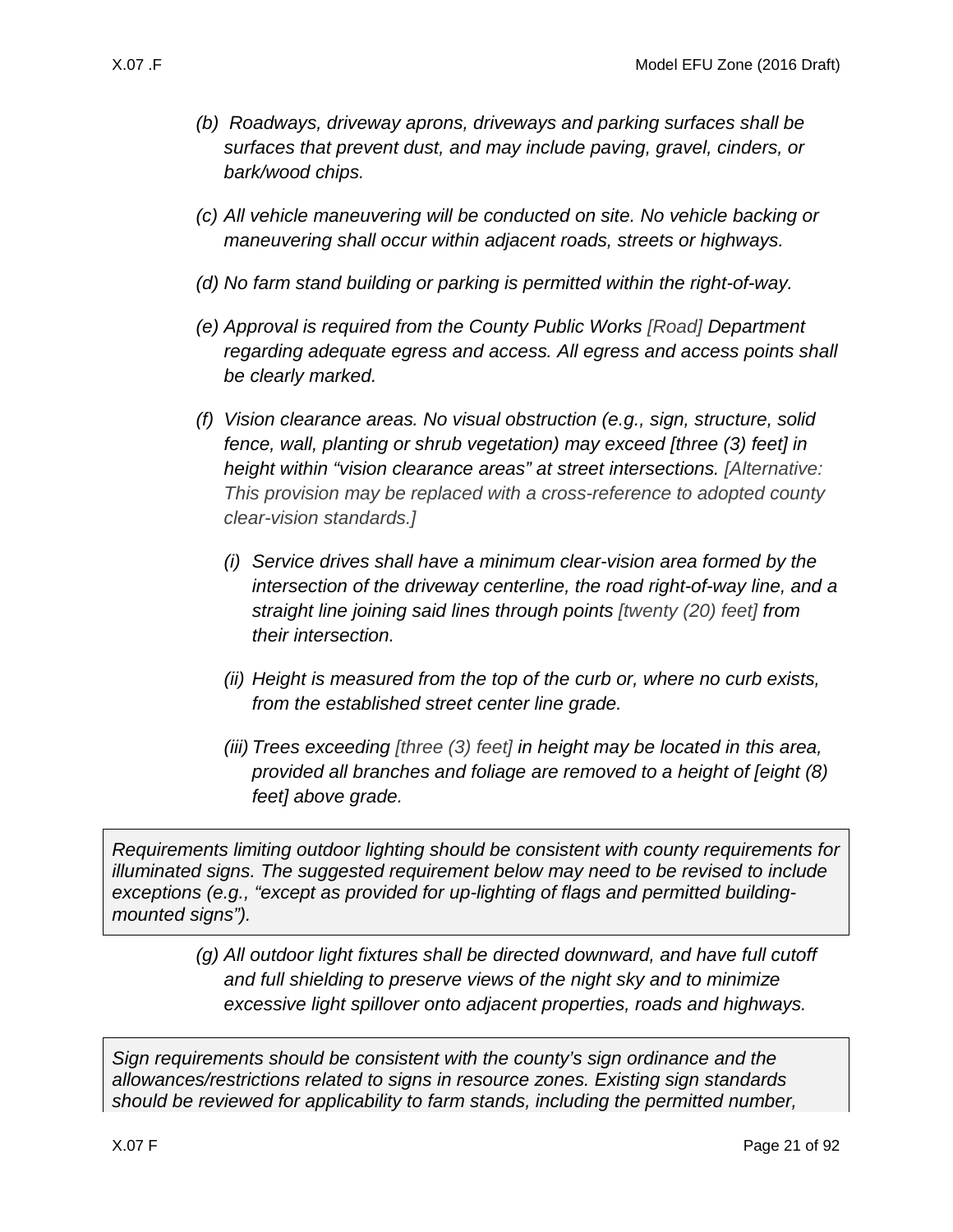*location (on-premise, off-premise, right-of-way prohibitions/allowed with approval, etc.), height, etc.*

- *(h) Signs are permitted consistent with [reference to applicable county sign ordinance]*
- (8) *Permit approval is subject to compliance with the County [Sanitation Department/Sanitation Ordinance] or Department of Agriculture requirements and with the development standards of this zone.*
- <span id="page-21-0"></span>G. A destination resort is not permitted on high-value farmland except that existing destination resorts may be expanded subject to [X.07 Z.](#page-36-0) *[This use should only be listed for counties that have completed mapping of lands for destination resorts as provided in Goal 8 and ORS 197.435–197.467.]*
- <span id="page-21-1"></span>H. Home occupations:
	- (1) A home occupation shall:
		- (a) Be operated by a resident or employee of a resident of the property on which the business is located;
		- (b) Employ on the site no more than five full-time or part-time persons *at any given time*;
		- (c) Be operated substantially in:
			- (i) The dwelling; or
			- (ii) Other buildings normally associated with uses permitted in the zone in which the property is located*, except that such other buildings may not be utilized as bed and breakfast facilities or rental units unless they are legal residences*.

<span id="page-21-2"></span>*"Substantially" is not defined in Rule. Counties may wish to limit the size of a home occupation (e.g. "not to exceed" a specific percentage of the gross floor area or a square foot limit, whichever is less, of the dwelling/buildings on site). Counties may also define and categorize home occupations by their impacts (e.g., size, number of customers/visitors, number of employees, outdoor storage etc.) and assign appropriate corresponding review procedures.*

> <span id="page-21-3"></span>(d) Not unreasonably interfere with other uses permitted in the zone in which the property is located.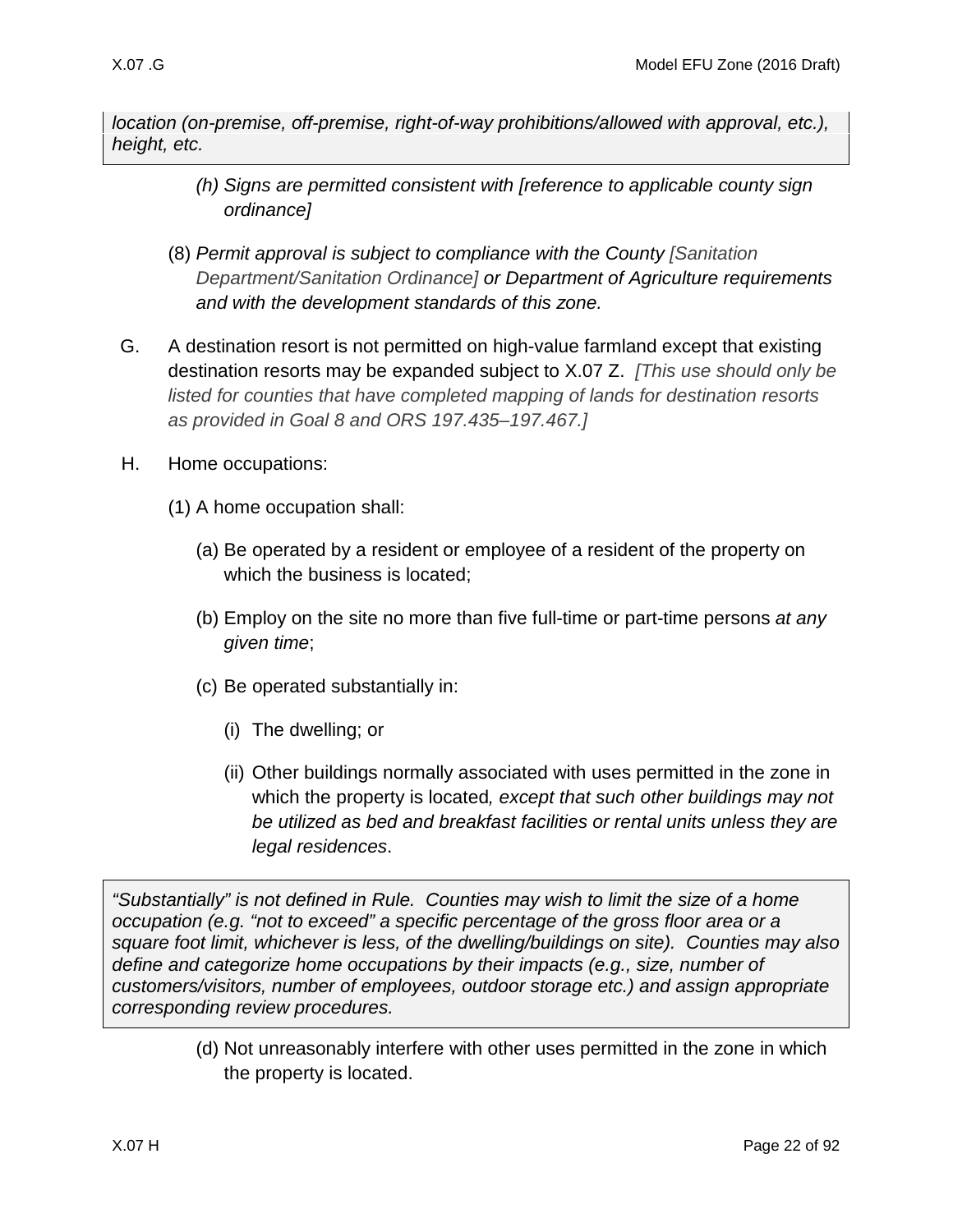- (e) When a bed and breakfast facility is sited as a home occupation on the same tract as a winery established pursuant to Section [X.12 a](#page-49-0)nd is operated in association with the winery:
	- (i) The bed and breakfast facility may prepare and serve two meals per day to the registered guests of the bed and breakfast facility; and
	- (ii) The meals may be served at the bed and breakfast facility or at the winery.

<span id="page-22-0"></span>*Most counties include home occupations under conditional use or special use requirements that are applicable in all zones. Jurisdictions typically regulate the size, number of non-resident employees, number of customers/visitors, parking, outdoor storage/displays, signage, impacts to adjacent uses, and the types of activities permitted in association with home occupations. Included below is model language that contains typical home occupation requirements, but ones that are not necessarily specific to resource zones. In updating resource zones, counties should review model code language or, if applicable, review adopted requirements, for applicability to home occupation uses currently found in the county's resource zones. For example, general home occupation requirements intended to minimize "detrimental" impacts may discourage home occupation uses that the county would otherwise like to permit in resource zones.*

- <span id="page-22-1"></span>*(f) The home occupation shall be accessory to an existing, permanent dwelling on the same parcel.*
- <span id="page-22-2"></span>*(g) No materials or mechanical equipment shall be used which will be detrimental to the residential use of the property or adjoining residences because of vibration, noise, dust, smoke, odor, interference with radio or television reception, or other factors.*
- *(h) All off-street parking must be provided on the subject parcel where the home occupation is operated.*
	- *(i) Employees must use an approved off-street parking area.*
	- *(ii) Customers visiting the home occupation must use an approved offstreet parking area. No more than [2-5] vehicles from customers/visitors of the home occupation can be present at any given time on the subject parcel.*

*Home occupation signs may be prohibited entirely or may be allowed with restrictions. If allowed, it will need to be determined if sign requirements should be included in this Section, or if existing requirements addressing signs elsewhere in the code are*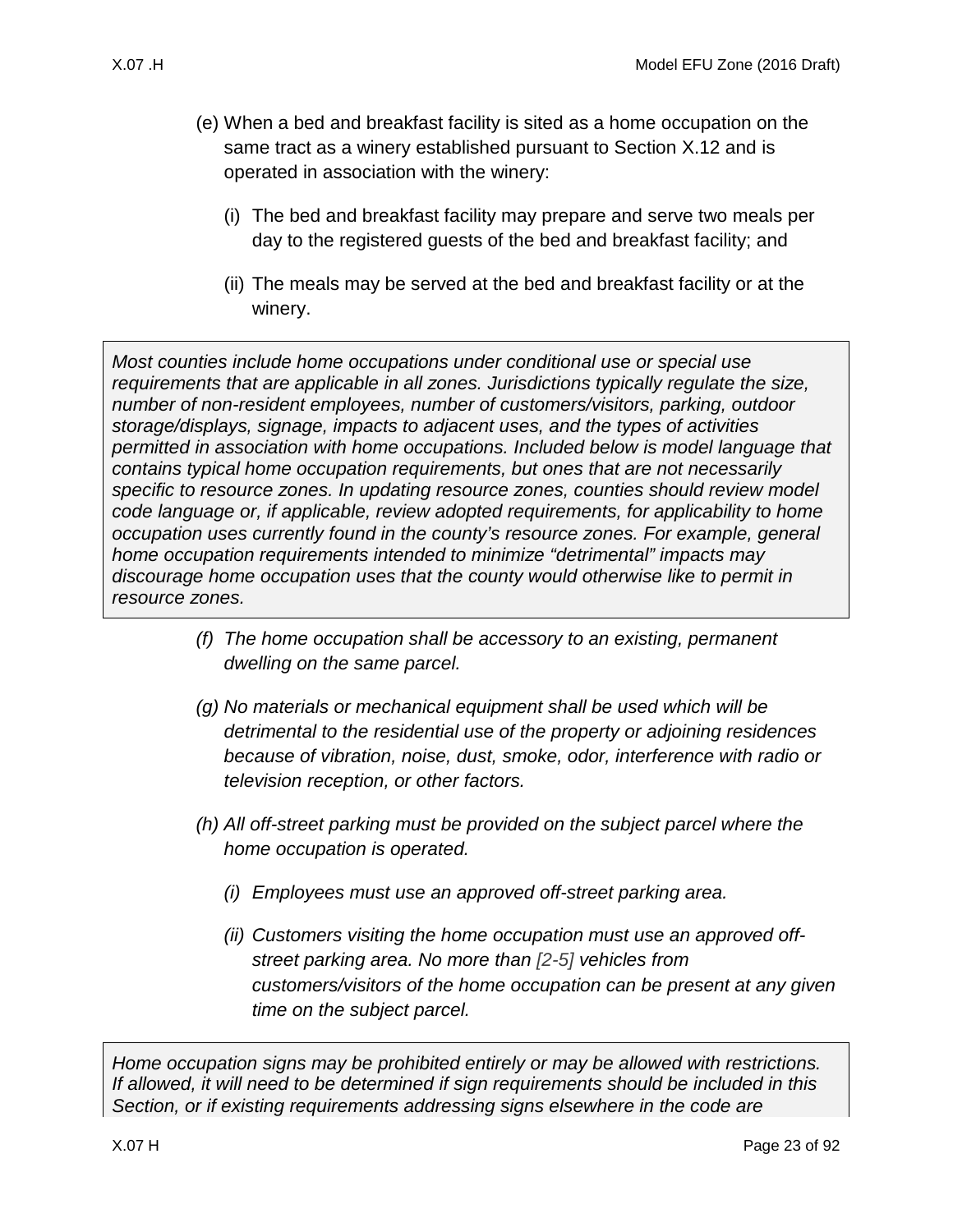*sufficient, or need to be amended, to address home occupations in resource zones. Below is an example of the Jackson County sign requirement for home occupations in resource zones.*

- *(i) [One (1) or more] signs, up to a total of [32 square feet in area], are permitted.*
- *(j) Retail sales shall be limited or accessory to a service. [Alternative: Activity may be listed under prohibited home occupations.]*
- *(k) Prohibited Home Occupations* 
	- *(i) Retail sale of a product on the premises. [Alternative: "Retail sales or professional services, other than by appointment only."]*
	- *(ii) Auto or vehicle oriented activities (repair, painting, detailing, wrecking, transportation services, or similar activities).*

*Home occupations in farm or forest zones may only be permitted through a conditional use permit. Where the commercial use operates in a manner that is indistinguishable from the residential use of a dwelling, counties may wish to permit these uses outright. Below is an example of criteria that can be used to allow an "in-home commercial activity" through a ministerial, or Type I, permit application.* 

- (2) *Permitting.* 
	- *(a) Home occupations shall be subject to a conditional use permit process, pursuant to [local ordinance citation], unless all of the requirements of [X.07 H\(1\)\(e\)\(ii\)](#page-22-0) can be met.*
	- *(b) An in-home commercial activity is not considered a home occupation and does not require a land use permit where all of the following criteria can be met. The in-home activity:*
		- *(i) Meets the criteria under [X.07 H\(1\)\(c\),](#page-21-2) [\(d\),](#page-21-3) [\(f\),](#page-22-1) and [\(g\).](#page-22-2)*
		- *(ii) Is conducted within a dwelling only by residents of the dwelling.*
		- *(iii) Does not occupy more than [25 percent] of the combined floor area of the dwelling including attached garage and one accessory structure.*
		- *(iv)Does not serve clients or customers on-site.*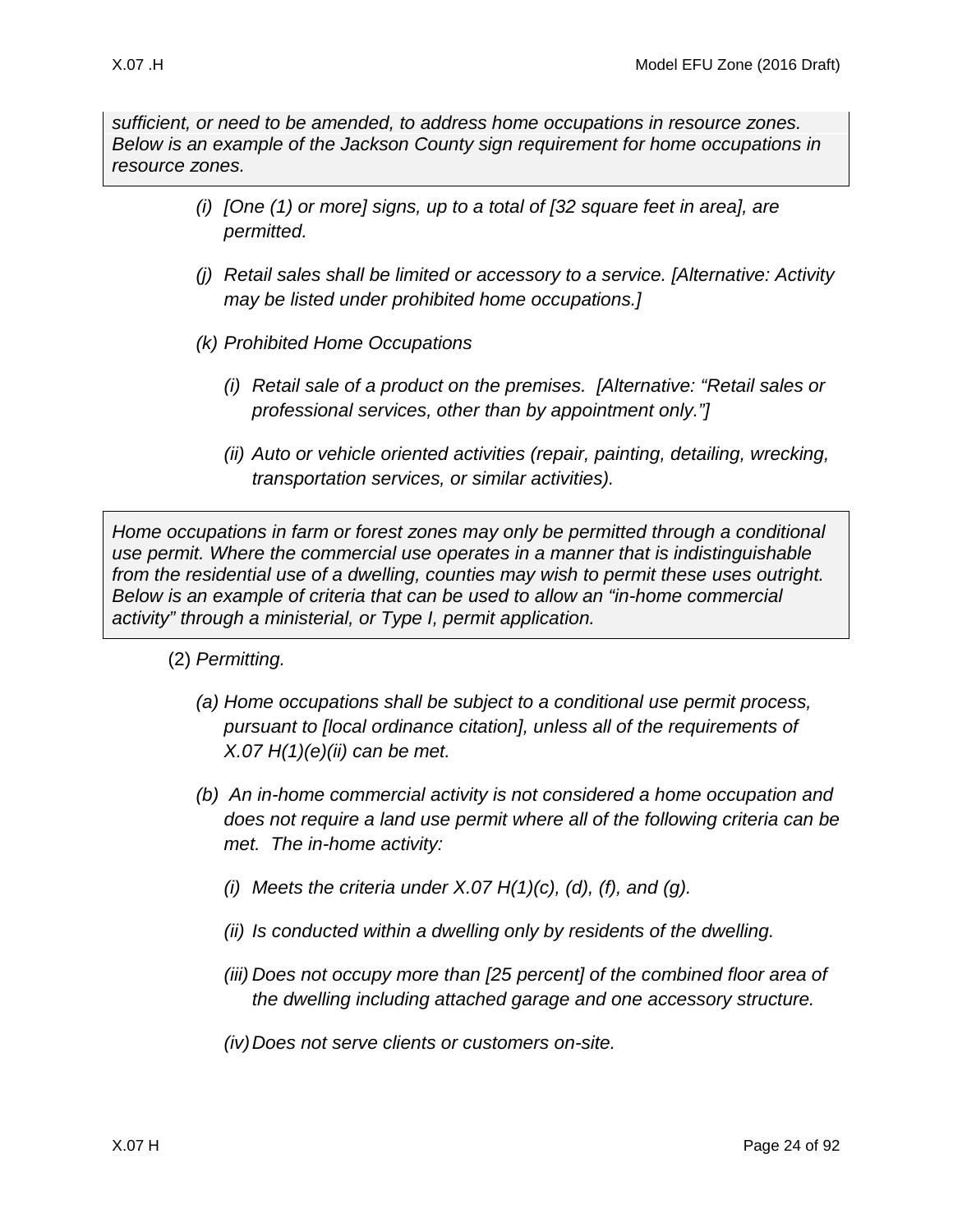- *(v) Does not include the on-site advertisement, display or sale of stock in trade, other than vehicle or trailer signage.*
- *(vi)Does not include the outside storage of materials, equipment or products.*
- <span id="page-24-1"></span><span id="page-24-0"></span>*I. A guest ranch must compy with the following provisions:*
	- (1) *Definitions* 
		- *(a) "Guest lodging unit" means a guest room in a lodge, bunkhouse, cottage or cabin used only for transient overnight lodging and not for a permanent residence.*
		- *(b) "Guest ranch" means a facility for guest lodging units, passive recreational activities described in Subsection (6) and food services described in Subsection [\(7\)](#page-25-0) that are incidental and accessory to an existing and continuing livestock operation that qualifies as a farm use.*
		- *(c) "Livestock" means cattle, sheep, horses and bison.*
	- (2) *A guest ranch may be established unless the proposed site of the guest ranch is within the boundaries of or surrounded by:*
		- *(a) A federally designated wilderness area or a wilderness study area;*
		- *(b) A federally designated wildlife refuge;*
		- *(c) A federally designated area of critical environmental concern; or*
		- *(d) An area established by an Act of Congress for the protection of scenic or ecological resources.*
	- (3) *The guest ranch must be located on a lawfully established unit of land that:*
		- *(a) Is at least 160 acres;*
		- *(b) Contains the dwelling of the individual conducting the livestock operation; and*
		- *(c) Is not high-value farmland.*
	- (4) *Except as provided in Subsection [\(5\),](#page-25-1) the guest lodging units of the guest ranch cumulatively must:*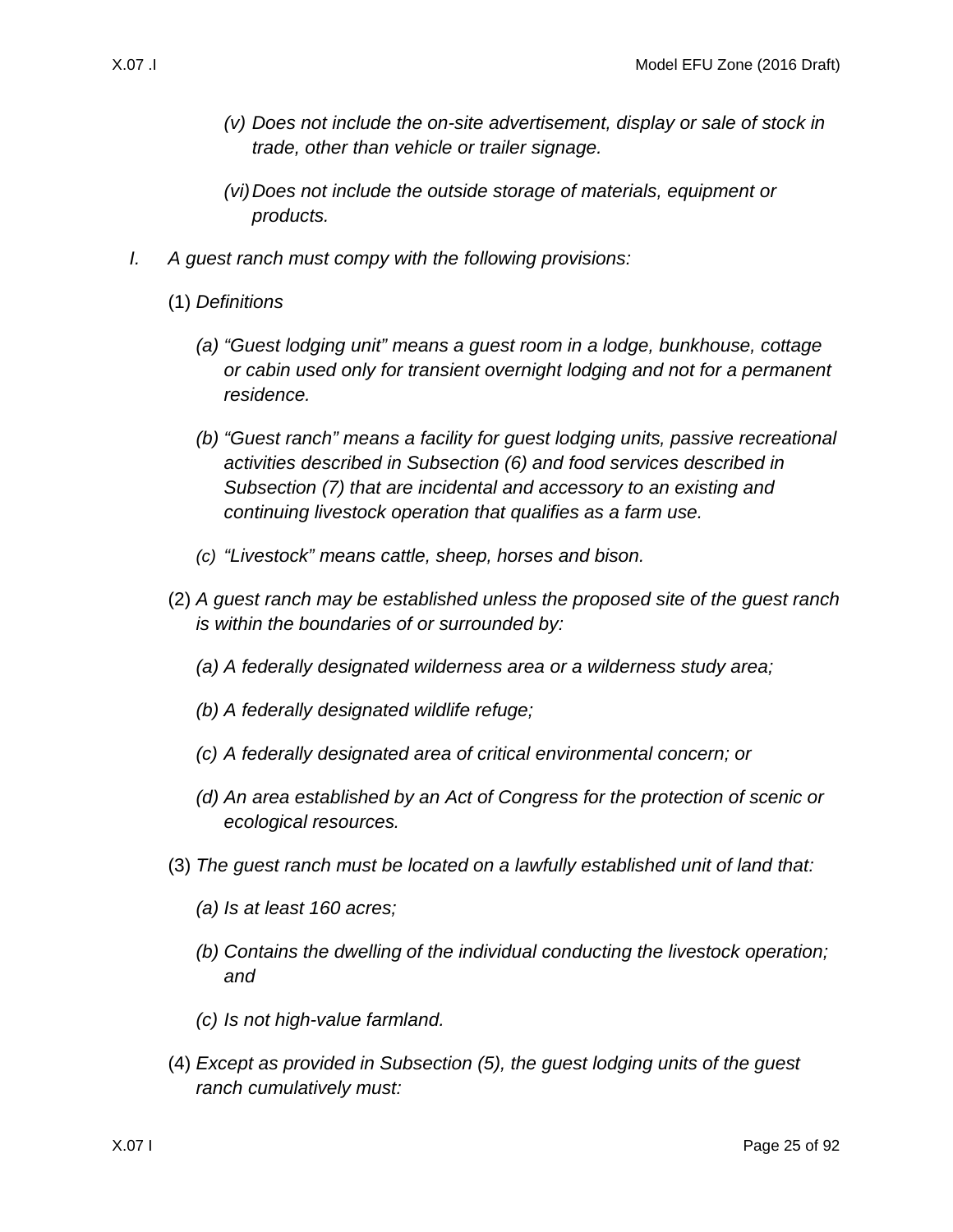- *(a) Include not fewer than four nor more than 10 overnight guest lodging units; and*
- *(b) Not exceed a total of 12,000 square feet in floor area, not counting the floor area of a lodge that is dedicated to kitchen area, rest rooms, storage or other shared or common indoor space.*
- <span id="page-25-1"></span>(5) *For every increment of 160 acres that the lawfully established unit of land on which the guest ranch is located exceeds the minimum 160-acre requirement described in Subsection [\(3\),](#page-24-1) up to five additional overnight guest lodging units not exceeding a total of 6,000 square feet of floor area may be included in the guest ranch for a total of not more than 25 guest lodging units and 30,000 square feet of floor area.*
- (6) *A guest ranch may provide passive recreational activities that can be provided in conjunction with the livestock operation's natural setting including, but not limited to, hunting, fishing, hiking, biking, horseback riding, camping and swimming. A guest ranch may not provide intensively developed recreational facilities, including golf courses as identified in ORS 215.283.*
- <span id="page-25-0"></span>(7) *A guest ranch may provide food services only for guests of the guest ranch, individuals accompanying the guests and individuals attending a special event at the guest ranch. The cost of meals, if any, may be included in the fee to visit or stay at the guest ranch. A guest ranch may not sell individual meals to an individual who is not a guest of the guest ranch, an individual accompanying a guest or an individual attending a special event at the guest ranch.*
- (8) *The governing body of a county or its designee may not allow a guest ranch in conjunction with:*
	- *(a) A campground*
	- *(b) A golf course*
- (9) *The governing body of a county or its designee may not approve a proposed division of land:*
	- *(a) for a guest ranch; or*
	- *(b) to separate the guest ranch from the dwelling of the individual conducting the livestock operation.*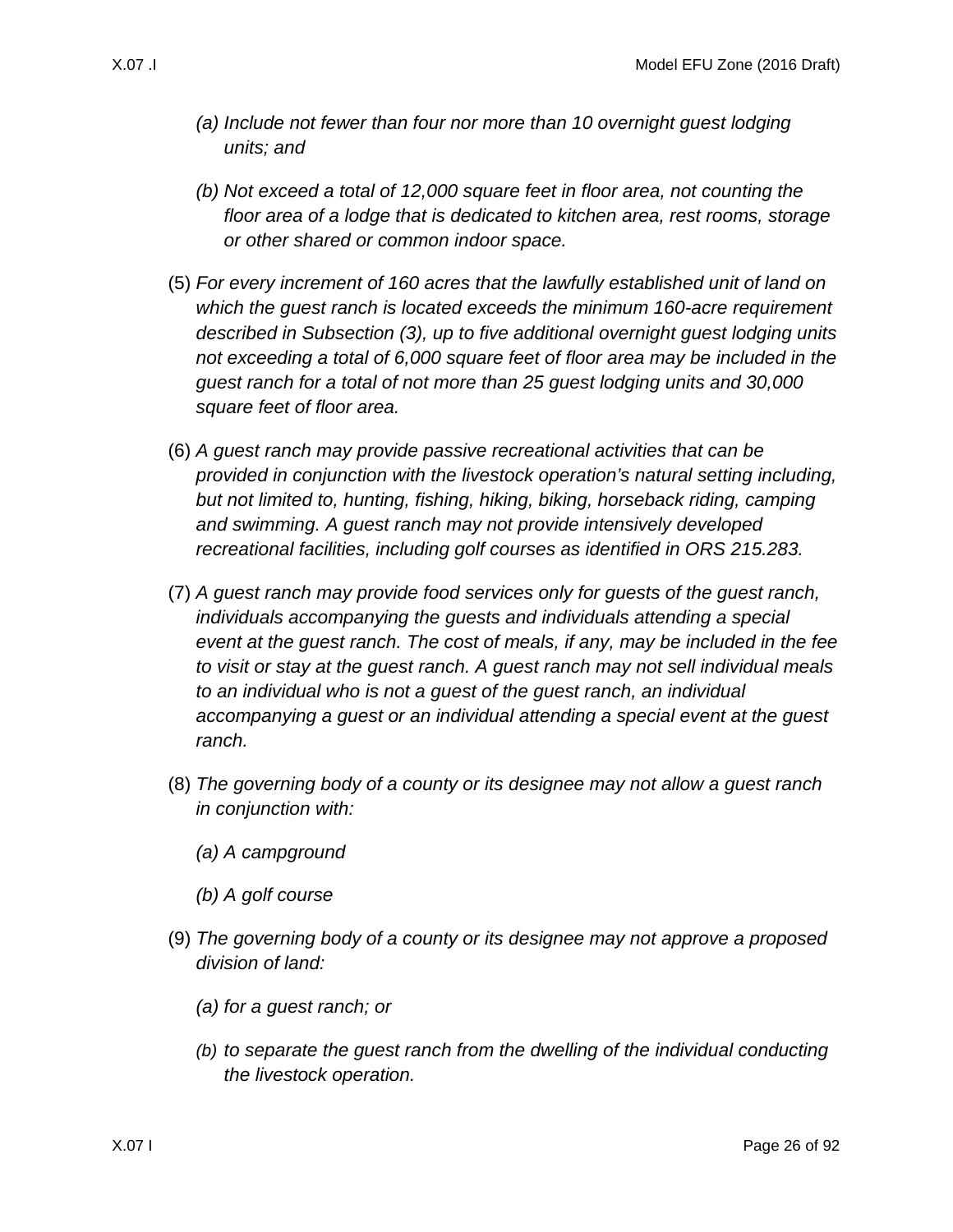- *J. Commercial activities in conjunction with farm use may be approved when:*
	- (1) *The commercial activity is either exclusively or primarily a customer or supplier of farm products;*
	- (2) *The commercial activity is limited to providing products and services essential to the practice of agriculture by surrounding agricultural operations that are sufficiently important to justify the resulting loss of agricultural land to the commercial activity; or*
	- (3) *The commercial activity significantly enhances the farming enterprises of the local agricultural community, of which the land housing the commercial activity is a part. Retail sales of products or services to the general public that take place on a parcel or tract that is different from the parcel or tract on which agricultural product is processed, such as a tasting room with no onsite winery, are not commercial activities in conjunction with farm use.*

### **Mineral, Aggregate, Oil and Gas Uses**

*Note: The following requirements related to aggregate are from ORS 215.298 and will be included in Section X.07 Use Standards as a "non-discretionary" element of the EFU Model Zone. A new definition for "mining, aggregate" will be included in Section X.02.*

- <span id="page-26-0"></span>K. Facilities that batch and blend mineral and aggregate into asphalt cement may not be authorized within two miles of a planted vineyard. Planted vineyard means one or more vineyards totaling 40 acres or more that are planted as of the date the application for batching and blending is filed.
- L. Mining, crushing or stockpiling of aggregate and other mineral and subsurface resources are subject to the following:
	- (1) A land use permit is required for mining more than one thousand (1,000) cubic yards of martial or excavation preparatory to mining of a surface area of more than one (1) acre.
	- (2) A land use permit for mining of aggregate shall be issued only for a site included on the mineral and aggregate inventory in the *[comprehensive plan/natural resource plan]*.

# **Transportation Uses**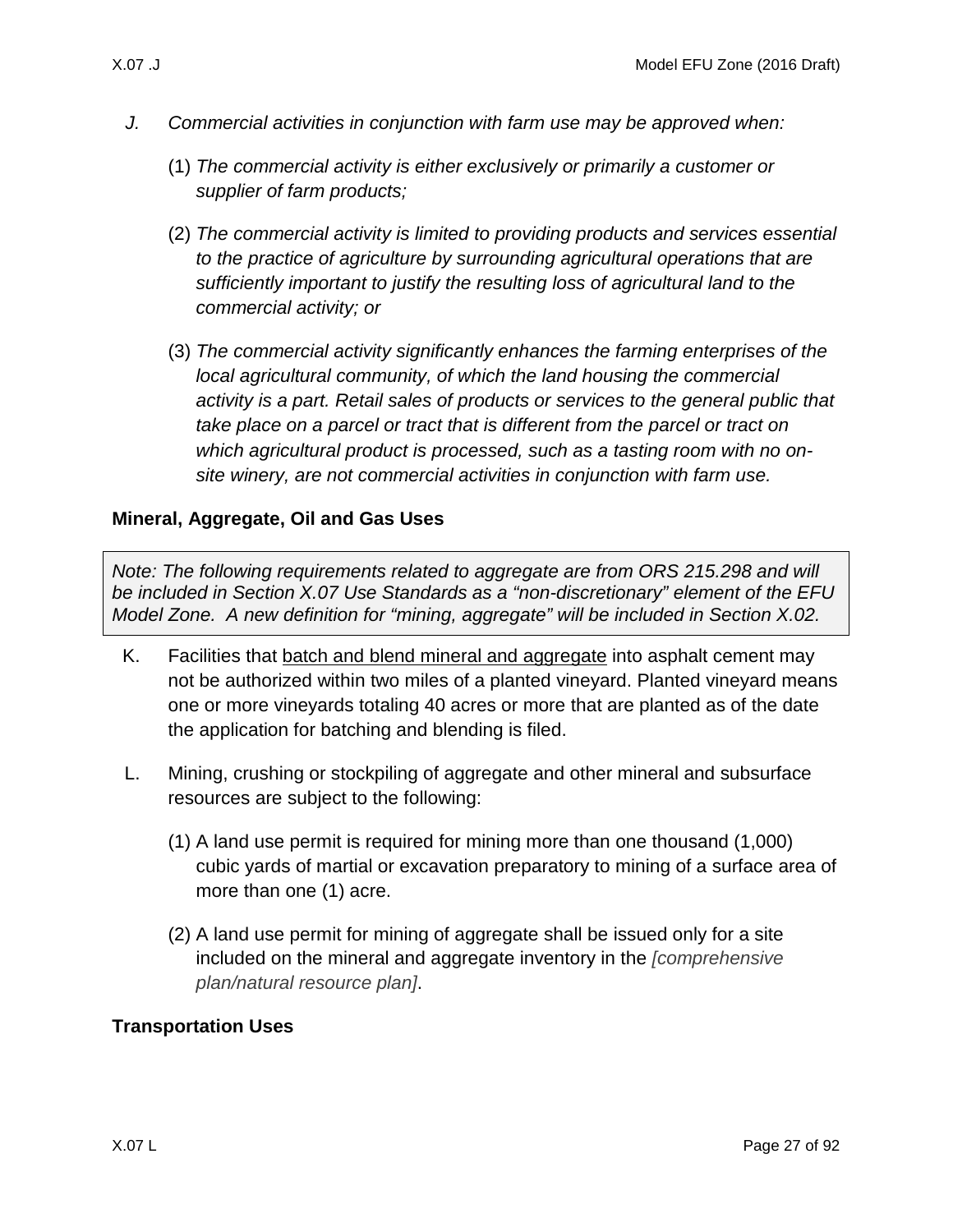<span id="page-27-3"></span>M. A personal-use airport, as used in this Section, prohibits aircraft other than those owned or controlled by the owner of the airstrip. Exceptions to the activities allowed under this definition may be granted through waiver action by the Oregon Department of Aviation in specific instances. A personal-use airport lawfully existing as of September 13, 1975, shall continue to be allowed subject to any applicable rules of the Oregon Department of Aviation.

#### **Utility/Solid Waste Disposal Facilities**

- <span id="page-27-0"></span>N. Land Application of Reclaimed or Process Water, agricultural process or industrial process water or biosolids for agricultural, horticultural or silvicultural production, or for irrigation in connection with a use allowed in an EFU zone is subject to the issuance of a license, permit or other approval by the Department of Environmental Quality under ORS 454.695, 459.205, 468B.050, 468B.053 or 468B.055, or in compliance with rules adopted under 468B.095, and with the requirements of ORS 215.246, 215.247, 215.249 and 215.251.
- <span id="page-27-1"></span>O. Utility facility service lines are utility lines and accessory facilities or structures that end at the point where the utility service is received by the customer and that are located on one or more of the following:
	- (1) A public right of way;
	- (2) Land immediately adjacent to a public right of way, provided the written consent of all adjacent property owners has been obtained; or
	- (3) The property to be served by the utility.

#### <span id="page-27-5"></span><span id="page-27-2"></span>P. A utility facility that is necessary for public service.

- <span id="page-27-4"></span>(1) A utility facility is necessary for public service if the facility must be sited in the exclusive farm use zone in order to provide the service.
	- (a) To demonstrate that a utility facility is necessary, an applicant must show that reasonable alternatives have been considered and that the facility must be sited in an exclusive farm use zone due to one or more of the following factors:
		- (i) Technical and engineering feasibility;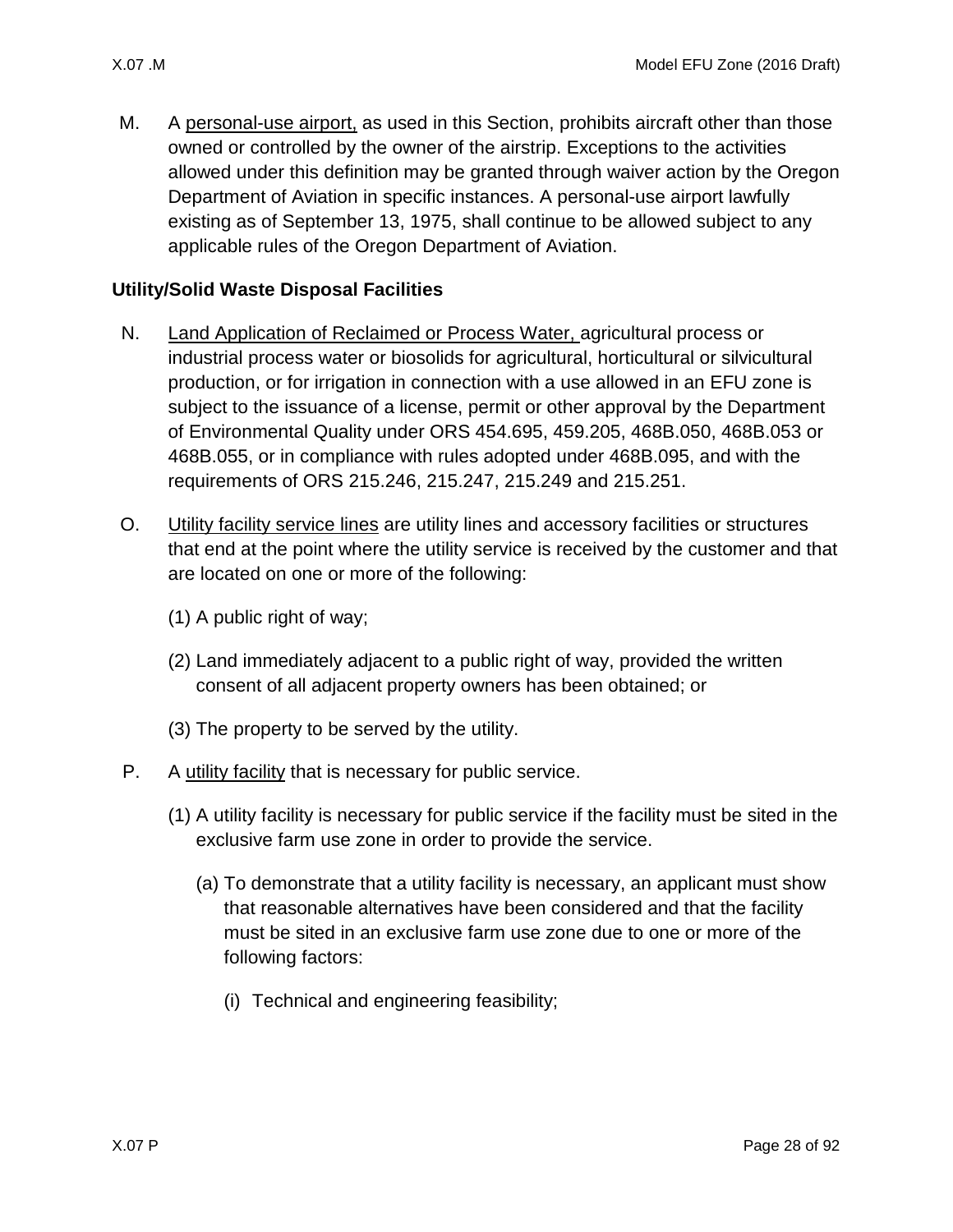- (ii) The proposed facility is locationally-dependent. A utility facility is locationally-dependent if it must cross land in one or more areas zoned for exclusive farm use in order to achieve a reasonably direct route or to meet unique geographical needs that cannot be satisfied on other lands;
- (iii) Lack of available urban and nonresource lands;
- (iv)Availability of existing rights of way;
- (v) Public health and safety; and
- (vi)Other requirements of state and federal agencies.
- (b) Costs associated with any of the factors listed in Subsection [\(a\)](#page-27-4) of this subsection may be considered, but cost alone may not be the only consideration in determining that a utility facility is necessary for public service. Land costs shall not be included when considering alternative locations for substantially similar utility facilities and the siting of utility facilities that are not substantially similar.
- (c) The owner of a utility facility approved under Subsection [\(1\)](#page-27-5) shall be responsible for restoring, as nearly as possible, to its former condition any agricultural land and associated improvements that are damaged or otherwise disturbed by the siting, maintenance, repair or reconstruction of the facility. Nothing in this Subsection shall prevent the owner of the utility facility from requiring a bond or other security from a contractor or otherwise imposing on a contractor the responsibility for restoration.
- <span id="page-28-0"></span>(d) The county shall impose clear and objective conditions on an application for utility facility siting to mitigate and minimize the impacts of the proposed facility, if any, on surrounding lands devoted to farm use in order to prevent a significant change in accepted farm practices or a significant increase in the cost of farm practices on surrounding farmlands.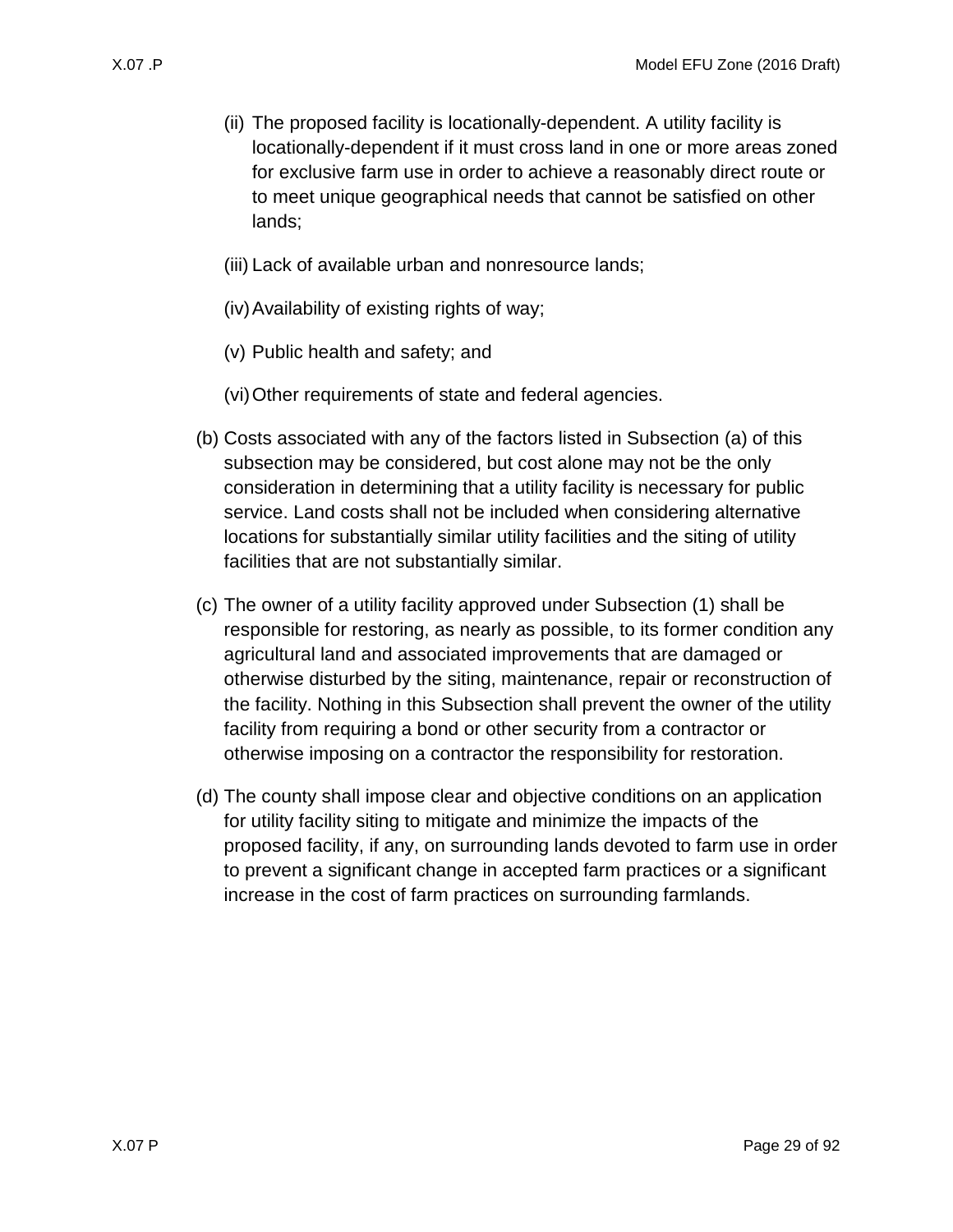- (e) Utility facilities necessary for public service may include on-site and offsite facilities for temporary workforce housing for workers constructing a utility facility. Such facilities must be removed or converted to an allowed use under the EFU Zone or other statute or rule when project construction is complete. Off-site facilities allowed under this Subsection are subject to Subsection [X.08 C](#page-37-0)onditional Use Review Criteria. Temporary workforce housing facilities not included in the initial approval may be considered through a minor amendment request. A minor amendment request shall have no effect on the original approval.
- (f) In addition to the provisions of Subsection  $X.07 P(1)(a)$  through [\(d\),](#page-28-0) the establishment or extension of a sewer system as defined by OAR 660- 011-0060(1)(f) shall be subject to the provisions of 660-011-0060.
- (g) The provisions of Subsection [\(1\)](#page-27-5) do not apply to interstate natural gas pipelines and associated facilities authorized by and subject to regulation by the Federal Energy Regulatory Commission.
- <span id="page-29-1"></span><span id="page-29-0"></span>(2) An associated transmission line is necessary for public service upon demonstration that the associated transmission line meets either the following requirements of Subsection [\(a\)](#page-29-0) or Subsection [\(b\)](#page-29-1) of this Subsection.
	- (a) An applicant demonstrates that the entire route of the associated transmission line meets at least one of the following requirements:
		- (i) The associated transmission line is not located on high-value farmland, as defined in ORS 195.300, or on arable land;
		- (ii) The associated transmission line is co-located with an existing transmission line;
		- (iii) The associated transmission line parallels an existing transmission line corridor with the minimum separation necessary for safety; or
		- (iv)The associated transmission line is located within an existing right of way for a linear facility, such as a transmission line, road or railroad,that is located above the surface of the ground.
	- (b) After an evaluation of reasonable alternatives, an applicant demonstrates that the entire route of the associated transmission line meets, subject to Subsections [X.07 P\(2\)\(c\)](#page-30-1) and [\(d\),](#page-30-2) two or more of the following criteria:
		- (i) Technical and engineering feasibility;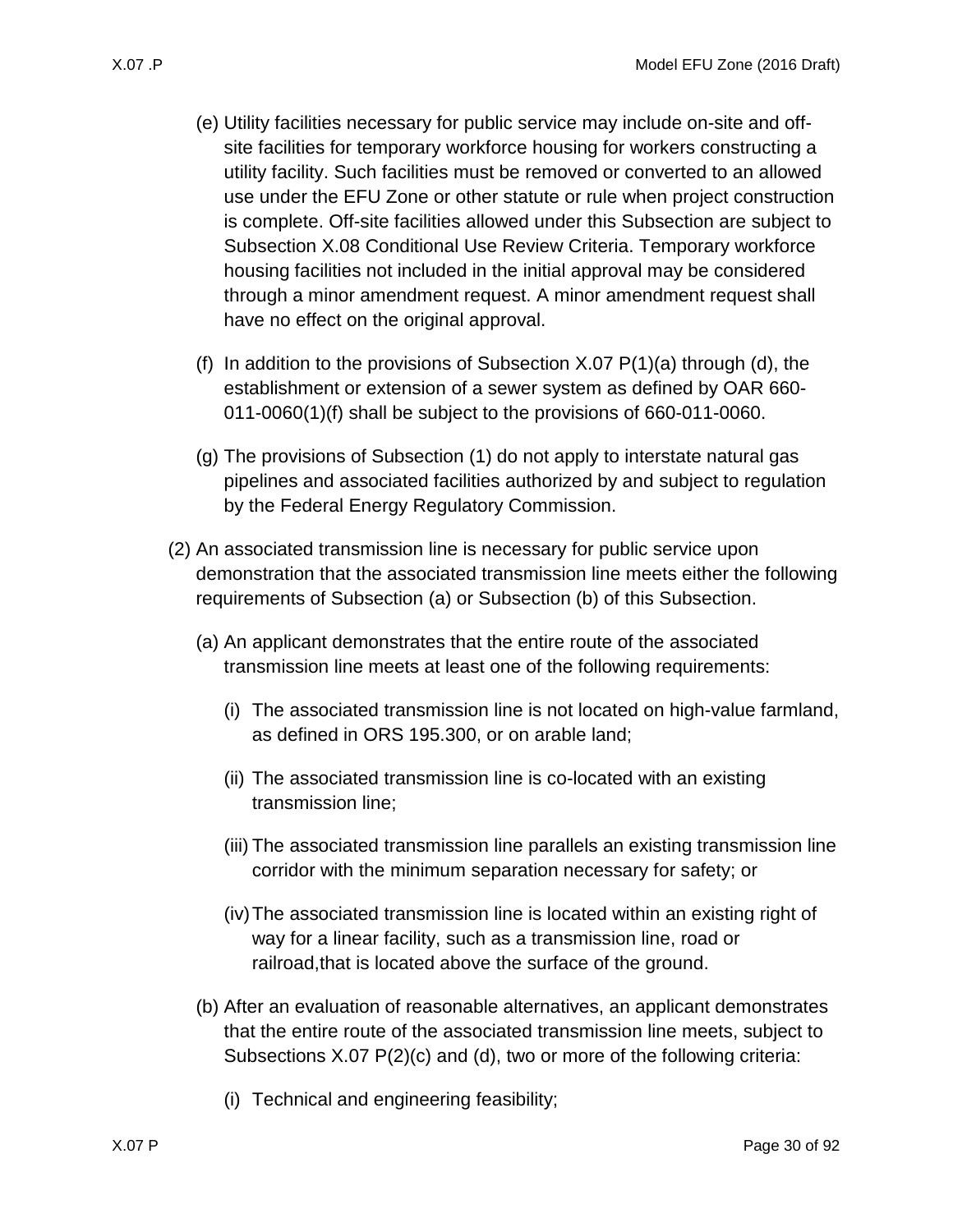- (ii) The associated transmission line is locationally-dependent because the associated transmission line must cross high-value farmland, as defined in ORS 195.300, or arable land to achieve a reasonably direct route or to meet unique geographical needs that cannot be satisfied on other lands;
- (iii) Lack of an available existing right of way for a linear facility, such as a transmission line, road or railroad, that is located above the surface of the ground;
- (iv)Public health and safety; or
- (v) Other requirements of state or federal agencies.
- <span id="page-30-1"></span>(c) As pertains to Subsection [\(b\),](#page-29-1) the applicant shall demonstrate how the applicant will mitigate and minimize the impacts, if any, of the associated transmission line on surrounding lands devoted to farm use in order to prevent a significant change in accepted farm practices or a significant increase in the cost of farm practices on the surrounding farmland.
- <span id="page-30-2"></span>(d) The county may consider costs associated with any of the factors listed in Subsection [\(b\),](#page-29-1) but consideration of cost may not be the only consideration in determining whether the associated transmission line is necessary for public service.
- <span id="page-30-3"></span><span id="page-30-0"></span>Q. Composting operations and facilities shall meet the performance and permitting requirements of the Department of Environmental Quality under OAR 340-093- 0050 and 340-096-0060. Buildings and facilities used in conjunction with the composting operation shall only be those required for the operation of the subject facility. Onsite sales shall be limited to bulk loads of at least one unit (7.5 cubic yards) in size that are transported in one vehicle. This use is not permitted on high value farmland except that existing facilities on high value farmland may be expanded subject to Subsection [X.07 BB.](#page-37-1)
	- (1) *Compost facility operators must prepare, implement and maintain a sitespecific Odor Minimization Plan that:*
		- *(a) Meets the requirements of OAR 340-096-0150;*
		- *(b) Identifies the distance of the proposed operation to the nearest residential zone;*
		- *(c) Includes a complaint response protocol;*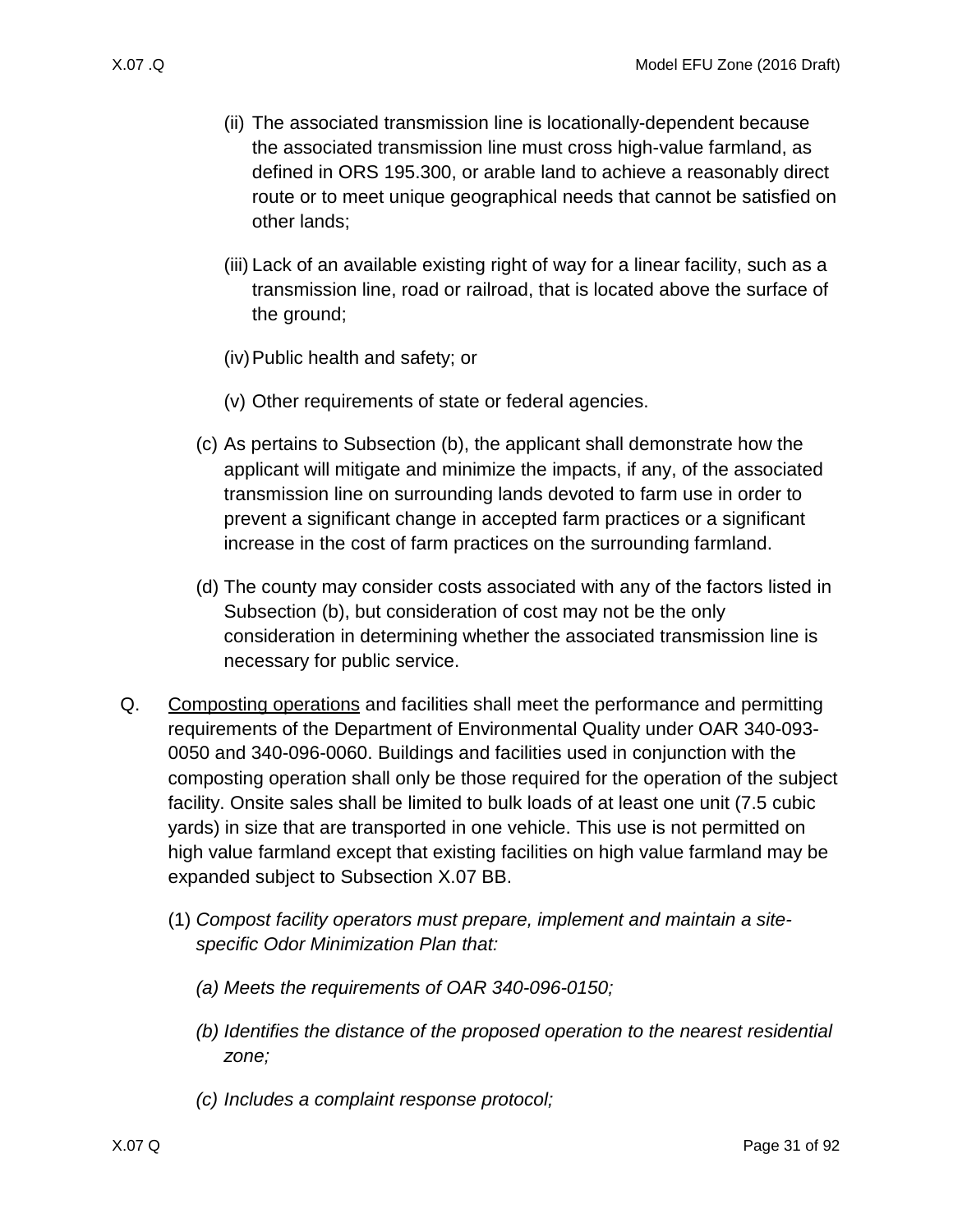- *(d) Is submitted to the DEQ with the required permit application; and*
- *(e) May be subject to annual review by the county to determine if any revisions are necessary.*
- (2) *Compost operations subject to Section [X.07 Q\(1\)](#page-30-3) include:*
	- *(a) A new disposal site for composting that sells, or offers for sale, resulting product; or*
	- *(b) An existing disposal site for composting that sells, or offers for sale, resulting product that:*
	- *(c) Accepts as feedstock nonvegetative materials, including dead animals, meat, dairy products and mixed food waste (type 3 feedstock); or*
	- *(d) Increases the permitted annual tonnage of feedstock used by the disposal site by an amount that requires a new land use approval.*
- <span id="page-31-0"></span>*R. Solid waste disposal facilities shall meet the performance and permitting requirements of the Department of Environmental Quality under ORS 459.245, shall meet the requirements of Section [X.08](#page-37-0) and shall comply with the following requirements.*
	- (1) *The facility shall be designed to minimize conflicts with existing and permitted uses allowed under plan designations for adjacent parcels as outlined in policies of the Comprehensive Plan.*
	- (2) *The facility must be of a size and design to minimize noise or other detrimental effects when located adjacent to farm, forest and grazing dwellings(s) or a residential zone.*
	- (3) *The facility shall be fenced when the site is located adjacent to dwelling(s) or a residential zone and landscaping, buffering and/or screening shall be provided.*
	- (4) *The facility does not constitute an unnecessary fire hazard. If located in a forested area, the county shall condition approval to ensure that minimum fire safety measures will be taken, which may include but are not limited to the following:* 
		- *(a) The area surrounding the facility is kept free from litter and debris.*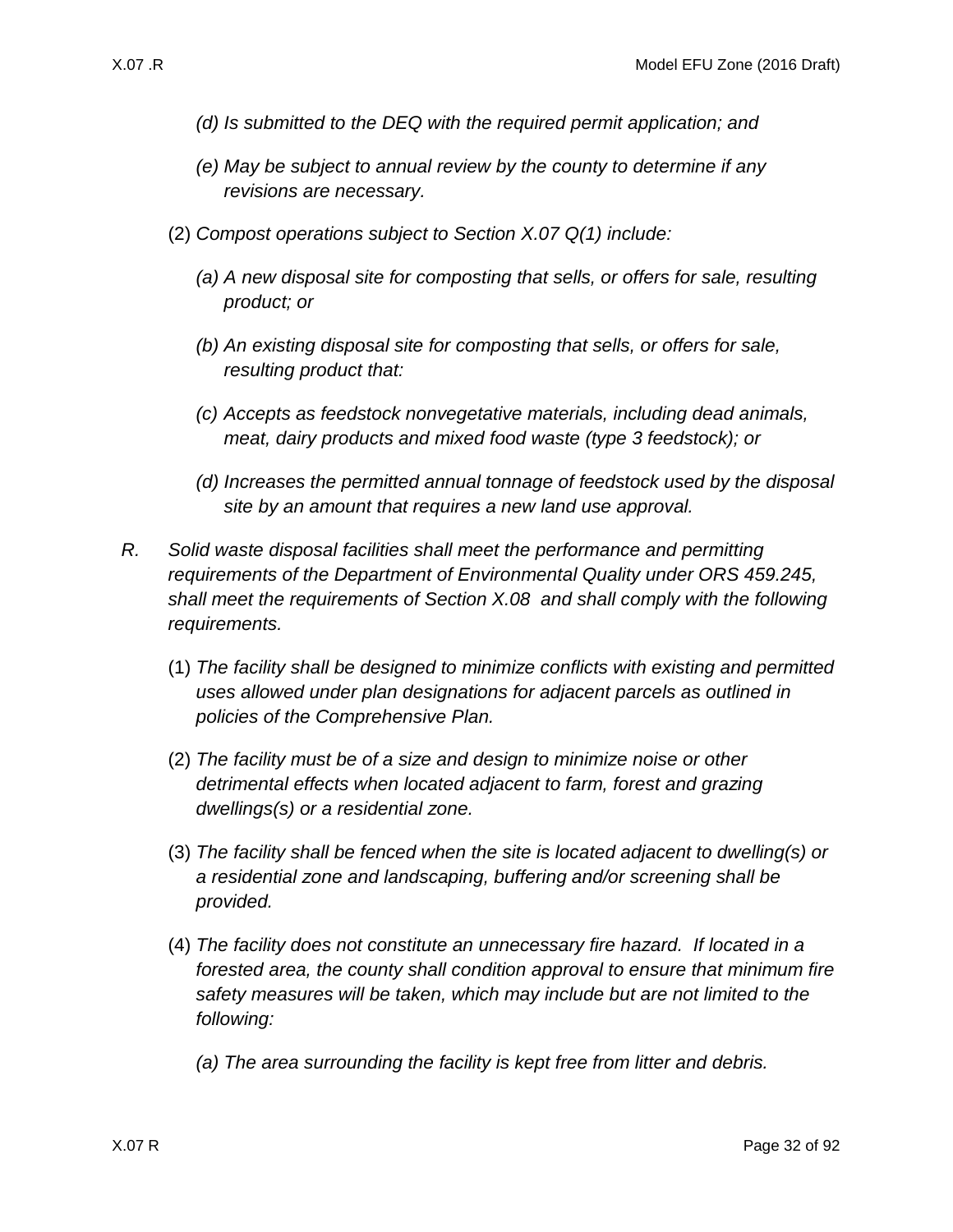- *(b) Fencing will be installed around the facility, if deemed appropriate to protect adjacent farm crops or timber stand.*
- *(c) If the proposed facility is located in a forested area, construction materials shall be fire resistant or treated with a fire retardant substance and the applicant will be required to remove forest fuels within [30 feet] of structures.*
- (5) *The facility shall adequately protect fish and wildlife resources by meeting minimum Oregon State Department of Forestry regulations.*
- (6) *Access roads or easements for the facility shall be improved to the county's Transportation System Plan standards and comply with grades recommended by the Public Works Director.*
- (7) *Road construction for the facility must be consistent with the intent and purposes set forth in the Oregon Forest Practices Act to minimize soil disturbance and help maintain water quality.*
- (8) *Hours of operation for the facility shall be limited to [8 am – 7 pm].*
- (9) *Comply with other conditions deemed necessary.*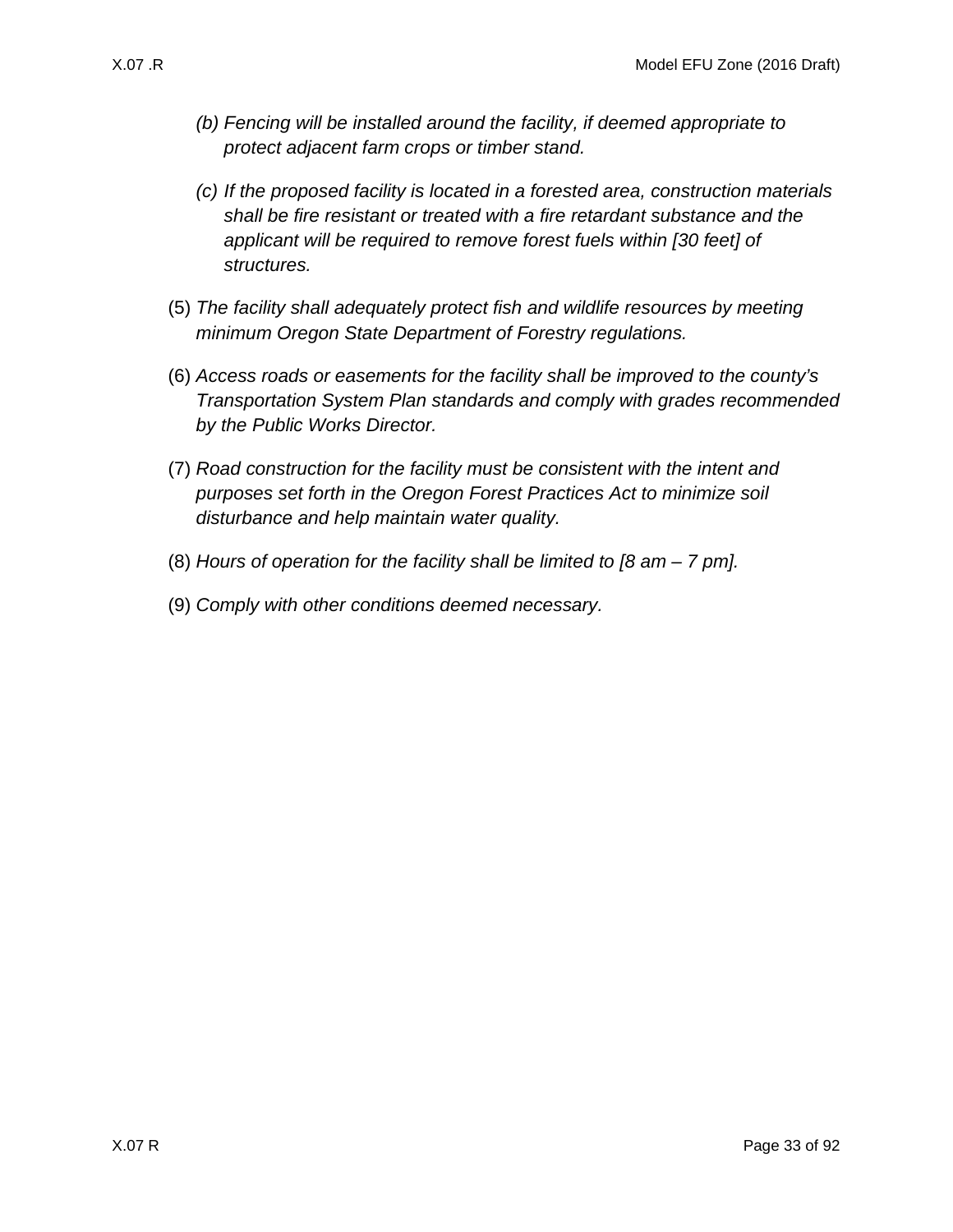# **Parks/Public/Quasi-Public**

- <span id="page-33-0"></span>S. Buildings and facilities associated with a site for the takeoff and landing of model aircraft shall not be more than 500 square feet in floor area or placed on a permanent foundation unless the building or facility preexisted the use approved under this Section. The site shall not include an aggregate surface or hard surface area unless the surface preexisted the use approved under this Section. An owner of property used for the purpose authorized in this Section may charge a person operating the use on the property rent for the property. An operator may charge users of the property a fee that does not exceed the operator's cost to maintain the property, buildings and facilities. As used in this Section, "model aircraft" means a small-scale version of an airplane, glider, helicopter, dirigible or balloon that is used or intended to be used for flight and is controlled by radio, lines or design by a person on the ground.
- <span id="page-33-1"></span>T. A living history museum shall be related to resource based activities and shall be owned and operated by a governmental agency or a local historical society. A living history museum may include limited commercial activities and facilities that are directly related to the use and enjoyment of the museum and located within authentic buildings of the depicted historic period or the museum administration building, if areas other than an exclusive farm use zone cannot accommodate the museum and related activities or if the museum administration buildings and parking lot are located within one quarter mile of an urban growth boundary. "Local historical society" means the local historical society, recognized as such by the county governing body and organized under ORS Chapter 65.
- <span id="page-33-2"></span>U. A community center may provide services to veterans, including but not limited to emergency and transitional shelter, preparation and service of meals, vocational and educational counseling and referral to local, state or federal agencies providing medical, mental health, disability income replacement and substance abuse services, only in a facility that is in existence on January 1, 2006. The services may not include direct delivery of medical, mental health, disability income replacement or substance abuse services.
- <span id="page-33-3"></span>V. Public parks may include:
	- (1) All outdoor recreation uses allowed under ORS 215.213 or 215.283.
	- (2) *The following uses, if authorized in a local or park master plan that is adopted as part of the local comprehensive plan, or if authorized in a state park master plan that is adopted by OPRD:*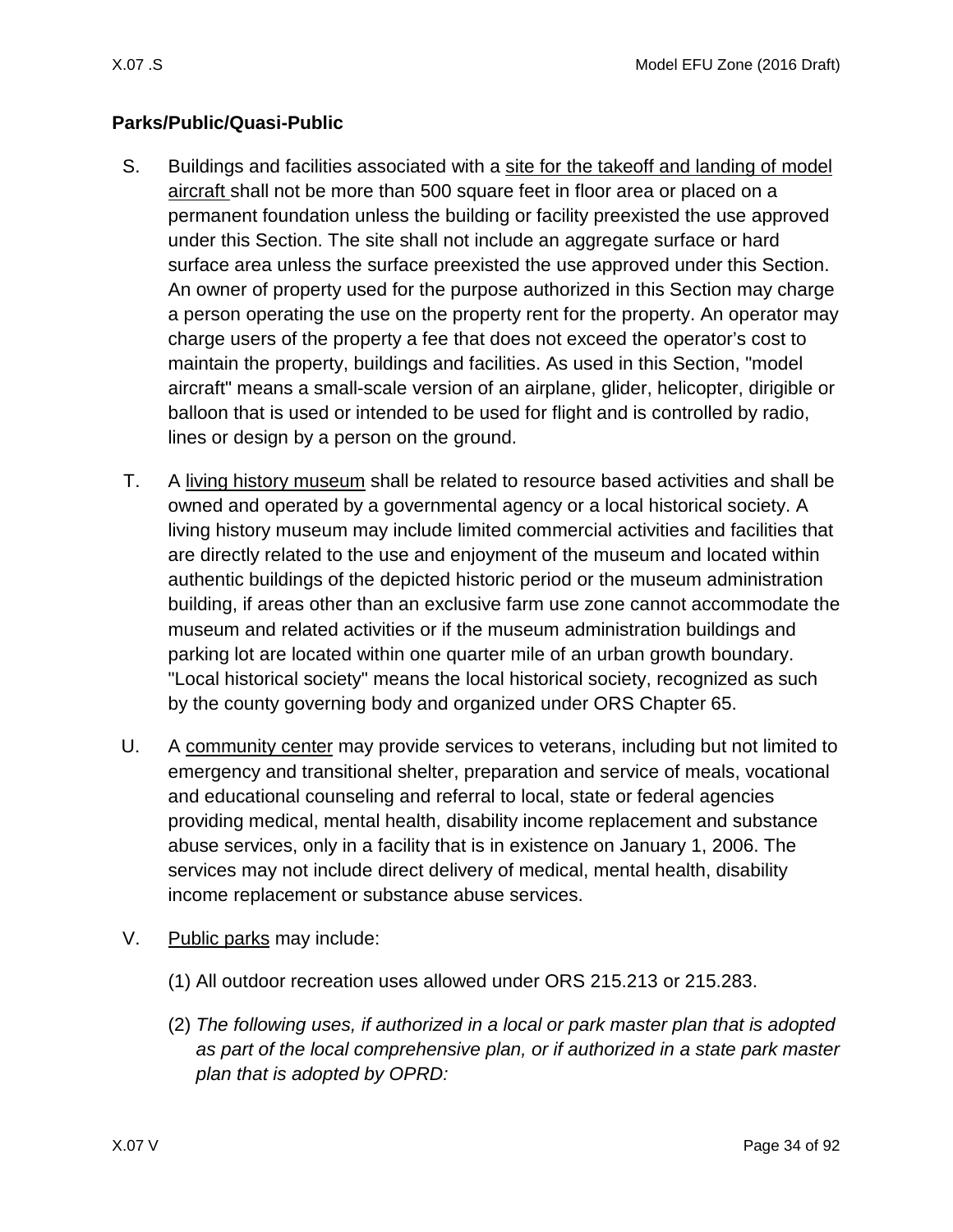- *(a) Campground areas: recreational vehicle sites; tent sites; camper cabins; yurts; teepees; covered wagons; group shelters; campfire program areas; camp stores;*
- *(b) Day use areas: picnic shelters, barbecue areas, swimming areas (not swimming pools), open play fields, play structures;*
- *(c) Recreational trails: walking, hiking, biking, horse, or motorized off-road vehicle trails; trail staging areas;*
- *(d) Boating and fishing facilities: launch ramps and landings, docks, moorage facilities, small boat storage, boating fuel stations, fish cleaning stations, boat sewage pumpout stations;*
- *(e) Amenities related to park use intended only for park visitors and employees: laundry facilities; recreation shops; snack shops not exceeding 1500 square feet of floor area;*
- *(f) Support facilities serving only the park lands wherein the facility is located: water supply facilities, sewage collection and treatment facilities, storm water management facilities, electrical and communication facilities, restrooms and showers, recycling and trash collection facilities, registration buildings, roads and bridges, parking areas and walkways;*
- *(g) Park Maintenance and Management Facilities located within a park: maintenance shops and yards, fuel stations for park vehicles, storage for park equipment and supplies, administrative offices, staff lodging; and*
- *(h) Natural and cultural resource interpretative, educational and informational facilities in state parks: interpretative centers, information/orientation centers, self-supporting interpretative and informational kiosks, natural history or cultural resource museums, natural history or cultural educational facilities, reconstructed historic structures for cultural resource interpretation, retail stores not exceeding 1500 square feet for sale of books and other materials that support park resource interpretation and education.*
- (3) Visitor lodging and retreat facilities if authorized in a state park master plan that is adopted by OPRD: historic lodges, houses or inns and the following associated uses in a state park retreat area only:
	- (a) Meeting halls not exceeding 2000 square feet of floor area;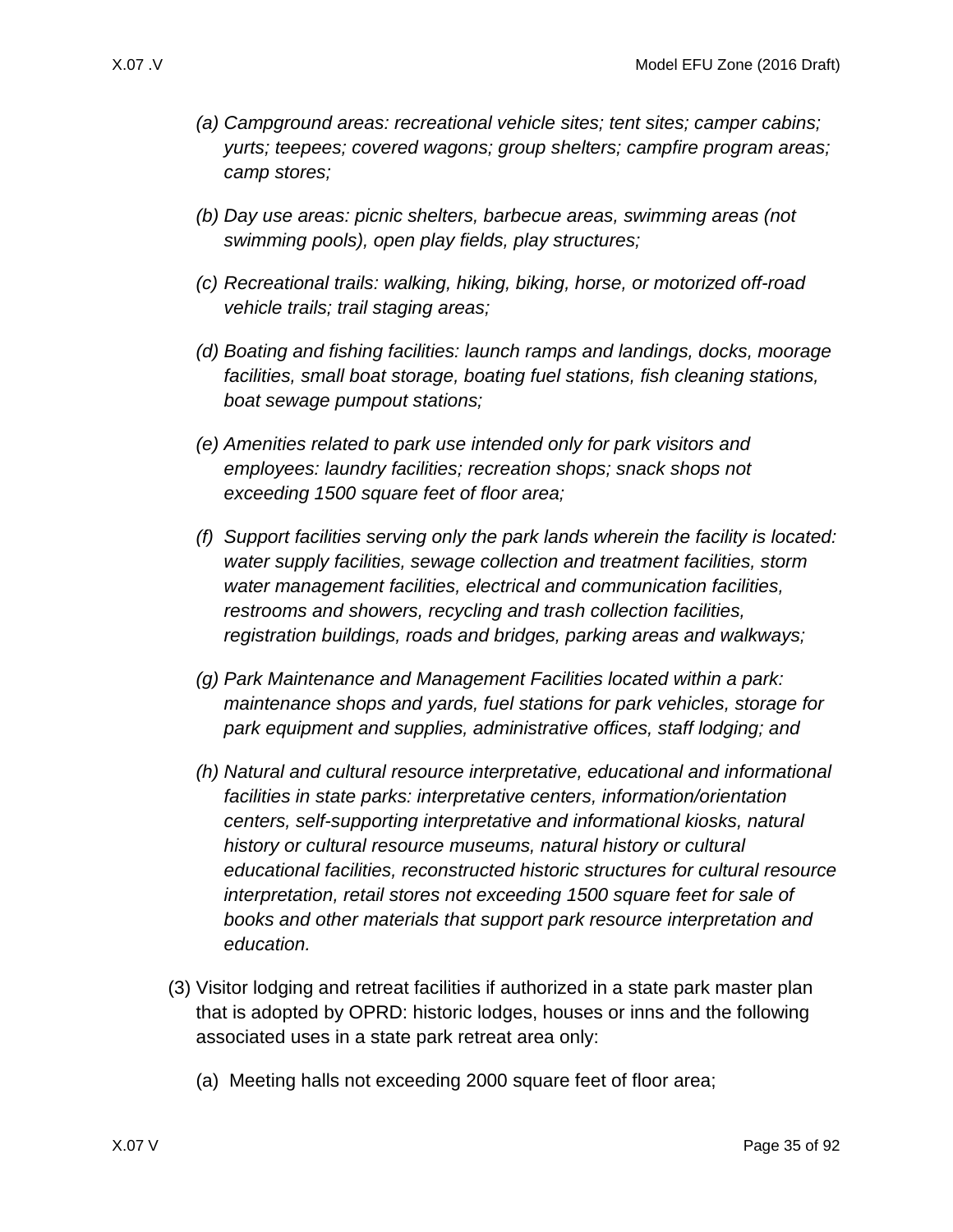- (b) Dining halls (not restaurants).
- <span id="page-35-0"></span>W. Schools as formerly allowed pursuant to ORS 215.283(1)(a) that were established on or before January 1, 2009, may be expanded if:
	- (1) The Conditional Use Review Criteria in Section [X.08](#page-37-0) are met; and
	- (2) The expansion occurs on the tax lot on which the use was established on or before January 1, 2009 or a tax lot that is contiguous to the tax lot and that was owned by the applicant on January 1, 2009.
- <span id="page-35-1"></span>X. Private Campgrounds are subject to the following:
	- (1) Except on a lot or parcel contiguous to a lake or reservoir, private campgrounds shall not be allowed within three miles of an urban growth boundary unless an exception is approved pursuant to ORS 197.732 and OAR chapter 660, division 4. A campground shall be designed and integrated into the rural agricultural and forest environment in a manner that protects the natural amenities of the site and provides buffers of existing native trees and vegetation or other natural features between campsites. Campgrounds shall not include intensively developed recreational uses such as swimming pools, tennis courts, retail stores or gas stations. Overnight temporary use in the same campground by a camper or camper's vehicle shall not exceed a total of 30 days during any consecutive six-month period.
	- (2) Campsites may be occupied by a tent, travel trailer, yurt or recreational vehicle. Separate sewer, water or electric service hook-ups shall not be provided to individual camp sites except that electrical service may be provided to yurts allowed by Subsection [\(3\).](#page-35-3)
	- (3) A private campground may provide yurts for overnight camping. No more than one-third or a maximum of 10 campsites, whichever is smaller, may include a yurt. The yurt shall be located on the ground or on a wood floor with no permanent foundation.
- <span id="page-35-3"></span><span id="page-35-2"></span>Y. Accessory uses provided as part of a golf course shall be limited consistent with the following standards: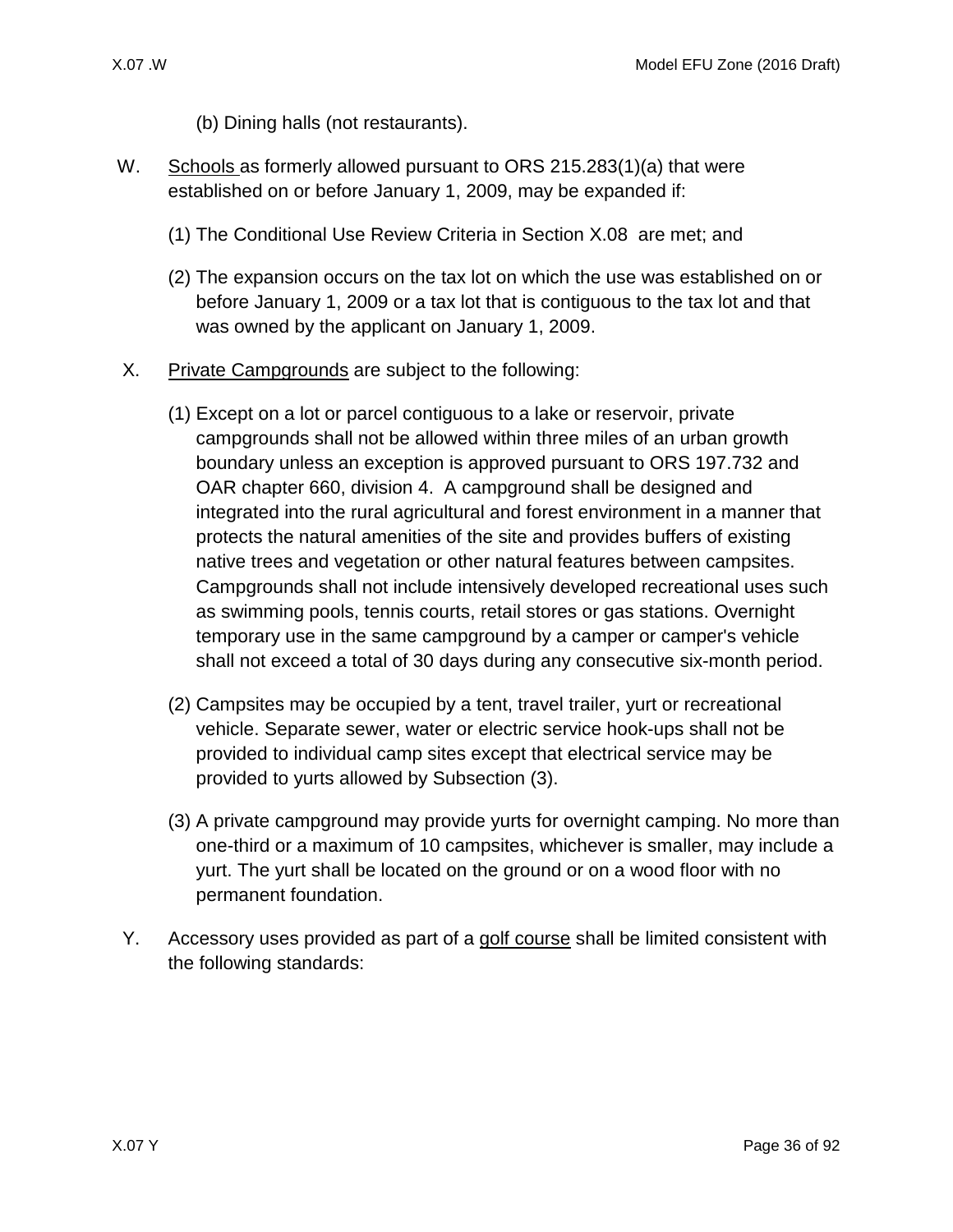- (1) An accessory use to a golf course is a facility or improvement that is incidental to the operation of the golf course and is either necessary for the operation and maintenance of the golf course or that provides goods or services customarily provided to golfers at a golf course. An accessory use or activity does not serve the needs of the non-golfing public. Accessory uses to a golf course may include: Parking; maintenance buildings; cart storage and repair; practice range or driving range; clubhouse; restrooms; lockers and showers; food and beverage service; pro shop; a practice or beginners course as part of an 18 hole or larger golf course; or golf tournament. Accessory uses to a golf course do not include: Sporting facilities unrelated to golfing such as tennis courts, swimming pools, and weight rooms; wholesale or retail operations oriented to the non-golfing public; or housing;
- (2) Accessory uses shall be limited in size and orientation on the site to serve the needs of persons and their guests who patronize the golf course to golf. An accessory use that provides commercial services (e.g., pro shop, etc.) shall be located in the clubhouse rather than in separate buildings; and
- (3) Accessory uses may include one or more food and beverage service facilities in addition to food and beverage service facilities located in a clubhouse. Food and beverage service facilities must be part of and incidental to the operation of the golf course and must be limited in size and orientation on the site to serve only the needs of persons who patronize the golf course and their guests. Accessory food and beverage service facilities shall not be designed for or include structures for banquets, public gatherings or public entertainment.

#### **General Standards**

- <span id="page-36-0"></span>Z. Three-mile setback. For uses subject to this Subsection:
	- (1) No enclosed structure with a design capacity greater than 100 people, or group of structures with a total design capacity of greater than 100 people, shall be approved in connection with the use within three miles of an urban growth boundary, unless an exception is approved pursuant to ORS 197.732 and OAR chapter 660, division 4, or unless the structure is described in a master plan adopted under the provisions of OAR chapter 660, division 34.
	- (2) Any enclosed structures or group of enclosed structures described in Subsection [\(1\)](#page-36-0) within a tract must be separated by at least one-half mile. For purposes of this Subsection, "tract" means a tract that is in existence as of June 17, 2010.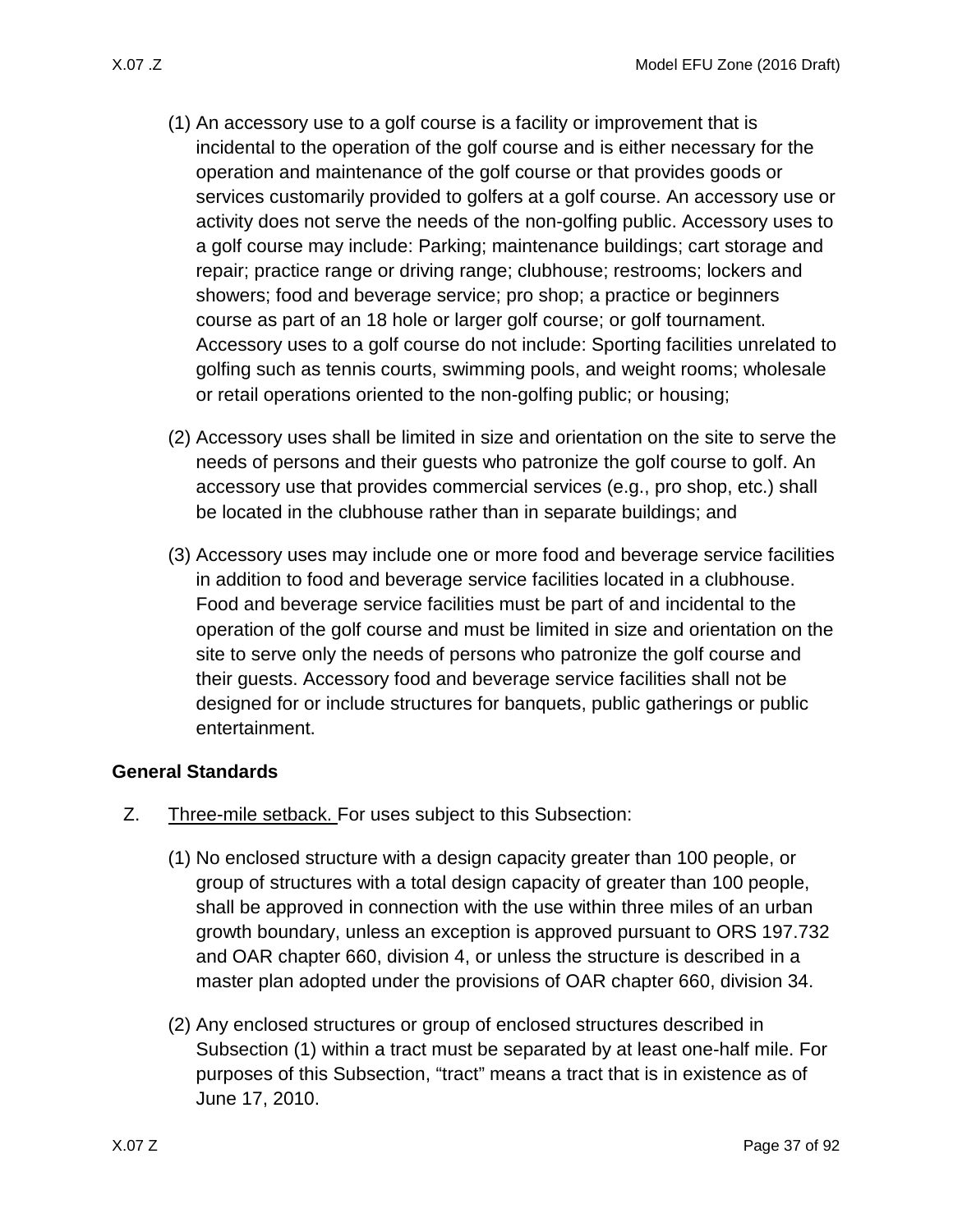- (3) Existing facilities wholly within a farm use zone may be maintained, enhanced or expanded on the same tract, subject to other requirements of law, but enclosed existing structures within a farm use zone within three miles of an urban growth boundary may not be expanded beyond the requirements of this ordinance.
- AA. Single-family dwelling deeds. The landowner shall sign and record in the deed records for the county a document binding the landowner, and the landowner's successors in interest, prohibiting them from pursuing a claim for relief or cause of action alleging injury from farming or forest practices for which no action or claim is allowed under ORS 30.936 or 30.937.
- BB. Expansion standards. Existing facilities wholly within a farm use zone may be maintained, enhanced or expanded on the same tract, subject to other requirements of law. An existing golf course may be expanded consistent with the requirements of Subsection [X.06 KK](#page-16-0) and Section [X.08 .](#page-37-0)

# <span id="page-37-0"></span>**X.08 Conditional Use Review Criteria**

An applicant for a use permitted in Section [X.06](#page-13-0) must demonstrate compliance with the following criteria *[and any other conditional use criteria adopted by the county.]*

*Note: Subsection A. and B. are State requirements. Additional criteria are included under C. for counties that don't otherwise have adopted conditional use review criteria.*

- <span id="page-37-1"></span>A. The use will not force a significant change in accepted farm or forest practices on surrounding lands devoted to farm or forest use; and
- <span id="page-37-2"></span>B. The use will not significantly increase the cost of accepted farm or forest practices on surrounding lands devoted to farm or forest use.
- *C. The proposed use will be compatible with vicinity uses, and satisfies all relevant requirements of this ordinance and the following general criteria:*
	- (1) *The use is consistent with those goals and policies of the Comprehensive Plan which apply to the proposed use;*
	- (2) *The parcel is suitable for the proposed use considering its size, shape, location, topography, existence of improvements and natural features;*
	- (3) *The proposed use will not alter the character of the surrounding area in a manner which substantially limits, impairs or prevents the use of surrounding properties for the permitted uses listed in the underlying zoning district;*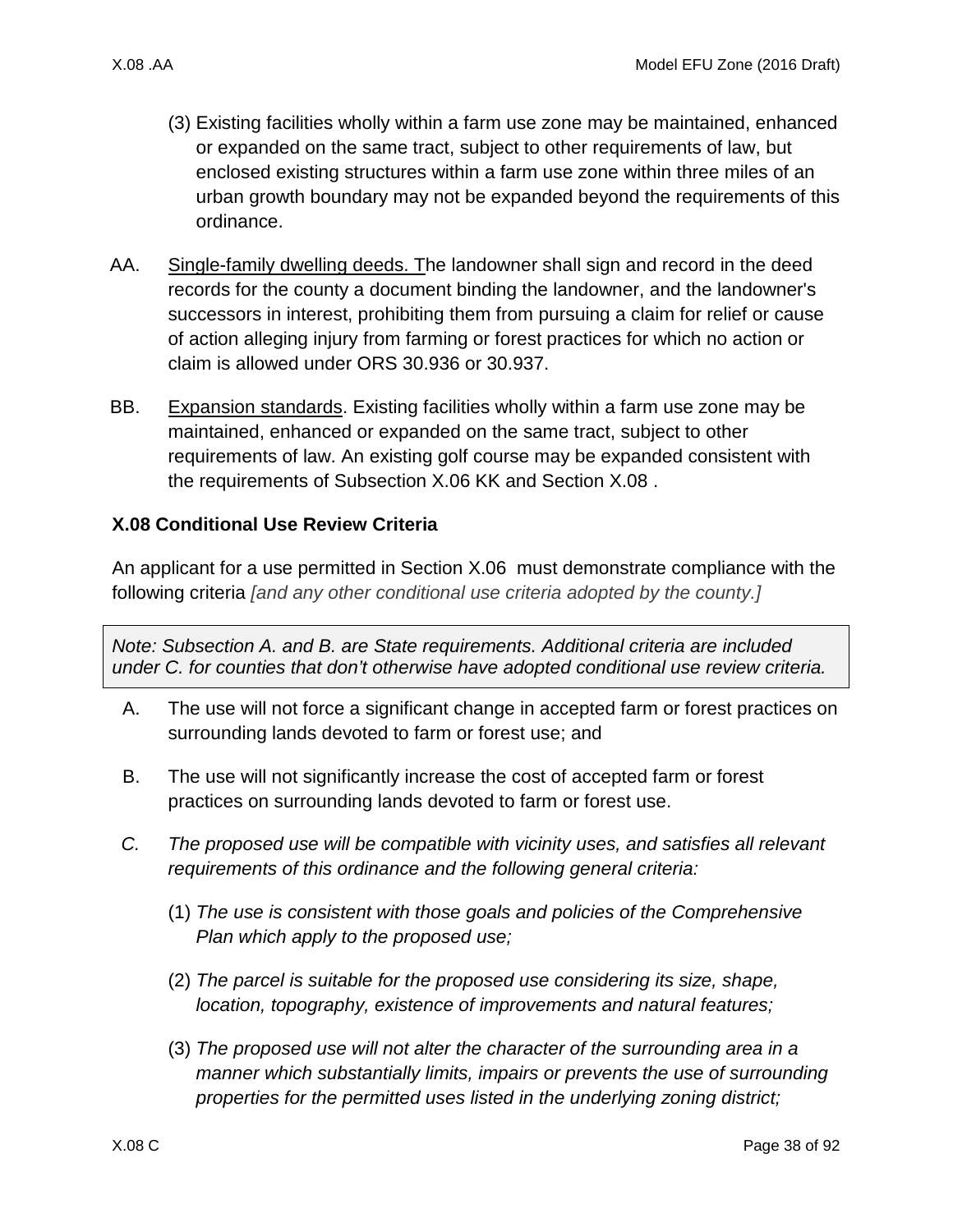- (4) *The proposed use is appropriate, considering the adequacy of public facilities and services existing or planned for the area affected by the use; and*
- (5) *The use is or can be made compatible with existing uses and other allowable uses in the area.*

### **X.09 Dwellings Customarily Provided in Conjunction with Farm Use**

- A. Large Tract Standards. On land not identified as high-value farmland as defined in Section [X.02 ,](#page-1-0) a dwelling may be considered customarily provided in conjunction with farm use if:
	- (1) The parcel on which the dwelling will be located is at least
		- (a) 160 acres and not designated rangeland; or;
		- (b) 320 acres and designated rangeland
	- (2) The subject tract is currently employed for farm use.
	- (3) The dwelling will be occupied by a person or persons who will be principally engaged in the farm use of the subject tract, such as planting, harvesting, marketing or caring for livestock, at a commercial scale.
	- (4) Except for seasonal farmworker housing approved prior to 2001, there is no other dwelling on the subject tract.
- <span id="page-38-1"></span><span id="page-38-0"></span>B. Farm Income Standards (non-high value)**.** On land not identified as high-value farmland, a dwelling may be considered customarily provided in conjunction with farm use if:
	- (1) The subject tract is currently employed for the farm use on which, in each of the last two years or three of the last five years, or in an average of three of the last five years, the farm operator earned the lower of the following:
		- (a) At least \$40,000 in gross annual income from the sale of farm products; or
		- (b) Gross annual income of at least the midpoint of the median income range of gross annual sales for farms in the county with gross annual sales of \$10,000 or more according to the 1992 Census of Agriculture, Oregon; and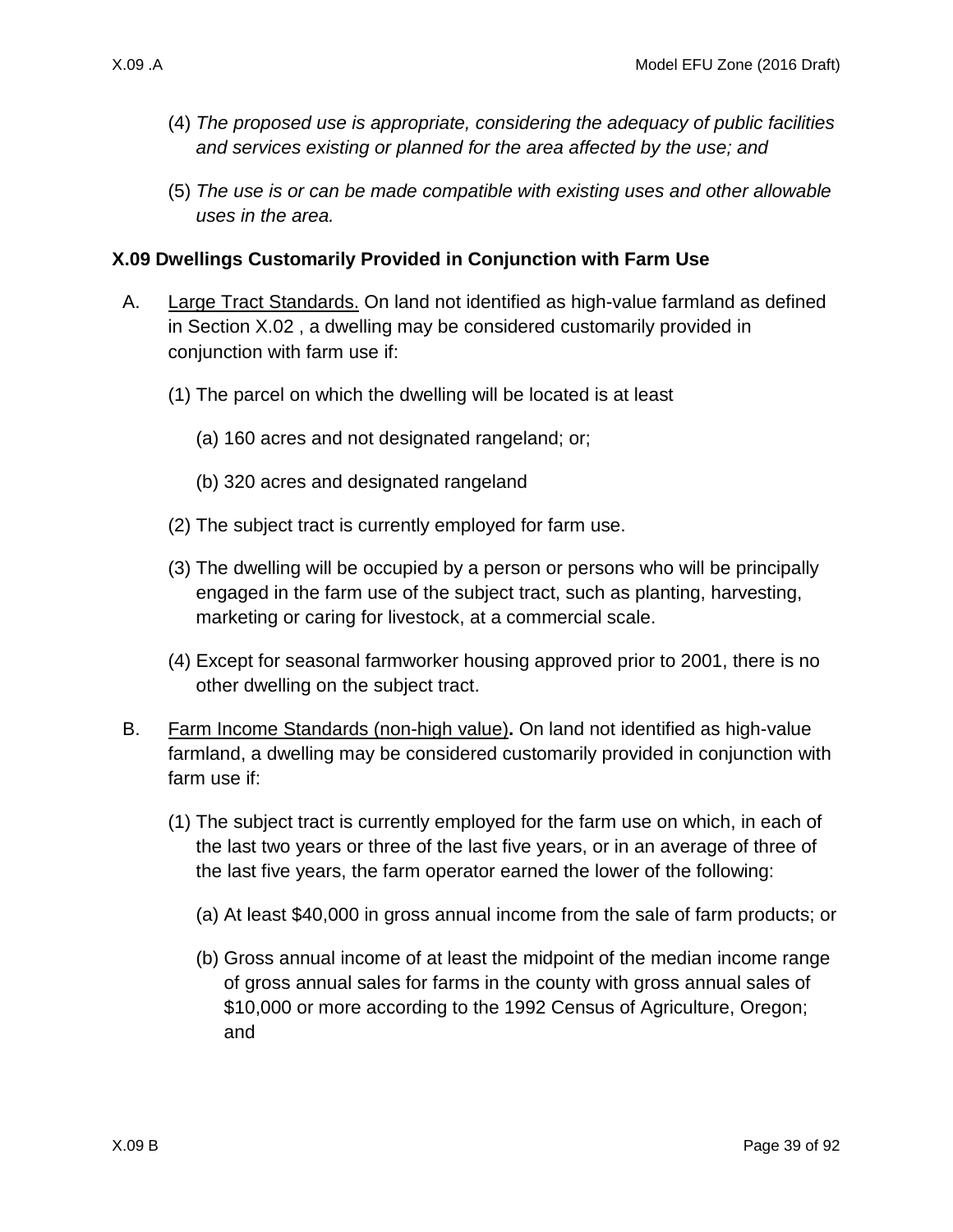- (2) Except for seasonal farmworker housing approved prior to 2001, there is no other dwelling on lands designated for exclusive farm use pursuant to ORS Chapter 215 owned by the farm or ranch operator or on the farm or ranch operation;
- (3) The dwelling will be occupied by a person or persons who produced the commodities that grossed the income in Subsection [\(1\);](#page-38-0) and
- (4) In determining the gross income required by Subsection [\(1\):](#page-38-0)
	- (a) The cost of purchased livestock shall be deducted from the total gross income attributed to the farm or ranch operation;
	- (b) Only gross income from land owned, not leased or rented, shall be counted; and
	- (c) Gross farm income earned from a lot or parcel that has been used previously to qualify another lot or parcel for the construction or siting of a primary farm dwelling may not be used.
- <span id="page-39-1"></span><span id="page-39-0"></span>C. Farm Income Standards (high-value). On land identified as high-value farmland, a dwelling may be considered customarily provided in conjunction with farm use if:
	- (1) The subject tract is currently employed for the farm use on which the farm operator earned at least \$80,000 in gross annual income from the sale of farm products in each of the last two years or three of the last five years, or in an average of three of the last five years; and
	- (2) Except for seasonal farmworker housing approved prior to 2001, there is no other dwelling on lands designated for exclusive farm use owned by the farm or ranch operator or on the farm or ranch operation; and
	- (3) The dwelling will be occupied by a person or persons who produced the commodities that grossed the income in Subsection [\(1\);](#page-39-0)
	- (4) In determining the gross income required by Subsection [\(1\):](#page-39-0)
		- (a) The cost of purchased livestock shall be deducted from the total gross income attributed to the farm or ranch operation;
		- (b) Only gross income from land owned, not leased or rented, shall be counted; and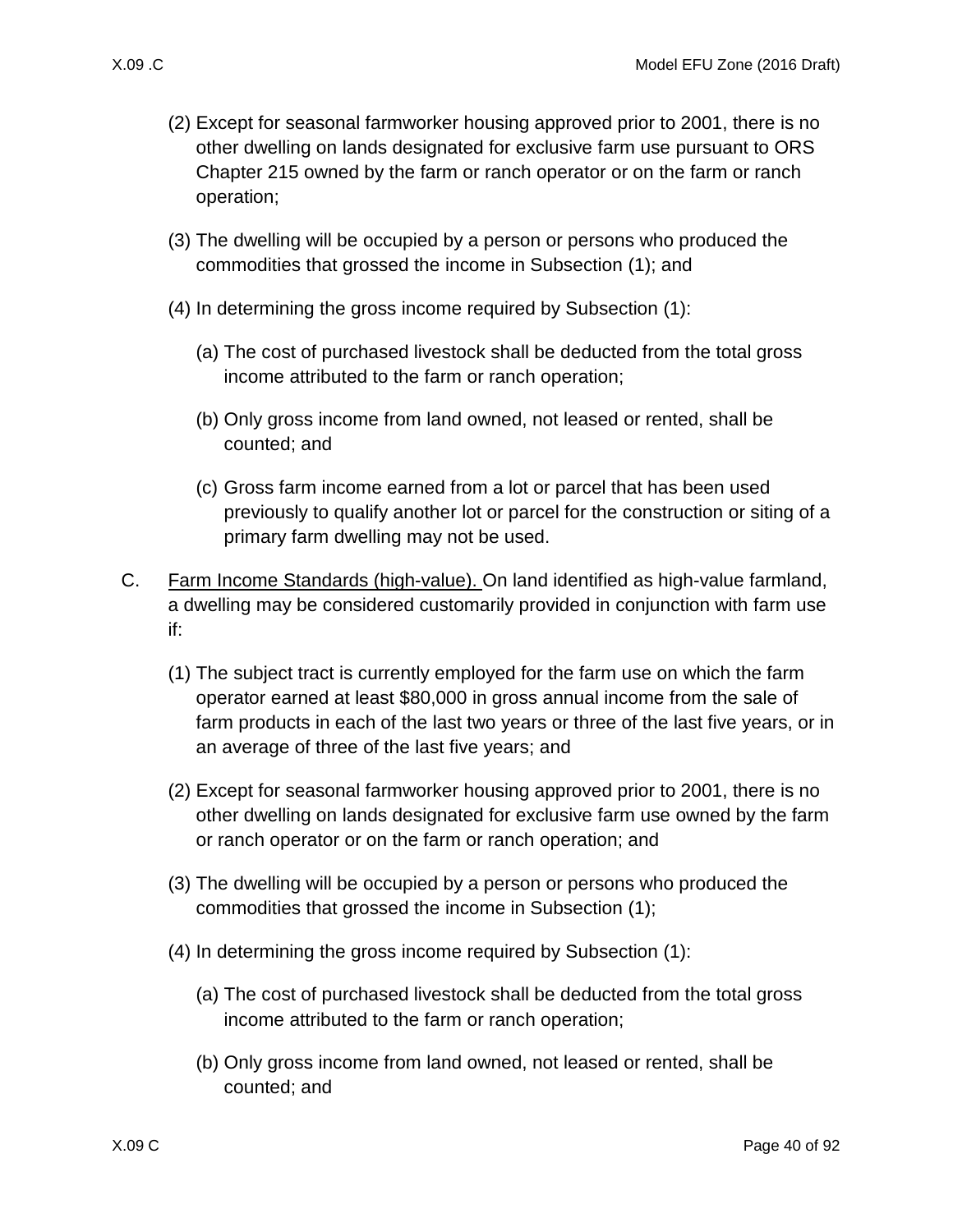- (c) Gross farm income earned from a lot or parcel that has been used previously to qualify another lot or parcel for the construction or siting of a primary farm dwelling may not be used.
- <span id="page-40-1"></span><span id="page-40-0"></span>D. Farm Capability Standards**.**
	- (1) On land not identified as high-value farmland, a dwelling may be considered customarily provided in conjunction with farm use if:
		- (a) The subject tract is at least as large as the median size of those commercial farm or ranch tracts capable of generating at least \$10,000 in annual gross sales that are located within a study area that includes all tracts wholly or partially within one mile from the perimeter of the subject tract;
		- (b) The subject tract is capable of producing at least the median level of annual gross sales of county indicator crops as the same commercial farm or ranch tracts used to calculate the tract size in Subsection [\(a\);](#page-40-0)
		- (c) The subject tract is currently employed for a farm use, , at a level capable of producing the annual gross sales required in Subsection [\(a\);](#page-40-0)
		- (d) The subject lot or parcel on which the dwelling is proposed is not less than 20 acres;
		- (e) Except for seasonal farmworker housig approved prior to 2001, there is no other dwelling on the subject tract;
		- (f) The dwelling will be occupied by a person or persons who will be principally engaged in the farm use of the subject tract, such as planting, harvesting, marketing or caring for livestock, at a commercial scale; and
		- (g) If no farm use has been established at the time of application, land use approval shall be subject to a condition that no building permit may be issued prior to the establishment of the farm use required by Subsection [\(c\).](#page-40-1)
		- (h) In determining the gross sales capability required by Subsection [\(c\):](#page-40-1)
			- (i) The actual or potential cost of purchased livestock shall be deducted from the total gross sales attributed to the farm or ranch tract;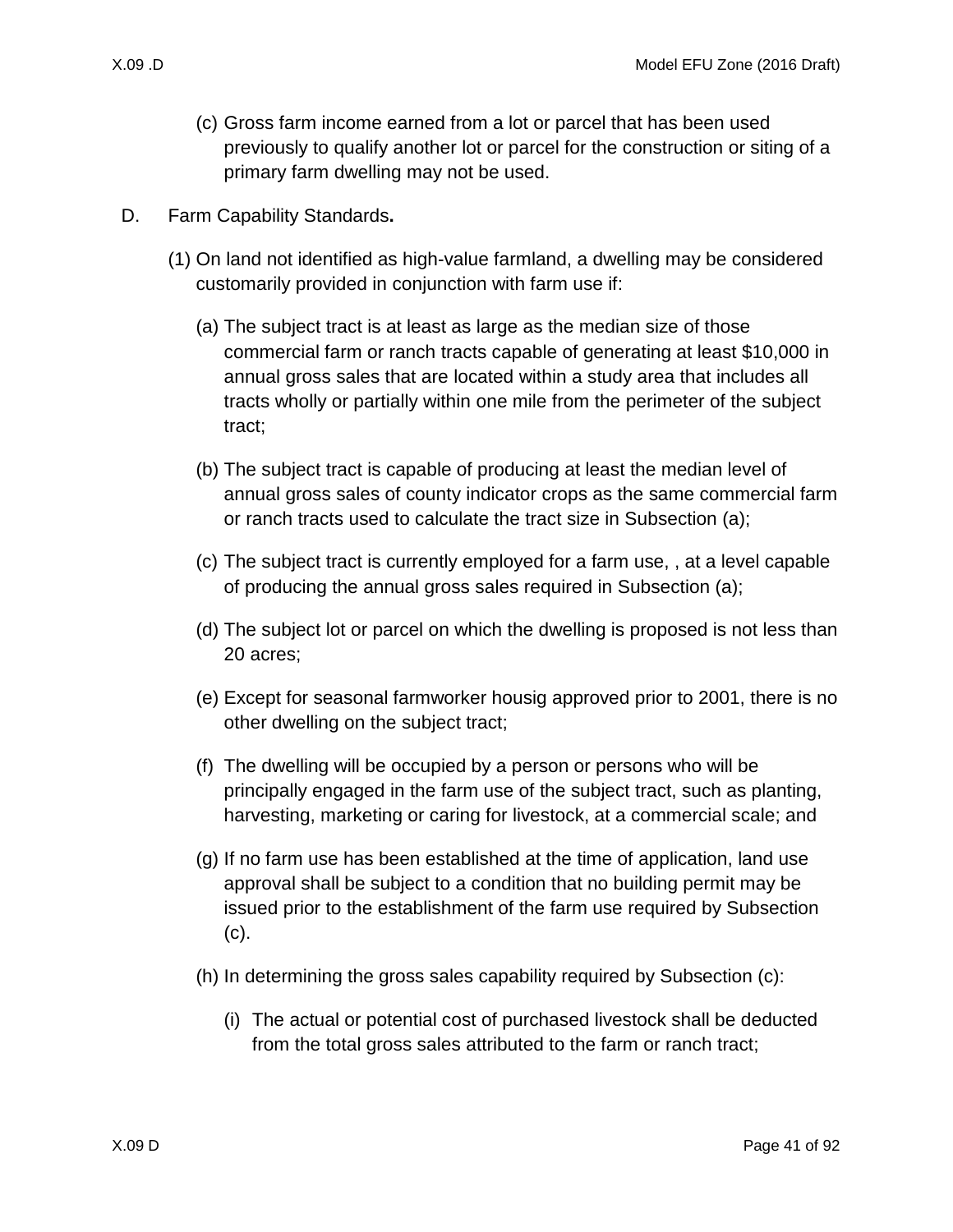- (ii) Only actual or potential sales from land owned, not leased or rented, shall be counted; and
- (iii) Actual or potential gross farm sales earned from a lot or parcel that has been used previously to qualify another lot or parcel for the construction or siting of a primary farm dwelling may not be used.
- (2) In order to identify the commercial farm or ranch tracts to be used in Subsection [\(a\),](#page-40-0) the potential gross sales capability of each tract in the study area, including the subject tract, must be determined, using the gross sales figures prepared by the county pursuant to OAR 660-033-0135(2)(c).

*Note: This option is available only if the county prepared the potential gross sales figures and received DLCD approval.*

- E. Additional Farm Income Standards.
	- (1) For the purpose of Subsections [B](#page-38-1) or [C,](#page-39-1) noncontiguous lots or parcels zoned for farm use in the same county or contiguous counties may be used to meet the gross income requirements. Lots or parcels in eastern or western Oregon may not be used to qualify a dwelling in the other part of the state.

*Note: Except for Hood River and Wasco counties and Jackson and Klamath counties when a farm or ranch operation has lots or parcels in both "western" and "eastern" Oregon as defined in Section X.02*

- (2) Prior to the final approval for a dwelling authorized by Subsections [B](#page-38-1) and [C](#page-39-1)  that requires one or more contiguous or non-contiguous lots or parcels of a farm or ranch operation to comply with the gross farm income requirements, the applicant shall complete and record with the county clerk the covenants, conditions, and restrictions form provided by the county (Exhibit A to OAR Chapter 660 Division 33). The covenants, conditions and restrictions shall be recorded for each lot or parcel subject to the application for the primary farm dwelling and shall preclude:
	- (a) All future rights to construct a dwelling except for accessory farm dwellings, relative farm assistance dwellings, temporary hardship dwellings or replacement dwellings allowed by ORS Chapter 215; and
	- (b) The use of any gross farm income earned on the lots or parcels to qualify another lot or parcel for a primary farm dwelling.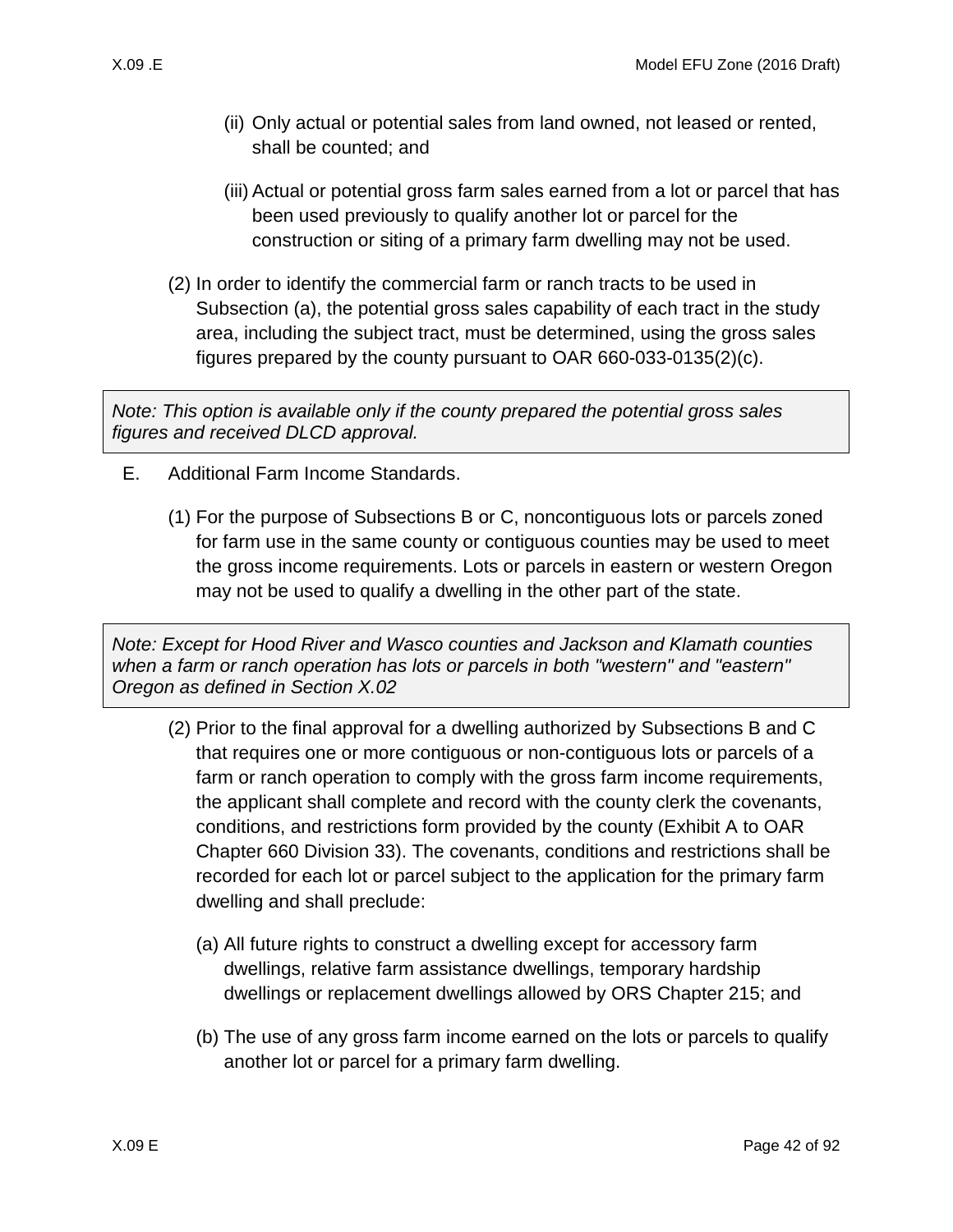(3) The covenants, conditions and restrictions are irrevocable, unless a statement of release is signed by an authorized representative of the county or counties where the property subject to the covenants, conditions and restrictions is located;

*Enforcement of the covenants, conditions and restrictions may be undertaken by the Department of Land Conservation and Development or by the county or counties where the property subject to the covenants, conditions and restrictions is located;*

*The failure to follow the requirements of this Section shall not affect the validity of the transfer of property or the legal remedies available to the buyers of property that is subject to the covenants, conditions and restrictions required by this Section;* 

*The planning director shall maintain a copy of the covenants, conditions and restrictions filed in the county deed records pursuant to this Section and a map or other record depicting the lots and parcels subject to the covenants, conditions and restrictions filed in the county deed records pursuant to this Section. The map or other record required by this Subsection shall be readily available to the public in the county planning office.* 

- F. Commercial Dairy Farm Standards. A dwelling may be considered customarily provided in conjunction with a commercial dairy farm and capable of earning the gross annual income requirements by Subsections [B](#page-38-1) or [C](#page-39-1) above, subject to the following requirements:
	- (1) The subject tract will be employed as a commercial dairy as defined in Subsection [\(7\);](#page-43-0)
	- (2) The dwelling is sited on the same lot or parcel as the buildings required by the commercial dairy;
	- (3) Except for seasonal farmworker housing approved prior to 2001, there is no other dwelling on the subject tract;
	- (4) The dwelling will be occupied by a person or persons who will be principally engaged in the operation of the commercial dairy farm, such as the feeding, milking or pasturing of the dairy animals or other farm use activities necessary to the operation of the commercial dairy farm;
	- (5) The building permits, if required, have been issued for and construction has begun for the buildings and animal waste facilities required for a commercial dairy farm; and
	- (6) The Oregon Department of Agriculture has approved the following: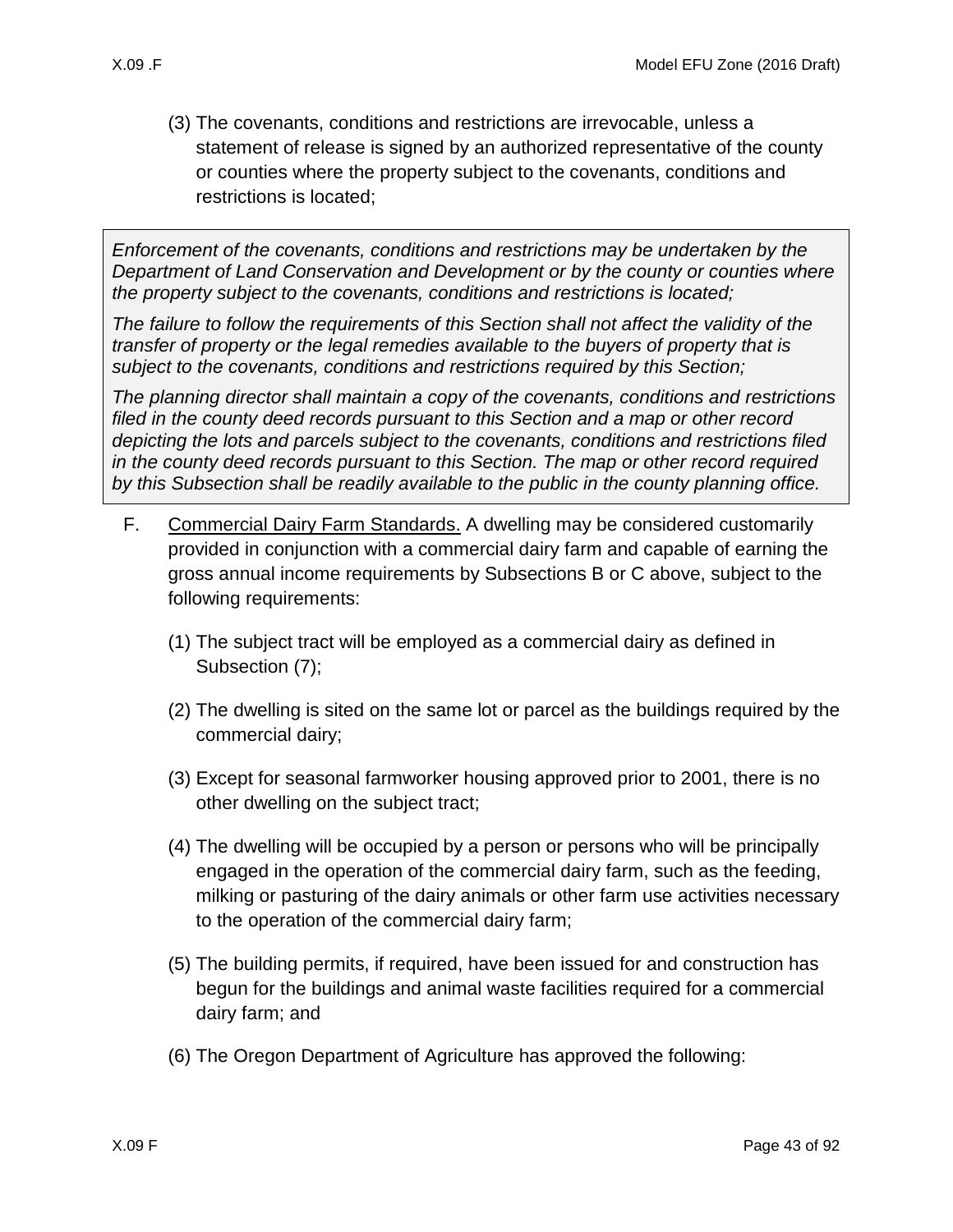- (a) A permit for a "confined animal feeding operation" under ORS 468B.050 and 468B.200 to 468B.230; and
- (b) A Producer License for the sale of dairy products under ORS 621.072.
- <span id="page-43-0"></span>(7) As used in this Section, "commercial dairy farm" is a dairy operation that owns a sufficient number of producing dairy animals capable of earning the gross annual income required by Subsections [B](#page-38-1) or [C,](#page-39-1) whichever is applicable, from the sale of fluid milk.
- <span id="page-43-3"></span><span id="page-43-2"></span><span id="page-43-1"></span>G. Relocated Farm Operations. A dwelling may be considered customarily provided in conjunction with farm use if:
	- (1) Within the previous two years, the applicant owned and operated a different farm or ranch operation that earned the gross farm income in each of the last five years or four of the last seven years as required by Subsection [B](#page-38-1) or [C,](#page-39-1) whichever is applicable;
	- (2) The subject lot or parcel on which the dwelling will be located is:
		- (a) Currently employed for the farm use that produced in each of the last two years or three of the last five years, or in an average of three of the last five years the gross farm income required by Subsection [B](#page-38-1) or [C,](#page-39-1) whichever is applicable; and
		- (b) At least the size of the applicable minimum lot size under Section [X.17 ;](#page-77-0)
	- (3) Except for seasonal farmworker housing approved prior to 2001, there is no other dwelling on the subject tract;
	- (4) The dwelling will be occupied by a person or persons who produced the commodities that grossed the income in Subsection [\(1\);](#page-43-1) and
	- (5) In determining the gross income required by Subsection [\(1\)](#page-43-1) and Subsection [\(2\):](#page-43-2)
		- (a) The cost of purchased livestock shall be deducted from the total gross income attributed to the tract; and
		- (b) Only gross income from land owned, not leased or rented, shall be counted.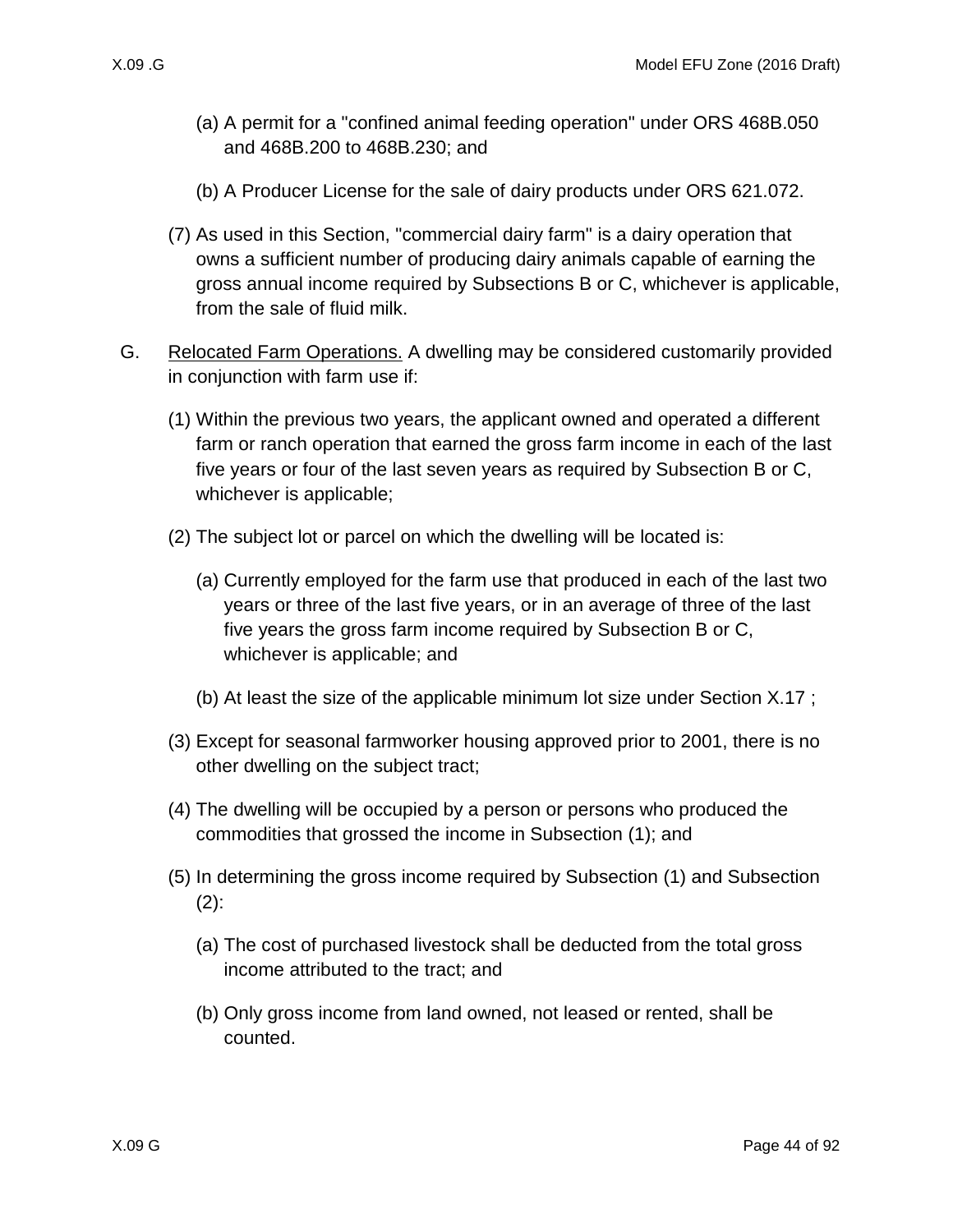H. Farming of a marijuana crop, and the gross sales derived from selling a marijuana crop, may not be used to demonstrate compliance with the approval criteria fro a primary farm dwelling.

# **X.10 Accessory Farm Dwellings**

- <span id="page-44-0"></span>A. Accessory farm dwellings may be considered customarily provided in conjunction with farm use if each accessory farm dwelling meets all the following requirements:
	- (1) The accessory farm dwelling will be occupied by a person or persons who will be principally engaged in the farm use of the land and whose seasonal or year-round assistance in the management of the farm use, such as planting, harvesting, marketing or caring for livestock, is or will be required by the farm operator;
	- (2) The accessory farm dwelling will be located:
		- (a) On the same lot or parcel as the primary farm dwelling;
		- (b) On the same tract as the primary farm dwelling when the lot or parcel on which the accessory farm dwelling will be sited is consolidated into a single parcel with all other contiguous lots and parcels in the tract;
		- (c) On a lot or parcel on which the primary farm dwelling is not located, when the accessory farm dwelling is limited to only a manufactured dwelling with a deed restriction. The deed restriction shall be filed with the county clerk and require the manufactured dwelling to be removed when the lot or parcel is conveyed to another party. The manufactured dwelling may remain if it is reapproved under these provisions;
		- (d) On any lot or parcel, when the accessory farm dwelling is limited to only attached multi-unit residential structures allowed by the applicable state building code or similar types of farmworker housing as that existing on farm or ranch operations registered with the Department of Consumer and Business Services, Oregon Occupational Safety and Health Division under ORS 658.750. A county shall require all accessory farm dwellings approved under this Subsection to be removed, demolished or converted to a nonresidential use when farmworker housing is no longer required. "Farmworker housing" shall have the meaning set forth in 215.278 and not the meaning in 315.163; or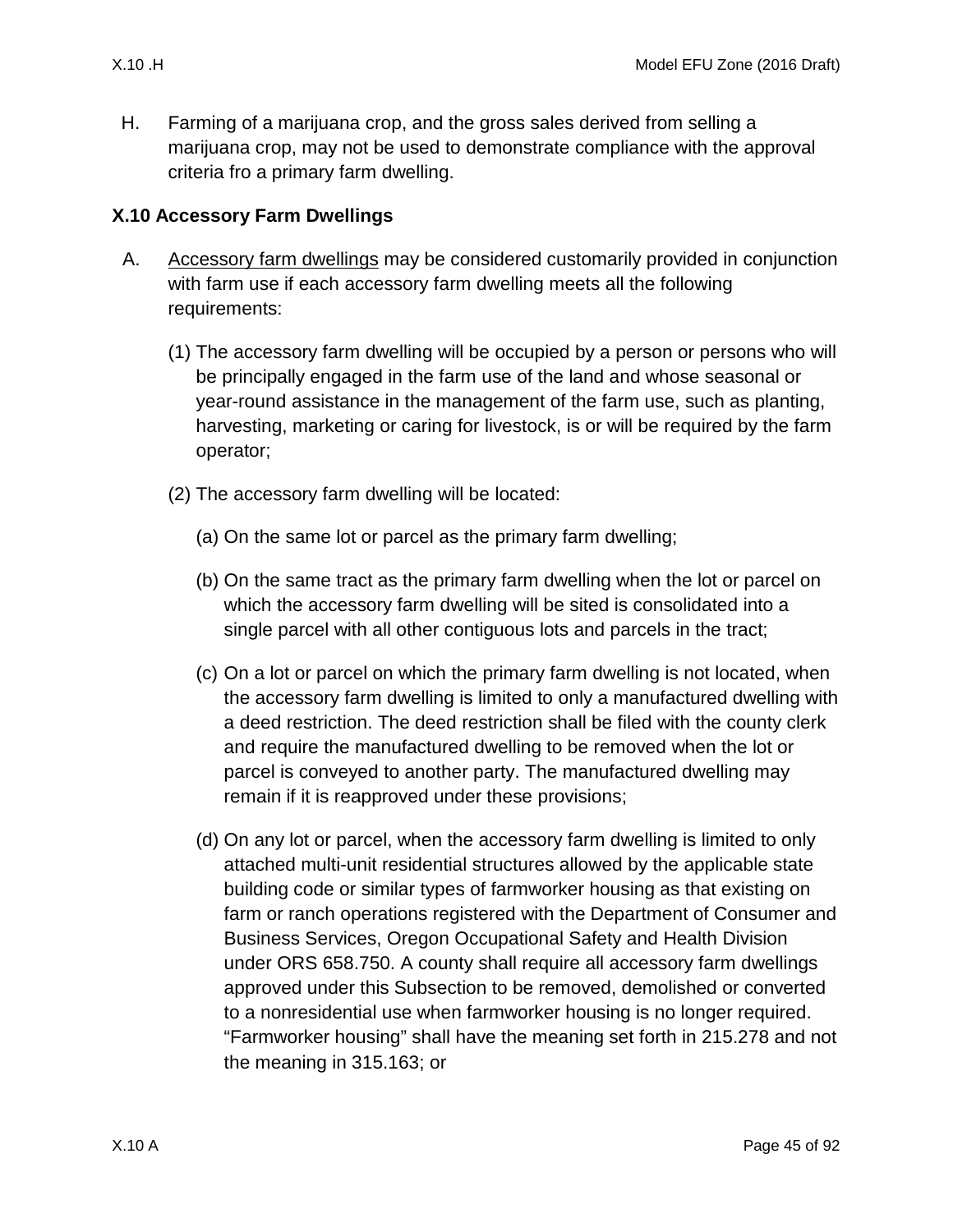- (e) On a lot or parcel on which the primary farm dwelling is not located, when the accessory farm dwelling is located on a lot or parcel at least the size of the applicable minimum lot size under ORS 215.780 and the lot or parcel complies with the gross farm income requirements in OAR 660-033- 0135(3) or (4), whichever is applicable; and
- (3) There is no other dwelling on the lands designated for exclusive farm use owned by the farm operator that is vacant or currently occupied by persons not working on the subject farm or ranch and that could reasonably be used as an accessory farm dwelling.
- B. In addition to the requirements in Subsection [A,](#page-44-0) the primary farm dwelling to which the proposed dwelling would be accessory, meets one of the following:
	- (1) On land not identified as high-value farmland, the primary farm dwelling is located on a farm or ranch operation that is currently employed for farm use, as defined in ORS 215.203, on which, in each of the last two years or three of the last five years or in an average of three of the last five years, the farm operator earned the lower of the following:
		- (a) At least \$40,000 in gross annual income from the sale of farm products. In determining the gross income, the cost of purchased livestock shall be deducted from the total gross income attributed to the tract; or
		- (b) Gross annual income of at least the midpoint of the median income range of gross annual sales for farms in the county with gross annual sales of \$10,000 or more according to the 1992 Census of Agriculture, Oregon. In determining the gross income, the cost of purchased livestock shall be deducted from the total gross income attributed to the tract;
	- (2) On land identified as high-value farmland, the primary farm dwelling is located on a farm or ranch operation that is currently employed for farm use, as defined in ORS 215.203, on which the farm operator earned at least \$80,000 in gross annual income from the sale of farm products in each of the last two years or three of the last five years or in an average of three of the last five years. In determining the gross income, the cost of purchased livestock shall be deducted from the total gross income attributed to the tract; or
	- (3) It is located on a commercial dairy farm as defined in Section [X.09 G;](#page-43-3) and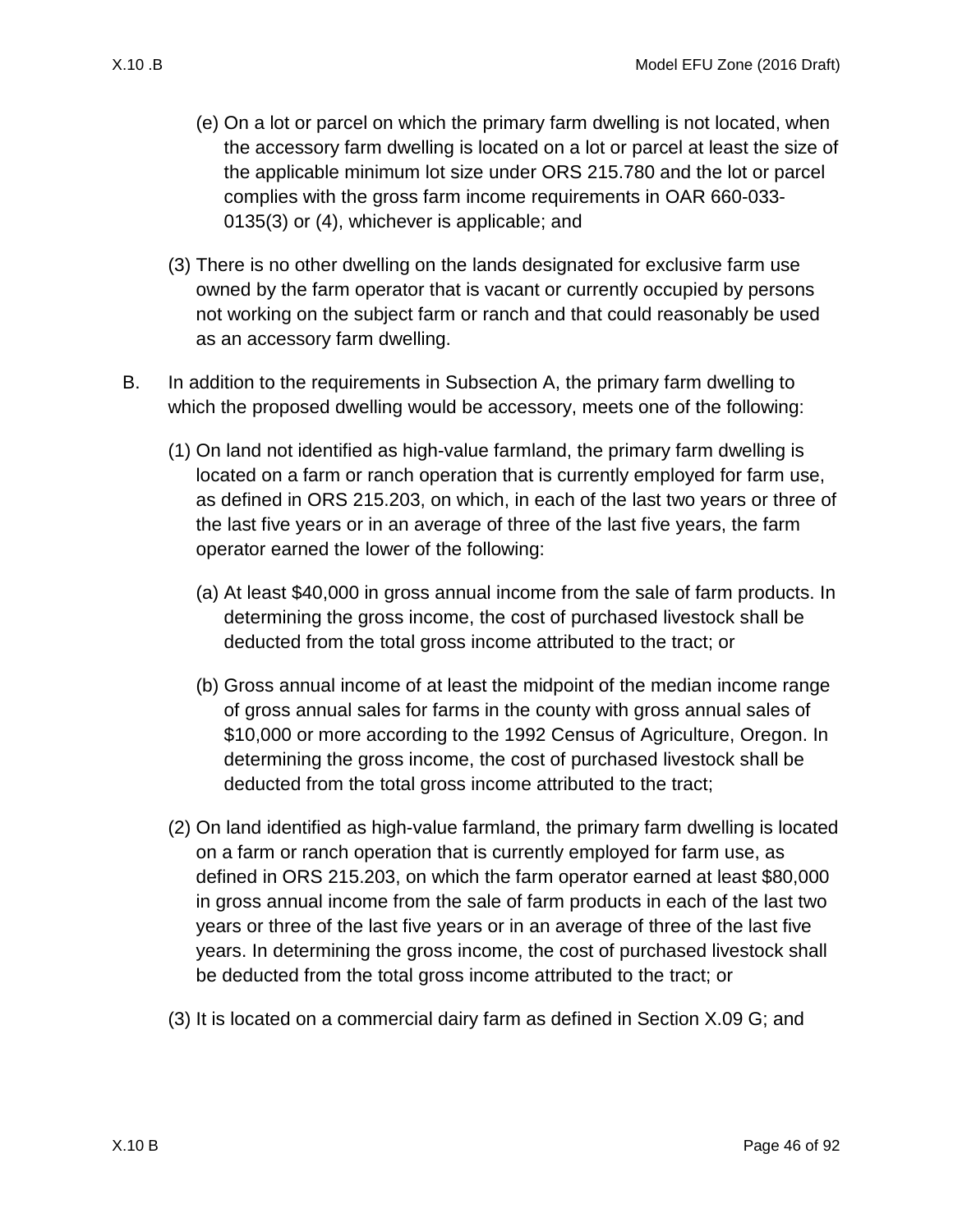- (a) The building permits, if required, have been issued and construction has begun or been completed for the buildings and animal waste facilities required for a commercial dairy farm;
- (b) The Oregon Department of Agriculture has approved a permit for a "confined animal feeding operation" under ORS 468B.050 and 468B.200 to 468B.230; and
- (c) A Producer License for the sale of dairy products under ORS 621.072.
- C. No division of a lot or parcel for an accessory farm dwelling shall be approved pursuant to this Subsection. If it is determined that an accessory farm dwelling satisfies the requirements of this ordinance, a parcel may be created consistent with the minimum parcel size requirements in Subsection [X.17 A.](#page-77-1)
- D. An accessory farm dwelling approved pursuant to this Section cannot later be used to satisfy the requirements for a dwelling not provided in conjunction with farm use pursuant to Subsection [X.05 E.](#page-13-1)
- E. For purposes of this Subsection, "accessory farm dwelling" includes all types of residential structures allowed by the applicable state building code.
- F. Farming of a marijuana crop shall not be used to demonstrate compliance with the approval criteria for an accessory farm dwelling.
- G. No accessory farm dwelling unit may be occupied by a relative of the owner or operator of the farmworker housing. "Relative" means a spouse of the owner or operator or an ancestor, lineal descendant or whole or half sibling of the owner or operator or the spouse of the owner or operator.

# **X.11 Lot of Record Dwellings**

- <span id="page-46-1"></span><span id="page-46-0"></span>A. A lot of record dwelling may be approved on a pre-existing lot or parcel if:
	- (1) The lot or parcel on which the dwelling will be sited was lawfully created and was acquired and owned continuously by the present owner as defined in Subsection [E:](#page-49-0)
		- (a) Since prior to January 1, 1985; or
		- (b) By devise or by intestate succession from a person who acquired and had owned continuously the lot or parcel since prior to January 1, 1985.
	- (2) The tract on which the dwelling will be sited does not include a dwelling;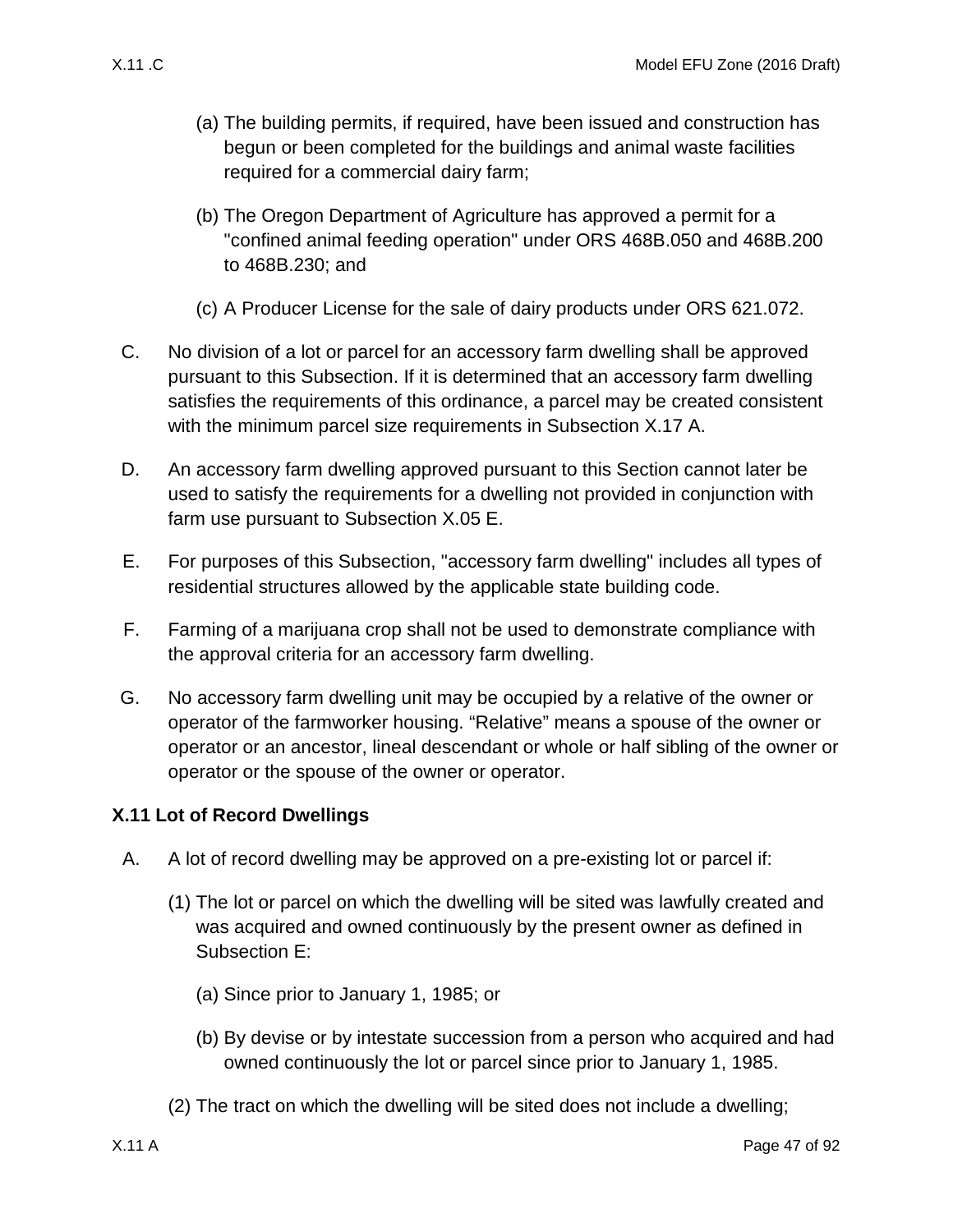- (3) The lot or parcel on which the dwelling will be sited was part of a tract on November 4, 1993, no dwelling exists on another lot or parcel that was part of that tract;
- (4) The proposed dwelling is not prohibited by, and will comply with, the requirements of the acknowledged comprehensive plan and land use regulations and other provisions of law;
- <span id="page-47-1"></span>(5) The lot or parcel on which the dwelling will be sited is not high-value farmland except as provided in Subsections [C](#page-47-0) and [D;](#page-48-0) and
- (6) When the lot or parcel on which the dwelling will be sited lies within an area designated in the comprehensive plan as habitat of big game, the siting of the dwelling is consistent with the limitations on density upon which the acknowledged comprehensive plan and land use regulations intended to protect the habitat are based.
- <span id="page-47-2"></span>B. When the lot or parcel on which the dwelling will be sited is part of a tract, the remaining portions of the tract are consolidated into a single lot or parcel when the dwelling is allowed;
- <span id="page-47-3"></span><span id="page-47-0"></span>C. Notwithstanding the requirements of Subsection [X.11 A\(5\),](#page-47-1) a single-family dwelling may be sited on high-value farmland if:
	- (1) It meets the other requirements of Subsections [A](#page-46-0) and [B;](#page-47-2)
	- (2) The lot or parcel is protected as high-value farmland as defined in Subsection  $X.02 U(1)$ ;
	- (3) The county hearings officer *[planning director]* determines that:
		- (a) The lot or parcel cannot practicably be managed for farm use, by itself or in conjunction with other land, due to extraordinary circumstances inherent in the land or its physical setting that do not apply generally to other land in the vicinity.
			- (i) For the purposes of this Section, this criterion asks whether the subject lot or parcel can be physically put to farm use without undue hardship or difficulty because of extraordinary circumstances inherent in the land or its physical setting. Neither size alone nor a parcel's limited economic potential demonstrates that a lot or parcel cannot be practicably managed for farm use.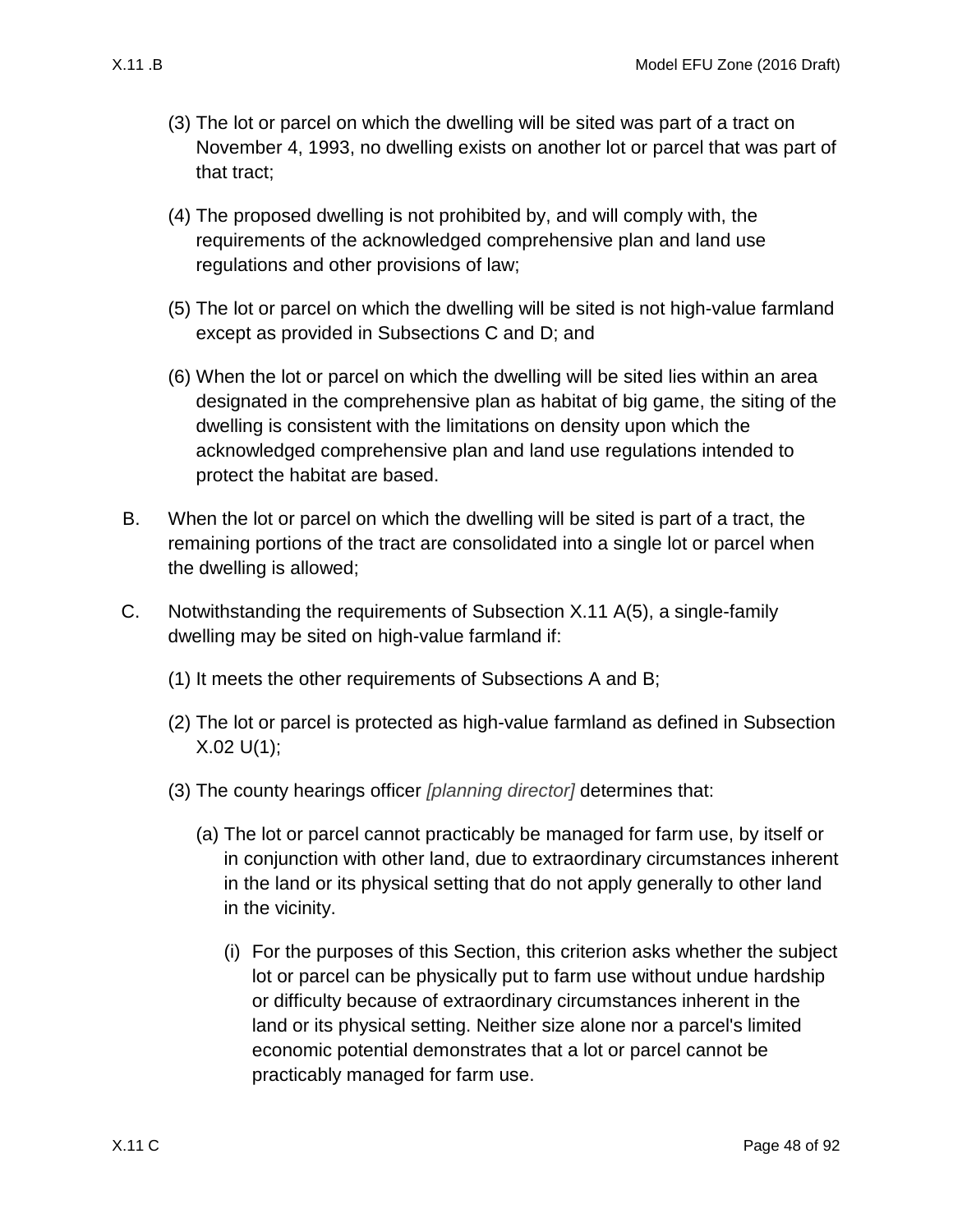- (ii) Examples of "extraordinary circumstances inherent in the land or its physical setting" include very steep slopes, deep ravines, rivers, streams, roads, railroad or utility lines or other similar natural or physical barriers that by themselves or in combination separate the subject lot or parcel from adjacent agricultural land and prevent it from being practicably managed for farm use by itself or together with adjacent or nearby farms.
- (iii) A lot or parcel that has been put to farm use despite the proximity of a natural barrier or since the placement of a physical barrier shall be presumed manageable for farm use;
- (b) The dwelling will comply with the provisions of [X.08 ;](#page-37-0) and
- (c) The dwelling will not materially alter the stability of the overall land use pattern in the area by applying the standards set forth in Subsection [X.12](#page-50-0)  [A.](#page-50-0)

*Note: A county is required to provide notice of all applications for dwellings allowed under Subsection [C](#page-47-0) to the Oregon Department of Agriculture. Notice must be mailed at least 20 calendar days prior to the public hearing before the hearings officer under Subsection [X.11 C\(3\).](#page-47-3)*

- <span id="page-48-0"></span>D. Notwithstanding the requirements of Subsection [X.11 A\(5\),](#page-47-1) a single-family dwelling may be sited on high-value farmland if:
	- (1) It meets the other requirements of Subsections [A](#page-46-0) and [B;](#page-47-2)
	- (2) The tract on which the dwelling will be sited is:
		- (a) Not high-value farmland defined in Subsection [X.02 U\(1\);](#page-5-0) and
		- (b) Twenty-one acres or less in size; and
	- (3) The tract is bordered on at least 67 percent of its perimeter by tracts that are smaller than 21 acres, and at least two such tracts had dwellings on January 1, 1993; or
	- (4) The tract is not a flaglot and is bordered on at least 25 percent of its perimeter by tracts that are smaller than 21 acres, and at least four dwellings existed on January 1, 1993, within one-quarter mile of the center of the subject tract. Up to two of the four dwellings may lie within an urban growth boundary, but only if the subject tract abuts an urban growth boundary; or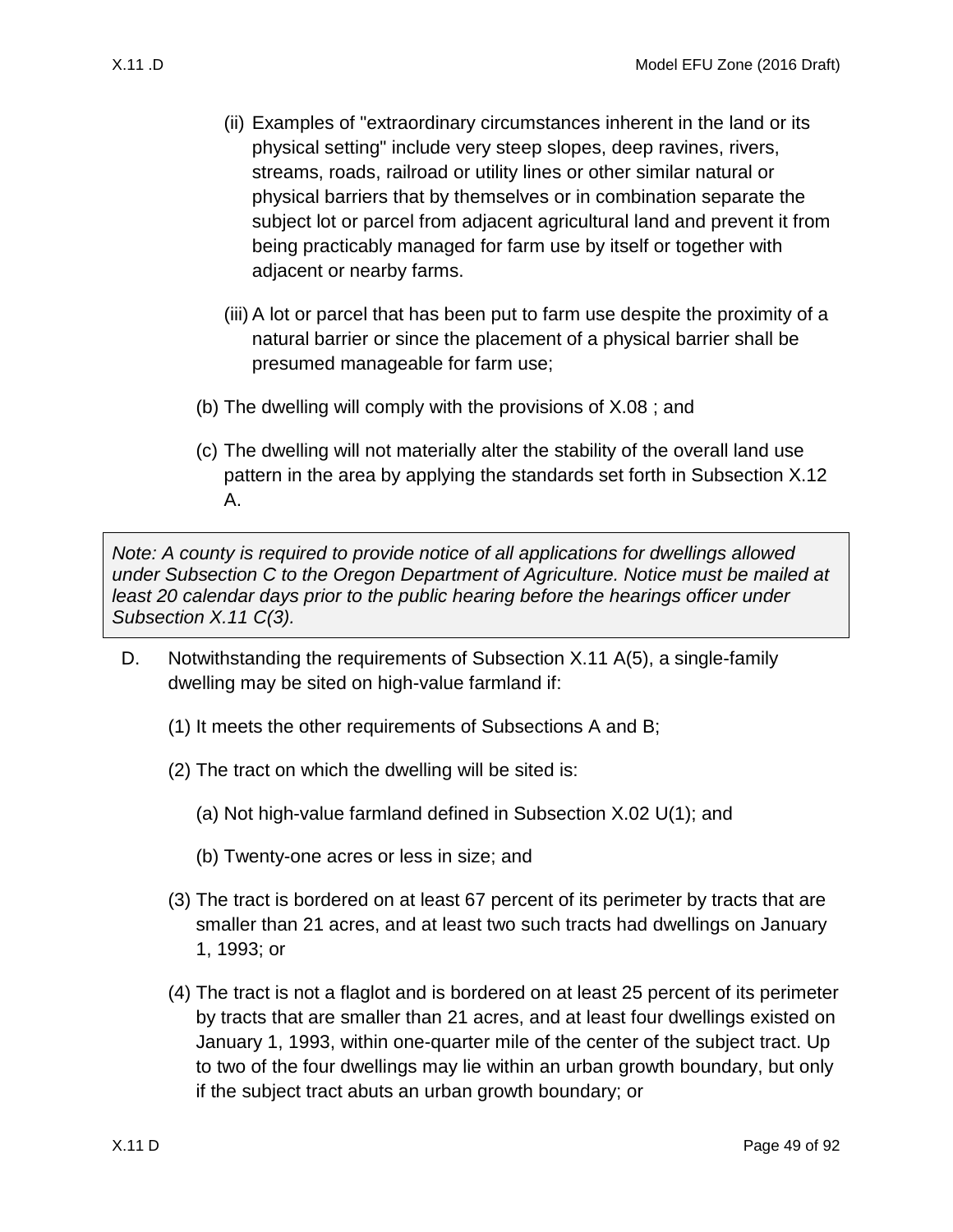- (5) The tract is a flaglot and is bordered on at least 25 percent of its perimeter by tracts that are smaller than 21 acres, and at least four dwellings existed on January 1, 1993, within one-quarter mile of the center of the subject tract and on the same side of the public road that provides access to the subject tract. The governing body of a county must interpret the center of the subject tract as the geographic center of the flag lot if the applicant makes a written request for that interpretation and that interpretation does not cause the center to be located outside the flag lot. Up to two of the four dwellings may lie within an urban growth boundary, but only if the subject tract abuts an urban growth boundary:
	- (a) "Flaglot" means a tract containing a narrow strip or panhandle of land providing access from the public road to the rest of the tract.
	- (b) "Geographic center of the flaglot" means the point of intersection of two perpendicular lines of which the first line crosses the midpoint of the longest side of a flaglot, at a 90-degree angle to the side, and the second line crosses the midpoint of the longest adjacent side of the flaglot.
- <span id="page-49-0"></span>E. For purposes of Subsection [A,](#page-46-0) "owner" includes the wife, husband, son, daughter, mother, father, brother, brother-in-law, sister, sister-in-law, son-in-law, daughter-in-law, mother-in-law, father-in-law, aunt, uncle, niece, nephew, stepparent, stepchild, grandparent or grandchild of the owner or a business entity owned by any one or a combination of these family members;
- F. The county assessor shall be notified that the governing body intends to allow the dwelling.
- G. An approved single-family dwelling under this Section may be transferred by a person who has qualified under this Section to any other person after the effective date of the land use decision.
- H. The county shall provide notice of all applications for lot of record dwellings on high value farmland to the State Department of Agriculture. Notice shall be provided in accordance with land use regulations and shall be mailed at least 20 calendar days prior to the public hearing.

#### <span id="page-49-1"></span>**X.12 Dwellings Not in Conjunction with Farm Use**

Non-farm dwelling. A non-farm dwelling is subject to the following requirements: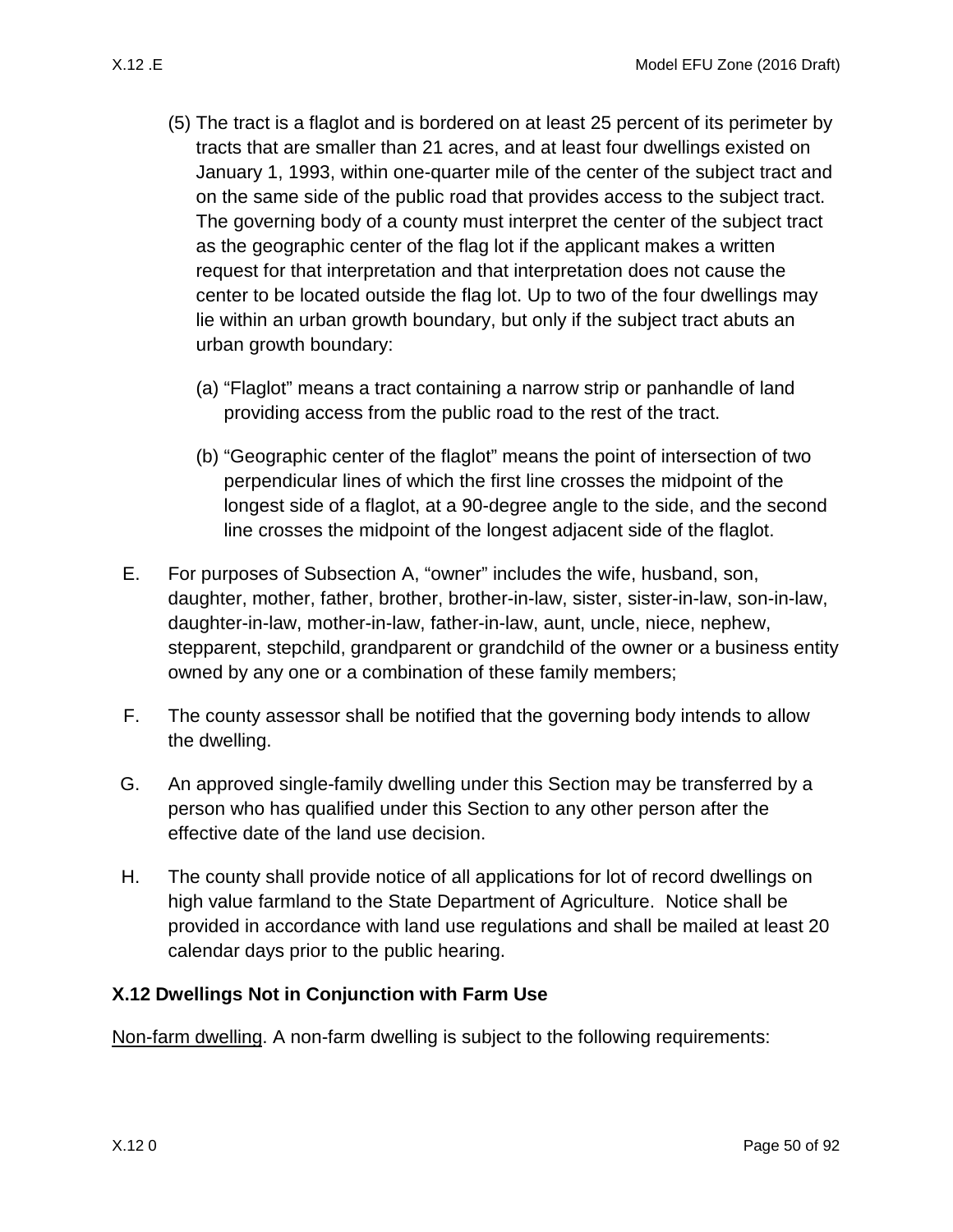- <span id="page-50-0"></span>A. The dwelling or activities associated with the dwelling will not force a significant change in or significantly increase the cost of accepted farming or forest practices on nearby lands devoted to farm or forest use;
- B. Non-farm dwelling suitability standards.
	- (1) The dwelling, including essential or accessory improvements or structures, is situated upon a lot or parcel, or, in the case of an existing lot or parcel, upon a portion of a lot or parcel, that is generally unsuitable land for the production of farm crops and livestock or merchantable tree species, considering the terrain, adverse soil or land conditions, drainage and flooding, vegetation, location and size of the tract. A new parcel or portion of an existing lot or parcel shall not be considered unsuitable solely because of size or location if it can reasonably be put to farm or forest use in conjunction with other land; and
	- (2) A new parcel or portion of an existing lot or parcel is not "generally unsuitable" simply because it is too small to be farmed profitably by itself. If a parcel or portion of a lot or parcel can be sold, leased, rented or otherwise managed as a part of a commercial farm or ranch, then it is not "generally unsuitable." A new parcel or portion of an existing lot or parcel is presumed to be suitable if it is composed predominantly of Class I-VI soils. Just because a new parcel or portion of an existing lot or parcel is unsuitable for one farm use does not mean it is not suitable for another farm use; or
	- (3) If the lot or parcel is under forest assessment, the dwelling shall be situated upon generally unsuitable land for the production of merchantable tree species recognized by the Forest Practices Rules, considering the terrain, adverse soil or land conditions, drainage and flooding, vegetation, location and size of the parcel. If a lot or parcel is under forest assessment, the area is not "generally unsuitable" simply because it is too small to be managed for forest production profitably by itself. If a lot or parcel under forest assessment can be sold, leased, rented or otherwise managed as a part of a forestry operation, it is not "generally unsuitable". If a lot or parcel is under forest assessment, it is presumed suitable if it is composed predominantly of soils capable of producing 20 cubic feet of wood fiber per acre per year. If a lot or parcel is under forest assessment, to be found compatible and not seriously interfere with forest uses on surrounding land it must not force a significant change in forest practices or significantly increase the cost of those practices on the surrounding land.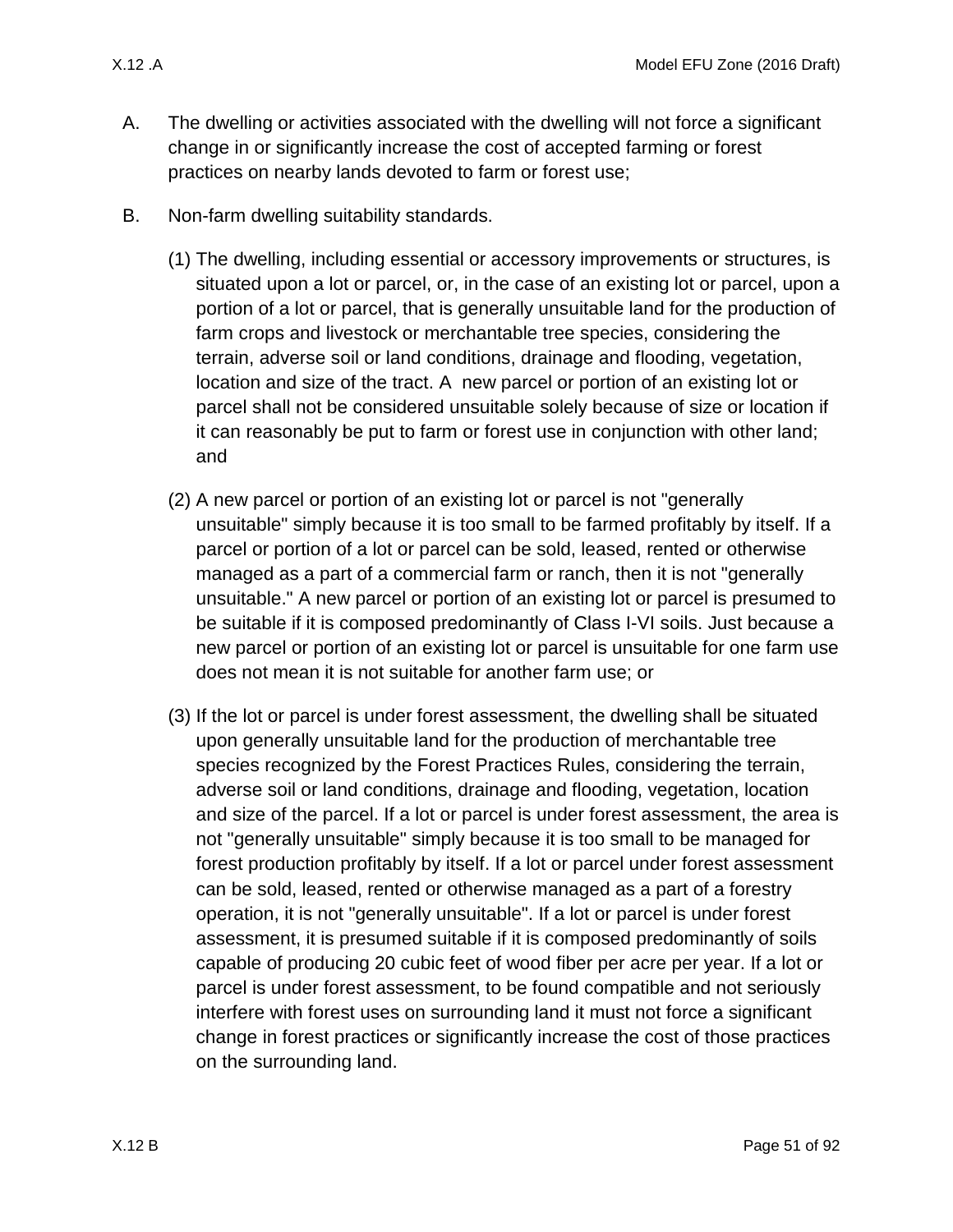*Case law: "Portions" of parcels found to be unsuitable must be large enough to accommodate the dwelling as well as the associated improvements (i.e. septic system and well). Wetherell v. Douglas County, 51 Or LUBA 699 (2006).*

- C. The dwelling will not materially alter the stability of the overall land use pattern of the area. In determining whether a proposed nonfarm dwelling will alter the stability of the land use pattern in the area, a county shall consider the cumulative impact of nonfarm dwellings on other lots or parcels in the area similarly situated by applying the standards set forth in (1) through (3) below. If the application involves the creation of a new parcel for the nonfarm dwelling, a county shall consider whether creation of the parcel will lead to creation of other nonfarm parcels, to the detriment of agriculture in the area by applying the standards set forth in (1) through (3) below;
	- (1) Identify a study area for the cumulative impacts analysis. The study area shall include at least 2,000 acres or a smaller area not less than 1000 acres, if the smaller area is a distinct agricultural area based on topography, soil types, land use pattern, or the type of farm or ranch operations or practices that distinguish it from other, adjacent agricultural areas. Findings shall describe the study area, its boundaries, the location of the subject parcel within this area, why the selected area is representative of the land use pattern surrounding the subject parcel and is adequate to conduct the analysis required by this standard. Lands zoned for rural residential or other urban or nonresource uses shall not be included in the study area;
	- (2) Identify within the study area the broad types of farm uses (irrigated or nonirrigated crops, pasture or grazing lands), the number, location and type of existing dwellings (farm, nonfarm, hardship, etc.), and the dwelling development trends since 1993. Determine the potential number of nonfarm/lot-of-record dwellings that could be approved under Subsection [X.11 A](#page-46-1) and Section [X.12 ,](#page-49-1) including identification of predominant soil classifications, the parcels created prior to January 1, 1993 and the parcels larger than the minimum lot size that may be divided to create new parcels for nonfarm dwellings under ORS 215.263(4) ORS 215.263(4) ORS 215.263(5). The findings shall describe the existing land use pattern of the study area including the distribution and arrangement of existing uses and the land use pattern that could result from approval of the possible nonfarm dwellings under this Subsection; and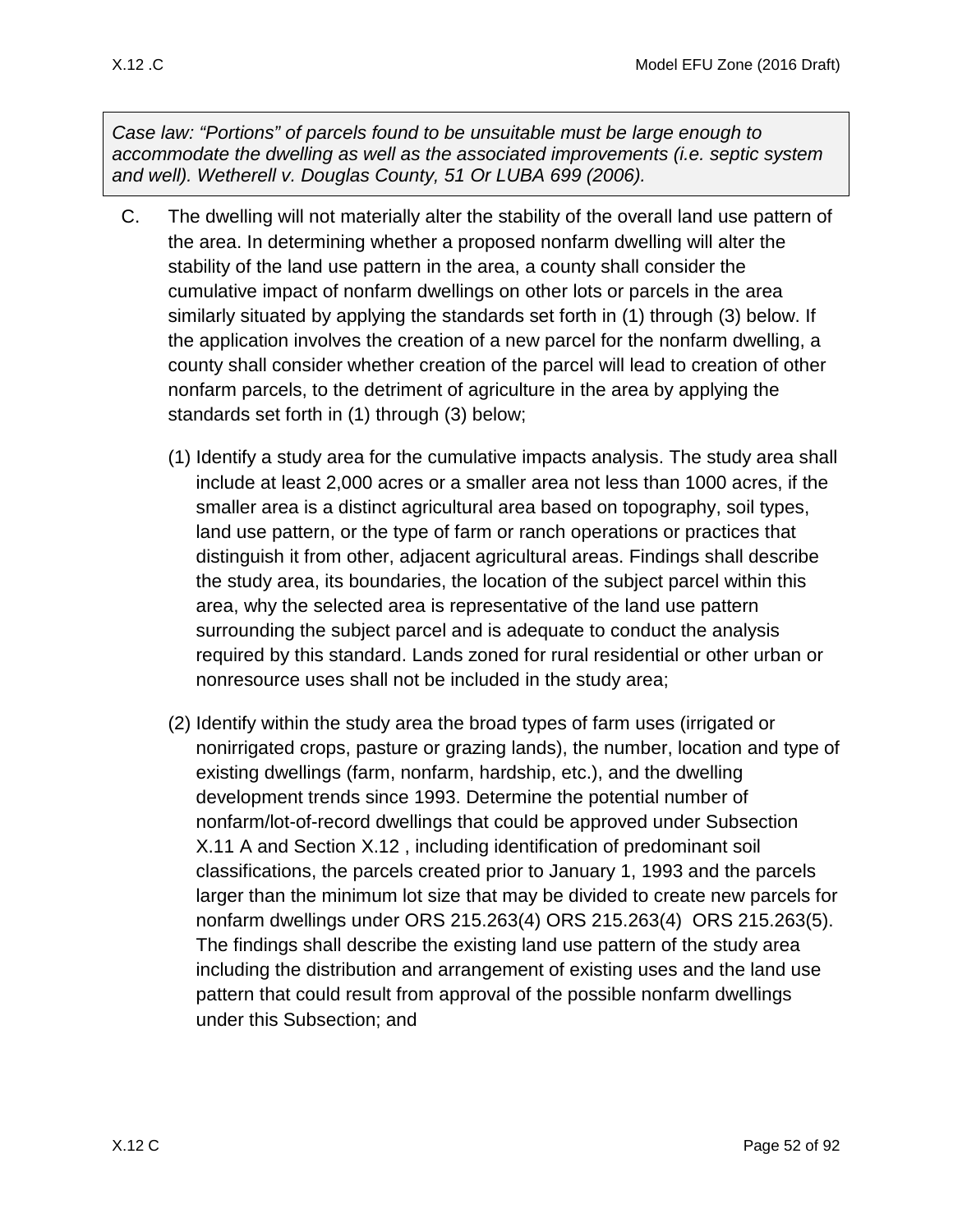- (3) Determine whether approval of the proposed nonfarm/lot-of-record dwellings together with existing nonfarm dwellings will materially alter the stability of the land use pattern in the area. The stability of the land use pattern will be materially altered if the cumulative effect of existing and potential nonfarm dwellings will make it more difficult for the existing types of farms in the area to continue operation due to diminished opportunities to expand, purchase or lease farmland, acquire water rights or diminish the number of tracts or acreage in farm use in a manner that will destabilize the overall character of the study area; and
- D. If a single-family dwelling is established on a lot or parcel as set forth in Subsection [X.05 D](#page-13-2) *["lot of record" dwelling])*, no additional dwelling may later be sited under the provisions of this Section.

*Note: A county may attach other criteria or conditions to non-farm dwellings as it considers necessary.*

#### **X.13 Alteration, Restoration or Replacement of a Lawfully-established Dwelling**

- <span id="page-52-2"></span><span id="page-52-1"></span><span id="page-52-0"></span>A. A lawfully established dwelling may be altered, restored or replaced if, when an application for a permit is submitted, the permitting authority finds to its satisfaction, based on substantial evidence that:
	- (1) The dwelling to be altered, restored or replaced has, or formerly had:
		- (a) Intact exterior walls and roof structure;
		- (b) Indoor plumbing consisting of a kitchen sink, toilet and bathing facilities connected to a sanitary waste disposal system;
		- (c) Interior wiring for interior lights;
		- (d) A heating system; and
		- (e) The dwelling was assessed as a dwelling for purposes of ad valorem taxation for the previous five property tax years, or, if the dwelling has existed for less than five years, from that time.
	- (2) Notwithstanding Subsection [X.13 A\(1\)\(e\),](#page-52-0) if the value of the dwelling was eliminated as a result of either of the following circumstances, the dwelling was assessed as a dwelling until such time as the value of the dwelling was eliminated: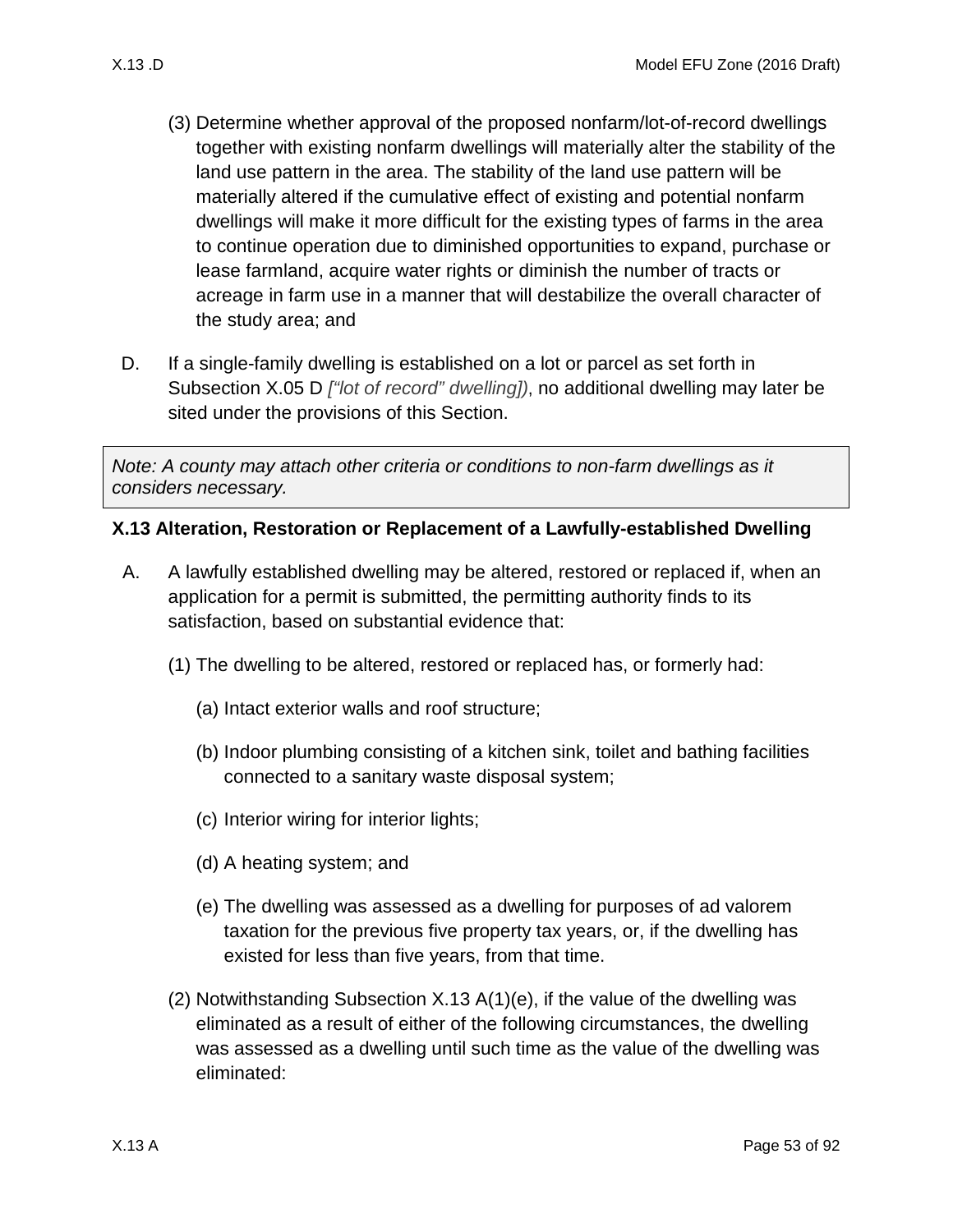- (a) The destruction (i.e, by fire or natural hazard), or demolition in the case of restoration, of the dwelling; or
- (b) The applicant establishes to the satisfaction of the permitting authority that the dwelling was improperly removed from the tax roll by a person other than the current owner. "Improperly removed" means that the dwelling has taxable value in its present state, or had taxable value when the dwelling was first removed from the tax roll or was destroyed by fire or natural hazard, and the county stopped assessing the dwelling even though the current or former owner did not request removal of the dwelling from the tax roll.
- <span id="page-53-0"></span>B. For replacement of a lawfully established dwelling under Subsection [X.05 G:](#page-13-3)
	- (1) The dwelling to be replaced must be removed, demolished or converted to an allowable nonresidential use:
		- (a) Within one year after the date the replacement dwelling is certified for occupancy pursuant to ORS 455.055; or
		- (b) If the dwelling to be replaced is, in the discretion of the permitting authority, in such a state of disrepair that the structure is unsafe for occupancy or constitutes an attractive nuisance, on or before a date set by the permitting authority that is not less than 90 days after the replacement permit is issued; and
		- (c) If a dwelling is removed by moving it off the subject parcel to another location, the applicant must obtain approval from the permitting authority for the new location.
	- (2) The applicant must cause to be recorded in the deed records of the county a statement that the dwelling to be replaced has been removed, demolished or converted.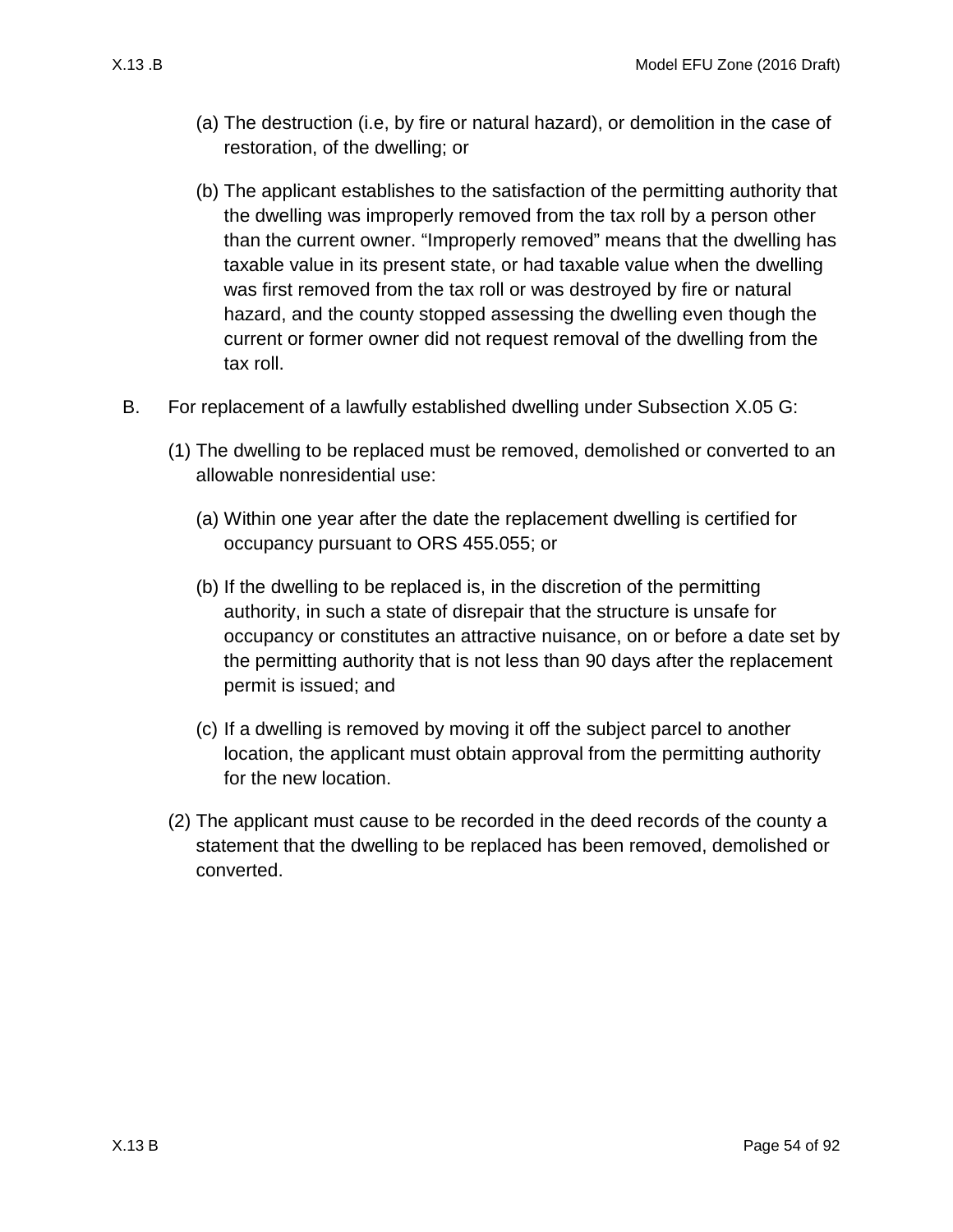<span id="page-54-0"></span>(3) As a condition of approval, if the dwelling to be replaced is located on a portion of the lot or parcel that is not zoned for exclusive farm use, the applicant shall execute and cause to be recorded in the deed records of the county in which the property is located a deed restriction prohibiting the siting of another dwelling on that portion of the lot or parcel. The restriction imposed is irrevocable unless the county planning director, or the director's designee, places a statement of release in the deed records of the county to the effect that the provisions of 2013 Oregon Laws, chapter 462, Section 2 and ORS 215.283 regarding replacement dwellings have changed to allow the lawful siting of another dwelling.

*Note: The county is required to maintain a record of:* 

*1. The lots and parcels for which dwellings to be replaced have been removed, demolished or converted; and* 

*2 The lots and parcels that do not qualify for the siting of a new dwelling under Subsection [\(2\),](#page-53-0) including a copy of the deed restrictions filed under Subsection [\(3\).](#page-54-0)*

- <span id="page-54-1"></span>C. A replacement dwelling must comply with applicable building codes, plumbing codes, sanitation codes and other requirements relating to health and safety or to siting at the time of construction. However, the standards may not be applied in a manner that prohibits the siting of the replacement dwelling.
	- (1) The siting standards of Subsection [\(2\)](#page-54-1) apply when a dwelling qualifies for replacement because the dwelling:
		- (a) Formerly had the features described in Subsection [X.13 A\(1\);](#page-52-1)
		- (b) Was removed from the tax roll as described in Subsection [X.13 A\(2\);](#page-52-2) or
		- (c) Had a permit that expired as described under Subsection [X.13 D\(3\).](#page-55-0)
	- (2) The replacement dwelling must be sited on the same lot or parcel:
		- (a) Using all or part of the footprint of the replaced dwelling or near a road, ditch, river, property line, forest boundary or another natural boundary of the lot or parcel; and
		- (b) If possible, for the purpose of minimizing the adverse impacts on resource use of land in the area, within a concentration or cluster of structures or within 500 yards of another structure.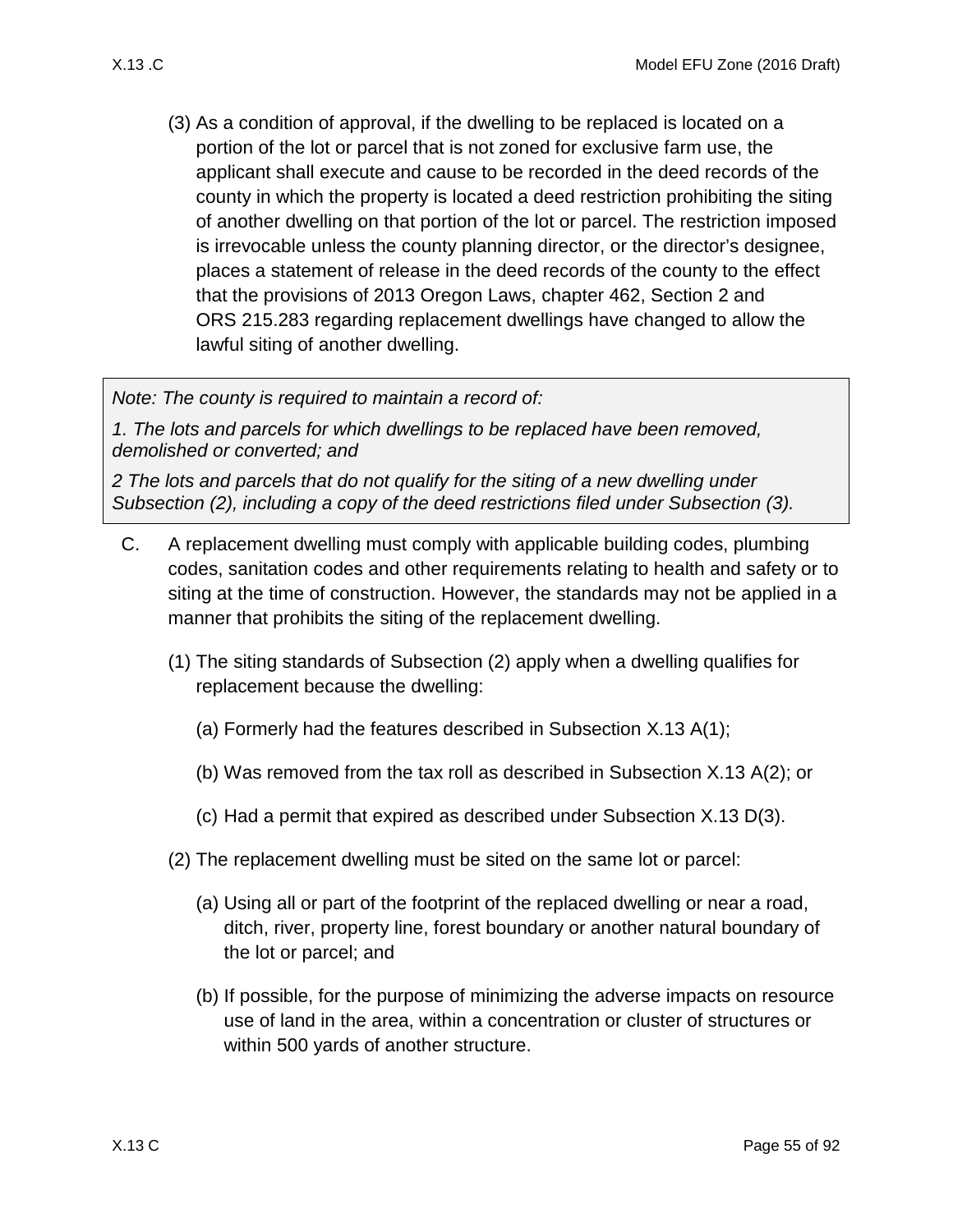- (3) Replacement dwellings that currently have the features described in
	- Subsection [X.13 A\(1\)](#page-52-1) and that have been on the tax roll as described in Subsection [X.13 A\(2\)](#page-52-2) may be sited on any part of the same lot or parcel.
- D. A replacement dwelling permit that is issued under [X.05 G:](#page-13-3)
	- (1) Is a land use decision as defined in ORS 197.015 where the dwelling to be replaced:
		- (a) Formerly had the features described in Subsection [X.13 A\(1\);](#page-52-1) or
		- (b) Was removed from the tax roll as described in Subsection [X.13 A\(2\);](#page-52-2)
	- (2) Is not subject to the time to act limits of ORS 215.417; and
	- (3) If expired before January 1, 2014, shall be deemed to be valid and effective if, before January 1, 2015, the holder of the permit:
		- (a) Removes, demolishes or converts to an allowable nonresidential use the dwelling to be replaced; and
		- (b) Causes to be recorded in the deed records of the county a statement that the dwelling to be replaced has been removed, demolished or converted.

# <span id="page-55-0"></span>**X.14 Wineries**

- <span id="page-55-5"></span><span id="page-55-4"></span><span id="page-55-3"></span><span id="page-55-2"></span><span id="page-55-1"></span>A. A winery may be established as a permitted use if the proposed winery will produce wine with a maximum annual production of:
	- (1) Less than 50,000 gallons and the winery owner:
		- (a) Owns an on-site vineyard of at least 15 acres;
		- (b) Owns a contiguous vineyard of at least 15 acres;
		- (c) Has a long-term contract for the purchase of all of the grapes from at least 15 acres of a vineyard contiguous to the winery; or
		- (d) Obtains grapes from any combination of Subsection [\(a\),](#page-55-1) [\(b\),](#page-55-2) or [\(c\);](#page-55-3) or
	- (2) At least 50,000 gallons and the winery owner:
		- (a) Owns an on-site vineyard of at least 40 acres;
		- (b) Owns a contiguous vineyard of at least 40 acres;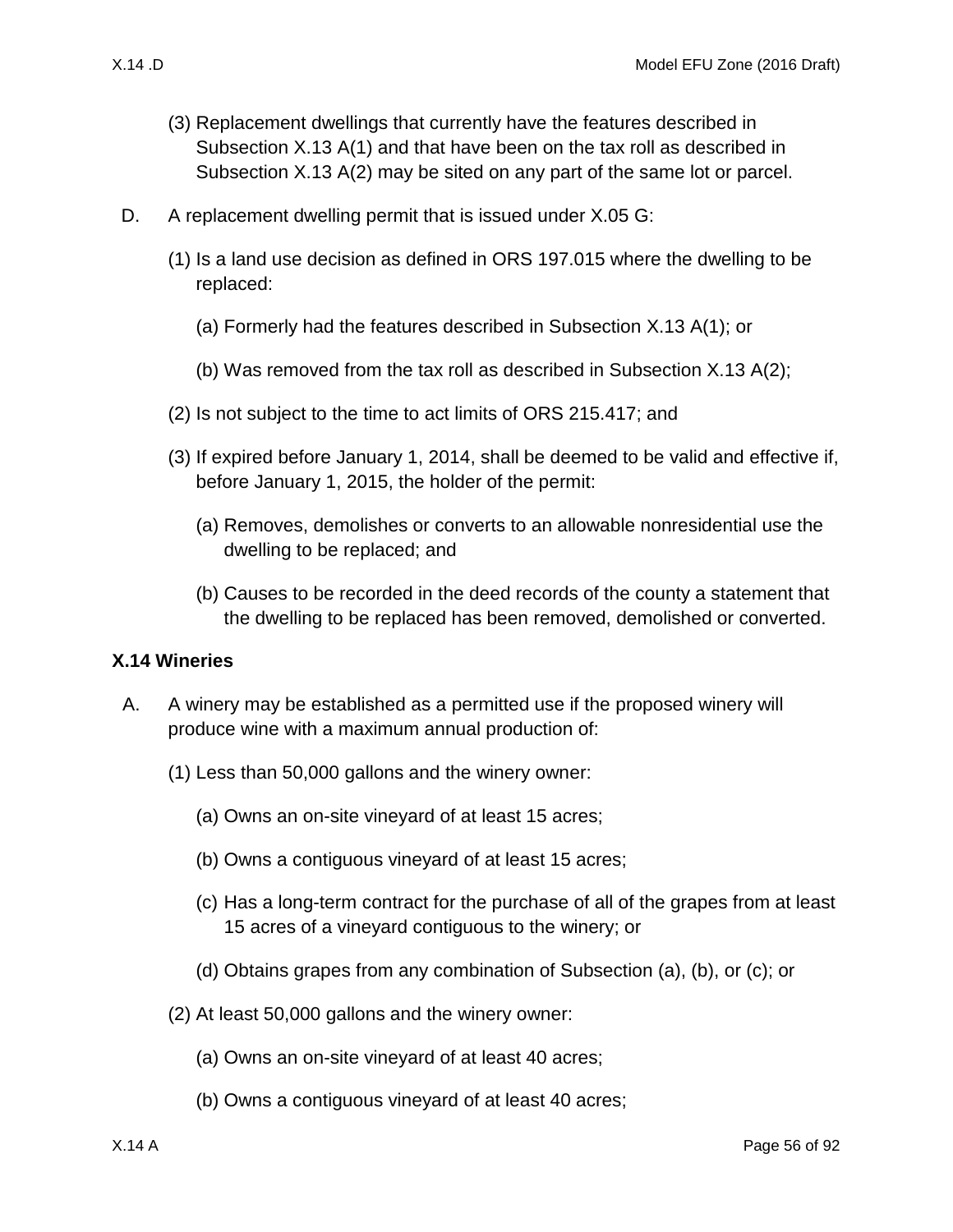- (c) Has a long-term contract for the purchase of all of the grapes from at least 40 acres of a vineyard contiguous to the winery;
- (d) Owns an on-site vineyard of at least 15 acres on a tract of at least 40 acres and owns at least 40 additional acres of vineyards in Oregon that are located within 15 miles of the winery site; or
- (e) Obtains grapes from any combination of Subsection [\(a\),](#page-55-1) [\(b\),](#page-55-2) [\(c\)](#page-55-3) or [\(d\).](#page-55-4)
- <span id="page-56-1"></span><span id="page-56-0"></span>B. In addition to producing and distributing wine, a winery established under this Section may:
	- (1) Market and sell wine produced in conjunction with the winery.
	- (2) Conduct operations that are directly related to the sale or marketing of wine produced in conjunction with the winery, including:
		- (a) Wine tastings in a tasting room or other location on the premises occupied by the winery;
		- (b) Wine club activities;
		- (c) Winemaker luncheons and dinners;
		- (d) Winery and vineyard tours;
		- (e) Meetings or business activities with winery suppliers, distributors, wholesale customers and wine-industry members;
		- (f) Winery staff activities;
		- (g) Open house promotions of wine produced in conjunction with the winery; and
		- (h) Similar activities conducted for the primary purpose of promoting wine produced in conjunction with the winery.
	- (3) Market and sell items directly related to the sale or promotion of wine produced in conjunction with the winery, the marketing and sale of which is incidental to on-site retail sale of wine, including food and beverages:
		- (a) Required to be made available in conjunction with the consumption of wine on the premises by the Liquor Control Act or rules adopted under the Liquor Control Act; or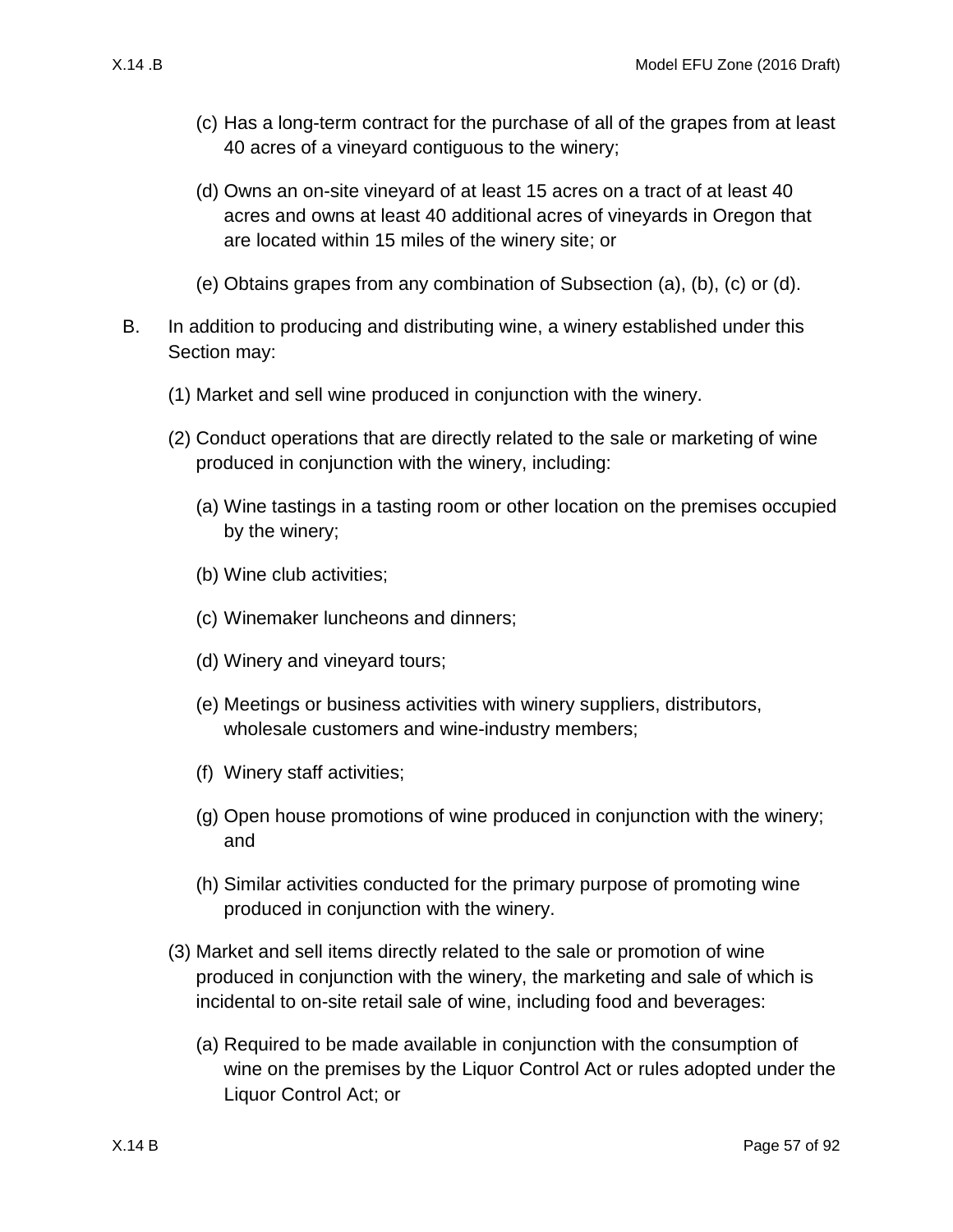- (b) Served in conjunction with an activity authorized by Subsection [X.14 B\(2\),](#page-56-0) [\(4\),](#page-57-0) or [\(5\).](#page-57-1)
- <span id="page-57-0"></span>(4) Carry out agri-tourism or other commercial events on the tract occupied by the winery subject to Subsections E.
- <span id="page-57-1"></span>(5) Host charitable activities for which the winery does not charge a facility rental fee.
- C. A winery may include on-site kitchen facilities licensed by the Oregon Health Authority under ORS 624.010 to 624.121 for the preparation of food and beverages described in Subsection [X.14 B\(3\).](#page-56-1) Food and beverage services authorized under Subsection [X.14 B\(3\)](#page-56-1) may not utilize menu options or meal services that cause the kitchen facilities to function as a café or other dining establishment open to the public.
- D. The gross income of the winery from the sale of incidental items or services provided pursuant to Subsection [X.14 B\(3\)](#page-56-1) to [\(5\)](#page-57-1) may not exceed 25 percent of the gross income from the on-site retail sale of wine produced in conjunction with the winery. The gross income of a winery does not include income received by third parties unaffiliated with the winery. At the request of the county, the winery shall submit to the county a written statement that is prepared by a certified public accountant and certifies the compliance of the winery with this Subsection for the previous tax year.
- <span id="page-57-2"></span>E. A winery may carry out up to 18 days of agri-tourism or other commercial events annually on the tract occupied by the winery. If a winery conducts agri-tourism or other commercial events authorized under this Section, the winery may not conduct agri-tourism or other commercial events or activities authorized by Subsections [X.15 A](#page-61-0) to [D.](#page-64-0) *The requirements of the Agri-tourism [Limited Use] permit must be met.*
- F. A winery operating under this Section shall provide parking for all activities or uses of the lot, parcel or tract on which the winery is established.
- *G. Events described in [X.14 E](#page-57-2) are subject to the requirements of Section [X.15 H,](#page-65-0) Agri-Tourism and other Commercial Events or Activities [Limited Use] Permit.*
- H. Prior to the issuance of a permit to establish a winery under Subsection [X.14 A,](#page-55-5) the applicant shall show that vineyards described in Subsection [X.14 A](#page-55-5) have been planted or that the contract has been executed, as applicable.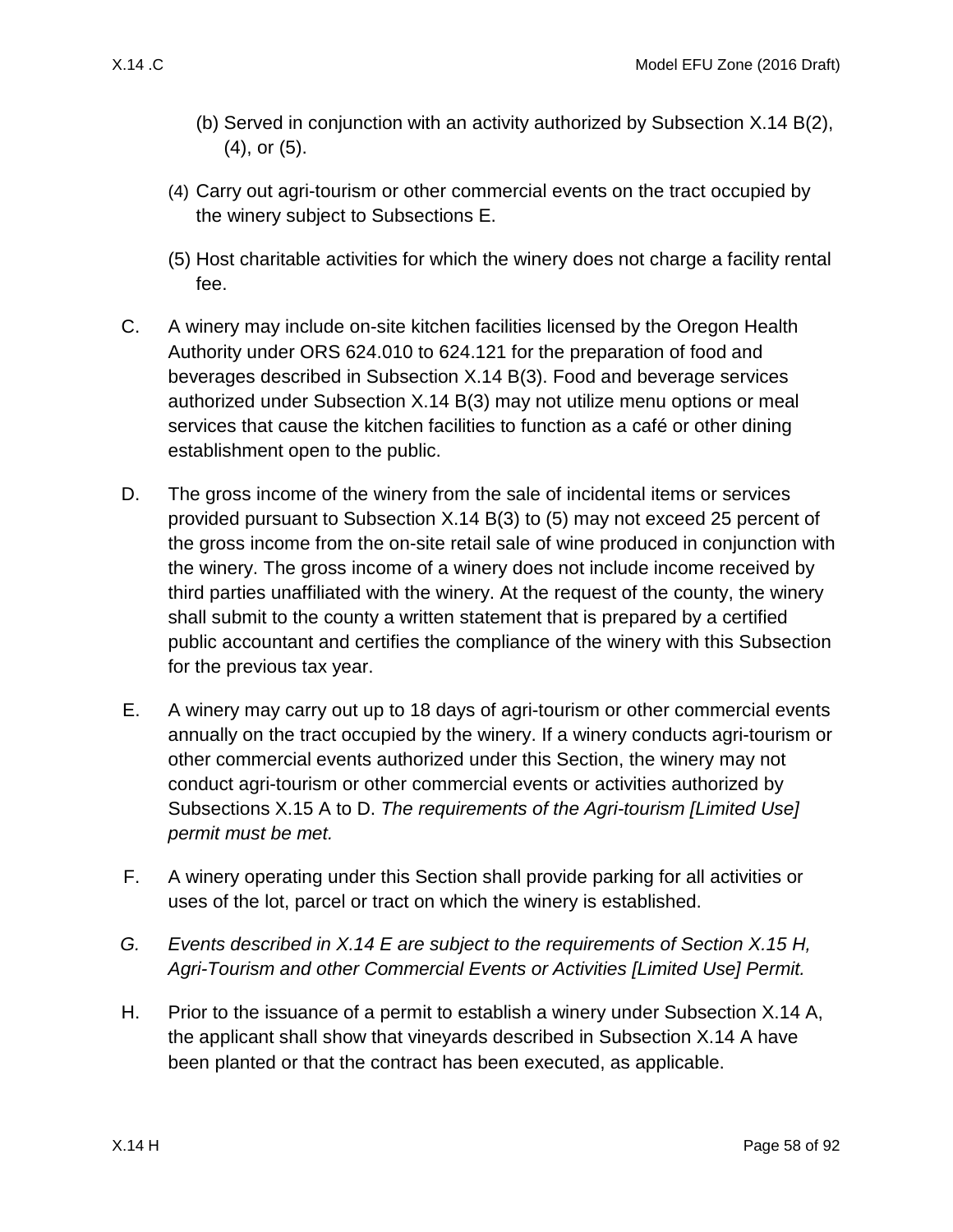- <span id="page-58-0"></span>I. Standards imposed on the siting of a winery shall be limited solely to each of the following for the sole purpose of limiting demonstrated conflicts with accepted farming or forest practices on adjacent lands:
	- (1) Establishment of a setback of at least 100 feet from all property lines for the winery and all public gathering places unless the local government grants an adjustment or variance allowing a setback of less than 100 feet; and
	- (2) Provision of direct road access and internal circulation.
- <span id="page-58-2"></span><span id="page-58-1"></span>J. In addition to a winery permitted in Subsections [X.14 A](#page-55-5) to [X.14 I,](#page-58-0) a winery may be established if:
	- (1) The winery owns and is sited on a tract of 80 acres or more, at least 50 acres of which is a vineyard;
	- (2) The winery owns at least 80 additional acres of planted vineyards in Oregon that need not be contiguous to the acreage described in Subsection [X.14](#page-58-1)  [J\(1\);](#page-58-1) and
	- (3) The winery has produced annually, at the same or a different location, at least 150,000 gallons of wine in at least three of the five calendar years before the winery is established under this Subsection.
- <span id="page-58-6"></span><span id="page-58-5"></span><span id="page-58-4"></span><span id="page-58-3"></span>K. In addition to producing and distributing wine, a winery described in Subsection [X.14 J](#page-58-2) may:
	- (1) Market and sell wine produced in conjunction with the winery;
	- (2) Conduct operations that are directly related to the sale or marketing of wine produced in conjunction with the winery, including:
		- (a) Wine tastings in a tasting room or other location on the premises occupied by the winery;
		- (b) Wine club activities;
		- (c) Winemaker luncheons and dinners;
		- (d) Winery and vineyard tours;
		- (e) Meetings or business activities with winery suppliers, distributors, wholesale customers and wine-industry members;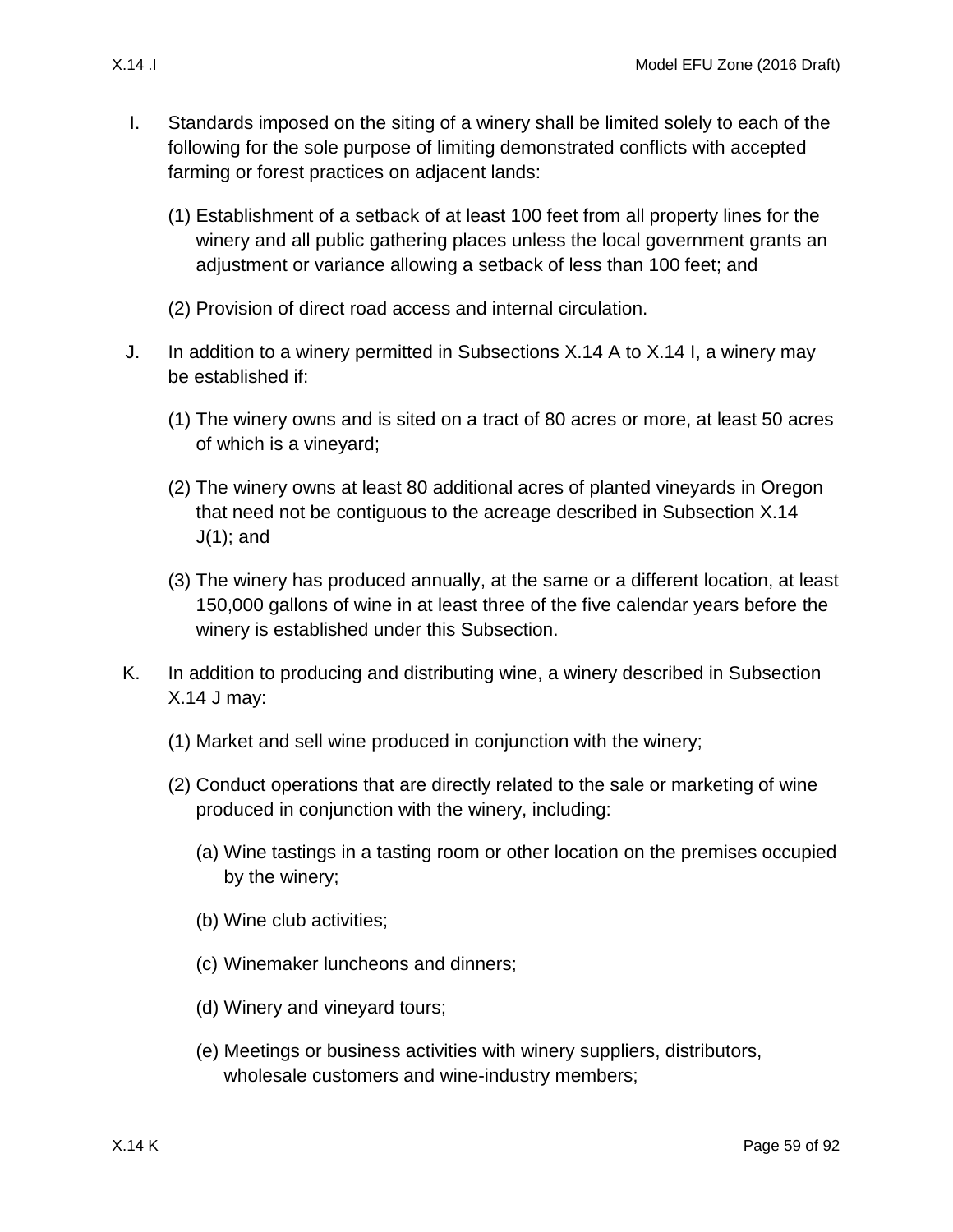- (f) Winery staff activities;
- (g) Open house promotions of wine produced in conjunction with the winery; and
- (h) Similar activities conducted for the primary purpose of promoting wine produced in conjunction with the winery;
- <span id="page-59-0"></span>(3) Market and sell items directly related to the sale or promotion of wine produced in conjunction with the winery, the marketing and sale of which is incidental to retail sale of wine on-site, including food and beverages:
	- (a) Required to be made available in conjunction with the consumption of wine on the premises by the Liquor Control Act or rules adopted under the Liquor Control Act; or
	- (b) Served in conjunction with an activity authorized by Subsection [X.14](#page-58-3)   $K(2)(b)$ , [\(d\),](#page-58-4) or [\(e\);](#page-58-5)
- <span id="page-59-1"></span>(4) Provide services, including agri-tourism or other commercial events, hosted by the winery or patrons of the winery, at which wine produced in conjunction with the winery is featured, that:
	- (a) Are directly related to the sale or promotion of wine produced in conjunction with the winery;
	- (b) Are incidental to the retail sale of wine on-site; and
	- (c) Are limited to 25 days or fewer in a calendar year; and
	- (d) Host charitable activities for which the winery does not charge a facility rental fee.
- L. Income requirements:
	- (1) The gross income of the winery from the sale of incidental items pursuant to Subsection [X.14 K\(3\)](#page-59-0) and services provided pursuant to Subsection [X.14 K\(4\)](#page-59-1) may not exceed 25 percent of the gross income from the on-site retail sale of wine produced in conjunction with the winery.
	- (2) At the request of a local government with land use jurisdiction over the site of a winery, the winery shall submit to the local government a written statement, prepared by a certified public accountant, that certifies compliance with Subsection [\(1\)](#page-58-6) for the previous tax year.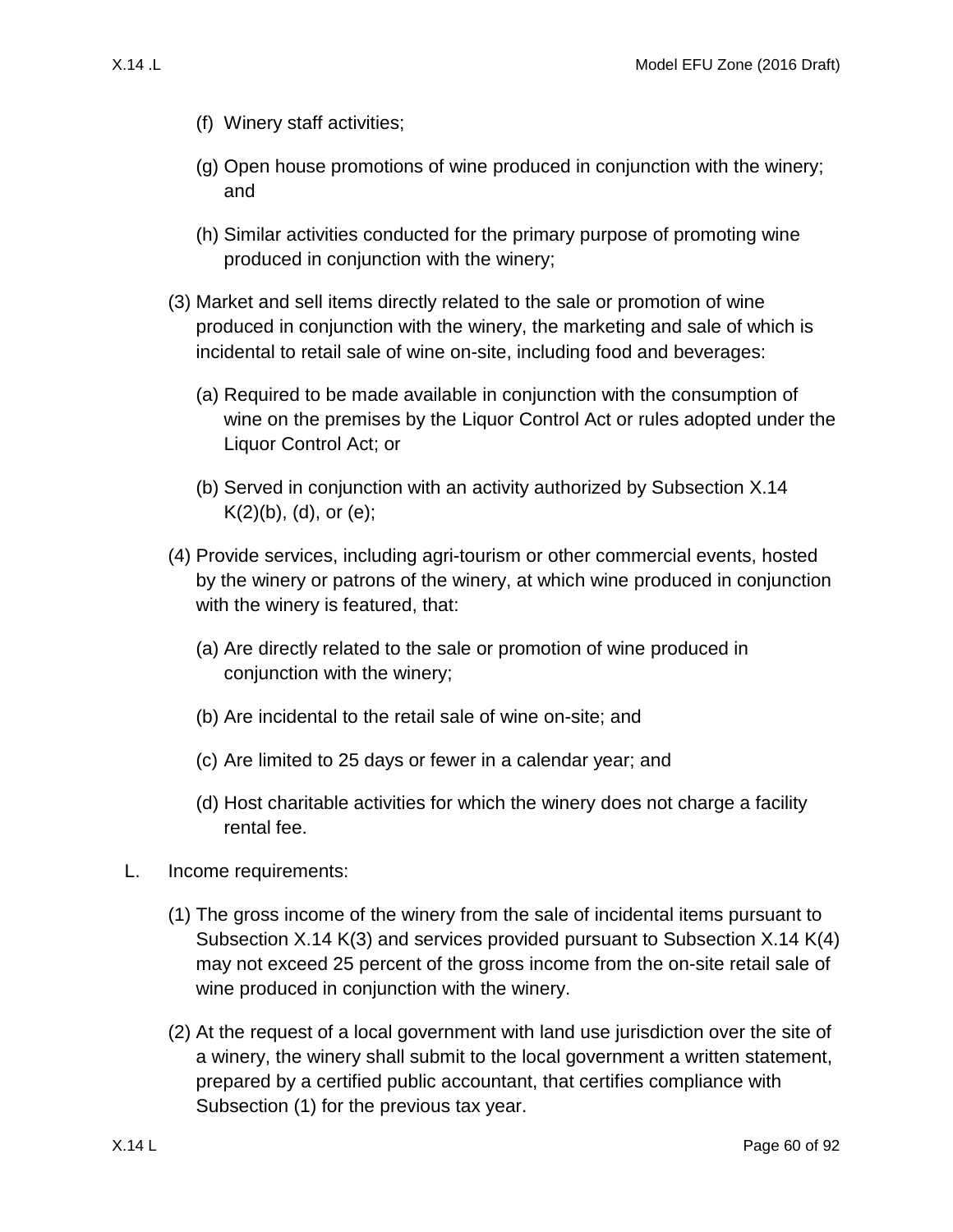- <span id="page-60-0"></span>M. A winery permitted under Subsection [J:](#page-58-2)
	- (1) Shall provide parking for all activities or uses of the lot, parcel or tract on which the winery is established.
	- (2) May operate a restaurant, as defined in ORS 624.010, in which food is prepared for consumption on the premises of the winery.
- N. Permit requirements:
	- (1) A winery shall obtain a permit if the winery operates a restaurant that is open to the public for more than 25 days in a calendar year or provides for agritourism or other commercial events authorized under Subsection [X.14 K\(4\)](#page-59-1) occurring on more than 25 days in a calendar year.
	- (2) In addition to any other requirements, a local government may approve a permit application under this Subsection if the local government finds that the authorized activity:
		- (a) Complies with the standards described in Subsections [X.08 A](#page-37-1) and [B;](#page-37-2)
		- (b) Is incidental and subordinate to the retail sale of wine produced in conjunction with the winery; and
		- (c) Does not materially alter the stability of the land use pattern in the area.
	- (3) If the local government issues a permit under this Subsection for agri-tourism or other commercial events, the local government shall review the permit at least once every five years and, if appropriate, may renew the permit.
- O. A person may not have a substantial ownership interest in more than one winery operating a restaurant, as permitted in Subsection [M.](#page-60-0)
- P. Prior to the issuance of a permit to establish a winery under Subsection [J,](#page-58-2) the applicant shall show that vineyards described in Subsection [J](#page-58-2) have been planted.
- Q. A winery operating under Subsection [J](#page-58-2) shall provide for:
	- (1) Establishment of a setback of at least 100 feet from all property lines for the winery and all public gathering places; and
	- (2) Direct road access and internal circulation.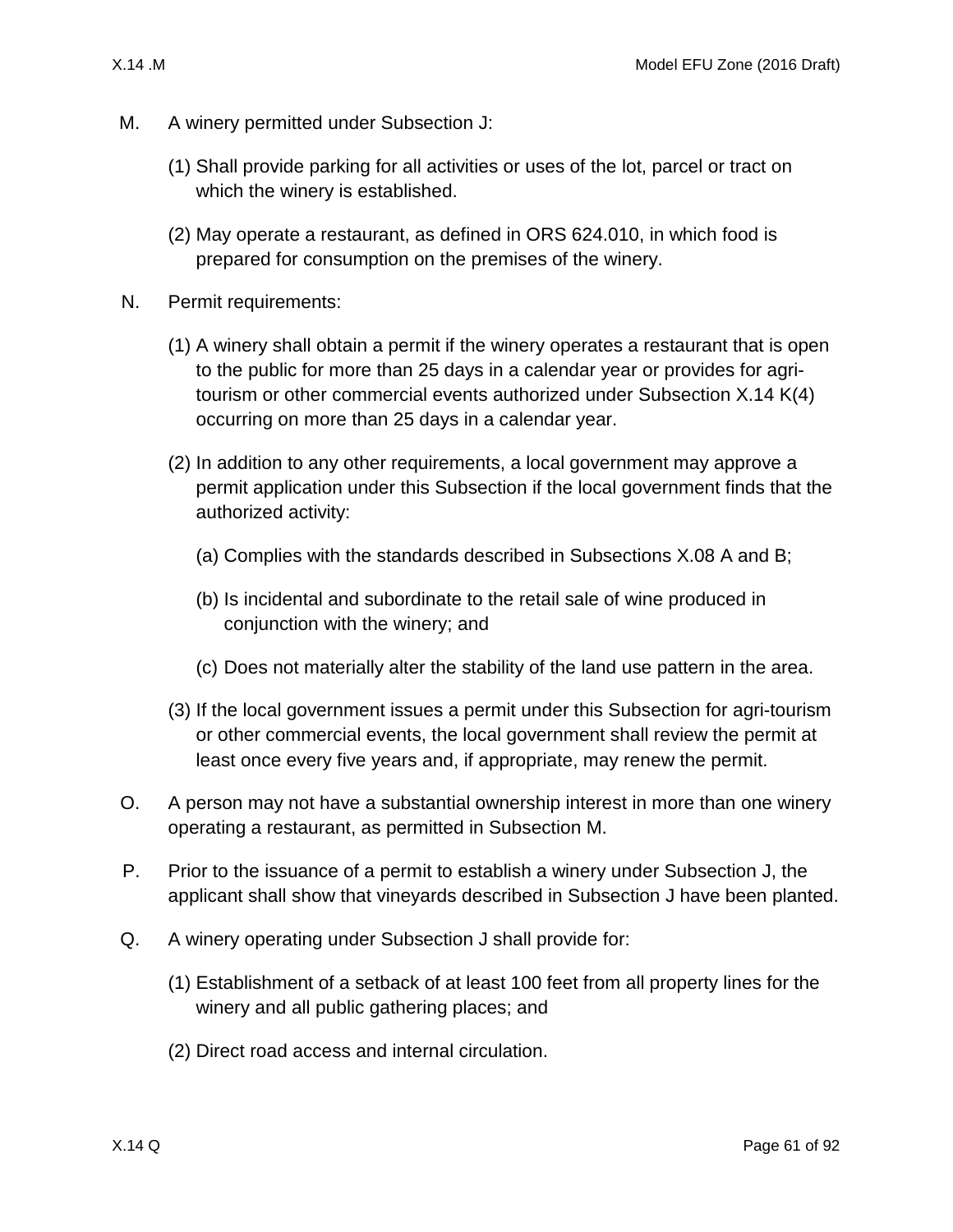- R. A winery operating under Subsection [X.14 J](#page-58-2) may receive a permit to host outdoor concerts for which admission is charged, facility rentals or celebratory events if the winery received a permit in similar circumstances before August 2, 2011.
- S. As used in this Section:
	- (1) "Agri-tourism or other commercial events" includes outdoor concerts for which admission is charged, educational, cultural, health or lifestyle events, facility rentals, celebratory gatherings and other events at which the promotion of wine produced in conjunction with the winery is a secondary purpose of the event.
	- (2) "On-site retail sale" includes the retail sale of wine in person at the winery site, through a wine club or over the Internet or telephone.

# *X.15 Agri-tourism and Other Commercial Events*

*The following agri-tourism and other commercial events or activities that are related to and supportive of agriculture may be established:*

*Counties that choose to adopt agri-tourism provisions may either modify [X.15 A\(7\)](#page-62-0) below to reference existing standards found elsewhere in the adopted county land use ordinance, or, alternatively, adopt agri-tourism standards within the EFU zone such as those presented in alternate [X.15 A\(7\)\(e\)](#page-62-1) text, which references standards [X.15 B](#page-62-2) (1-7).*

- <span id="page-61-0"></span>*A. A single agri-tourism or other commercial event or activity on a tract in a calendar year that is personal to the applicant and is not transferred by, or transferable with, a conveyance of the tract, if the agri-tourism or other commercial event or activity meets any local standards that apply and:*
	- (1) *The agri-tourism or other commercial event or activity is incidental and subordinate to existing farm use on the tract;*
	- (2) *The duration of the agri-tourism or other commercial event or activity does not exceed 72 consecutive hours;*
	- (3) *The maximum attendance at the agri-tourism or other commercial event or activity does not exceed 500 people;*
	- (4) *The maximum number of motor vehicles parked at the site of the agri-tourism or other commercial event or activity does not exceed 250 vehicles;*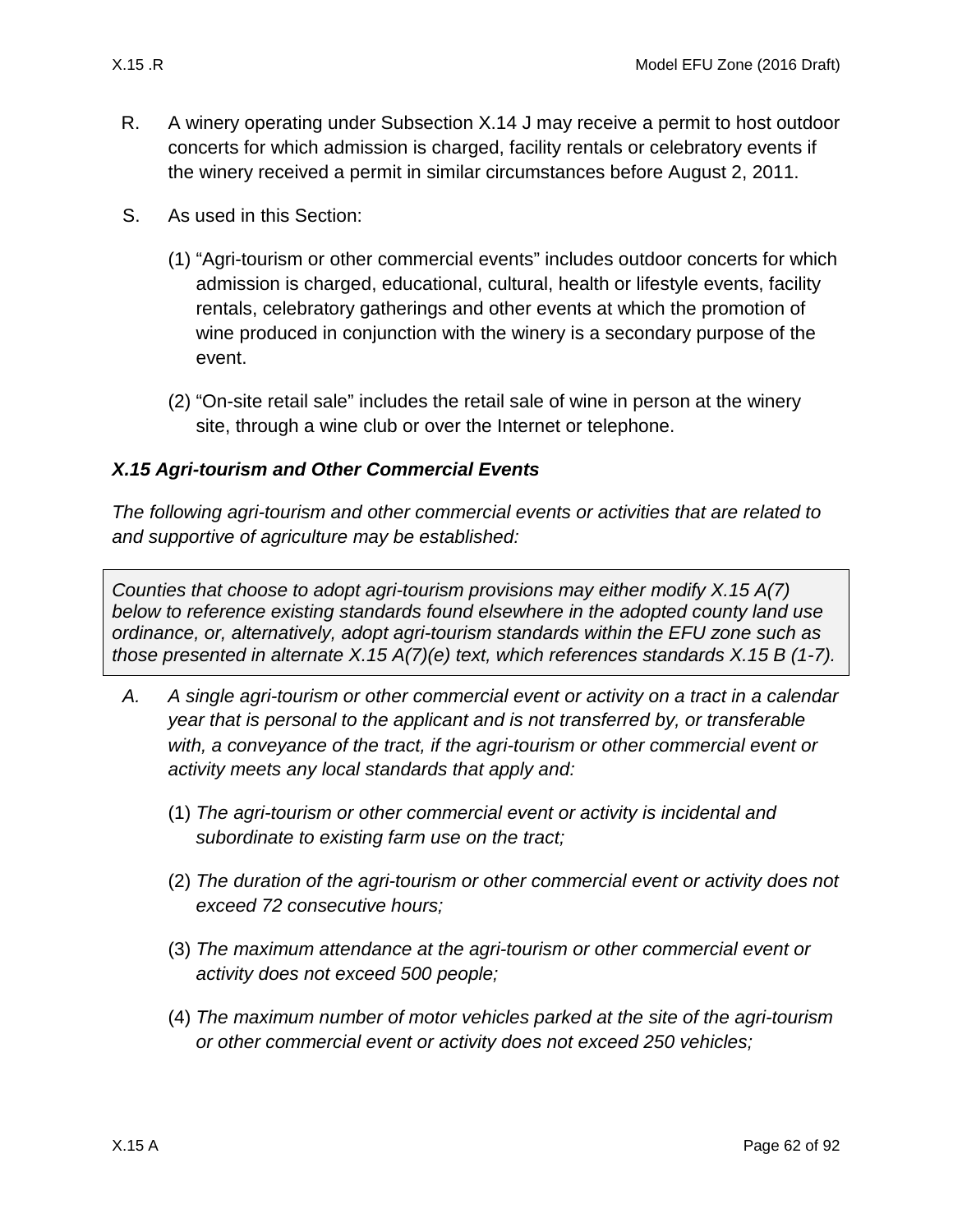- (5) *The agri-tourism or other commercial event or activity complies with the standards described in Subsections [X.08 A](#page-37-1) and [B;](#page-37-2)*
- (6) *The agri-tourism or other commercial event or activity occurs outdoors, in temporary structures, or in existing permitted structures, subject to health and fire and life safety requirements; and*
- <span id="page-62-0"></span>(7) *The agri-tourism or other commercial event or activity complies with conditions established for:*
	- *(a) [Planned hours of operation;]*
	- *(b) [Access, egress and parking;]*
	- *(c) [A traffic management plan that identifies the projected number of vehicles and any anticipated use of public roads:]*
	- *(d) [Sanitation and solid waste; and]*
	- *(e) Must comply with the requirements in [X.15 B.](#page-62-2)*
- <span id="page-62-2"></span><span id="page-62-1"></span>*B. In the alternative to Subsections [A](#page-61-0) and [C,](#page-63-0) the county may authorize, through an expedited, single-event license, a single agri-tourism or other commercial event or activity on a tract in a calendar year by an expedited, single-event license that is personal to the applicant and is not transferred by, or transferable with, a conveyance of the tract. A decision concerning an expedited, single-event license is not a land use decision, as defined in ORS 197.015. To approve an expedited, single-event license, the governing body of a county or its designee must determine that the proposed agri-tourism or other commercial event or activity meets any local standards that apply, and the agri-tourism or other commercial event or activity:*
	- (1) *Must be incidental and subordinate to existing farm use on the tract;*
	- (2) *May not begin before 6 a.m. or end after 10 p.m.;*
	- (3) *May not involve more than 100 attendees or 50 vehicles;*
	- (4) *May not include the artificial amplification of music or voices before 8 a.m. or after 8 p.m.;*
	- (5) *May not require or involve the construction or use of a new permanent structure in connection with the agri-tourism or other commercial event or activity;*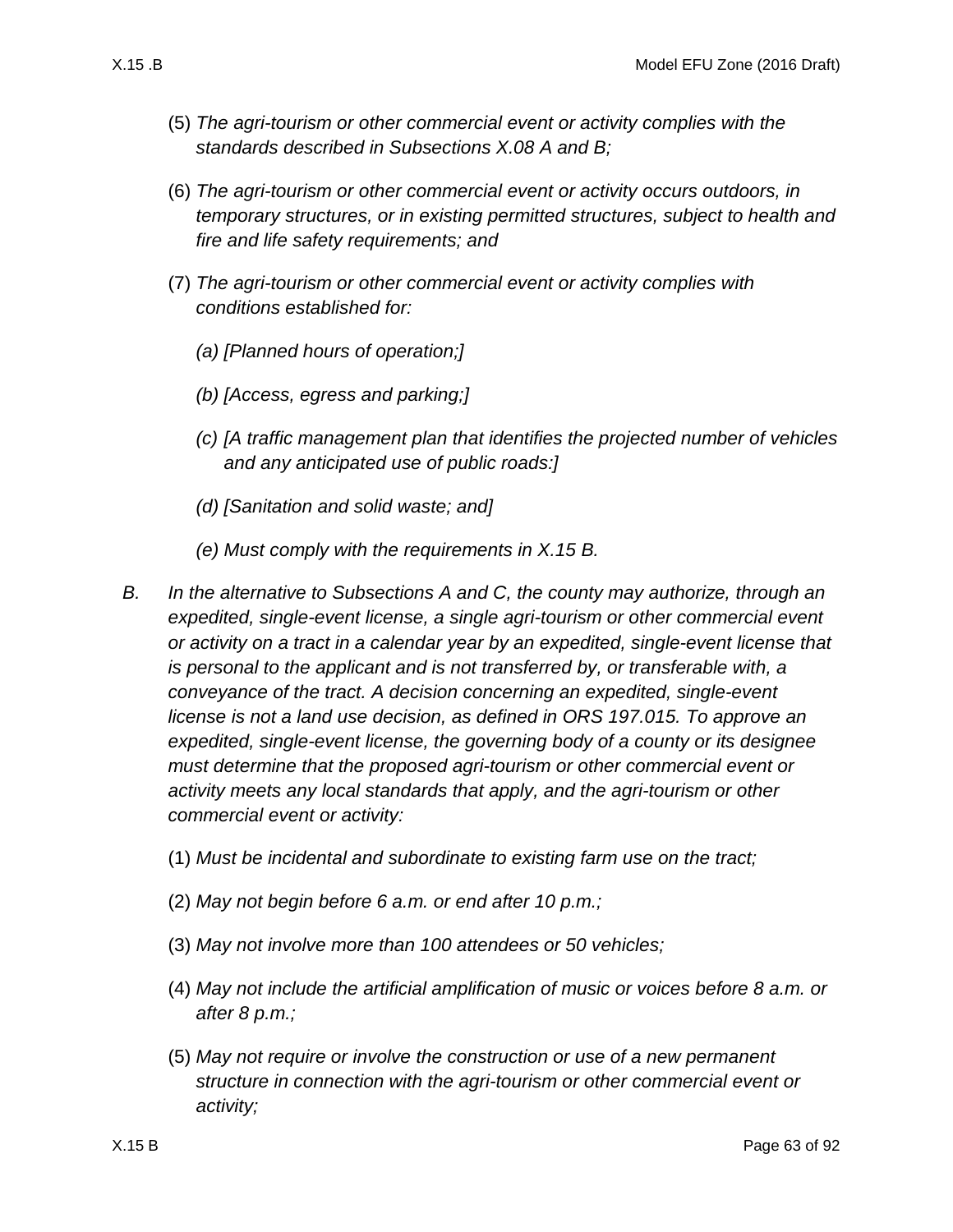- (6) *Must be located on a tract of at least 10 acres unless the owners or residents of adjoining properties consent, in writing, to the location; and*
- (7) *Must comply with applicable health and fire and life safety requirements.*

*Counties may modify [X.15 C\(6\)](#page-63-1) below to either reference existing standards found elsewhere in the adopted county land use ordinance, or, alternatively, adopt agritourism standards within the EFU zone such as those presented in alternate [X.15](#page-64-1)  [C\(6\)\(f\)](#page-64-1) text, which references model standards [X.15 H.](#page-65-0)*

- <span id="page-63-4"></span><span id="page-63-3"></span><span id="page-63-2"></span><span id="page-63-1"></span><span id="page-63-0"></span>*C. In the alternative to Subsections [A](#page-61-0) and [B,](#page-62-2) the county may authorize up to six agri-tourism or other commercial events or activities on a tract in a calendar year by a limited use permit that is personal to the applicant and is not transferred by, or transferable with, a conveyance of the tract. The agri-tourism or other commercial events or activities must meet any local standards that apply, and the agri-tourism or other commercial events or activities:*
	- (1) *Must be incidental and subordinate to existing farm use on the tract;*
	- (2) *May not, individually, exceed a duration of 72 consecutive hours;*
	- (3) *May not require that a new permanent structure be built, used or occupied in connection with the agri-tourism or other commercial events or activities;*
	- (4) *Must comply with the standards described in Subsections [X.08 A](#page-37-1) and [B;](#page-37-2)*
	- (5) *May not, in combination with other agri-tourism or other commercial events or activities authorized in the area, materially alter the stability of the land use pattern in the area; and*
	- (6) *Must comply with conditions established for:*
		- *(a) [The types of agri-tourism or other commercial events or activities that are authorized during each calendar year, including the number and duration of the agri-tourism or other commercial events and activities, the anticipated daily attendance and the hours of operation;*
		- *(b) The location of existing structures and the location of proposed temporary structures to be used in connection with the agri-tourism or other commercial events or activities;*
		- *(c) The location of access and egress and parking facilities to be used in connection with the agri-tourism or other commercial events or activities;*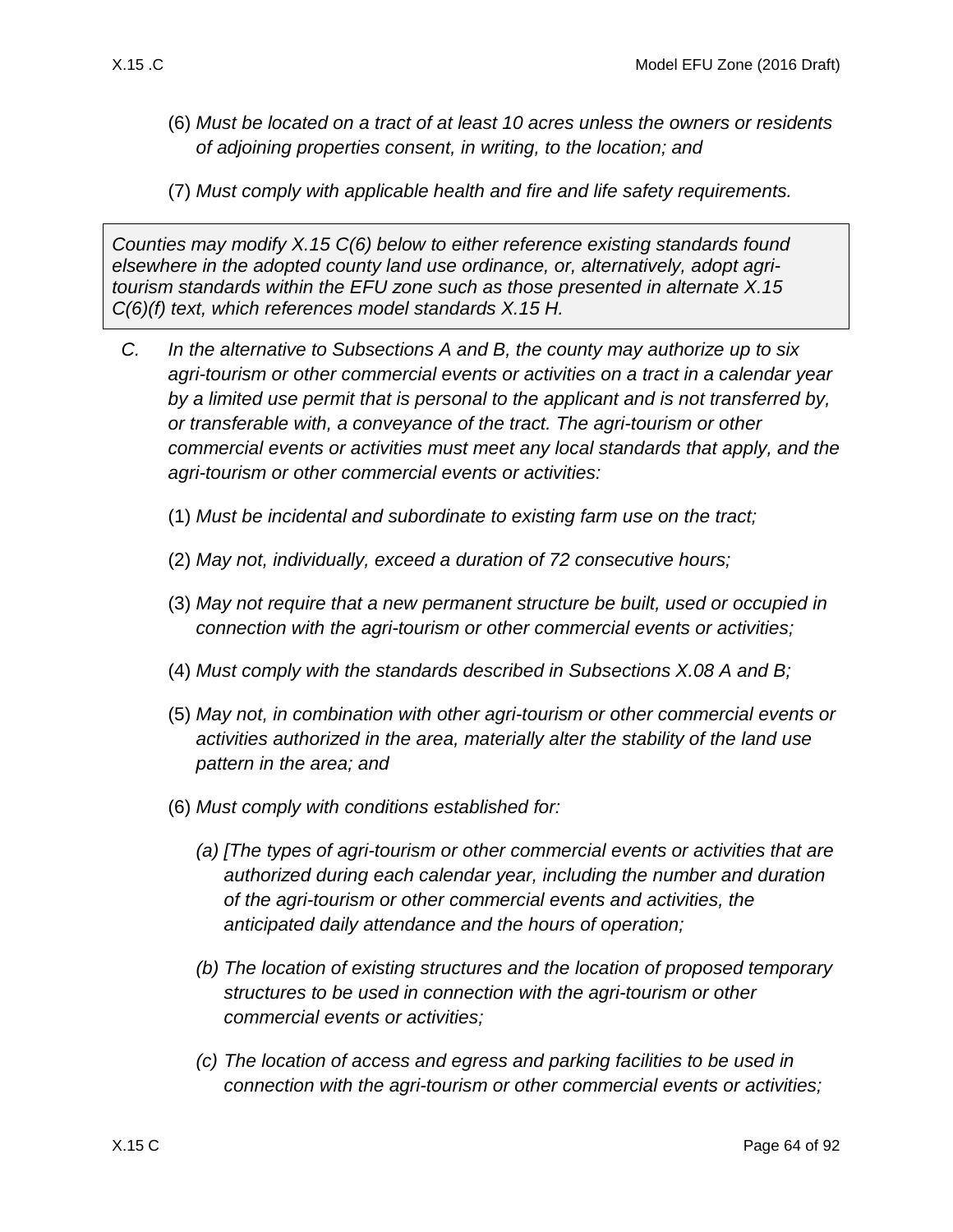- *(d) Traffic management, including the projected number of vehicles and any anticipated use of public roads; and*
- *(e) Sanitation and solid waste]*
- *(f) Must comply with the requirements of* [X.15 H.](#page-65-0)
- <span id="page-64-1"></span>(7) *A permit authorized by this Subsection shall be valid for two calendar years. When considering an application for renewal, the county shall ensure compliance with the provisions of Subsection [C,](#page-63-0) any local standards that apply and conditions that apply to the permit or to the agri-tourism or other commercial events or activities authorized by the permit.*
- <span id="page-64-0"></span>*D. In addition to Subsections [A](#page-61-0) to [C,](#page-63-0) the county may authorize agri-tourism or other commercial events or activities that occur more frequently or for a longer period or that do not otherwise comply with Subsections [A](#page-61-0) to [C](#page-63-0) if the agri-tourism or other commercial events or activities comply with any local standards that apply and the agri-tourism or other commercial events or activities:*
	- (1) *Are incidental and subordinate to existing commercial farm use of the tract and are necessary to support the commercial farm uses or the commercial agricultural enterprises in the area;*
	- (2) *Comply with the requirements of [X.15 C\(3\),](#page-63-2) [\(4\),](#page-63-3) [\(5\),](#page-63-4) and [\(6\);](#page-63-1)*
	- (3) *Occur on a lot or parcel that complies with the acknowledged minimum lot or parcel size; and*
	- (4) *Do not exceed 18 events or activities in a calendar year.*
- *E. A holder of a permit authorized by a county under Subsection [D](#page-64-0) must request review of the permit at four-year intervals. Upon receipt of a request for review, the county shall:*
	- (1) *Provide public notice and an opportunity for public comment as part of the review process; and*
	- (2) *Limit its review to events and activities authorized by the permit, conformance with conditions of approval required by the permit and the standards established by Subsection [D.](#page-64-0)*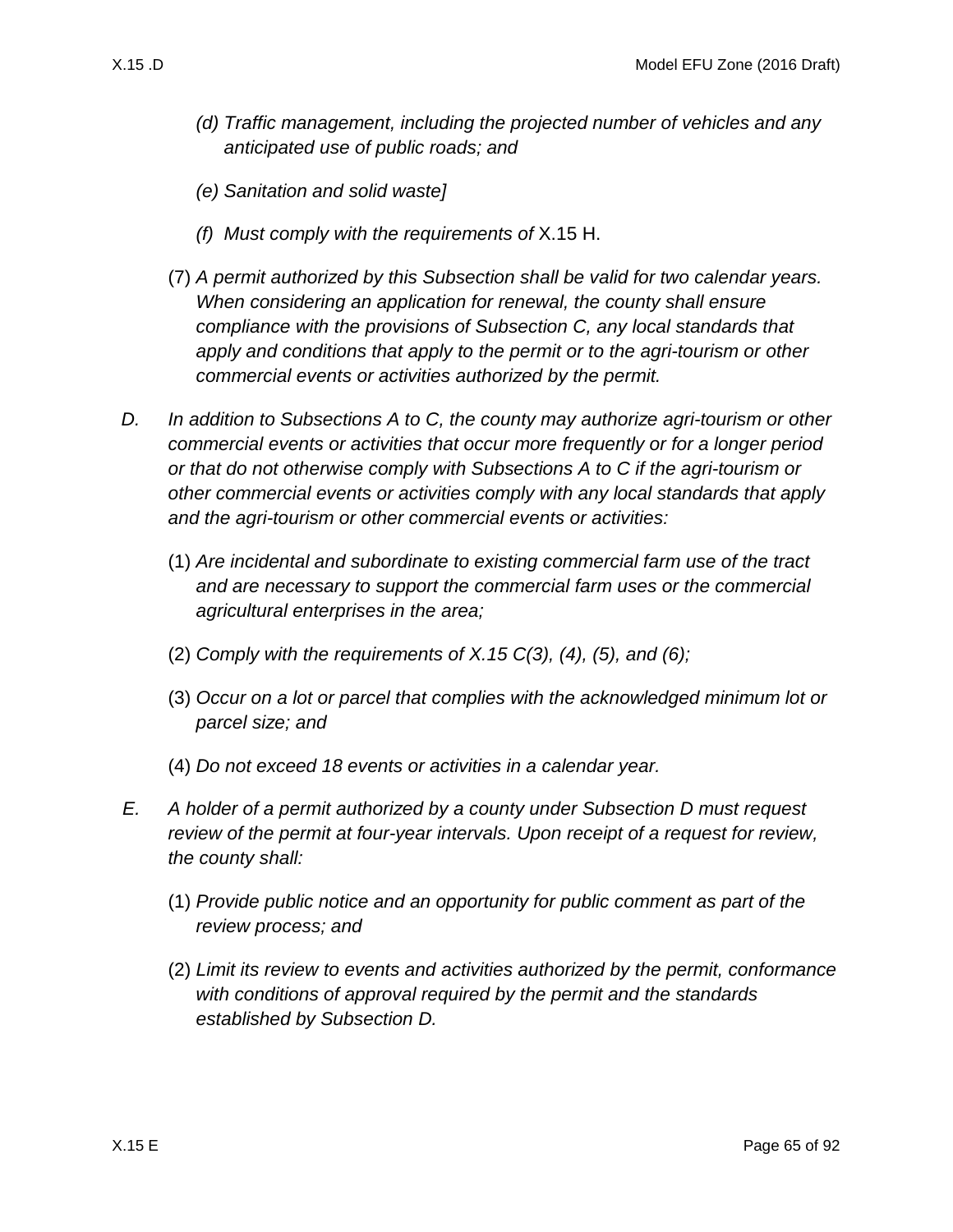- *F. Temporary structures established in connection with agri-tourism or other commercial events or activities may be permitted. The temporary structures must be removed at the end of the agri-tourism or other event or activity. Alteration to the land in connection with an agri-tourism or other commercial event or activity including, but not limited to, grading, filling or paving, are not permitted.*
- *G. The authorizations provided by Section are in addition to other authorizations that may be provided by law, except that "outdoor mass gathering" and "other gathering," as those terms are used in ORS 197.015 (10)(d), do not include agritourism or other commercial events and activities.*
- <span id="page-65-0"></span>*H. Conditions of Approval. Agri-tourism and other commercial events permitted under Subsections C and D are subject to the following standards and criteria:.*
	- (1) *A permit application for an agri-tourism or other commercial event or activity shall include the following:*
		- *(a) A description of the type of agri-tourism or commercial events or activities that are proposed, including the number and duration of the events and activities, the anticipated daily attendance and the hours of operation and, for events not held at wineries, how the agri-tourism and other commercial events or activities will be related to and supportive of agriculture and incidental and subordinate to the existing farm use of the tract.*
		- *(b) The types and locations of all existing and proposed temporary structures, access and egress, parking facilities, sanitation and solid waste facilities to be used in connection with the agri-tourism or other commercial events or activities;*
		- *(c) Authorization to allow inspection of the event premises. The applicant shall provide in writing a consent to allow law enforcement, public health, and fire control officers and code enforcement staff to come upon the premises for which the permit has been granted for the purposes of inspection and enforcement of the terms and conditions of the permit and the Exclusive Farm Use Zone and any other applicable laws or ordinances.*
	- (2) *Approval Criteria.*
		- *(a) The area in which the agri-tourism or other commercial events or activities are located shall be setback at least [100 feet] from the property line.*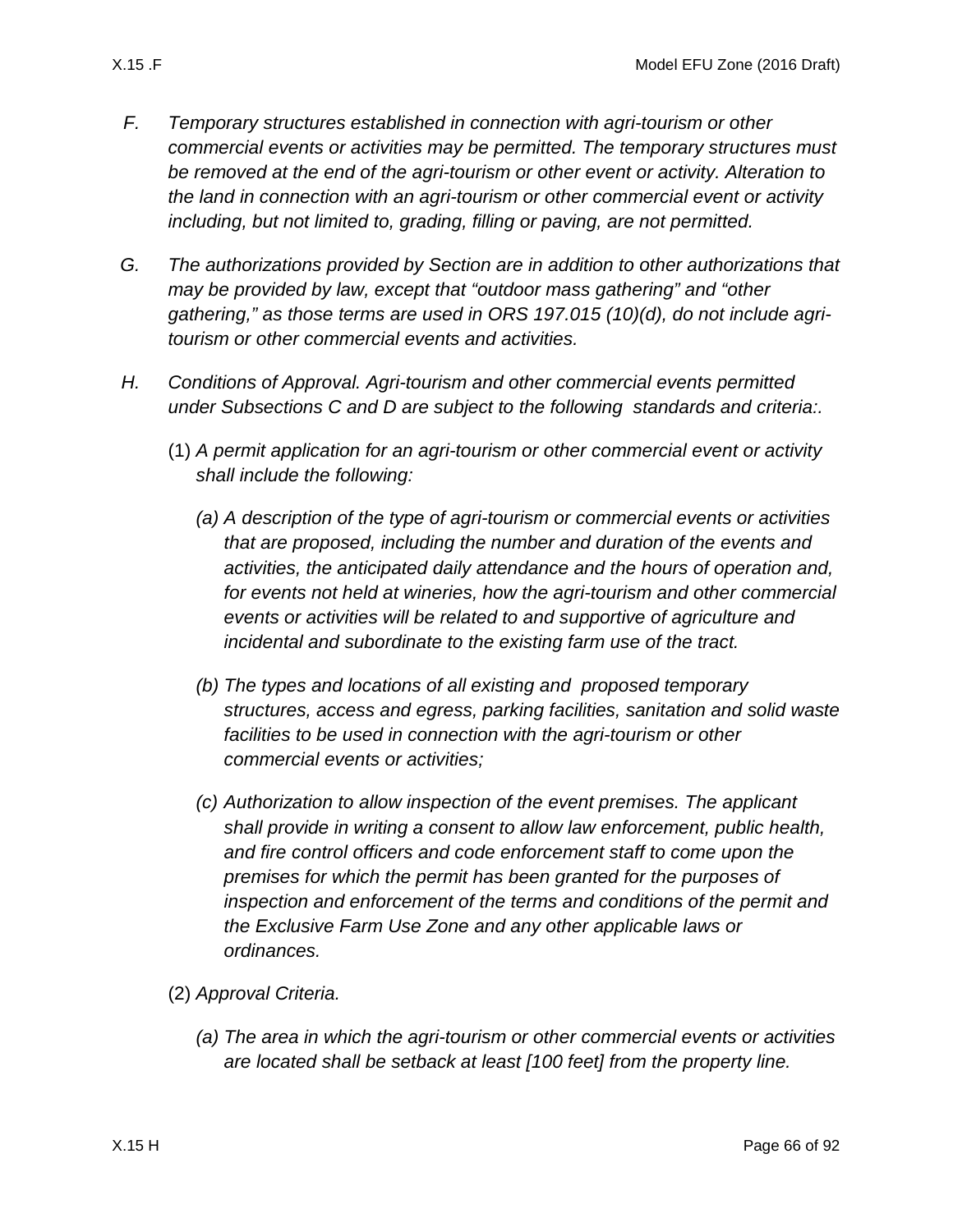- *(b) No more than two agri-tourism or commercial events or activities may occur in one month.*
- *(c) The maximum number of people shall not exceed 500 per calendar day.*
- <span id="page-66-0"></span>*(d) Notification of agri-tourism and other commercial events or activities.*
	- *(i) The property owner shall submit in writing the list of calendar days scheduled for all agri-tourism and other commercial events or activities [by April 1] of the subject calendar year or within [30 days] of new or renewed permits to County's [Community Development or Planning] Department and a list of all property owners within 500 feet of the subject property, as notarized by a title company.*
	- *(ii) The list of calendar dates for all agri-tourism, commercial events and activities may be amended by submitting the amended list to the Department at least [72 hours] prior to any change in the date of approved dates.*
	- *(iii) If notice pursuant to [\(i\)](#page-66-0) is not provided, the property owner shall provide notice by Registered Mail to the same list above at least [10 days] prior to each agri-tourism and other commercial event or activity.*
	- *(iv)The notification shall include a contact person or persons for each agritourism and other commercial event or activity who shall be easily accessible and who shall remain on site at all times, including the person(s) contact information.*
- *(e) Hours of Operation. No agri-tourism and other commercial event or activity may begin before [7:00 a.m.] or end after [12:00 p.m].*
- *(f) Overnight camping is prohibited.*
- *(g) Noise Control [appropriate cross-reference to applicable ordinance requirements or:]*
	- *(i) All noise, including the use of a sound producing device such as, but not limited to, loud speakers and public address systems, musical instruments that are amplified or unamplified, shall be in compliance with applicable state regulations.*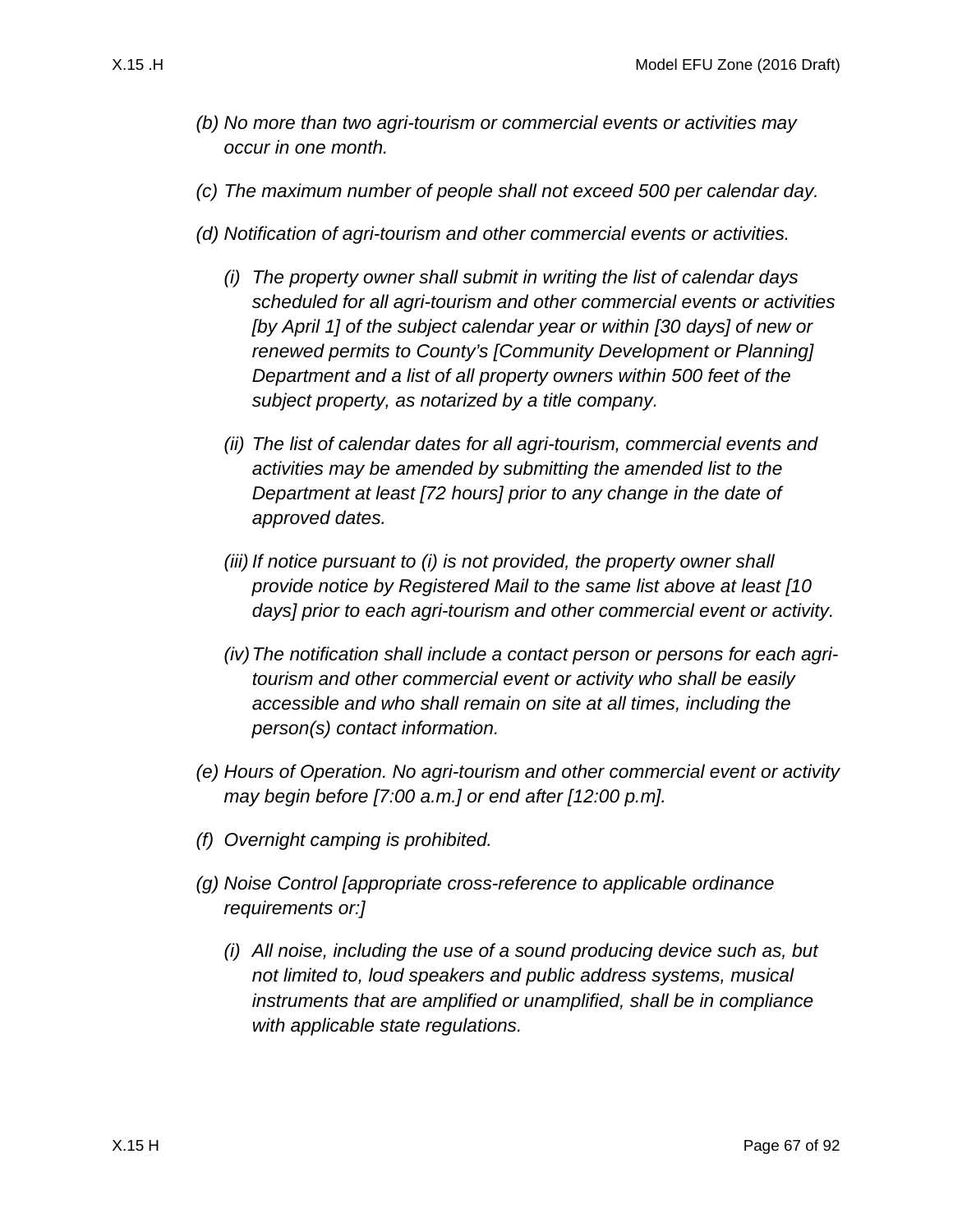- *(ii) A standard sound level meter or equivalent, in good condition, that provides a weighted sound pressure level measured by use of a metering characteristic with an "A" frequency weighting network and reported as dBA shall be available on-site at all times during agritourism and other commercial events or activities.*
- *(h) Transportation Management*
	- *(i) Roadways, driveway aprons, driveways and parking surfaces shall be surfaces that prevent dust, and may include paving, gravel, cinders, or bark/wood chips.*
	- *(ii) Driveways extending from paved roads shall have a paved apron, requiring review and approval by the County Road Department.*
	- *(iii) The parcel, lot or tract must have direct access from a public road or is accessed by an access easement or private road, whereby all underlying property owners and property owners taking access between the subject property and the public road consent in writing to the use of the road for agri-tourism and other commercial events or activities at the time of initial application.*
	- *(iv)Adequate traffic control must be provided by the property owner and must include one traffic control person for each [250] persons expected or reasonably expected to be in attendance at any time. All traffic control personnel shall be certified by the State of Oregon and shall comply with the current edition of the Manual of Uniform Traffic Control Devices.*
	- *(v) Adequate off-street parking will be provided pursuant to provisions of the County [Off-Street Parking and Loading Ordinance or appropriate cross-reference to applicable ordinance requirements].*
- *(i) Health and Safety Compliance*
	- *(i) Sanitation facilities shall include, at a minimum, portable restroom facilities and stand-alone hand washing stations.*
	- *(ii) All permanent and temporary structures and facilities are subject to fire, health and life safety requirements, and shall comply with all requirements of the County [applicable Building Safety Department] any other applicable federal, state and local laws.*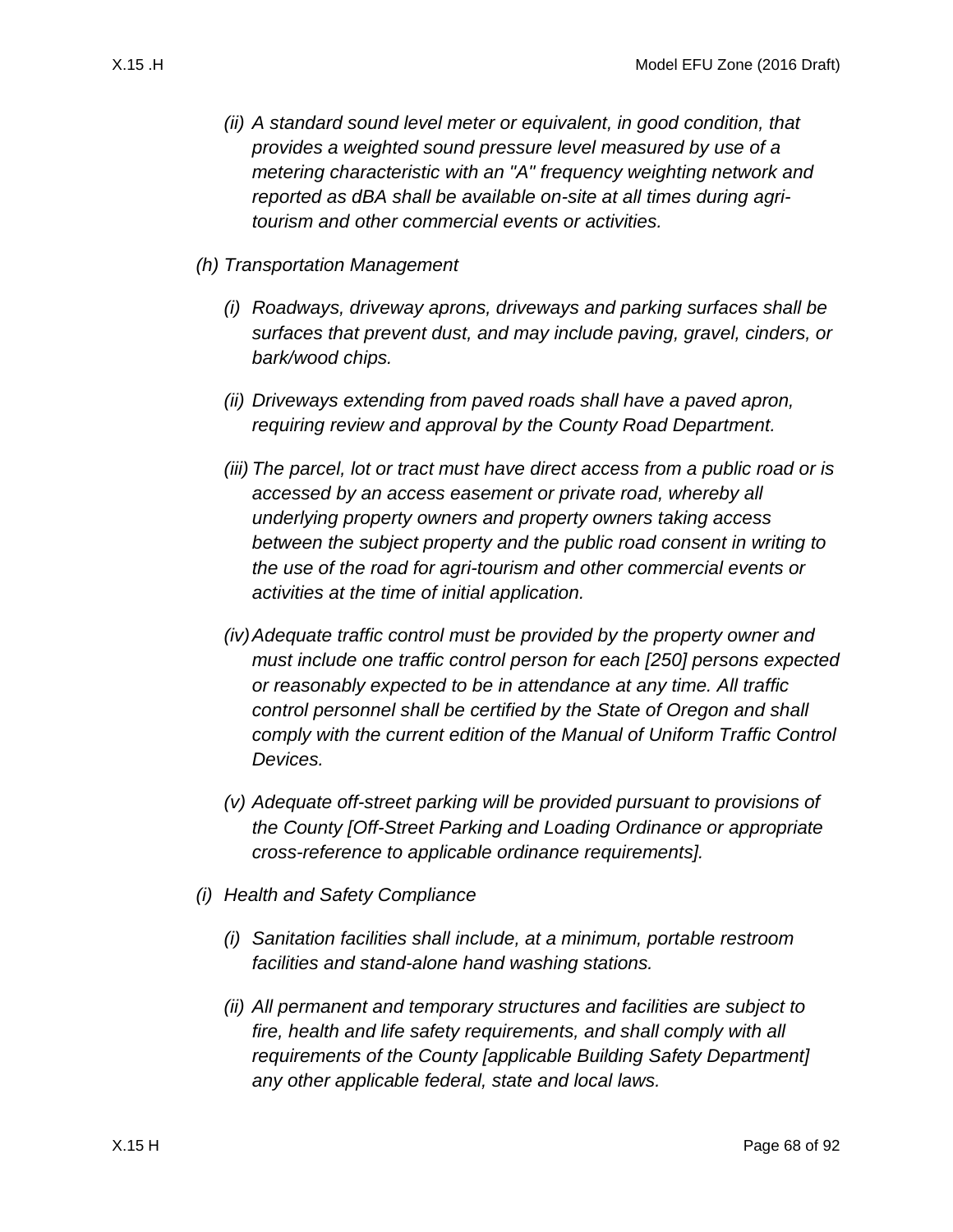*(iii) Compliance with the requirements of the [applicable Building Safety Department] shall include meeting all building occupancy classification requirements of the State of Oregon adopted building code.*

### **X.16 Commercial Facilities for Generating Power**

- A. Commercial Power Generating Facility.
	- (1) Permanent features of a power generation facility shall not preclude more than:
		- (a) 12 acres from use as a commercial agricultural enterprise on high value farmland unless an exception is taken pursuant to ORS 197.732 and OAR chapter 660, division 4; or
		- (b) 20 acres from use as a commercial agricultural enterprise on land other than high-value farmland unless an exception is taken pursuant to ORS 197.732 and OAR chapter 660, division 4.
	- (2) A power generation facility may include on-site and off-site facilities for temporary workforce housing for workers constructing a power generation facility. Such facilities must be removed or converted to an allowed use under OAR 660-033-0130(19) or other statute or rule when project construction is complete. Temporary workforce housing facilities not included in the initial approval may be considered through a minor amendment request. A minor amendment request shall be subject to 660-033-0130(5) and shall have no effect on the original approval.
- <span id="page-68-0"></span>B. Wind Power Generation Facility.
	- (1) For purposes of this ordinance a wind power generation facility includes, but is not limited to, the following system components: all wind turbine towers and concrete pads, permanent meteorological towers and wind measurement devices, electrical cable collection systems connecting wind turbine towers with the relevant power substation, new or expanded private roads (whether temporary or permanent) constructed to serve the wind power generation facility, office and operation and maintenance buildings, temporary lay-down areas and all other necessary appurtenances, including but not limited to onsite and off-site facilities for temporary workforce housing for workers constructing a wind power generation facility.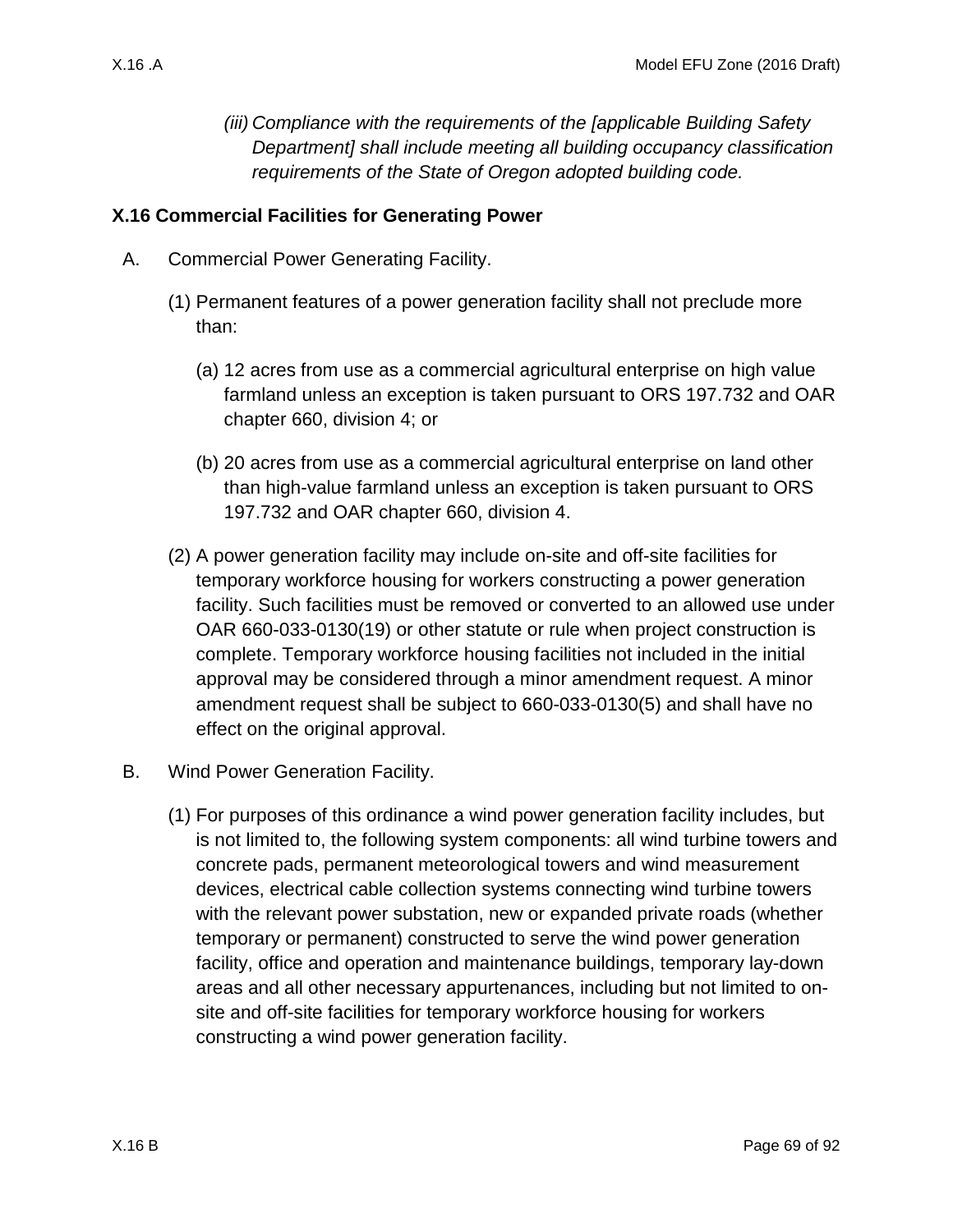- (a) Temporary workforce housing described in Subsection [X.16 A\(2\)](#page-68-0) must be removed or converted to an allowed use under OAR 660-033-0130(19) or other statute or rule when project construction is complete.
- (b) Temporary workforce housing facilities not included in the initial approval may be considered through a minor amendment request filed after a decision to approve a power generation facility. A minor amendment request shall be subject to 660-033-0130(5) and shall have no effect on the original approval.
- <span id="page-69-2"></span><span id="page-69-1"></span><span id="page-69-0"></span>(2) For wind power generation facility proposals on high-value farmland soils, as described at ORS 195.300(10), the governing body or its designate must find that all of the following are satisfied:
	- (a) Reasonable alternatives have been considered to show that siting the wind power generation facility or component thereof on high-value farmland soils is necessary for the facility or component to function properly or if a road system or turbine string must be placed on such soils to achieve a reasonably direct route considering the following factors:
		- (i) Technical and engineering feasibility;
		- (ii) Availability of existing rights of way; and
		- (iii) The long-term environmental, economic, social and energy consequences of siting the facility or component on alternative sites, as determined under Subsection [\(b\);](#page-69-0)
	- (b) The long-term environmental, economic, social and energy consequences resulting from the wind power generation facility or any components thereof at the proposed site with measures designed to reduce adverse impacts are not significantly more adverse than would typically result from the same proposal being located on other agricultural lands that do not include high-value farmland soils;
	- (c) Costs associated with any of the factors listed in Subsection [\(a\)](#page-69-1) may be considered, but costs alone may not be the only consideration in determining that siting any component of a wind power generation facility on high-value farmland soils is necessary;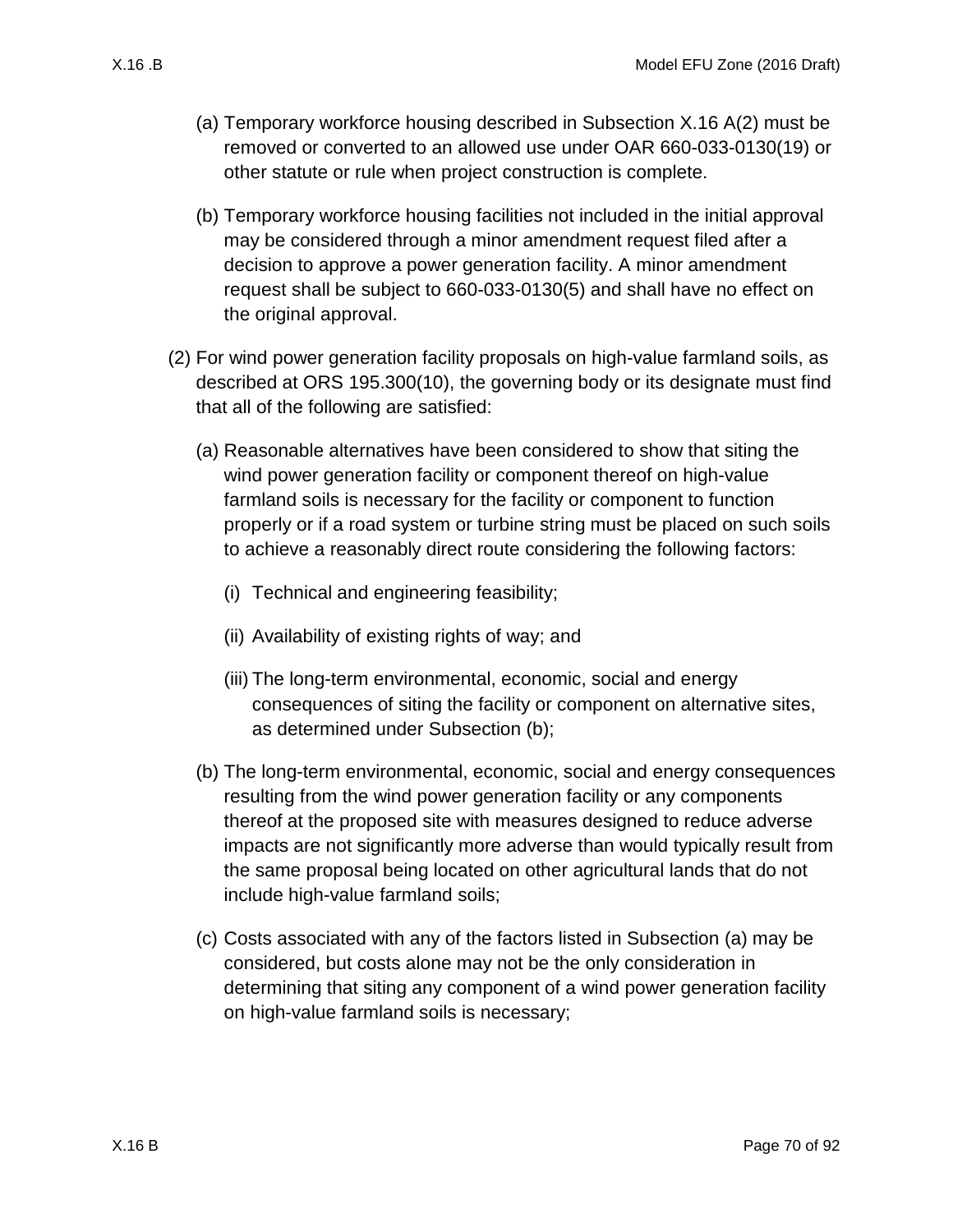- (d) The owner of a wind power generation facility approved under Subsection [\(2\)](#page-69-2) shall be responsible for restoring, as nearly as possible, to its former condition any agricultural land and associated improvements that are damaged or otherwise disturbed by the siting, maintenance, repair or reconstruction of the facility. Nothing in this Subsection shall prevent the owner of the facility from requiring a bond or other security from a contractor or otherwise imposing on a contractor the responsibility for restoration; and
- (e) The criteria of Subsection [\(3\)](#page-70-0) are satisfied.
- <span id="page-70-0"></span>(3) For wind power generation facility proposals on arable lands, meaning lands that are cultivated or suitable for cultivation, including high-value farmland soils described at ORS 195.300(10), the governing body or its designate must find that:
	- (a) The proposed wind power facility will not create unnecessary negative impacts on agricultural operations conducted on the subject property. Negative impacts could include, but are not limited to, the unnecessary construction of roads, dividing a field or multiple fields in such a way that creates small or isolated pieces of property that are more difficult to farm, and placing wind farm components such as meteorological towers on lands in a manner that could disrupt common and accepted farming practices;
	- (b) The presence of a proposed wind power facility will not result in unnecessary soil erosion or loss that could limit agricultural productivity on the subject property. This provision may be satisfied by the submittal and county approval of a soil and erosion control plan prepared by an adequately qualified individual, showing how unnecessary soil erosion will be avoided or remedied and how topsoil will be stripped, stockpiled and clearly marked. The approved plan shall be attached to the decision as a condition of approval;
	- (c) Construction or maintenance activities will not result in unnecessary soil compaction that reduces the productivity of soil for crop production. This provision may be satisfied by the submittal and county approval of a plan prepared by an adequately qualified individual, showing how unnecessary soil compaction will be avoided or remedied in a timely manner through deep soil decompaction or other appropriate practices. The approved plan shall be attached to the decision as a condition of approval; and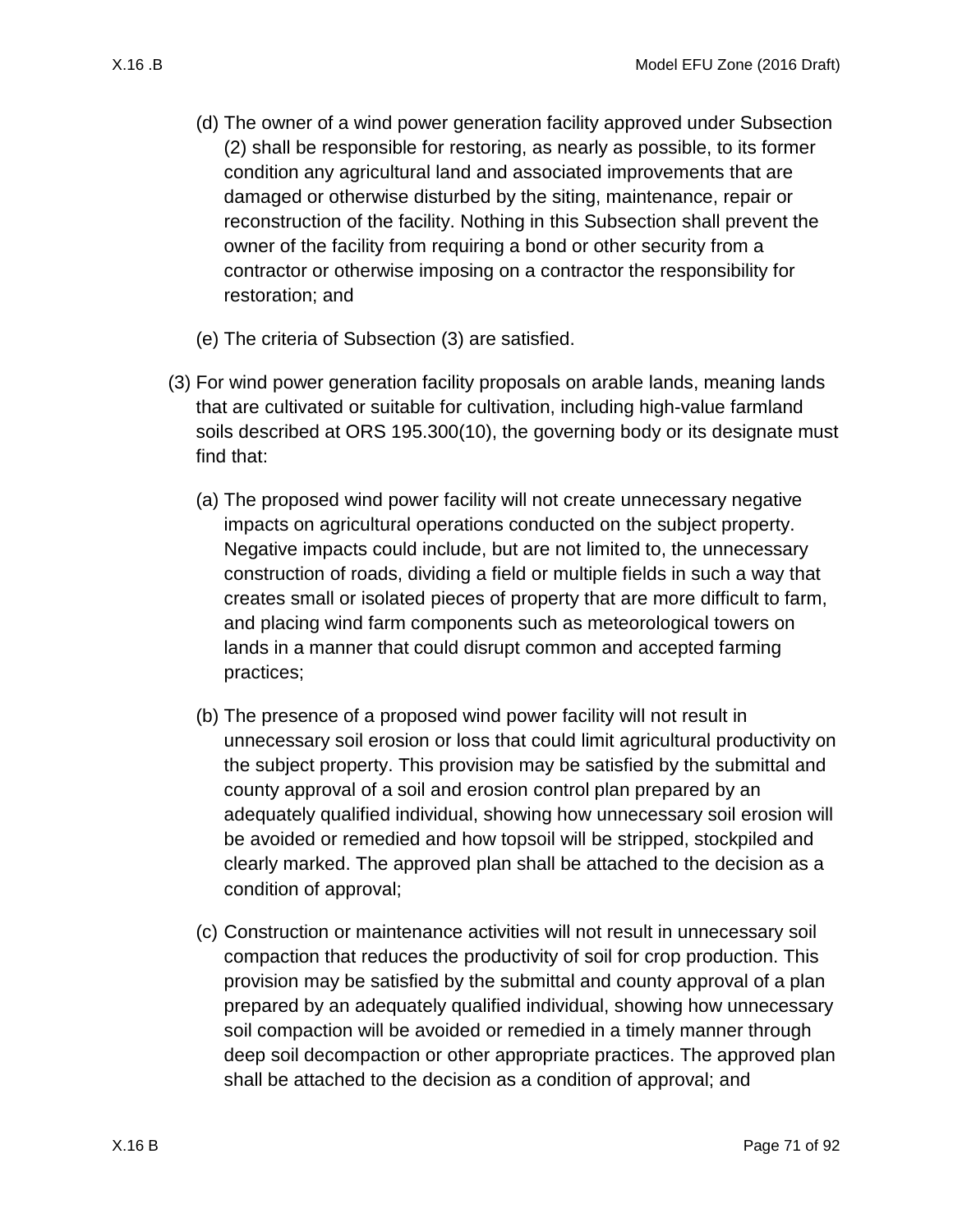- <span id="page-71-0"></span>(d) Construction or maintenance activities will not result in the unabated introduction or spread of noxious weeds and other undesirable weeds species. This provision may be satisfied by the submittal and county approval of a weed control plan prepared by an adequately qualified individual that includes a long-term maintenance agreement. The approved plan shall be attached to the decision as a condition of approval.
- <span id="page-71-1"></span>(4) For wind power generation facility proposals on nonarable lands, meaning lands that are not suitable for cultivation, the requirements of Subsection [X.16](#page-71-0)  [B\(3\)\(d\)](#page-71-0) are satisfied.
- (5) In the event that a wind power generation facility is proposed on a combination of arable and nonarable lands as described in Subsections [\(3\)](#page-70-0) and [\(4\),](#page-71-1) the approval criteria of Subsection [\(3\)](#page-70-0) shall apply to the entire project.
- C. Photovoltaic Solar Power Generation Facility. A proposal to site a photovoltaic solar power generation facility shall be subject to the following definitions and provisions:
	- (1) "Arable land" means land in a tract that is predominantly cultivated or, if not currently cultivated, predominantly comprised of arable soils.
	- (2) "Arable soils" means soils that are suitable for cultivation as determined by the governing body or its designate based on substantial evidence in the record of a local land use application, but "arable soils" does not include highvalue farmland soils described at ORS 195.300(10) unless otherwise stated.
	- (3) "Nonarable land" means land in a tract that is predominantly not cultivated and predominantly comprised of nonarable soils.
	- (4) "Nonarable soils" means soils that are not suitable for cultivation. Soils with an NRCS agricultural capability class V–VIII and no history of irrigation shall be considered nonarable in all cases. The governing body or its designate may determine other soils, including soils with a past history of irrigation, to be nonarable based on substantial evidence in the record of a local land use application.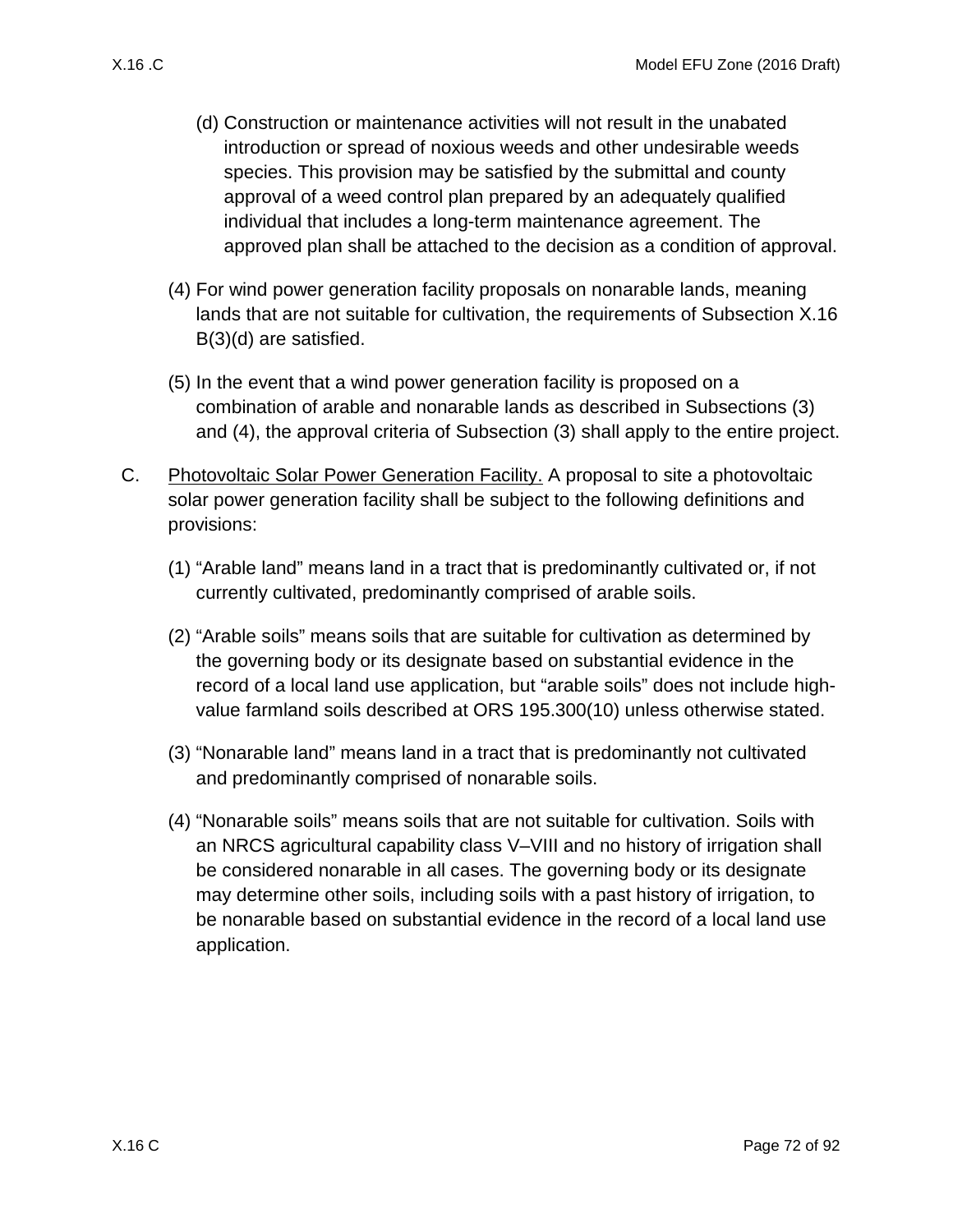- (5) "Photovoltaic solar power generation facility" includes, but is not limited to, an assembly of equipment that converts sunlight into electricity and then stores, transfers, or both, that electricity. This includes photovoltaic modules, mounting and solar tracking equipment, foundations, inverters, wiring, storage devices and other components. Photovoltaic solar power generation facilities also include electrical cable collection systems connecting the photovoltaic solar generation facility to a transmission line, all necessary grid integration equipment, new or expanded private roads constructed to serve the photovoltaic solar power generation facility, office, operation and maintenance buildings, staging areas and all other necessary appurtenances. For purposes of applying the acreage standards of this Section, a photovoltaic solar power generation facility includes all existing and proposed facilities on a single tract, as well as any existing and proposed facilities determined to be under common ownership on lands with fewer than 1320 feet of separation from the tract on which the new facility is proposed to be sited. Projects connected to the same parent company or individuals shall be considered to be in common ownership, regardless of the operating business structure. A photovoltaic solar power generation facility does not include a net metering project established consistent with ORS 757.300 and OAR chapter 860, division 39 or a Feed-in-Tariff project established consistent with ORS 757.365 and OAR chapter 860, division 84.
- <span id="page-72-0"></span>(6) For high-value farmland described at ORS 195.300(10), a photovoltaic solar power generation facility shall not preclude more than 12 acres from use as a commercial agricultural enterprise unless an exception is taken pursuant to ORS 197.732 and OAR chapter 660, division 4. The governing body or its designate must find that:
	- (a) The proposed photovoltaic solar power generation facility will not create unnecessary negative impacts on agricultural operations conducted on any portion of the subject property not occupied by project components. Negative impacts could include, but are not limited to, the unnecessary construction of roads dividing a field or multiple fields in such a way that creates small or isolated pieces of property that are more difficult to farm, and placing photovoltaic solar power generation facility project components on lands in a manner that could disrupt common and accepted farming practices;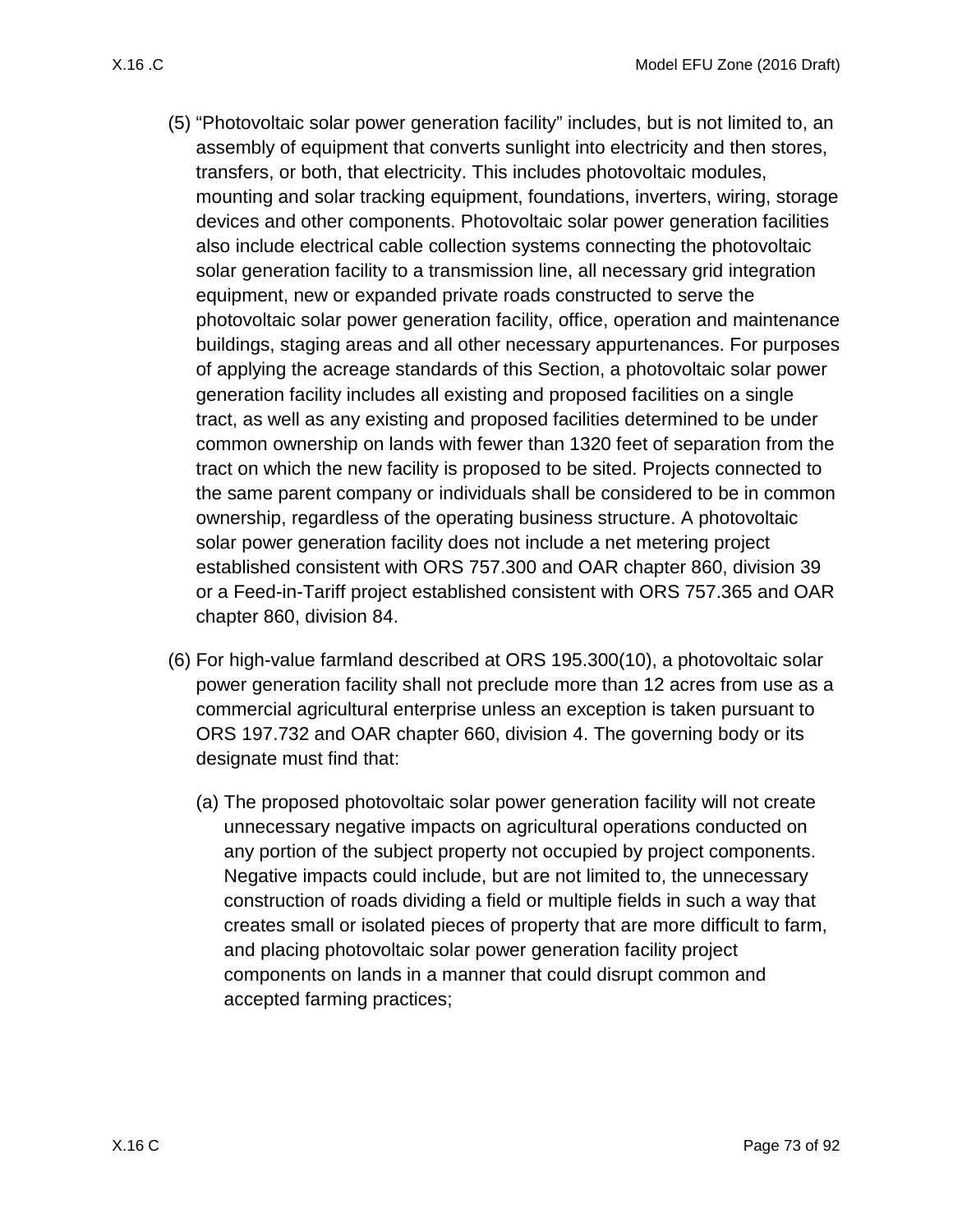- <span id="page-73-0"></span>(b) The presence of a photovoltaic solar power generation facility will not result in unnecessary soil erosion or loss that could limit agricultural productivity on the subject property. This provision may be satisfied by the submittal and county approval of a soil and erosion control plan prepared by an adequately qualified individual, showing how unnecessary soil erosion will be avoided or remedied and how topsoil will be stripped, stockpiled and clearly marked. The approved plan shall be attached to the decision as a condition of approval;
- <span id="page-73-1"></span>(c) Construction or maintenance activities will not result in unnecessary soil compaction that reduces the productivity of soil for crop production. This provision may be satisfied by the submittal and county approval of a plan prepared by an adequately qualified individual, showing how unnecessary soil compaction will be avoided or remedied in a timely manner through deep soil decompaction or other appropriate practices. The approved plan shall be attached to the decision as a condition of approval;
- <span id="page-73-2"></span>(d) Construction or maintenance activities will not result in the unabated introduction or spread of noxious weeds and other undesirable weed species. This provision may be satisfied by the submittal and county approval of a weed control plan prepared by an adequately qualified individual that includes a long-term maintenance agreement. The approved plan shall be attached to the decision as a condition of approval;
- (e) The project is not located on high-value farmland soils unless it can be demonstrated that:
	- (i) Non high-value farmland soils are not available on the subject tract;
	- (ii) Siting the project on non high-value farmland soils present on the subject tract would significantly reduce the project's ability to operate successfully; or
	- (iii) The proposed site is better suited to allow continuation of an existing commercial farm or ranching operation on the subject tract than other possible sites also located on the subject tract, including those comprised of non high-value farmland soils; and
- (f) A study area consisting of lands zoned for exclusive farm use located within one mile measured from the center of the proposed project shall be established and: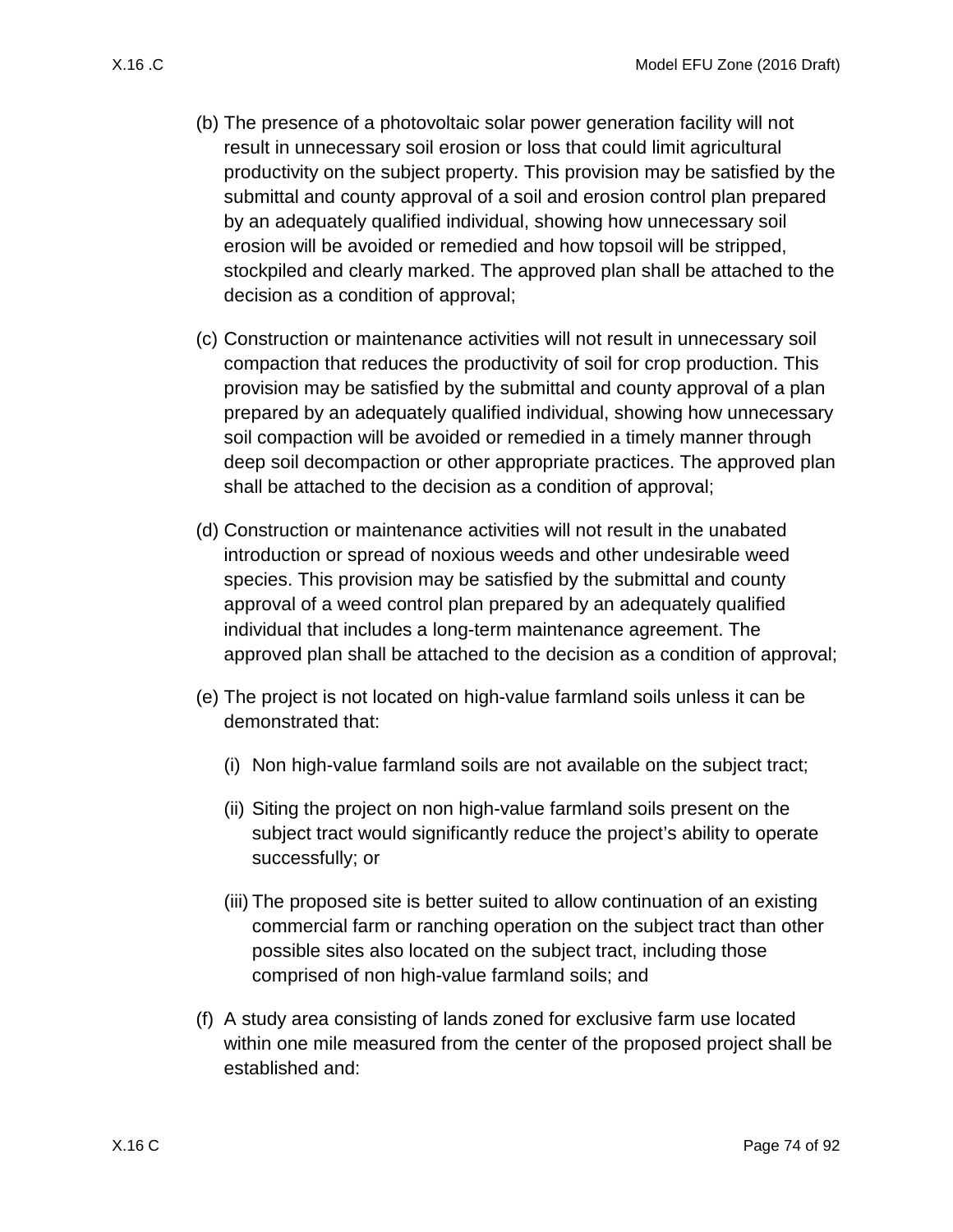- (i) If fewer than 48 acres of photovoltaic solar power generation facilities have been constructed or received land use approvals and obtained building permits within the study area, no further action is necessary.
- (ii) When at least 48 acres of photovoltaic solar power generation have been constructed or received land use approvals and obtained building permits, either as a single project or as multiple facilities within the study area, the local government or its designate must find that the photovoltaic solar energy generation facility will not materially alter the stability of the overall land use pattern of the area. The stability of the land use pattern will be materially altered if the overall effect of existing and potential photovoltaic solar energy generation facilities will make it more difficult for the existing farms and ranches in the area to continue operation due to diminished opportunities to expand, purchase or lease farmland or acquire water rights, or will reduce the number of tracts or acreage in farm use in a manner that will destabilize the overall character of the study area.
- (7) For arable lands, a photovoltaic solar power generation facility shall not preclude more than 20 acres from use as a commercial agricultural enterprise unless an exception is taken pursuant to ORS 197.732 and OAR chapter 660, division 4. The governing body or its designate must find that:
	- (a) The project is not located on high-value farmland soils or arable soils unless it can be demonstrated that:
		- (i) Nonarable soils are not available on the subject tract;
		- (ii) Siting the project on nonarable soils present on the subject tract would significantly reduce the project's ability to operate successfully; or
		- (iii) The proposed site is better suited to allow continuation of an existing commercial farm or ranching operation on the subject tract than other possible sites also located on the subject tract, including those comprised of nonarable soils;
	- (b) No more than 12 acres of the project will be sited on high-value farmland soils described at ORS 195.300(10) unless an exception is taken pursuant to 197.732 and OAR chapter 660, division 4;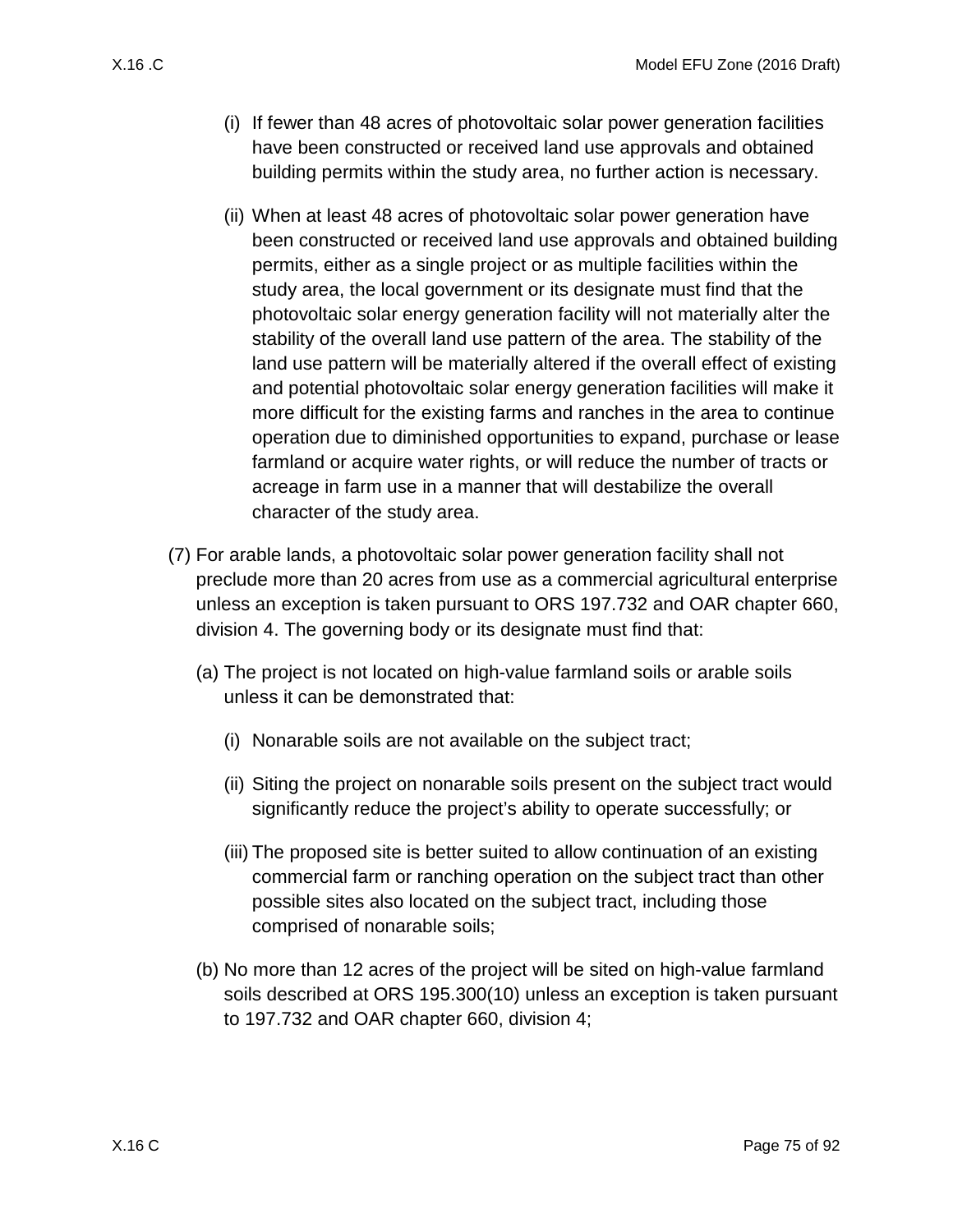- (c) A study area consisting of lands zoned for exclusive farm use located within one mile measured from the center of the proposed project shall be established and:
	- (i) If fewer than 80 acres of photovoltaic solar power generation facilities have been constructed or received land use approvals and obtained building permits within the study area no further action is necessary.
	- (ii) When at least 80 acres of photovoltaic solar power generation have been constructed or received land use approvals and obtained building permits, either as a single project or as multiple facilities, within the study area the local government or its designate must find that the photovoltaic solar energy generation facility will not materially alter the stability of the overall land use pattern of the area. The stability of the land use pattern will be materially altered if the overall effect of existing and potential photovoltaic solar energy generation facilities will make it more difficult for the existing farms and ranches in the area to continue operation due to diminished opportunities to expand, purchase or lease farmland, acquire water rights or diminish the number of tracts or acreage in farm use in a manner that will destabilize the overall character of the study area; and
- (d) The requirements of Subsections  $X.16 C(6)(a)$ , [\(b\),](#page-73-0) [\(c\),](#page-73-1) and [\(d\)](#page-73-2) are satisfied.
- (8) For nonarable lands, a photovoltaic solar power generation facility shall not preclude more than 320 acres from use as a commercial agricultural enterprise unless an exception is taken pursuant to ORS 197.732 and OAR chapter 660, division 4. The governing body or its designate must find that:
	- (a) The project is not located on high-value farmland soils or arable soils unless it can be demonstrated that:
		- (i) Siting the project on nonarable soils present on the subject tract would significantly reduce the project's ability to operate successfully; or
		- (ii) The proposed site is better suited to allow continuation of an existing commercial farm or ranching operation on the subject tract as compared to other possible sites also located on the subject tract, including sites that are comprised of nonarable soils;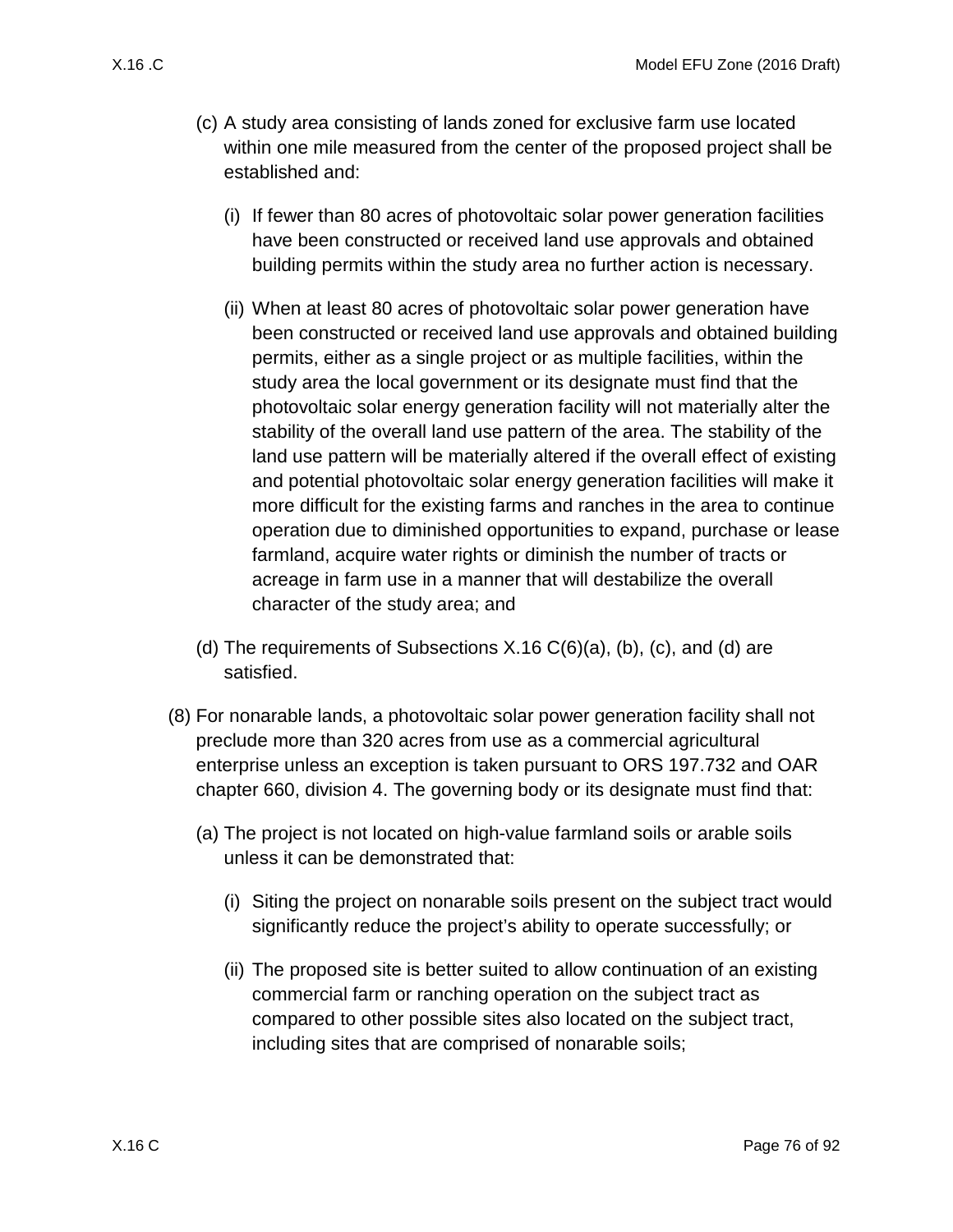- (b) No more than 12 acres of the project will be sited on high-value farmland soils described at ORS 195.300(10);
- (c) No more than 20 acres of the project will be sited on arable soils unless an exception is taken pursuant to ORS 197.732 and OAR chapter 660, division 4;
- (d) The requirements of Subsection [X.16 C\(6\)\(d\)](#page-73-2) are satisfied;
- (e) If a photovoltaic solar power generation facility is proposed to be developed on lands that contain a Goal 5 resource protected under the county's comprehensive plan, and the plan does not address conflicts between energy facility development and the resource, the applicant and the county, together with any state or federal agency responsible for protecting the resource or habitat supporting the resource, will cooperatively develop a specific resource management plan to mitigate potential development conflicts. If there is no program present to protect the listed Goal 5 resource(s) present in the local comprehensive plan or implementing ordinances and the applicant and the appropriate resource management agency(ies) cannot successfully agree on a cooperative resource management plan, the county is responsible for determining appropriate mitigation measures; and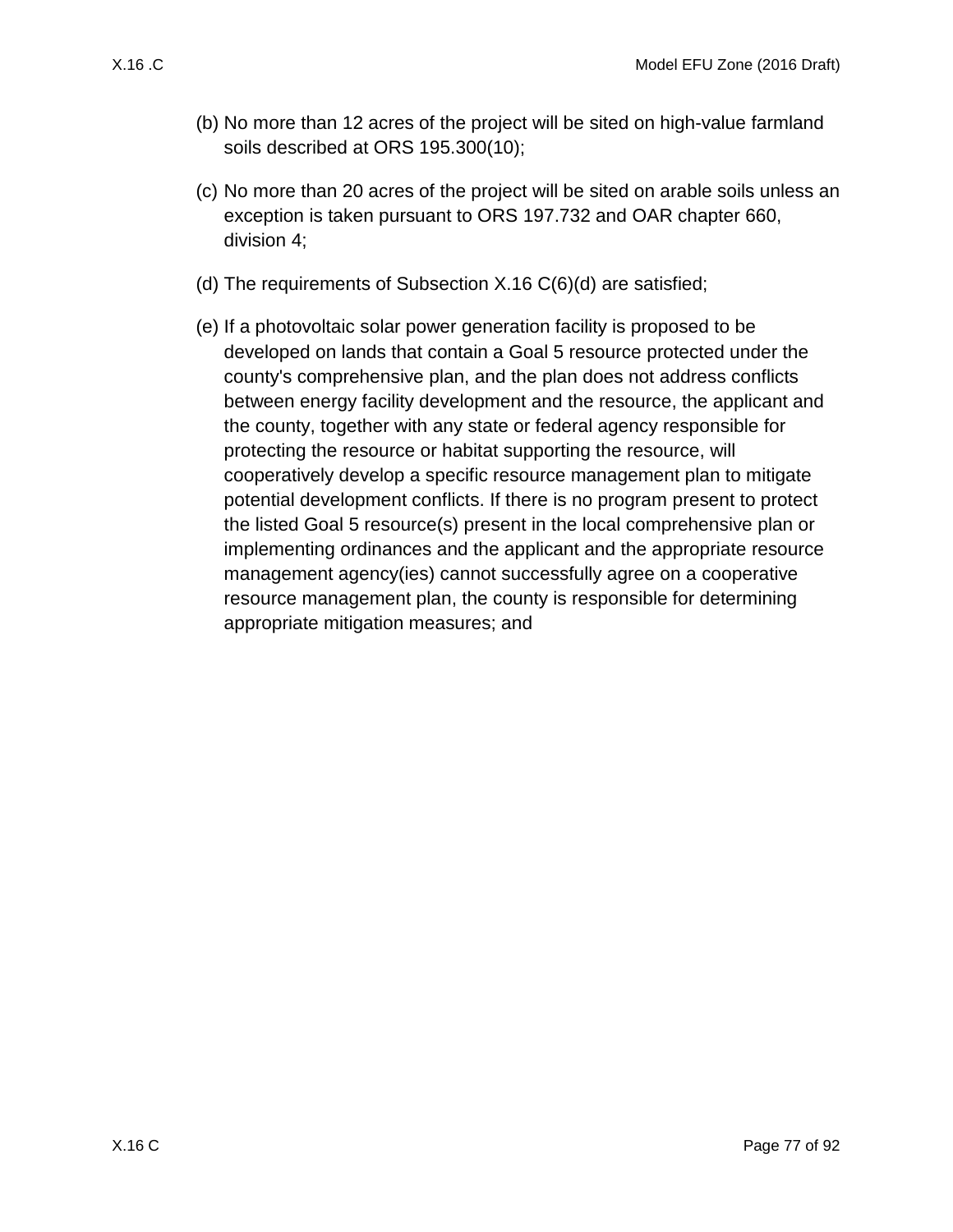- <span id="page-77-0"></span>(f) If a proposed photovoltaic solar power generation facility is located on lands where the potential exists for adverse effects to state or federal special status species (threatened, endangered, candidate, or sensitive), or to wildlife species of concern identified and mapped by the Oregon Department of Fish and Wildlife (including big game winter range and migration corridors, golden eagle and prairie falcon nest sites, and pigeon springs), the applicant shall conduct a site-specific assessment of the subject property in consultation with all appropriate state, federal, and tribal wildlife management agencies. A professional biologist shall conduct the site-specific assessment by using methodologies accepted by the appropriate wildlife management agency and shall determine whether adverse effects to special status species or wildlife species of concern are anticipated. Based on the results of the biologist's report, the site shall be designed to avoid adverse effects to state or federal special status species or to wildlife species of concern as described above. If the applicant's sitespecific assessment shows that adverse effects cannot be avoided, the applicant and the appropriate wildlife management agency will cooperatively develop an agreement for project-specific mitigation to offset the potential adverse effects of the facility. Where the applicant and the resource management agency cannot agree on what mitigation will be carried out, the county is responsible for determining appropriate mitigation, if any, required for the facility.
- (g) The provisions of Subsection [X.16 C\(8\)\(f\)](#page-77-0) are repealed on January 1, 2022.
- (9) The project owner shall sign and record in the deed records for the county a document binding the project owner and the project owner's successors in interest, prohibiting them from pursuing a claim for relief or cause of action alleging injury from farming or forest practices as defined in ORS 30.930(2) and (4).
- (10) Nothing in this Section shall prevent the county from requiring a bond or other security from a developer or otherwise imposing on a developer the responsibility for retiring the photovoltaic solar power generation facility.

## <span id="page-77-2"></span>**X.17 Land Divisions**

<span id="page-77-1"></span>A. Minimum Parcel Size. The minimum size for creation of a new parcel shall be 80 acres *[OR "shall comply with Section X.18." Smaller for an approved "go-below" minimum; 160 acres or larger for designated rangeland]*.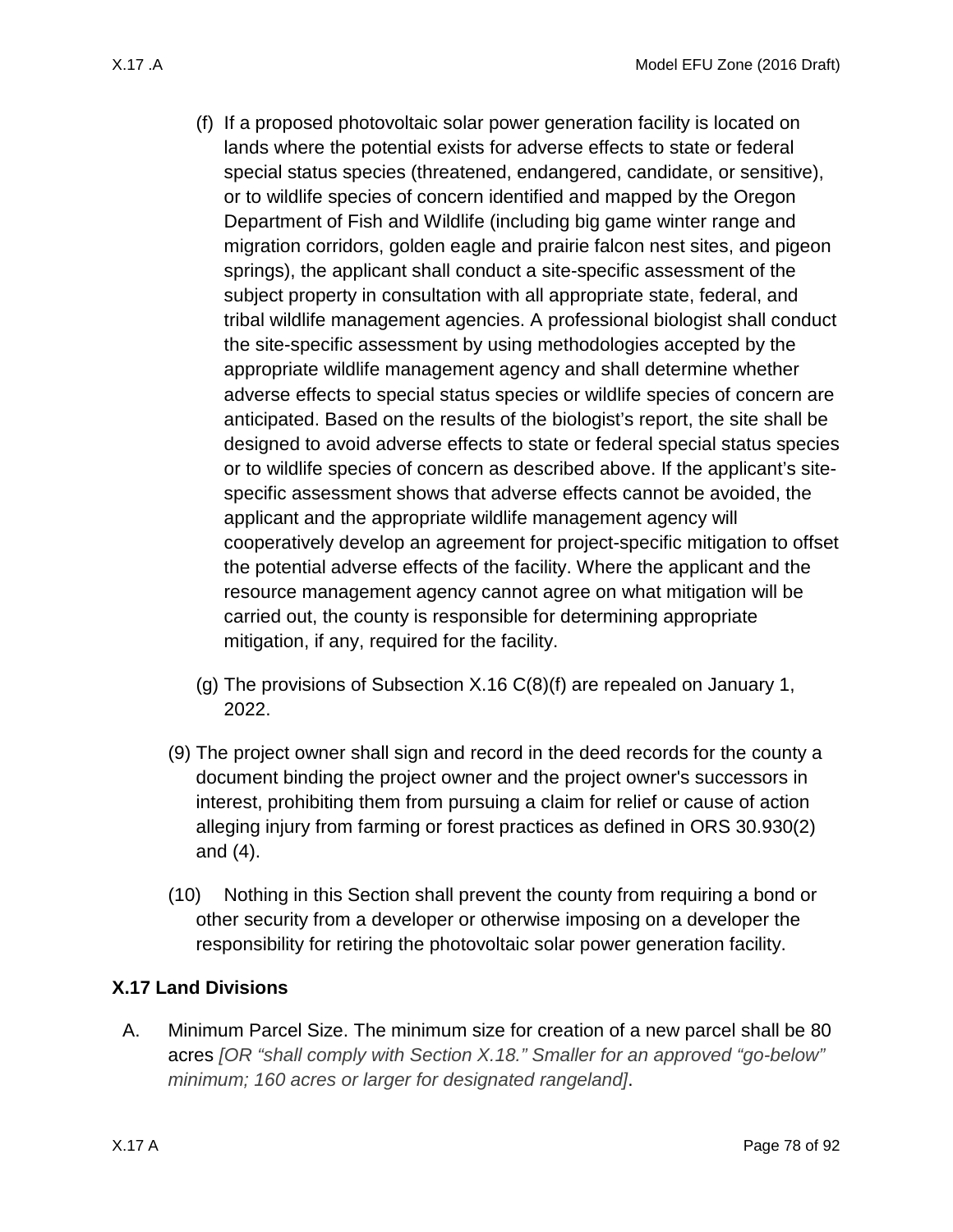*Note: All partitions must result in a remaining parcel that meets the minimum parcel size of the zone. The reduction in size of an already substandard-sized parcel violates ORS 215.780. Phillips v. Polk County, 53 Or LUBA 194 (2007).*

- <span id="page-78-0"></span>B. A division of land to accommodate a use permitted by Section [X.06 ,](#page-13-0) except a residential use, smaller than the minimum parcel size provided in Subsection [A](#page-77-1) may be approved if the parcel for the nonfarm use is not larger than the minimum size necessary for the use.
- <span id="page-78-1"></span>C. A division of land to create up to two new parcels smaller than the minimum size established under Subsection [A,](#page-77-1) each to contain a dwelling not provided in conjunction with farm use, may be permitted if:
	- (1) The nonfarm dwellings have been approved under Subsection [X.12 ;](#page-49-0)
	- (2) The parcels for the nonfarm dwellings are divided from a lot or parcel that was lawfully created prior to July 1, 2001;
	- (3) The parcels for the nonfarm dwellings are divided from a lot or parcel that complies with the minimum size in Subsection [A;](#page-77-1) and
	- (4) The remainder of the original lot or parcel that does not contain the nonfarm dwellings complies with the minimum size established under Subsection [A.](#page-77-1)
- <span id="page-78-2"></span>D. A division of land to divide a lot or parcel into two parcels, each to contain one dwelling not provided in conjunction with farm use, may be permitted if:
	- (1) The nonfarm dwellings have been approved under Subsection [X.12 ;](#page-49-0)
	- (2) The parcels for the nonfarm dwellings are divided from a lot or parcel that was lawfully created prior to July 1, 2001;
	- (3) The parcels for the nonfarm dwellings are divided from a lot or parcel that is equal to or smaller than the minimum size in Subsection A but equal to or larger than 40 acres;
	- (4) The parcels for the nonfarm dwellings are:
		- (a) Not capable of producing more than at least 20 cubic feet per acre per year of wood fiber; and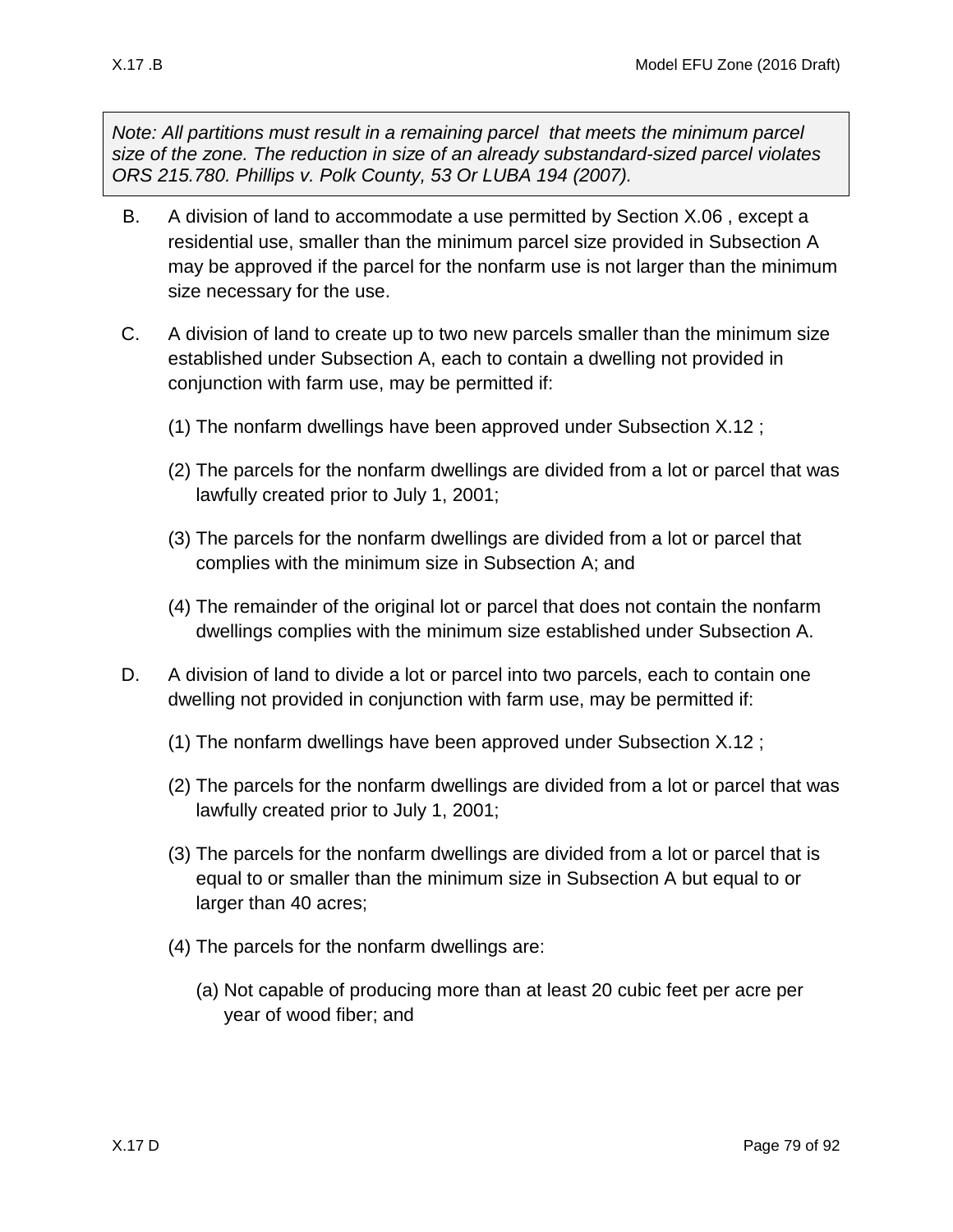- (b) Either composed of at least 90 percent Class VII and VIII soils, or composed of at least 90 percent Class VI through VIII soils and are not capable of producing adequate herbaceous forage for grazing livestock. The Land Conservation and Development Commission, in cooperation with the State Department of Agriculture and other interested persons, may establish by rule objective criteria for identifying units of land that are not capable of producing adequate herbaceous forage for grazing livestock. In developing the criteria, the commission shall use the latest information from the United States Natural Resources Conservation Service and consider costs required to utilize grazing lands that differ in acreage and productivity level; and
- (5) The parcels for the nonfarm dwellings do not have established water rights for irrigation.
- E. This Section does not apply to the creation or sale of cemetery lots, if a cemetery is within the boundaries designated for a farm use zone at the time the zone is established.
- F. This Section does not apply to divisions of land resulting from lien foreclosures or divisions of land resulting from foreclosure of recorded contracts for the sale of real property.
- G. This Section does not allow a division or a property line adjustment of a lot or parcel that separates a use described in [X.05 B](#page-13-1) *[family farm help dwelling],* [X.06](#page-13-2)  [C](#page-13-2) *[hardship dwelling], or X.06 G [home occupation]* from the lot or parcel on which the primary residential use exists.
- H. This Section does not allow a division or a property line adjustment of a lot or parcel that separates a processing facility from the farm operation specified in Section [X.04 A](#page-12-0) *[processing]*.
- <span id="page-79-0"></span>I. A division of land may be permitted to create a parcel with an existing dwelling to be used:
	- (1) As a residential home as described in ORS 197.660 (2) only if the dwelling has been approved under Section [X.12 ;](#page-49-0) and
	- (2) For historic property that meets the requirements of Section [X.05 F.](#page-13-3) *[historic replacement dwelling]*
- <span id="page-79-1"></span>J. Notwithstanding the minimum lot or parcel size described in Subsection [A,](#page-77-1)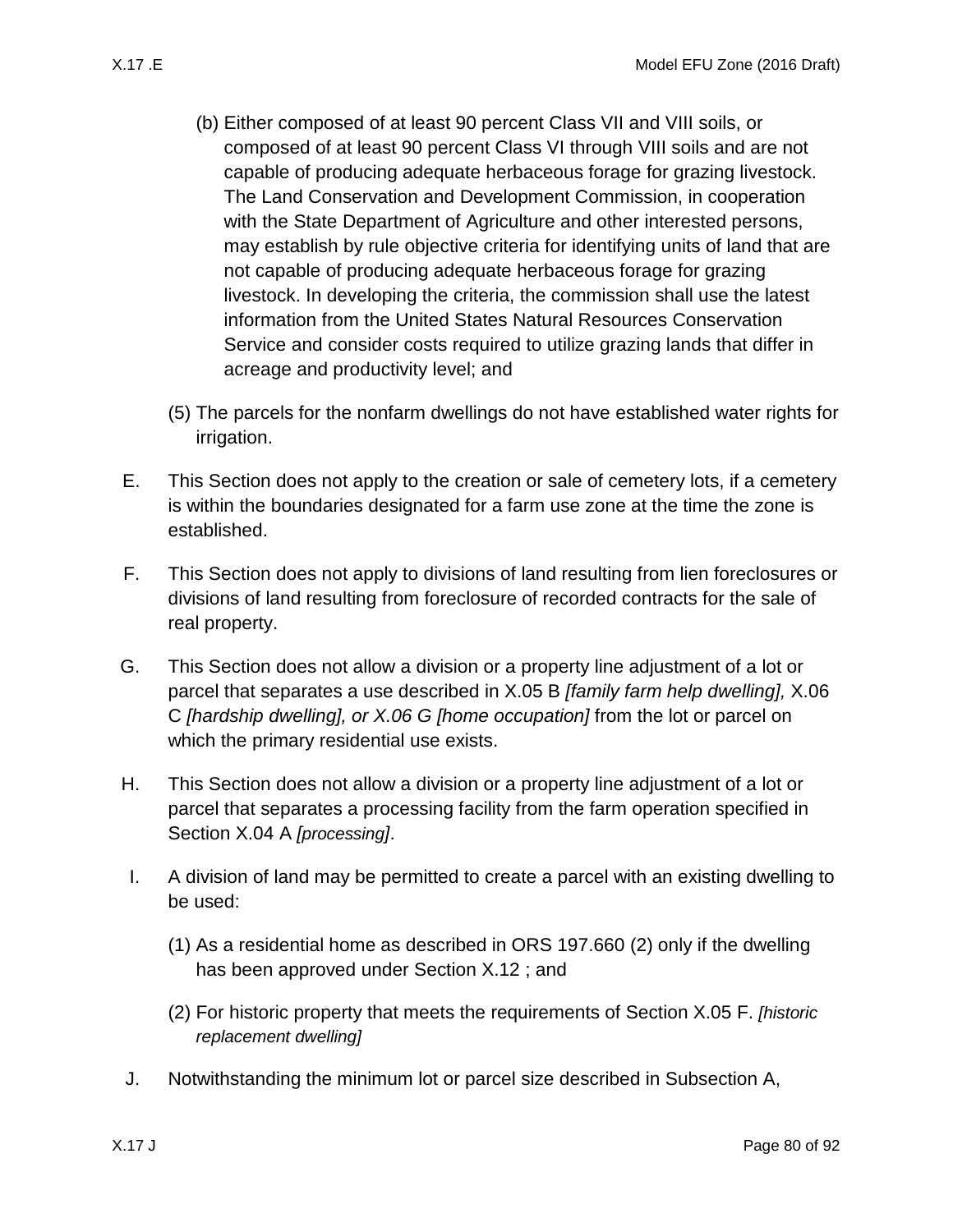- (1) A division of land may be approved provided:
	- (a) The land division is for the purpose of allowing a provider of public parks or open space, or a not-for-profit land conservation organization, to purchase at least one of the resulting parcels; and
	- (b) A parcel created by the land division that contains a dwelling is large enough to support continued residential use of the parcel.
- (2) A parcel created pursuant to this Subsection that does not contain a dwelling:
	- (a) Is not eligible for siting a dwelling, except as may be authorized under ORS 195.120;
	- (b) May not be considered in approving or denying an application for siting any other dwelling;
	- (c) May not be considered in approving a redesignation or rezoning of forestlands except for a redesignation or rezoning to allow a public park, open space or other natural resource use; and
	- (d) May not be smaller than 25 acres unless the purpose of the land division is to facilitate the creation of a wildlife or pedestrian corridor or the implementation of a wildlife habitat protection plan or to allow a transaction in which at least one party is a public park or open space provider, or a not-for-profit land conservation organization, that has cumulative ownership of at least 2,000 acres of open space or park property.
- <span id="page-80-0"></span>K. A division of land smaller than the minimum lot or parcel size in Subsection [A](#page-77-1) may be approved provided:
	- (1) The division is for the purpose of establishing a church, including cemeteries in conjunction with the church;
	- (2) The church has been approved under Subsection [X.04 K;](#page-12-1)
	- (3) The newly created lot or parcel is not larger than five acres; and
	- (4) The remaining lot or parcel, not including the church, meets the minimum lot or parcel size described in Subsection [A](#page-77-1) either by itself or after it is consolidated with another lot or parcel.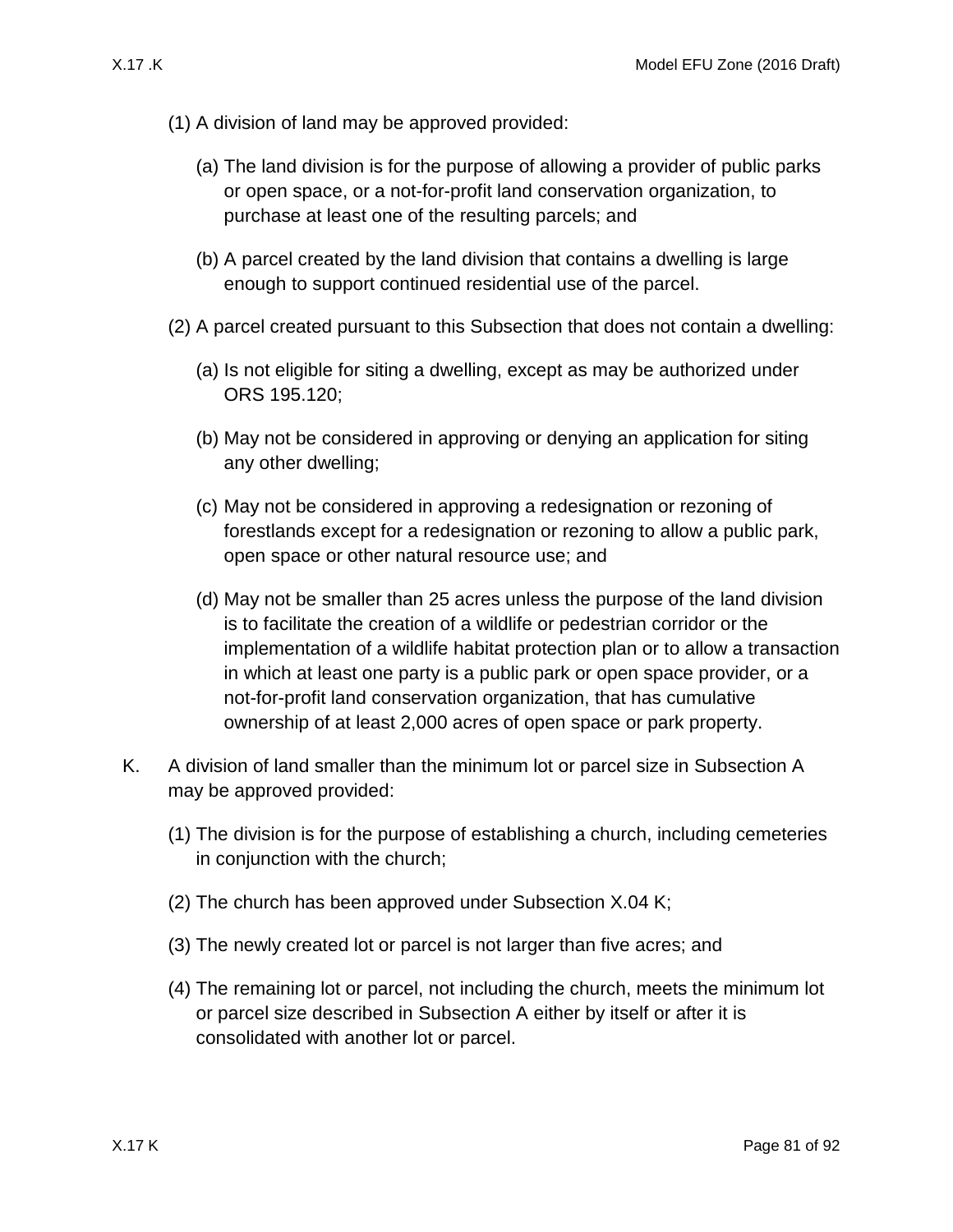- <span id="page-81-0"></span>L. Notwithstanding the minimum lot or parcel size described Subsection [A,](#page-77-1) a division for the nonfarm uses set out in Subsection [X.03 L](#page-11-0) [rural fire service] if the parcel for the nonfarm use is not larger than the minimum size necessary for the use.
- M. The governing body of a county may not approve a division of land for nonfarm use under Subsection [B,](#page-78-0) [C,](#page-78-1) [D,](#page-78-2) [I,](#page-79-0) [J,](#page-79-1) [K,](#page-80-0) or [L](#page-81-0) unless any additional tax imposed for the change in use has been paid.
- N. Parcels used or to be used for training or stabling facilities may not be considered appropriate to maintain the existing commercial agricultural enterprise in an area where other types of agriculture occur.
- O. A division of a lawfully established unit of land may occur along an urban growth boundary where the parcel remaining outside the urban growth boundary is zoned for agricultural uses and is smaller than the minimum parcel size, provided that:
	- (1) If the parcel contains a dwelling, the parcel must be large enough to support the continued residential use.
	- (2) If the parcel does not contain a dwelling, it:
		- (a) Is not elegible for siting a dwelling, except as may be authorized in ORS 195.120;
		- (b) May not be considered in approving or denying an application for any other dwelling; and
		- (c) May not be considered in approving a redesignation or rezoning of agricultural lands, except to allow a public park, open space, or other natural resource use.

## *X.18 Development Standards*

*All dwellings and structures approved pursuant to Article [Chapter] X shall be sited in accordance with this Section.*

*A. Lot Size Standards. Lot size shall be consistent with the requirements of Section [X.17 .](#page-77-2)*

*Many counties require a 30'-35' setback from a road right-of-way, as measured either from the centerline of the road or highway, or from the property line. Setbacks may be*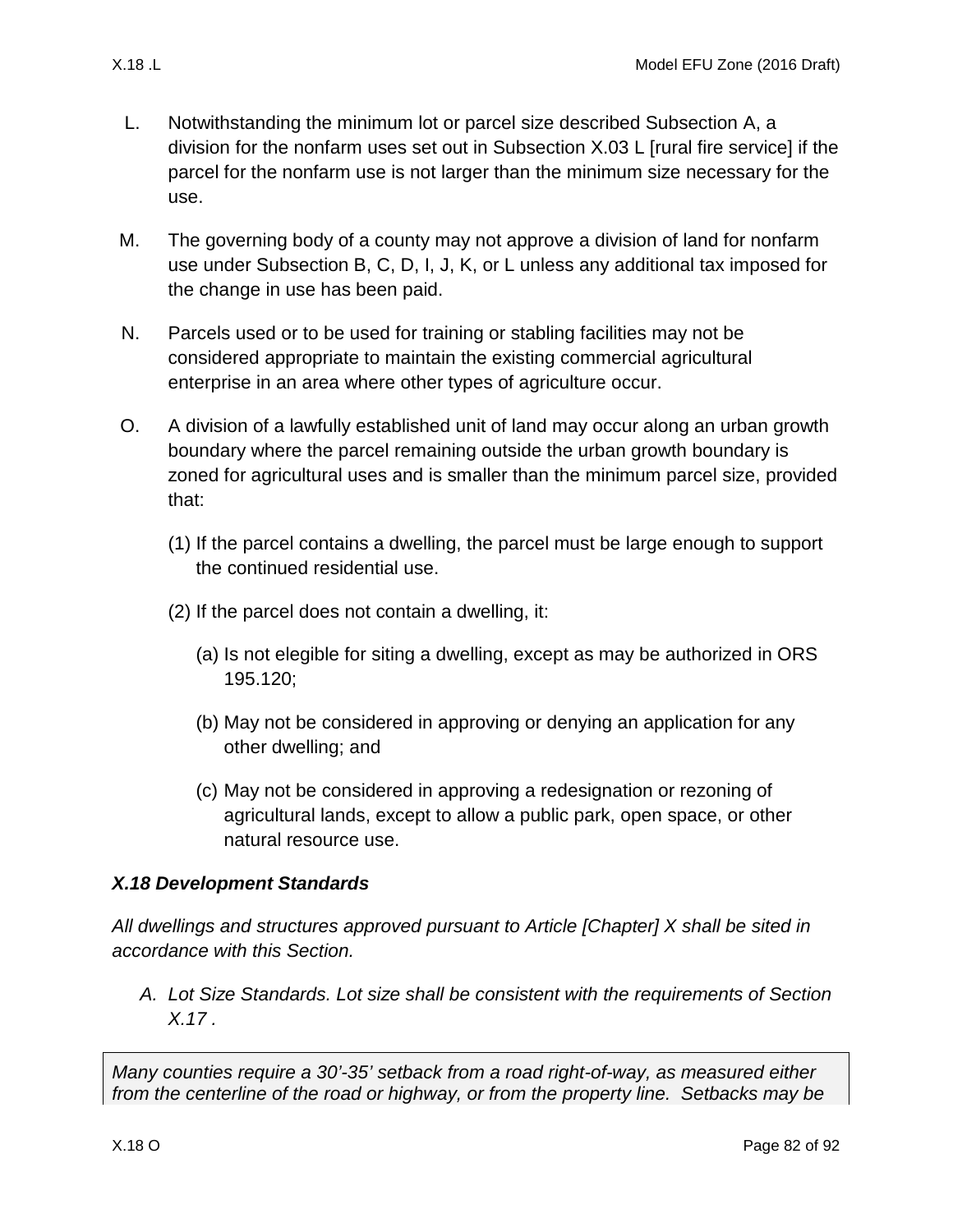*greater adjacent to natural resource areas, as required either in the EFU zone or by reference to other ordinance articles/sections.*

*Some counties also regulate minimum lot width and minimum lot depth.*

- *B. Setbacks.* 
	- *(1) Front Yard: All buildings or structures with the exception of fences shall be setback a minimum of [thirty (30) feet] from the property line.*
	- *(2) Rear Yard: [10-30 feet]*
	- *(3) Side Yard: [5-30 feet]*

*Counties may choose to limit height on all structures in their EFU zones, or may regulate only the height of dwellings. Shown below is an example of requirements for both residential and non-residential farm structures. If applicable, references to additional county height requirements, such as those related to Federal Aviation Administration's Aviation Regulations and telecommunication facilities, should be included in this section.*

- *C. Height.* 
	- *(1) Dwellings or accessory farm dwellings shall not exceed a height of [30-45] feet.*
	- *(2) Non-residential, non-farm structures shall not exceed a height of [30-100] feet.*
	- *(3) Farm-related structures are exempt from height limits [unless subject to airport overlay].*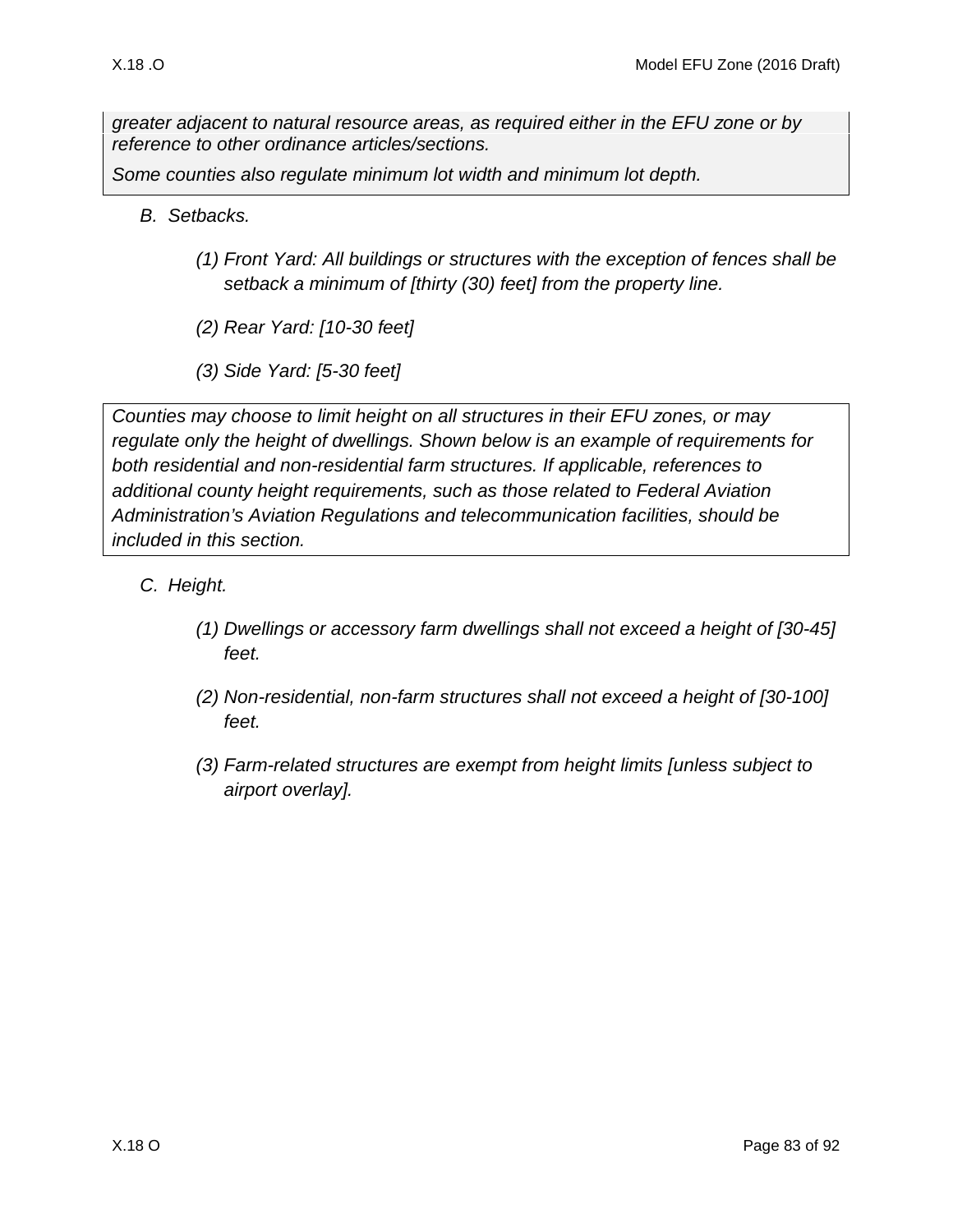## **X.19 Use Table [Note: Alternative to use lists]**

Table 1 identifies the uses permitted in the EFU zone. *This table applies to all new uses, expansions of existing uses, and changes of use when the expanded or changed use would require a Type 1, 2, or 3 review, unless otherwise specified on Table 1. All uses are subject to the general provisions, special conditions, additional restrictions and exceptions set forth in this ordinance.* 

As used in Table 1:

- A. "A" means the use is allowed.
- B. "STS" means the use is permitted subject to standards. [This may be refined depending on a county's review procedures.]
- C. "C" means the use is a Conditional Use, subject to Section [X.08](#page-37-0) and other listed criteria.
- D. The "Subject To" column identifies any specific provisions of Section [X.07 t](#page-16-0)o which the use is subject *[and other local requirements]*.
- E. "X" means the use is not allowed.
- F. "HV" means High Value Farmland as defined in Section [X.02 .](#page-1-0)
- G. "Other" refers to lands not described as High Value Farmland in ORS 215.710 and OAR 660-033-0020(8).
- H. "P" means the use is permitted outright; uses and activities and their accessory buildings and uses are permitted subject to the general provisions set forth by this ordinance.
- I. Type 1 uses *[Ministerial Review]* are permitted by right, requiring only nondiscretionary staff review to demonstrate compliance with the standards in this ordinance. Type 1 permits are limited to actions that do not require interpretation or the exercise of policy or legal judgment.
- J. Type 2 uses *[Administrative Review]* involve permits for which the application of review criteria requires the exercise of limited discretion. Decisions are made by the Planning Director. These decisions require a notice of decision and opportunity for appeal and public hearing.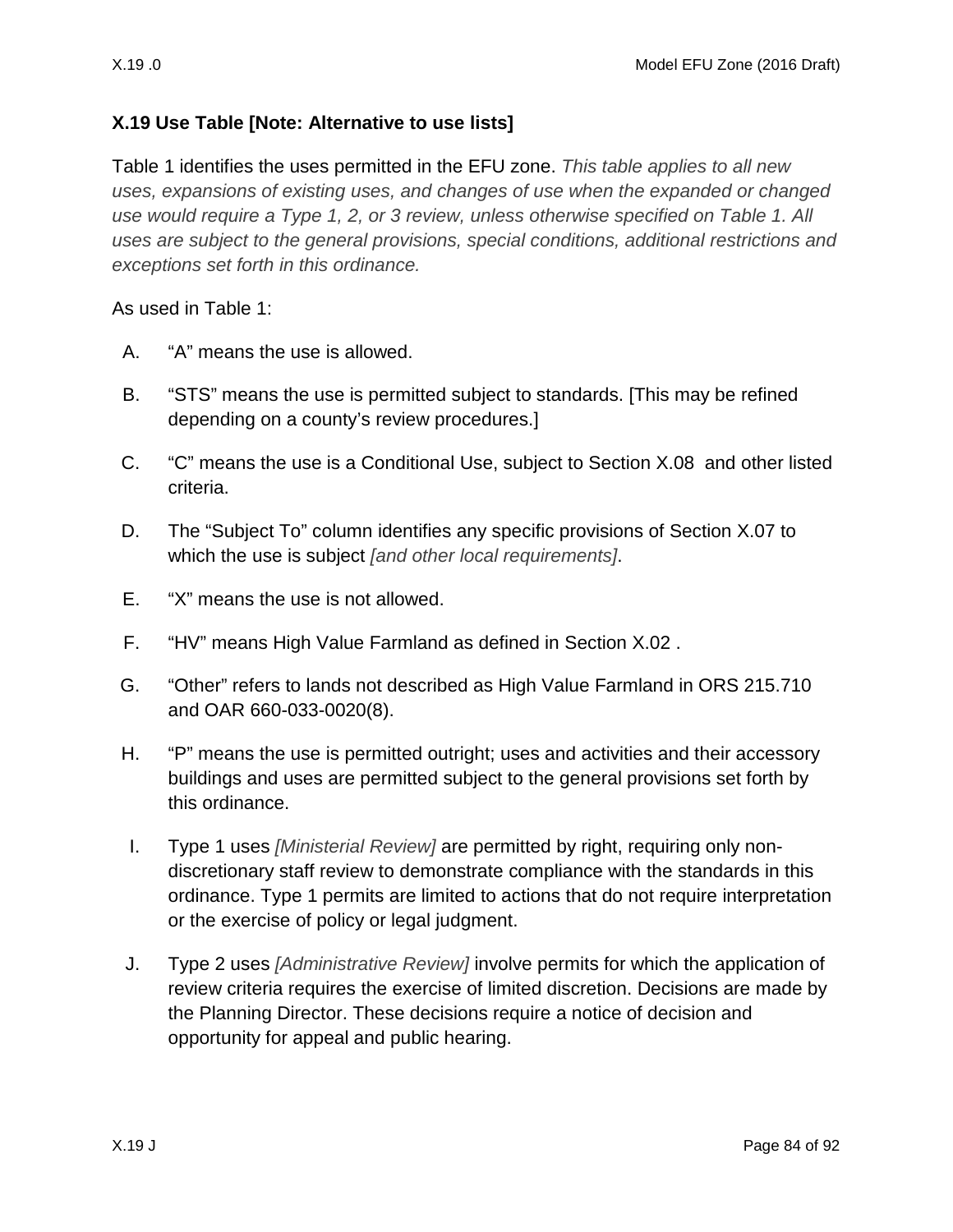K. Type 3 uses require a public hearing. Decisions are made by the hearings officer or planning commission, usually with an opportunity to appeal to the board of commissioners. Quasi-judicial decisions involve the exercise of discretion and judgment when applying applicable land use and development criteria but implement established policy. Uses that require a Type 3 Permit may be allowed subject to findings of compliance with applicable approval criteria and development standards. These decisions require a public notice priot to, and after, a decision.

*ORS 215.416(11) allows a county to make any discretionary permit decision with an administrative (Type 2) review. That is, a hearing is never required for an initial permit decision, although an opportunity for a hearing is required. Counties that use this provision for administrative review usually have permits decided by the planning director. An appeal of the director decision can be the required hearing opportunity, although some counties allow parties to request a hearing prior to issuance of the administrative decision. Some counties do not take advantage of the provision and use the planning commission or a hearings officer for some or all permit decisions. All 3s in the table could be 2s and vice versa. The choice belongs to the county. This model code suggests which quasi-judicial decisions may benefit the most from having an initial hearing due to potential controversy.*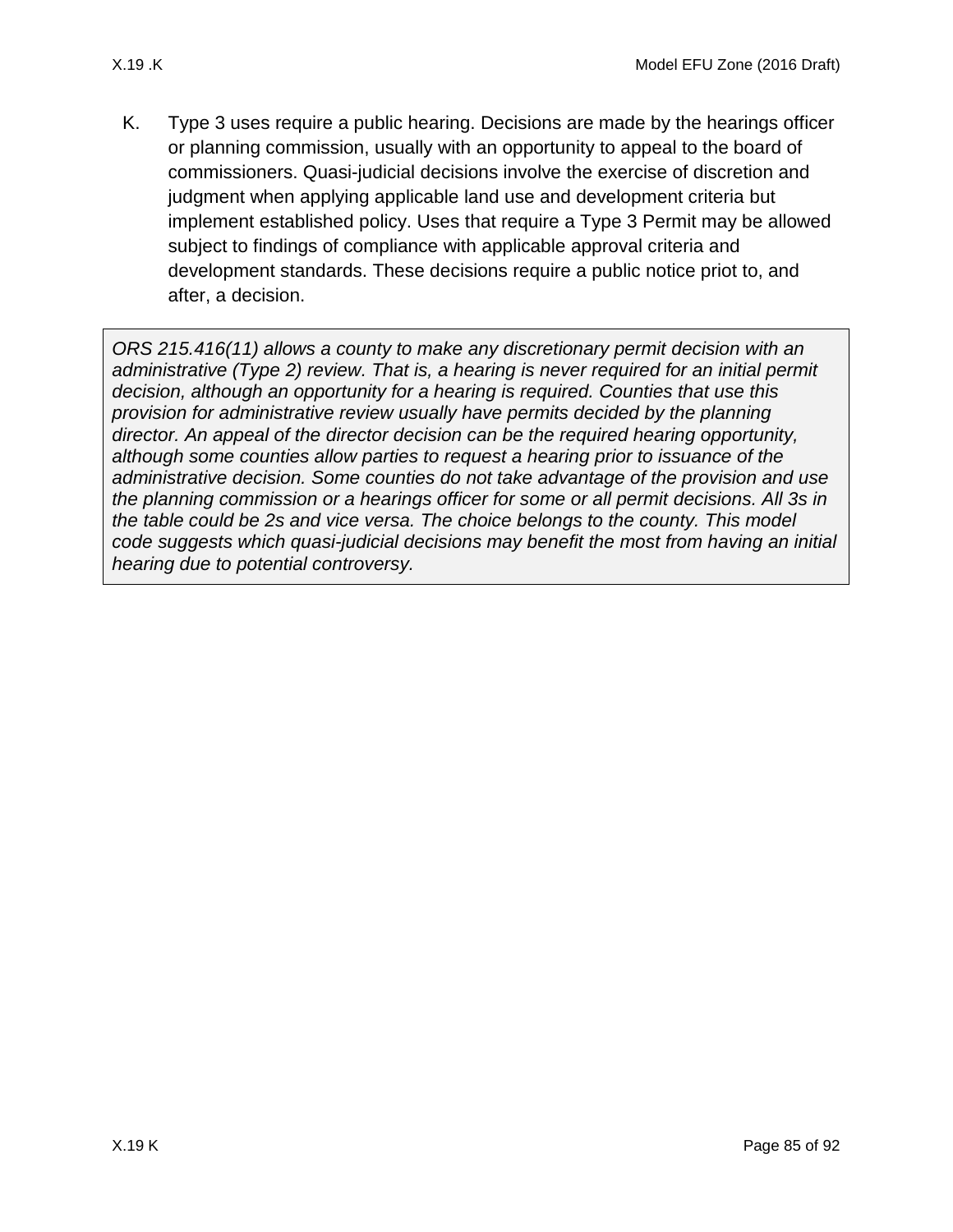| <b>Table 1: Use Table for EFU Zones</b>                                                                                                                                               |                                        |                                             |                                                |                                                                    |                          |
|---------------------------------------------------------------------------------------------------------------------------------------------------------------------------------------|----------------------------------------|---------------------------------------------|------------------------------------------------|--------------------------------------------------------------------|--------------------------|
| $1 = Type 1$ $2 = Type 2$ $3 = Type 3$                                                                                                                                                |                                        |                                             |                                                |                                                                    |                          |
| $P = Permitted$ Outright $X = Prohibited$                                                                                                                                             |                                        |                                             |                                                |                                                                    |                          |
| C = Conditional Use STS - Subject to standards                                                                                                                                        |                                        |                                             |                                                |                                                                    |                          |
| <b>Use</b>                                                                                                                                                                            | <b>Use</b><br><b>Type</b><br><b>HV</b> | Local<br><b>Procedure</b><br><b>Type HV</b> | <b>Use</b><br><b>Type</b><br>Non-<br><b>HV</b> | Local<br><b>Proced</b><br>-ure<br><b>Type</b><br>Non-<br><b>HV</b> | <b>Subject</b><br>to     |
| Farm, Forest, and Natural Resource Uses                                                                                                                                               |                                        |                                             |                                                |                                                                    |                          |
| Farm use.                                                                                                                                                                             | A                                      | P                                           | A                                              | P                                                                  |                          |
| Propagation or harvesting of a forest product.                                                                                                                                        | $\overline{A}$                         | P                                           | A                                              | P                                                                  |                          |
| Composting limited to accepted farming practice in<br>conjunction with and auxiliary to farm use on the<br>subject tract.                                                             | A                                      | P                                           | A                                              | $\mathsf{P}$                                                       |                          |
| Agricultural buildings customarily provided in<br>conjunction with farm use.                                                                                                          | $\overline{A}$                         | $\mathbf{1}$                                | A                                              | $\mathbf{1}$                                                       |                          |
| Creation of, restoration of, or enhancement of<br>wetlands.                                                                                                                           | A                                      | $\mathbf{1}$                                | A                                              | $\mathbf{1}$                                                       |                          |
| A facility for the processing of farm crops, biofuel or<br>poultry.                                                                                                                   | <b>STS</b>                             | $\overline{2}$                              | $\overline{\text{STS}}$                        | $\overline{2}$                                                     | X.07A                    |
| A facility for the primary processing of forest<br>products.                                                                                                                          | $\overline{C}$                         | $\overline{2}$                              | $\overline{C}$                                 | $\overline{2}$                                                     | X.07 B                   |
| The propagation, cultivation, maintenance and<br>harvesting of aquatic species that are not under the<br>jurisdiction of the State Fish and Wildlife<br>Commission or insect species. | $\mathsf{C}$                           | 3                                           | $\mathsf{C}$                                   | 3                                                                  |                          |
| <b>Residential Uses</b>                                                                                                                                                               |                                        |                                             |                                                |                                                                    |                          |
| Primary farm dwelling.                                                                                                                                                                | <b>STS</b>                             | $\overline{2}$                              | <b>STS</b>                                     | $\overline{2}$                                                     | X.09<br>X.07 AA          |
| Relative farm help dwelling.                                                                                                                                                          | <b>STS</b>                             | $\overline{2}$                              | <b>STS</b>                                     | $\overline{2}$                                                     | X.07 C<br><b>X.07 AA</b> |
| Accessory farm dwelling.                                                                                                                                                              | $\overline{\text{STS}}$                | $\overline{2}$                              | <b>STS</b>                                     | $\overline{2}$                                                     | X.10<br><b>X.07 AA</b>   |
| Lot of record dwelling.                                                                                                                                                               | <b>STS</b>                             | $\sqrt{2}$                                  | <b>STS</b>                                     | $\overline{2}$                                                     | X.11<br><b>X.07 AA</b>   |
| Non-farm dwelling.                                                                                                                                                                    | <b>STS</b>                             | $\overline{2}$                              | <b>STS</b>                                     | $\overline{2}$                                                     | X.12<br><b>X.07 AA</b>   |
| Replacement dwelling for historic property.                                                                                                                                           | <b>STS</b>                             | $\overline{2}$                              | <b>STS</b>                                     | $\overline{2}$                                                     | X.07 AA                  |

## Table 1. Use Table for Exclusive Farm Use (EFU) District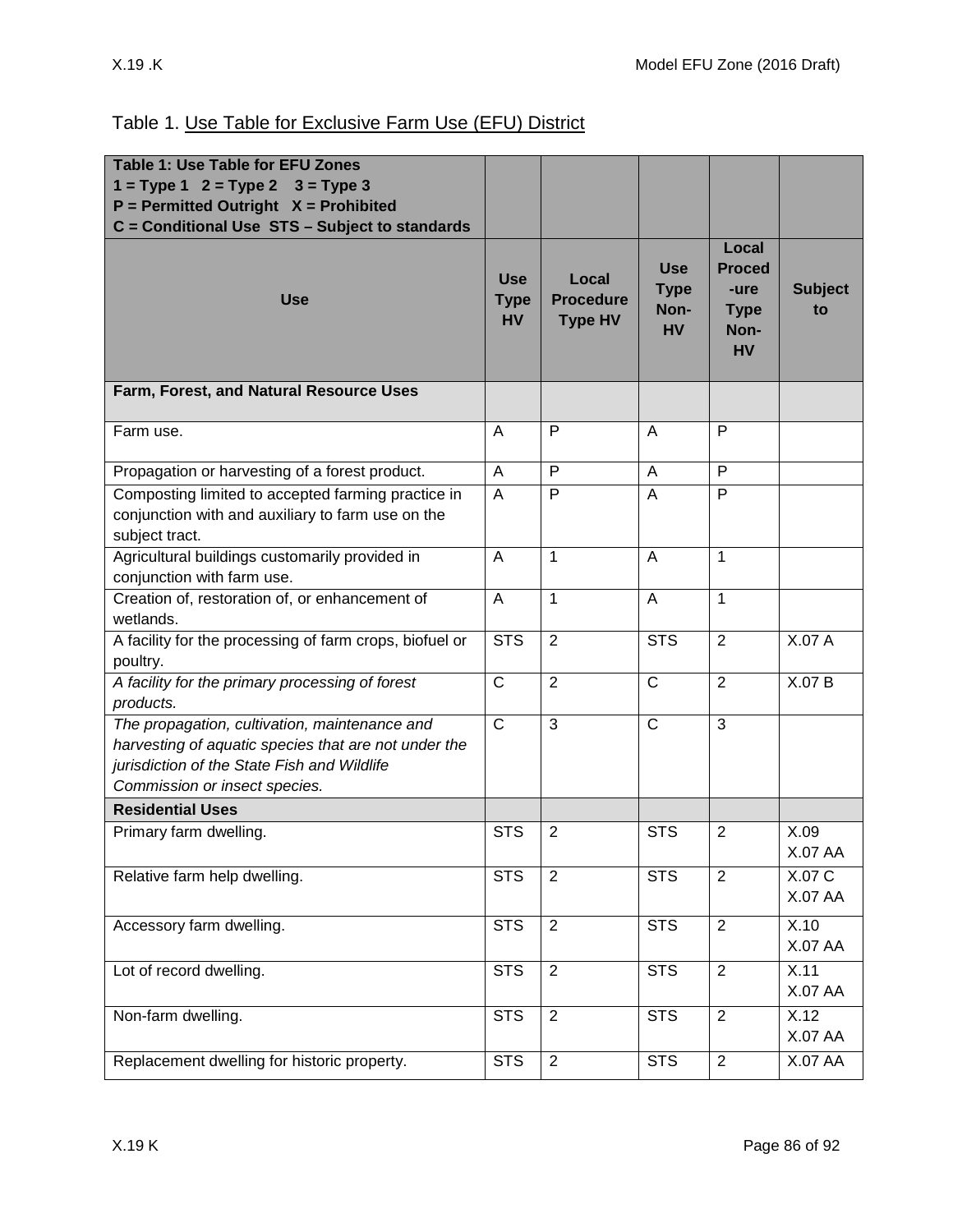| <b>Table 1: Use Table for EFU Zones</b><br>$1 = Type 1 2 = Type 2$<br>$3 = Type 3$<br>$P = Permitted$ Outright $X = Prohibited$<br>C = Conditional Use STS - Subject to standards                                                                                                                  |                                        |                                             |                                                |                                                                    |                        |
|----------------------------------------------------------------------------------------------------------------------------------------------------------------------------------------------------------------------------------------------------------------------------------------------------|----------------------------------------|---------------------------------------------|------------------------------------------------|--------------------------------------------------------------------|------------------------|
| <b>Use</b>                                                                                                                                                                                                                                                                                         | <b>Use</b><br><b>Type</b><br><b>HV</b> | Local<br><b>Procedure</b><br><b>Type HV</b> | <b>Use</b><br><b>Type</b><br>Non-<br><b>HV</b> | Local<br><b>Proced</b><br>-ure<br><b>Type</b><br>Non-<br><b>HV</b> | <b>Subject</b><br>to   |
| Replacement dwelling.                                                                                                                                                                                                                                                                              | <b>STS</b>                             | 1 or 2                                      | <b>STS</b>                                     | 1 or 2                                                             | <b>X.07 AA</b><br>X.13 |
| Temporary hardship dwelling.                                                                                                                                                                                                                                                                       | $\mathsf{C}$                           | $\overline{2}$                              | $\overline{C}$                                 | $\overline{2}$                                                     | X.07 D                 |
| Residential home as defined in ORS 197.660, in<br>existing dwellings                                                                                                                                                                                                                               | $\mathsf{C}$                           | 2 or 3                                      | $\overline{C}$                                 | 2 or 3                                                             | <b>X.07 AA</b>         |
| Room and board arrangements for a maximum of<br>five unrelated persons in existing residences.                                                                                                                                                                                                     | $\mathsf{C}$                           | $\overline{2}$                              | $\mathsf{C}$                                   | $\overline{2}$                                                     | <b>X.07 AA</b>         |
| <b>Commercial Uses</b>                                                                                                                                                                                                                                                                             |                                        |                                             |                                                |                                                                    |                        |
| Dog training classes or testing trials.                                                                                                                                                                                                                                                            | <b>STS</b>                             | $\mathbf{1}$                                | <b>STS</b>                                     | $\mathbf{1}$                                                       | X.07E                  |
| Farm stand.                                                                                                                                                                                                                                                                                        | <b>STS</b>                             | 1 or 2                                      | <b>STS</b>                                     | 1 or 2                                                             | X.07 F                 |
| Winery.                                                                                                                                                                                                                                                                                            | <b>STS</b>                             | 1 or 2                                      | <b>STS</b>                                     | 1 or 2                                                             | X.14                   |
| Agri-tourism and other commercial events or<br>activities that are related to and supportive of<br>agriculture.                                                                                                                                                                                    | <b>STS</b>                             | 2                                           | <b>STS</b>                                     | $\overline{2}$                                                     | X.15                   |
| Destination resort. [This use should only be listed in<br>counties that have completed mapping of lands for<br>destination resorts as provided in Goal 8 and ORS<br>197.435-197.467.]                                                                                                              | <b>STS</b>                             | 3                                           | <b>STS</b>                                     | 3                                                                  | X.07 G                 |
| Parking of up to seven log trucks.                                                                                                                                                                                                                                                                 | $\mathsf{C}$                           | $\overline{2}$                              | $\mathsf{C}$                                   | $\overline{2}$                                                     |                        |
| Home occupations.                                                                                                                                                                                                                                                                                  | $\mathsf{C}$                           | $\overline{2}$                              | $\mathsf{C}$                                   | $\overline{2}$                                                     | X.07 H                 |
| Commercial dog boarding kennels or dog training<br>classes or testing trials that cannot be established<br>under Subsection X.07.B.                                                                                                                                                                | $\mathsf{C}$                           | 3                                           | C                                              | 3                                                                  |                        |
| Aerial fireworks display business.*                                                                                                                                                                                                                                                                | $\mathsf{C}$                           | $\overline{2}$                              | $\mathsf{C}$                                   | $\overline{2}$                                                     |                        |
| Guest ranch                                                                                                                                                                                                                                                                                        | X                                      | 2 or 3                                      | $\mathsf{C}$                                   | 2 or 3                                                             | X.071                  |
| A landscape contracting business, as defined in<br>ORS 671.520, or a business providing landscape<br>architecture services, as described in ORS 671.318,<br>if the business is pursued in conjunction with the<br>growing and marketing of nursery stock on the land<br>that constitutes farm use. | $\mathsf C$                            | 2                                           | $\mathsf C$                                    | $\overline{2}$                                                     |                        |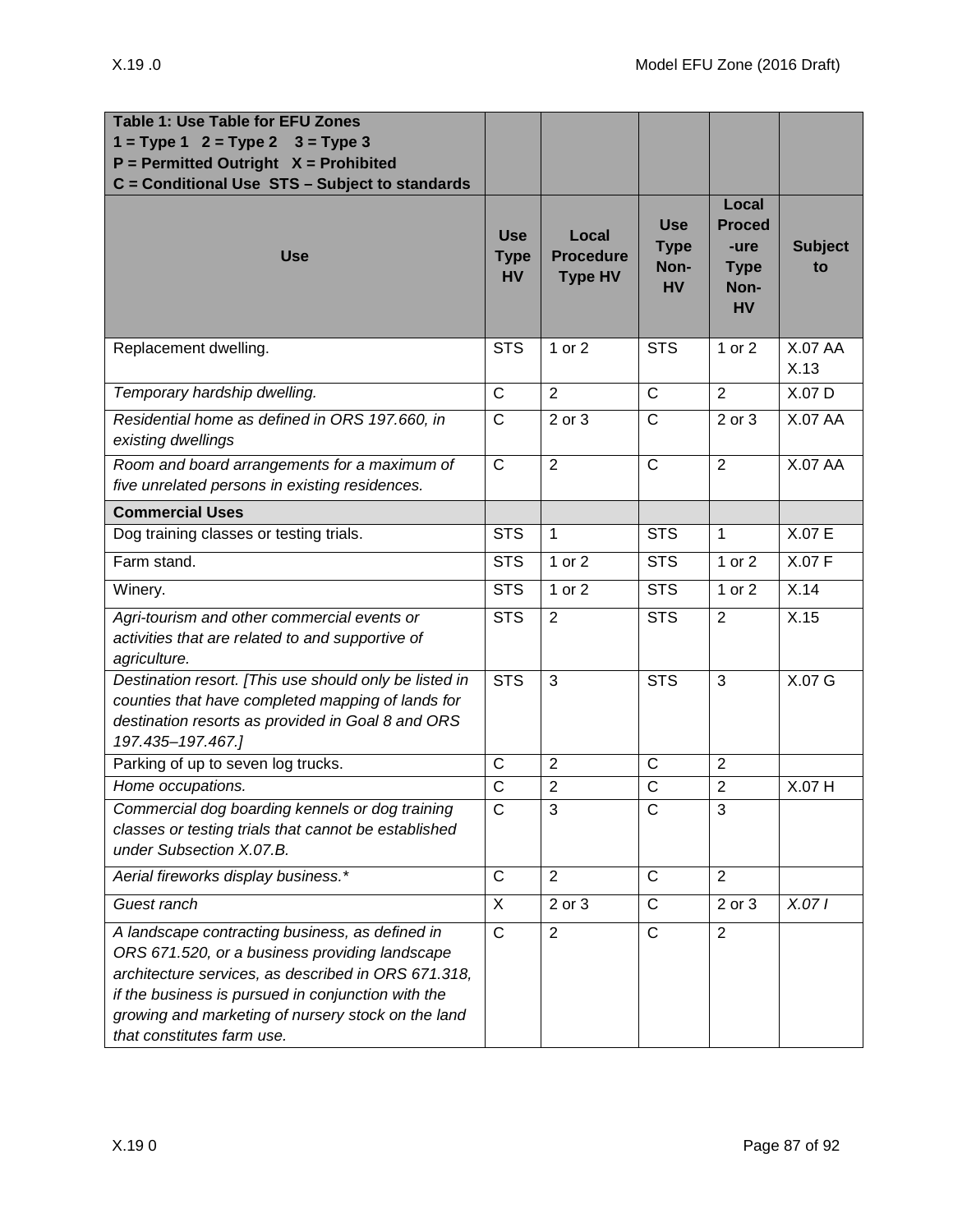| Table 1: Use Table for EFU Zones<br>$1 = Type 1$ $2 = Type 2$<br>$3 = Type 3$<br>$P = Permitted$ Outright $X = Prohibited$<br>C = Conditional Use STS - Subject to standards                                                                                                                                                                                      |                                        |                                             |                                                |                                                                    |                      |
|-------------------------------------------------------------------------------------------------------------------------------------------------------------------------------------------------------------------------------------------------------------------------------------------------------------------------------------------------------------------|----------------------------------------|---------------------------------------------|------------------------------------------------|--------------------------------------------------------------------|----------------------|
| <b>Use</b>                                                                                                                                                                                                                                                                                                                                                        | <b>Use</b><br><b>Type</b><br><b>HV</b> | Local<br><b>Procedure</b><br><b>Type HV</b> | <b>Use</b><br><b>Type</b><br>Non-<br><b>HV</b> | Local<br><b>Proced</b><br>-ure<br><b>Type</b><br>Non-<br><b>HV</b> | <b>Subject</b><br>to |
| Commercial activities in conjunction with farm use,<br>including the processing of farm crops into biofuel<br>not permitted under Section X.07.A, but excluding<br>activities in conjunction with a marijuana crop.                                                                                                                                               | C                                      | 2 or 3                                      | $\mathsf{C}$                                   | 2 or 3                                                             | X.071                |
| Mineral, Aggregate, Oil and Gas Uses                                                                                                                                                                                                                                                                                                                              |                                        |                                             |                                                |                                                                    |                      |
| Exploration for and production of geothermal, gas,<br>oil and other associated hydrocarbons, including the<br>placement and operation of compressors,<br>separators and other customary production<br>equipment for an individual well adjacent to the well<br>head.                                                                                              | A                                      | 1                                           | A                                              | 1                                                                  |                      |
| Operations for the exploration for minerals as<br>defined by ORS 517.750.                                                                                                                                                                                                                                                                                         | A                                      | $\mathbf{1}$                                | A                                              | $\mathbf{1}$                                                       |                      |
| Operations conducted for mining and processing of<br>geothermal resources as defined by ORS 522.005<br>and oil and gas as defined by ORS 520.005 not<br>otherwise permitted.                                                                                                                                                                                      | $\mathsf{C}$                           | 3                                           | $\mathsf{C}$                                   | 3                                                                  |                      |
| Operations conducted for mining, crushing or<br>stockpiling of aggregate and other mineral and other<br>subsurface resources.                                                                                                                                                                                                                                     | $\mathsf{C}$                           | 3                                           | $\mathsf{C}$                                   | 3                                                                  | X.07L                |
| Processing as defined by ORS 517.750 of<br>aggregate into asphalt or portland cement.                                                                                                                                                                                                                                                                             | $\mathsf{C}$                           | 3                                           | $\overline{C}$                                 | 3                                                                  | X.07 K               |
| Processing of other mineral resources and other<br>subsurface resources.                                                                                                                                                                                                                                                                                          | $\mathsf{C}$                           | 3                                           | $\mathsf{C}$                                   | 3                                                                  |                      |
| <b>Transportation Uses</b>                                                                                                                                                                                                                                                                                                                                        |                                        |                                             |                                                |                                                                    |                      |
| Climbing and passing lanes within the right of way<br>existing as of July 1, 1987.                                                                                                                                                                                                                                                                                | A                                      | 1                                           | A                                              | 1                                                                  |                      |
| Reconstruction or modification of public roads and<br>highways, including the placement of utility facilities<br>overhead and in the subsurface of public roads and<br>highways along the public right of way, but not<br>including the addition of travel lanes, where no<br>removal or displacement of buildings would occur, or<br>no new land parcels result. | A                                      | $\mathbf{1}$                                | $\overline{A}$                                 | $\mathbf 1$                                                        |                      |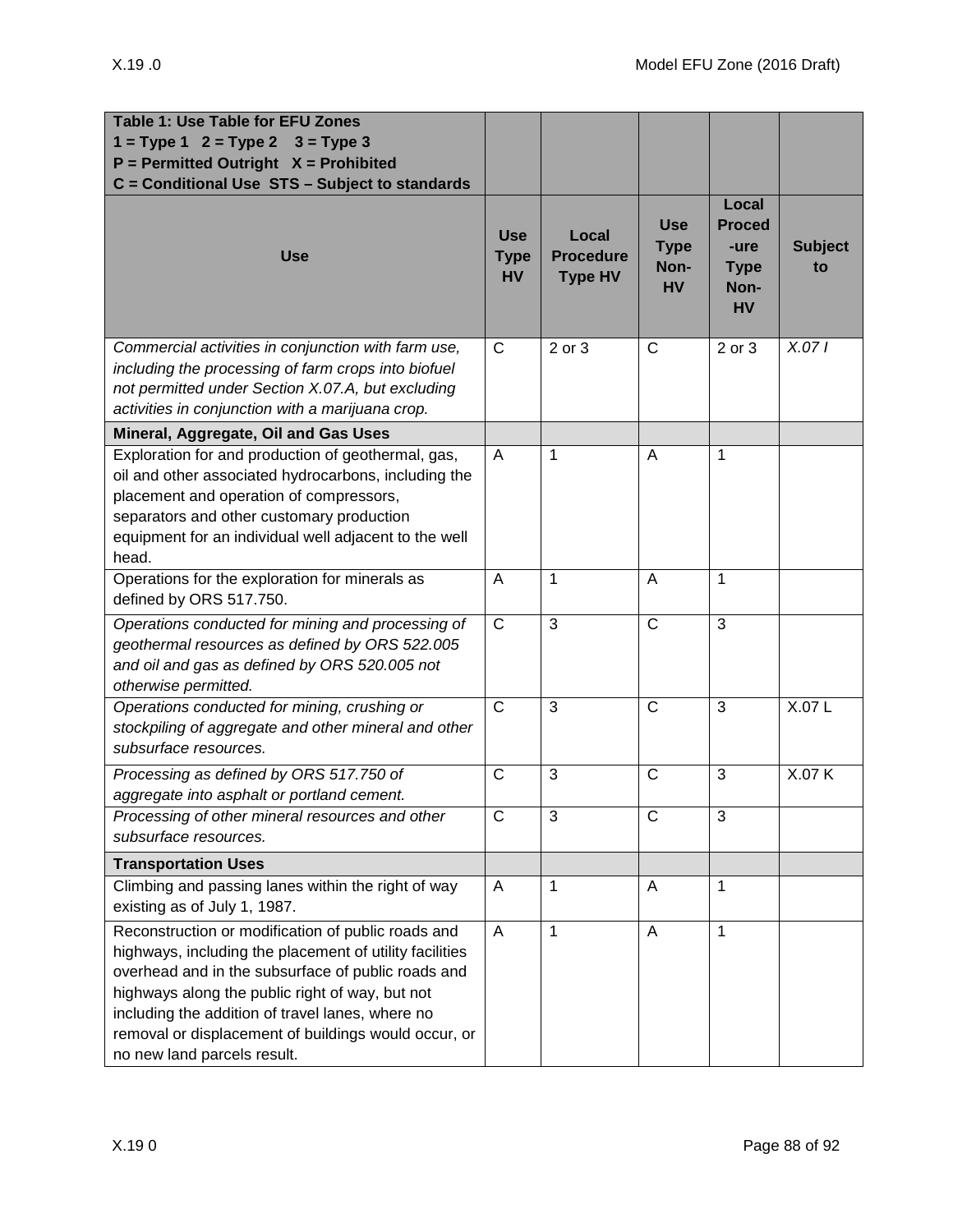| Table 1: Use Table for EFU Zones<br>$1 = Type 1$ $2 = Type 2$ $3 = Type 3$<br>$P = Permitted$ Outright $X = Prohibited$<br>C = Conditional Use STS - Subject to standards                                                                                                                                                 |                                        |                                             |                                                |                                                                    |                      |
|---------------------------------------------------------------------------------------------------------------------------------------------------------------------------------------------------------------------------------------------------------------------------------------------------------------------------|----------------------------------------|---------------------------------------------|------------------------------------------------|--------------------------------------------------------------------|----------------------|
| <b>Use</b>                                                                                                                                                                                                                                                                                                                | <b>Use</b><br><b>Type</b><br><b>HV</b> | Local<br><b>Procedure</b><br><b>Type HV</b> | <b>Use</b><br><b>Type</b><br>Non-<br><b>HV</b> | Local<br><b>Proced</b><br>-ure<br><b>Type</b><br>Non-<br><b>HV</b> | <b>Subject</b><br>to |
| Temporary public road and highway detours that will<br>be abandoned and restored to original condition or<br>use at such time as no longer needed.                                                                                                                                                                        | A                                      | 1                                           | A                                              | $\mathbf 1$                                                        |                      |
| Minor betterment of existing public road and<br>highway related facilities such as maintenance<br>yards, weigh stations and rest areas, within right of<br>way existing as of July 1, 1987, and contiguous<br>public-owned property utilized to support the<br>operation and maintenance of public roads and<br>highways. | A                                      | 1                                           | A                                              | $\mathbf{1}$                                                       |                      |
| Construction of additional passing and travel lanes<br>requiring the acquisition of right of way but not<br>resulting in the creation of new land parcels.                                                                                                                                                                | $\mathsf{C}$                           | $\overline{2}$                              | $\mathsf{C}$                                   | 2                                                                  |                      |
| Reconstruction or modification of public roads and<br>highways involving the removal or displacement of<br>buildings but not resulting in the creation of new land<br>parcels.                                                                                                                                            | $\mathsf{C}$                           | $\overline{2}$                              | $\mathsf{C}$                                   | 2                                                                  |                      |
| Improvement of public road and highway related<br>facilities, such as maintenance yards, weigh stations<br>and rest areas, where additional property or right of<br>way is required but not resulting in the creation of<br>new land parcels.                                                                             | $\mathsf{C}$                           | $\overline{2}$                              | C                                              | $\overline{2}$                                                     |                      |
| Transportation improvements on rural lands allowed<br>by and subject to the requirements of OAR 660-012-<br>0065.                                                                                                                                                                                                         | $\mathsf{C}$                           | $2$ or $3$                                  | $\mathsf{C}$                                   | $2$ or $3$                                                         |                      |
| Personal-use airports for airplanes and helicopter<br>pads, including associated hangar, maintenance<br>and service facilities.                                                                                                                                                                                           | $\mathsf{C}$                           | 3                                           | $\mathsf{C}$                                   | 3                                                                  | X.07 M               |
| <b>Utility/Solid Waste Disposal Facilities</b>                                                                                                                                                                                                                                                                            |                                        |                                             |                                                |                                                                    |                      |
| Irrigation reservoirs, canals, delivery lines and those<br>structures and accessory operational facilities, not<br>including parks or other recreational structures and<br>facilities, associated with a district as defined in<br>ORS 540.505.                                                                           | A                                      | $\overline{2}$                              | A                                              | 2                                                                  |                      |
| Land application of reclaimed water, agricultural or<br>industrial process water.                                                                                                                                                                                                                                         | <b>STS</b>                             | $\overline{2}$                              | <b>STS</b>                                     | $\overline{2}$                                                     | X.07 N               |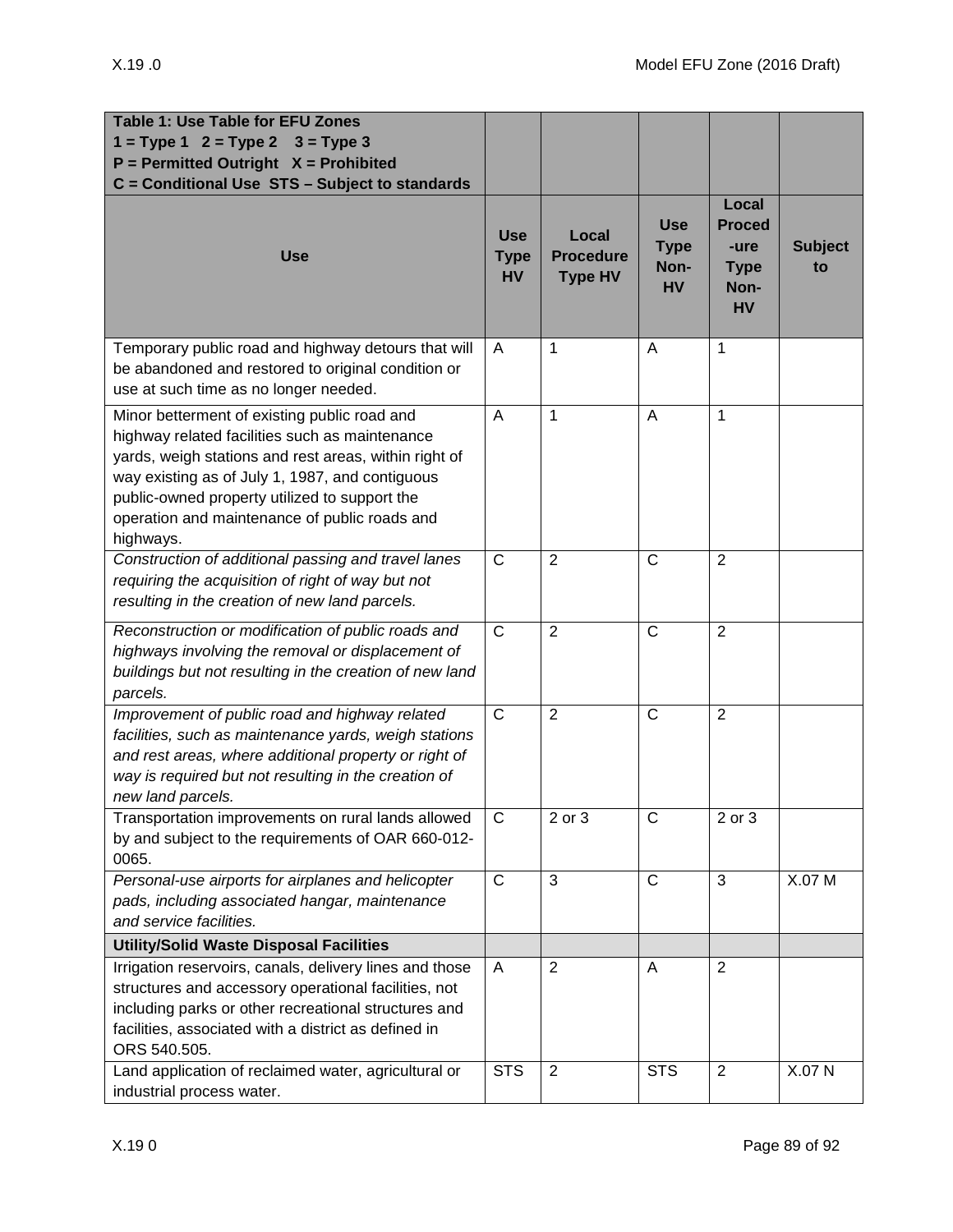| Table 1: Use Table for EFU Zones<br>$1 = Type 1 2 = Type 2$<br>$3 = Type 3$<br>$P = Permitted$ Outright $X = Prohibited$                                                                                                                                                                                                               |                                        |                                             |                                                |                                                                    |                      |
|----------------------------------------------------------------------------------------------------------------------------------------------------------------------------------------------------------------------------------------------------------------------------------------------------------------------------------------|----------------------------------------|---------------------------------------------|------------------------------------------------|--------------------------------------------------------------------|----------------------|
| C = Conditional Use STS - Subject to standards<br><b>Use</b>                                                                                                                                                                                                                                                                           | <b>Use</b><br><b>Type</b><br><b>HV</b> | Local<br><b>Procedure</b><br><b>Type HV</b> | <b>Use</b><br><b>Type</b><br>Non-<br><b>HV</b> | Local<br><b>Proced</b><br>-ure<br><b>Type</b><br>Non-<br><b>HV</b> | <b>Subject</b><br>to |
| Utility facility service lines.                                                                                                                                                                                                                                                                                                        | <b>STS</b>                             | 1                                           | <b>STS</b>                                     | 1                                                                  | X.07 O               |
| Utility facilities necessary for public service,<br>including associated transmission lines as defined in<br>ORS 469.300 and wetland waste treatment systems<br>but not including commercial facilities for the<br>purpose of generating electrical power for public use<br>by sale or transmission towers over 200 feet in<br>height. | <b>STS</b>                             | $\overline{2}$                              | <b>STS</b>                                     | $\overline{2}$                                                     | X.07 P               |
| Transmission towers over 200 feet in height.                                                                                                                                                                                                                                                                                           | $\mathsf{C}$                           | $\overline{2}$                              | $\mathsf{C}$                                   | 2                                                                  |                      |
| Commercial utility facilities for the purpose of<br>generating power for public use by sale, not<br>including wind power generation facilities or<br>photovoltaic solar power generation facilities.                                                                                                                                   | $\overline{C}$                         | 3                                           | $\overline{\text{c}}$                          | 3                                                                  | X.16A                |
| Wind power generation facilities as commercial<br>utility facilities for the purpose of generating power<br>for public use by sale.                                                                                                                                                                                                    | $\mathsf{C}$                           | 3                                           | $\mathsf C$                                    | 3                                                                  | X.16B                |
| Photovoltaic solar power generation facilities as<br>commercial utility facilities for the purpose of<br>generating power for public use by sale.                                                                                                                                                                                      | $\mathsf{C}$                           | 3                                           | $\mathsf{C}$                                   | 3                                                                  | X.16 C               |
| A site for the disposal of solid waste for which a<br>permit has been granted under ORS 459.245 by the<br>Department of Environmental Quality together with<br>equipment, facilities or buildings necessary for its<br>operation not on high value farmland.                                                                           | X                                      | X                                           | $\mathsf{C}$                                   | 3                                                                  | X.07R<br>X.07 BB     |
| Composting facilities on farms or for which a permit<br>has been granted by the Department of<br>Environmental Quality under ORS 459.245 and<br>OAR 340-093-0050 and 340-096-0060.                                                                                                                                                     | X                                      | X                                           | $\mathsf C$                                    | 3                                                                  | X.07 Q<br>X.07 BB    |
| <b>Parks/Public/Quasi-public Uses</b>                                                                                                                                                                                                                                                                                                  |                                        |                                             |                                                |                                                                    |                      |
| Firearms training facility in existence on September<br>9, 1995.*                                                                                                                                                                                                                                                                      | A                                      |                                             | A                                              |                                                                    |                      |
| Fire service facilities providing rural fire protection<br>services.                                                                                                                                                                                                                                                                   | A                                      | $\overline{2}$                              | Α                                              | $\overline{2}$                                                     |                      |
| Onsite filming and activities accessory to onsite<br>filming for 45 days or less as provided for in ORS<br>215.306.                                                                                                                                                                                                                    | A                                      | 1                                           | A                                              | 1                                                                  |                      |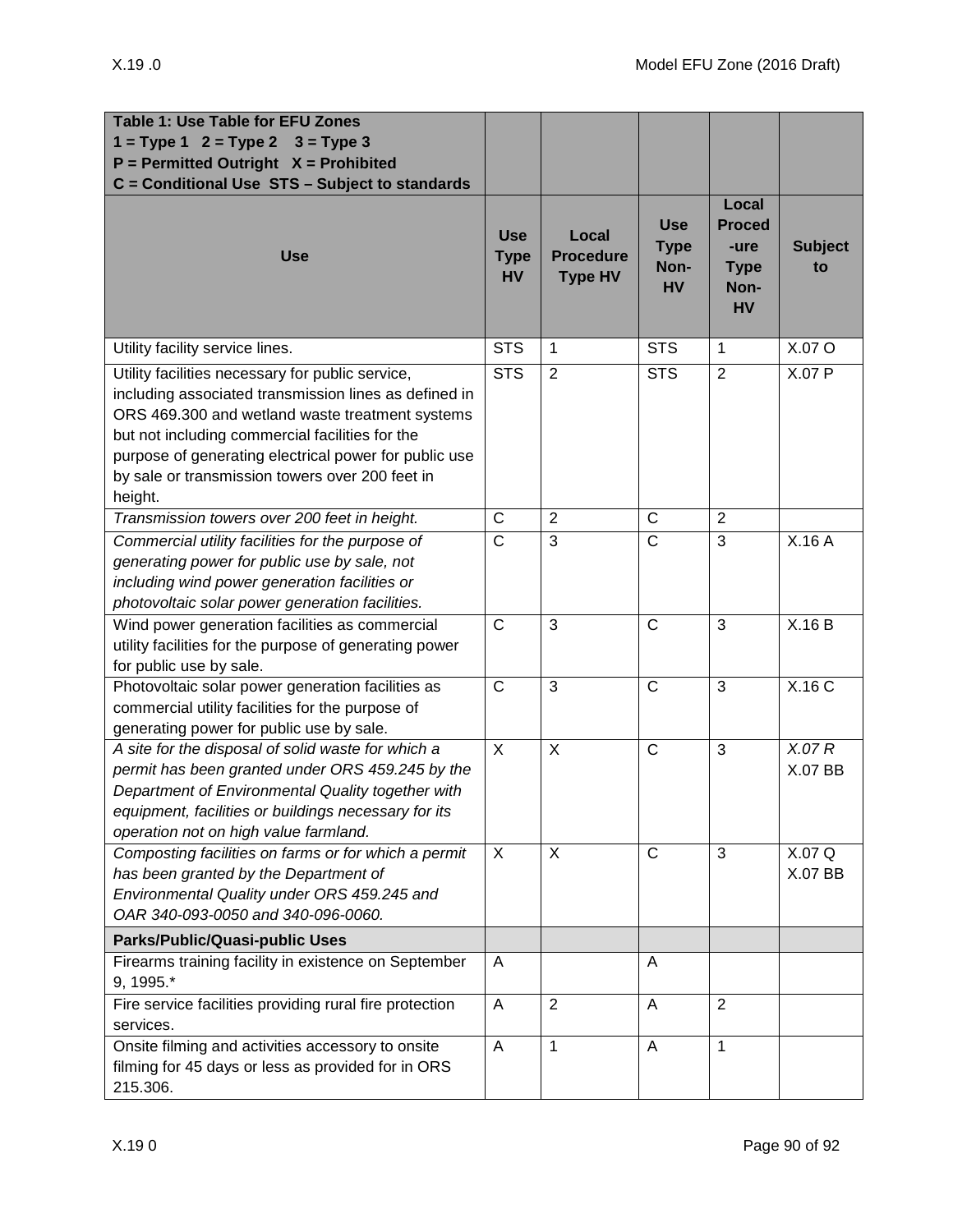| <b>Table 1: Use Table for EFU Zones</b><br>$1 = Type 1 2 = Type 2$<br>$3 = Type 3$<br>$P = Permitted$ Outright $X = Prohibited$<br>C = Conditional Use STS - Subject to standards                                                                                                                                                      |                                        |                                             |                                                |                                                                    |                                   |
|----------------------------------------------------------------------------------------------------------------------------------------------------------------------------------------------------------------------------------------------------------------------------------------------------------------------------------------|----------------------------------------|---------------------------------------------|------------------------------------------------|--------------------------------------------------------------------|-----------------------------------|
| <b>Use</b>                                                                                                                                                                                                                                                                                                                             | <b>Use</b><br><b>Type</b><br><b>HV</b> | Local<br><b>Procedure</b><br><b>Type HV</b> | <b>Use</b><br><b>Type</b><br>Non-<br><b>HV</b> | Local<br><b>Proced</b><br>-ure<br><b>Type</b><br>Non-<br><b>HV</b> | <b>Subject</b><br>to              |
| A site for the takeoff and landing of model aircraft.                                                                                                                                                                                                                                                                                  | <b>STS</b>                             | $\overline{2}$                              | <b>STS</b>                                     | $\overline{2}$                                                     | X.07 S                            |
| Onsite filming and activities accessory to onsite<br>filming for more than 45 days as provided for in ORS<br>215.306.                                                                                                                                                                                                                  | $\overline{\text{c}}$                  | $\overline{2}$                              | $\mathsf{C}$                                   | $\overline{2}$                                                     |                                   |
| Living history museum as defined in X.02                                                                                                                                                                                                                                                                                               | $\mathsf{C}$                           | 3                                           | $\mathsf{C}$                                   | 3                                                                  | X.07 T<br>X.07 Z                  |
| Community centers owned by a governmental<br>agency or a nonprofit organization and operated<br>primarily by and for residents of the local rural<br>community.                                                                                                                                                                        | $\mathsf{C}$                           | 3                                           | $\mathsf{C}$                                   | 3                                                                  | X.07 U<br>X.07 Z                  |
| Public parks and playgrounds.                                                                                                                                                                                                                                                                                                          | C                                      | 3                                           | $\mathsf{C}$                                   | 3                                                                  | X.07 V<br>X.07Z                   |
| Public parks or park uses in an adopted Park Master<br>Plan                                                                                                                                                                                                                                                                            | A                                      | $\mathbf{1}$                                | $\overline{A}$                                 | $\mathbf{1}$                                                       | X.07 Z                            |
| Expansion of existing county fairgrounds and<br>activities directly relating to county fairgrounds<br>governed by county fair boards established pursuant<br>to ORS 565.210.*                                                                                                                                                          | $\mathsf{C}$                           | $\overline{2}$                              | $\mathsf{C}$                                   | $\overline{2}$                                                     |                                   |
| A county law enforcement facility that lawfully<br>existed on August 20, 2002, and is used to provide<br>rural law enforcement services primarily in rural<br>areas, including parole and post-prison supervision,<br>but not including a correctional facility as defined<br>under ORS 162.135 as provided for in ORS<br>215.283(1).* | $\overline{X}$                         | $\overline{2}$                              | $\overline{X}$                                 | $\overline{2}$                                                     |                                   |
| Operations for the extraction and bottling of water.                                                                                                                                                                                                                                                                                   | $\mathsf{C}$                           | 3                                           | $\mathsf{C}$                                   | 3                                                                  |                                   |
| Churches and cemeteries in conjunction with<br>churches.                                                                                                                                                                                                                                                                               | $\overline{X}$                         | X                                           | <b>STS</b>                                     | $\overline{2}$                                                     | X.07Z<br>X.07 BB                  |
| Public or private schools for kindergarten through<br>grade 12, including all buildings essential to the<br>operation of a school, primarily for residents of the<br>rural area in which the school is located.                                                                                                                        | $\overline{X}$                         | $\overline{X}$                              | $\overline{C}$                                 | $\overline{3}$                                                     | X.07 W<br>X.07Z<br><b>X.07 BB</b> |
| Private parks, playgrounds, hunting and fishing<br>preserves, and campgrounds.                                                                                                                                                                                                                                                         | X                                      | X                                           | $\mathsf{C}$                                   | 3                                                                  | X.07 X<br>X.07Z<br>X.07 BB        |